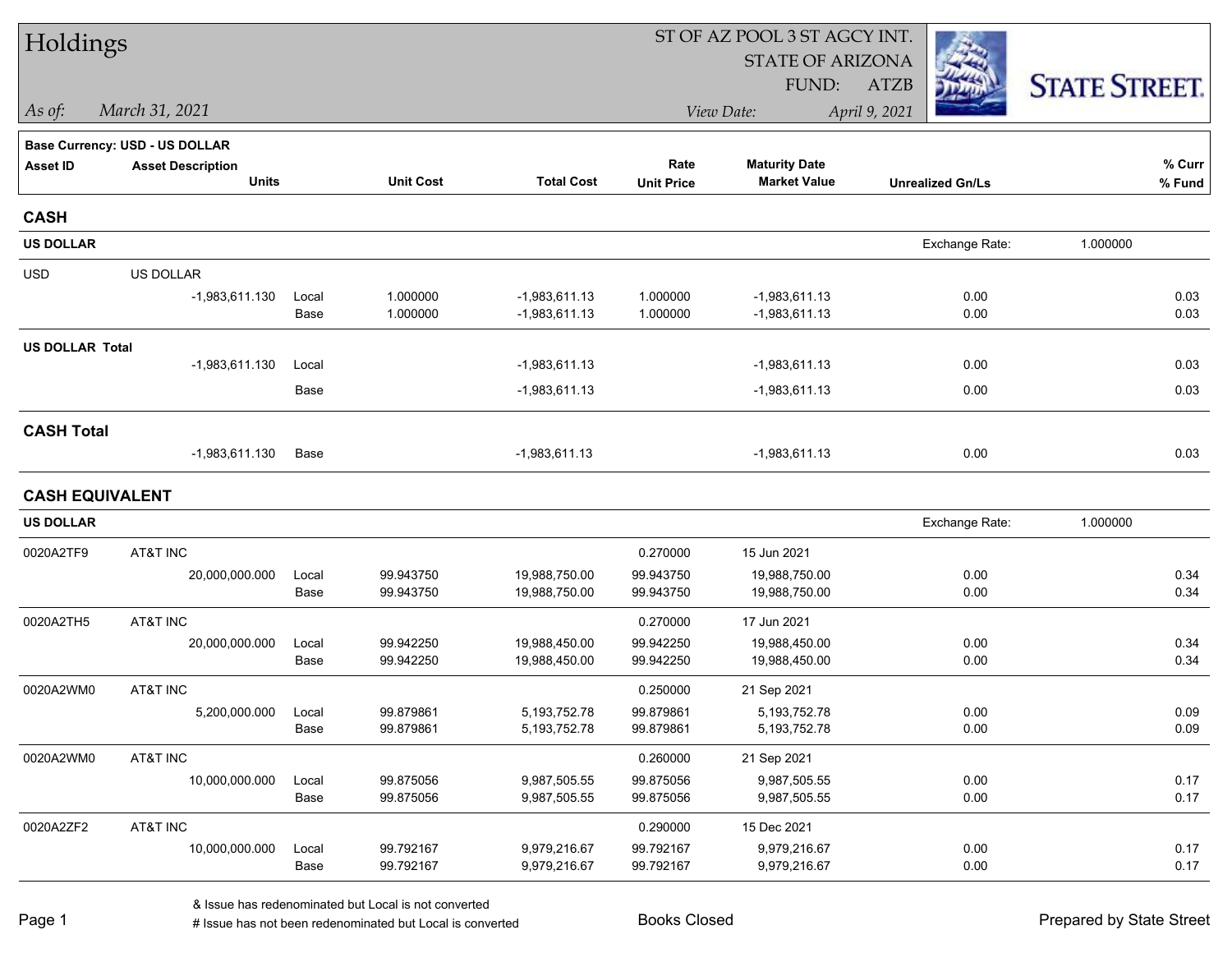| Holdings        |                                                |       |                  | ST OF AZ POOL 3 ST AGCY INT. |                   |                         |                         |                      |  |  |
|-----------------|------------------------------------------------|-------|------------------|------------------------------|-------------------|-------------------------|-------------------------|----------------------|--|--|
|                 |                                                |       |                  |                              |                   | <b>STATE OF ARIZONA</b> |                         |                      |  |  |
|                 |                                                |       |                  |                              |                   | FUND:                   | <b>ATZB</b>             | <b>STATE STREET.</b> |  |  |
| As of:          | March 31, 2021                                 |       |                  |                              |                   | View Date:              | April 9, 2021           |                      |  |  |
|                 | <b>Base Currency: USD - US DOLLAR</b>          |       |                  |                              |                   |                         |                         |                      |  |  |
| <b>Asset ID</b> | <b>Asset Description</b>                       |       |                  |                              | Rate              | <b>Maturity Date</b>    |                         | % Curr               |  |  |
|                 | <b>Units</b>                                   |       | <b>Unit Cost</b> | <b>Total Cost</b>            | <b>Unit Price</b> | <b>Market Value</b>     | <b>Unrealized Gn/Ls</b> | % Fund               |  |  |
| 0020A2ZF2       | AT&T INC                                       |       |                  |                              | 0.420000          | 15 Dec 2021             |                         |                      |  |  |
|                 | 10,000,000.000                                 | Local | 99.699000        | 9,969,900.00                 | 99.699000         | 9,969,900.00            | 0.00                    | 0.17                 |  |  |
|                 |                                                | Base  | 99.699000        | 9,969,900.00                 | 99.699000         | 9,969,900.00            | 0.00                    | 0.17                 |  |  |
| 02314PU25       | AMAZON COM INC DISC COML                       |       |                  |                              | 0.090000          | 02 Jul 2021             |                         |                      |  |  |
|                 | 25,000,000.000                                 | Local | 99.977000        | 24,994,250.00                | 99.977000         | 24,994,250.00           | 0.00                    | 0.42                 |  |  |
|                 |                                                | Base  | 99.977000        | 24,994,250.00                | 99.977000         | 24,994,250.00           | 0.00                    | 0.42                 |  |  |
| 02314PUS8       | AMAZON COM INC DISC COML                       |       |                  |                              | 0.080000          | 26 Jul 2021             |                         |                      |  |  |
|                 | 10,000,000.000                                 | Local | 99.974222        | 9,997,422.22                 | 99.974222         | 9,997,422.22            | 0.00                    | 0.17                 |  |  |
|                 |                                                | Base  | 99.974222        | 9,997,422.22                 | 99.974222         | 9,997,422.22            | 0.00                    | 0.17                 |  |  |
| 02665JR69       | AMERICAN HONDA FINAN                           |       |                  |                              | 0.300000          | 06 Apr 2021             |                         |                      |  |  |
|                 | 15,000,000.000                                 | Local | 99.995833        | 14,999,375.00                | 99.995833         | 14,999,375.00           | 0.00                    | 0.25                 |  |  |
|                 |                                                | Base  | 99.995833        | 14,999,375.00                | 99.995833         | 14,999,375.00           | 0.00                    | 0.25                 |  |  |
| 02665JSJ0       | AMERICAN HONDA FINAN                           |       |                  |                              | 0.200000          | 18 May 2021             |                         |                      |  |  |
|                 | 15,000,000.000                                 | Local | 99.973889        | 14,996,083.33                | 99.973889         | 14,996,083.33           | 0.00                    | 0.25                 |  |  |
|                 |                                                | Base  | 99.973889        | 14,996,083.33                | 99.973889         | 14,996,083.33           | 0.00                    | 0.25                 |  |  |
| 02665JSS0       | AMERICAN HONDA FINAN                           |       |                  |                              | 0.230000          | 26 May 2021             |                         |                      |  |  |
|                 | 10,000,000.000                                 | Local | 99.964861        | 9,996,486.11                 | 99.964861         | 9,996,486.11            | 0.00                    | 0.17                 |  |  |
|                 |                                                | Base  | 99.964861        | 9,996,486.11                 | 99.964861         | 9,996,486.11            | 0.00                    | 0.17                 |  |  |
| 02665JT42       | AMERICAN HONDA FINAN                           |       |                  |                              | 0.250000          | 04 Jun 2021             |                         |                      |  |  |
|                 | 25,000,000.000                                 | Local | 99.955556        | 24,988,888.89                | 99.955556         | 24,988,888.89           | 0.00                    | 0.42                 |  |  |
|                 |                                                | Base  | 99.955556        | 24,988,888.89                | 99.955556         | 24,988,888.89           | 0.00                    | 0.42                 |  |  |
| 02665WDC2       | AMERICAN HONDA FINANCE SR UNSECURED 01/23 2.05 |       |                  |                              | 2.050000          | 10 Jan 2023             |                         |                      |  |  |
|                 | 5,000,000.000                                  | Local | 99.980285        | 4,999,014.24                 | 99.980285         | 4,999,014.24            | 0.00                    | 0.08                 |  |  |
|                 |                                                | Base  | 99.980285        | 4,999,014.24                 | 99.980285         | 4,999,014.24            | 0.00                    | 0.08                 |  |  |
| 03040LR68       | AMERICAN WATER CAPIT                           |       |                  |                              | 0.120000          | 06 Apr 2021             |                         |                      |  |  |
|                 | 25,000,000.000                                 | Local | 99.998333        | 24,999,583.33                | 99.998333         | 24,999,583.33           | 0.00                    | 0.42                 |  |  |
|                 |                                                | Base  | 99.998333        | 24,999,583.33                | 99.998333         | 24,999,583.33           | 0.00                    | 0.42                 |  |  |
| 03785DS49       | APPLE INC                                      |       |                  |                              | 0.050000          | 04 May 2021             |                         |                      |  |  |
|                 | 9,700,000.000                                  | Local | 99.995417        | 9,699,555.42                 | 99.995417         | 9,699,555.42            | 0.00                    | 0.16                 |  |  |
|                 |                                                | Base  | 99.995417        | 9,699,555.42                 | 99.995417         | 9,699,555.42            | 0.00                    | 0.16                 |  |  |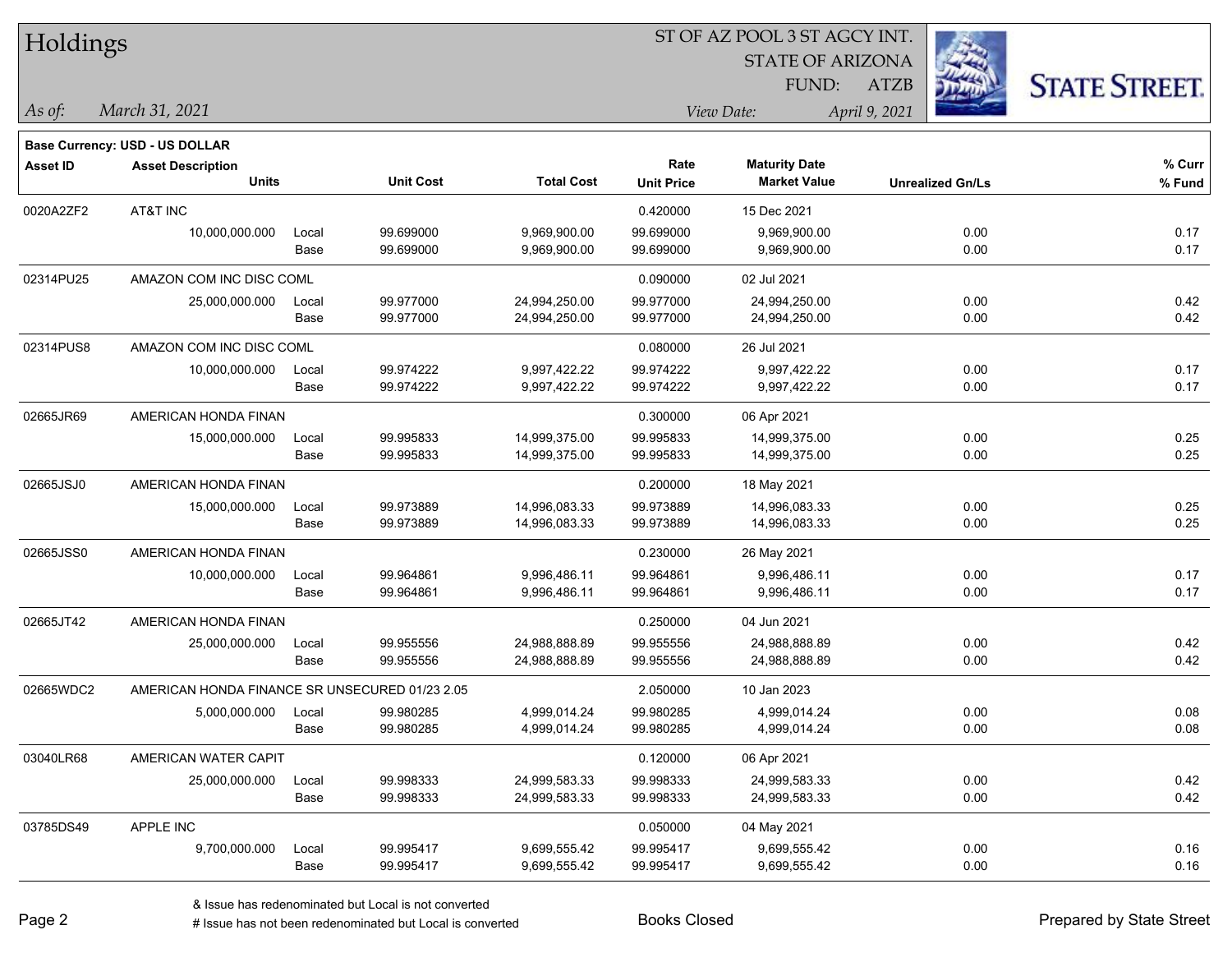| Holdings        |                                       |       |                  |                   |                   |                         |                         |                      |
|-----------------|---------------------------------------|-------|------------------|-------------------|-------------------|-------------------------|-------------------------|----------------------|
|                 |                                       |       |                  |                   |                   | <b>STATE OF ARIZONA</b> |                         |                      |
|                 |                                       |       |                  |                   |                   | FUND:                   | <b>ATZB</b>             | <b>STATE STREET.</b> |
| As of:          | March 31, 2021                        |       |                  |                   |                   | View Date:              | April 9, 2021           |                      |
|                 | <b>Base Currency: USD - US DOLLAR</b> |       |                  |                   |                   |                         |                         |                      |
| <b>Asset ID</b> | <b>Asset Description</b>              |       |                  |                   | Rate              | <b>Maturity Date</b>    |                         | % Curr               |
|                 | <b>Units</b>                          |       | <b>Unit Cost</b> | <b>Total Cost</b> | <b>Unit Price</b> | <b>Market Value</b>     | <b>Unrealized Gn/Ls</b> | % Fund               |
| 03785DT14       | <b>APPLE INC</b>                      |       |                  |                   | 0.050000          | 01 Jun 2021             |                         |                      |
|                 | 55,000,000.000                        | Local | 99.991528        | 54,995,340.28     | 99.991528         | 54,995,340.28           | 0.00                    | 0.92                 |
|                 |                                       | Base  | 99.991528        | 54,995,340.28     | 99.991528         | 54,995,340.28           | 0.00                    | 0.92                 |
| 05253AS50       | <b>AUST &amp; NEW ZEA</b>             |       |                  |                   | 0.130000          | 05 May 2021             |                         |                      |
|                 | 20,000,000.000                        | Local | 99.987722        | 19,997,544.44     | 99.987722         | 19,997,544.44           | 0.00                    | 0.34                 |
|                 |                                       | Base  | 99.987722        | 19,997,544.44     | 99.987722         | 19,997,544.44           | 0.00                    | 0.34                 |
| 06054NTW1       | <b>BANK AMER SECS INC</b>             |       |                  |                   | 0.150000          | 30 Jun 2021             |                         |                      |
|                 | 25,000,000.000                        | Local | 99.962500        | 24,990,625.00     | 99.962500         | 24,990,625.00           | 0.00                    | 0.42                 |
|                 |                                       | Base  | 99.962500        | 24,990,625.00     | 99.962500         | 24,990,625.00           | 0.00                    | 0.42                 |
| 06367CD20       | <b>BANK OF MONTREAL-</b>              |       |                  |                   | 0.130000          | 02 Jul 2021             |                         |                      |
|                 | 30,000,000.000                        | Local | 100.000000       | 30,000,000.00     | 100.000000        | 30,000,000.00           | 0.00                    | 0.50                 |
|                 |                                       | Base  | 100.000000       | 30,000,000.00     | 100.000000        | 30,000,000.00           | 0.00                    | 0.50                 |
| 06367CD61       | <b>BANK OF MONTREAL-</b>              |       |                  |                   | 0.140000          | 21 Jun 2021             |                         |                      |
|                 | 10,000,000.000                        | Local | 100.000000       | 10,000,000.00     | 100.000000        | 10,000,000.00           | 0.00                    | 0.17                 |
|                 |                                       | Base  | 100.000000       | 10,000,000.00     | 100.000000        | 10,000,000.00           | 0.00                    | 0.17                 |
| 06417MMH5       | <b>BANK OF NOVA SCOTIA</b>            |       |                  |                   | 0.230000          | 02 Jul 2021             |                         |                      |
|                 | 25,000,000.000                        | Local | 100.000000       | 25,000,000.00     | 100.000000        | 25,000,000.00           | 0.00                    | 0.42                 |
|                 |                                       | Base  | 100.000000       | 25,000,000.00     | 100.000000        | 25,000,000.00           | 0.00                    | 0.42                 |
| 07010JR94       | <b>BASIN ELEC PWR COOP</b>            |       |                  |                   | 0.120000          | 09 Apr 2021             |                         |                      |
|                 | 2,500,000.000                         | Local | 99.997333        | 2,499,933.33      | 99.997333         | 2,499,933.33            | 0.00                    | 0.04                 |
|                 |                                       | Base  | 99.997333        | 2,499,933.33      | 99.997333         | 2,499,933.33            | 0.00                    | 0.04                 |
| 07010JRG8       | <b>BASIN ELEC PWR COOP</b>            |       |                  |                   | 0.120000          | 16 Apr 2021             |                         |                      |
|                 | 15,000,000.000                        | Local | 99.995000        | 14,999,250.00     | 99.995000         | 14,999,250.00           | 0.00                    | 0.25                 |
|                 |                                       | Base  | 99.995000        | 14,999,250.00     | 99.995000         | 14,999,250.00           | 0.00                    | 0.25                 |
| 07010JS51       | <b>BASIN ELEC PWR COOP</b>            |       |                  |                   | 0.130000          | 05 May 2021             |                         |                      |
|                 | 10,000,000.000                        | Local | 99.987722        | 9,998,772.22      | 99.987722         | 9,998,772.22            | 0.00                    | 0.17                 |
|                 |                                       | Base  | 99.987722        | 9,998,772.22      | 99.987722         | 9,998,772.22            | 0.00                    | 0.17                 |
| 07010JS77       | <b>BASIN ELEC PWR COOP</b>            |       |                  |                   | 0.130000          | 07 May 2021             |                         |                      |
|                 | 10,000,000.000                        | Local | 99.987000        | 9,998,700.00      | 99.987000         | 9,998,700.00            | 0.00                    | 0.17                 |
|                 |                                       | Base  | 99.987000        | 9,998,700.00      | 99.987000         | 9,998,700.00            | 0.00                    | 0.17                 |

 $\overline{\phantom{a}}$ 

 $\overline{\phantom{0}}$ 

 $\overline{\phantom{0}}$ 

 $\overline{\phantom{0}}$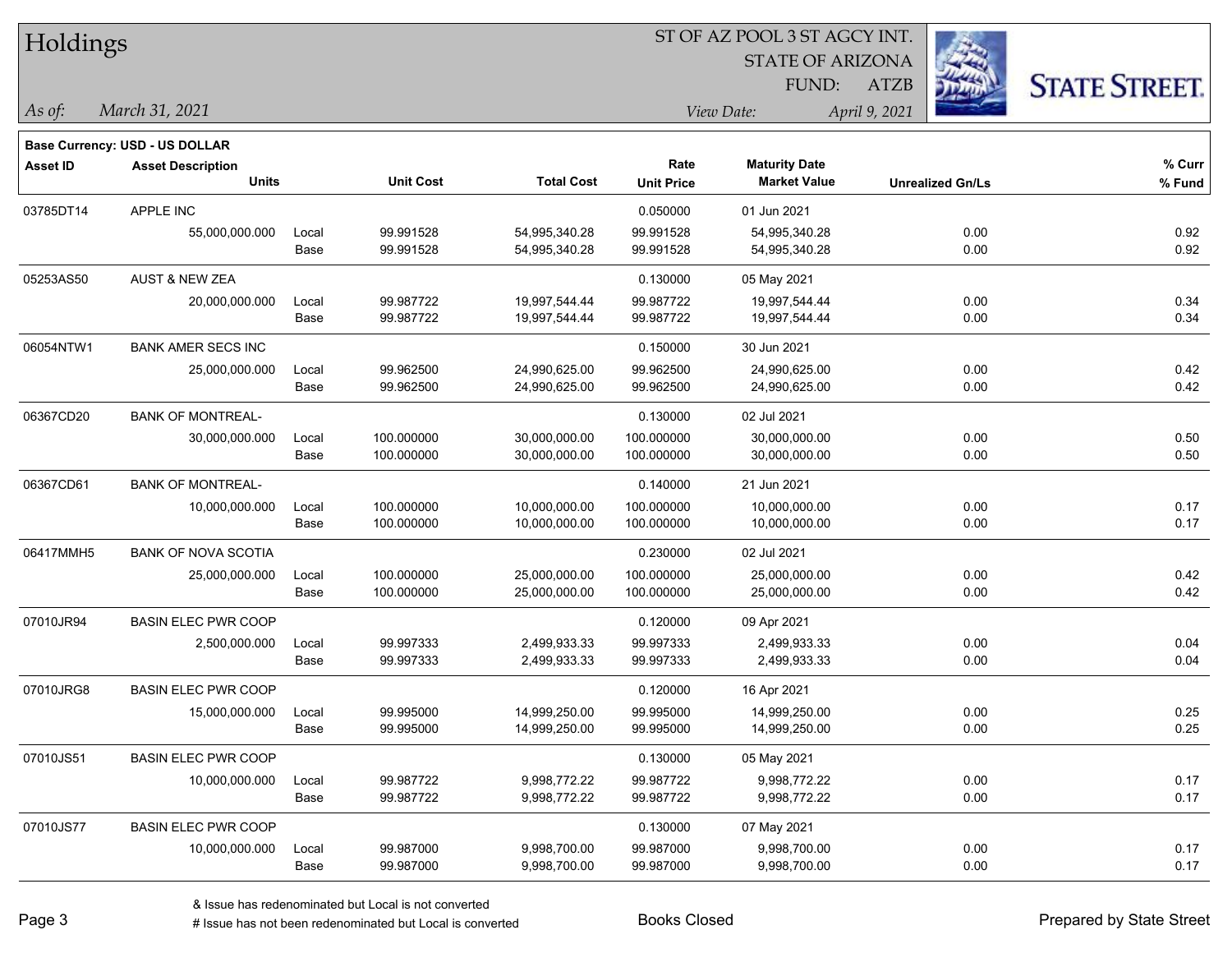STATE OF ARIZONA *March 31, 2021 As of: View Date: April 9, 2021* ST OF AZ POOL 3 ST AGCY INT. FUND: Holdings **Asset ID Asset Description Rate Base Currency: USD - US DOLLAR Maturity Date** 091995001 BLACKROCK INVT QUALITY 0.000000 01 Apr 2021



ATZB

| Asset ID  | <b>Asset Description</b><br><b>Units</b> |               | <b>Unit Cost</b>         | <b>Total Cost</b>                | Rate<br><b>Unit Price</b> | <b>Maturity Date</b><br><b>Market Value</b> | <b>Unrealized Gn/Ls</b> | % Curr<br>% Fund |
|-----------|------------------------------------------|---------------|--------------------------|----------------------------------|---------------------------|---------------------------------------------|-------------------------|------------------|
| 091995001 | <b>BLACKROCK INVT QUALITY</b>            |               |                          |                                  | 0.000000                  | 01 Apr 2021                                 |                         |                  |
|           | 130,008,637.110                          | Local<br>Base | 100.000000<br>100.000000 | 130,008,637.11<br>130,008,637.11 | 100.000000<br>100.000000  | 130,008,637.11<br>130,008,637.11            | 0.00<br>0.00            | 2.18<br>2.18     |
| 091995001 | <b>BLACKROCK INVT QUALITY</b>            |               |                          |                                  | 0.000001                  | 01 Apr 2021                                 |                         |                  |
|           | 55,000,000.000                           | Local<br>Base | 100.000000<br>100.000000 | 55,000,000.00<br>55,000,000.00   | 100.000000<br>100.000000  | 55,000,000.00<br>55,000,000.00              | 0.00<br>0.00            | 0.92<br>0.92     |
| 11563VRS8 | BROWN-FORMAN CORP.                       |               |                          |                                  | 0.100000                  | 26 Apr 2021                                 |                         |                  |
|           | 25,000,000.000                           | Local<br>Base | 99.993056<br>99.993056   | 24,998,263.89<br>24,998,263.89   | 99.993056<br>99.993056    | 24,998,263.89<br>24,998,263.89              | 0.00<br>0.00            | 0.42<br>0.42     |
| 138994009 | CANTOR FITZGERALD REPO REPO              |               |                          |                                  | 0.010000                  | 01 Apr 2021                                 |                         |                  |
|           | 350,000,000.000                          | Local<br>Base | 100.000000<br>100.000000 | 350,000,000.00<br>350,000,000.00 | 100.000000<br>100.000000  | 350,000,000.00<br>350,000,000.00            | 0.00<br>0.00            | 5.88<br>5.88     |
| 138994009 | CANTOR FITZGERALD REPO REPO              |               |                          |                                  | 0.250000                  | 01 Apr 2021                                 |                         |                  |
|           | 25,000,000.000                           | Local<br>Base | 100.000000<br>100.000000 | 25,000,000.00<br>25,000,000.00   | 100.000000<br>100.000000  | 25,000,000.00<br>25,000,000.00              | 0.00<br>0.00            | 0.42<br>0.42     |
| 138994009 | CANTOR FITZGERALD REPO REPO              |               |                          |                                  | 0.250000                  | 09 Apr 2021                                 |                         |                  |
|           | 60,000,000.000                           | Local<br>Base | 100.000000<br>100.000000 | 60,000,000.00<br>60,000,000.00   | 100.000000<br>100.000000  | 60,000,000.00<br>60,000,000.00              | 0.00<br>0.00            | 1.01<br>1.01     |
| 138994009 | CANTOR FITZGERALD REPO REPO              |               |                          |                                  | 0.350000                  | 19 Apr 2021                                 |                         |                  |
|           | 15,000,000.000                           | Local<br>Base | 100.000000<br>100.000000 | 15,000,000.00<br>15,000,000.00   | 100.000000<br>100.000000  | 15,000,000.00<br>15,000,000.00              | 0.00<br>0.00            | 0.25<br>0.25     |
| 138994009 | CANTOR FITZGERALD REPO REPO              |               |                          |                                  | 0.350000                  | 03 May 2021                                 |                         |                  |
|           | 20,000,000.000                           | Local<br>Base | 100.000000<br>100.000000 | 20,000,000.00<br>20,000,000.00   | 100.000000<br>100.000000  | 20,000,000.00<br>20,000,000.00              | 0.00<br>0.00            | 0.34<br>0.34     |
| 138994009 | CANTOR FITZGERALD REPO REPO              |               |                          |                                  | 0.350000                  | 10 May 2021                                 |                         |                  |
|           | 10,000,000.000                           | Local<br>Base | 100.000000<br>100.000000 | 10,000,000.00<br>10,000,000.00   | 100.000000<br>100.000000  | 10,000,000.00<br>10,000,000.00              | 0.00<br>0.00            | 0.17<br>0.17     |
| 14912DRS0 | CATERPLR FIN SRV CO.                     |               |                          |                                  | 0.110000                  | 26 Apr 2021                                 |                         |                  |
|           | 17,800,000.000                           | Local<br>Base | 99.992361<br>99.992361   | 17,798,640.28<br>17,798,640.28   | 99.992361<br>99.992361    | 17,798,640.28<br>17,798,640.28              | 0.00<br>0.00            | 0.30<br>0.30     |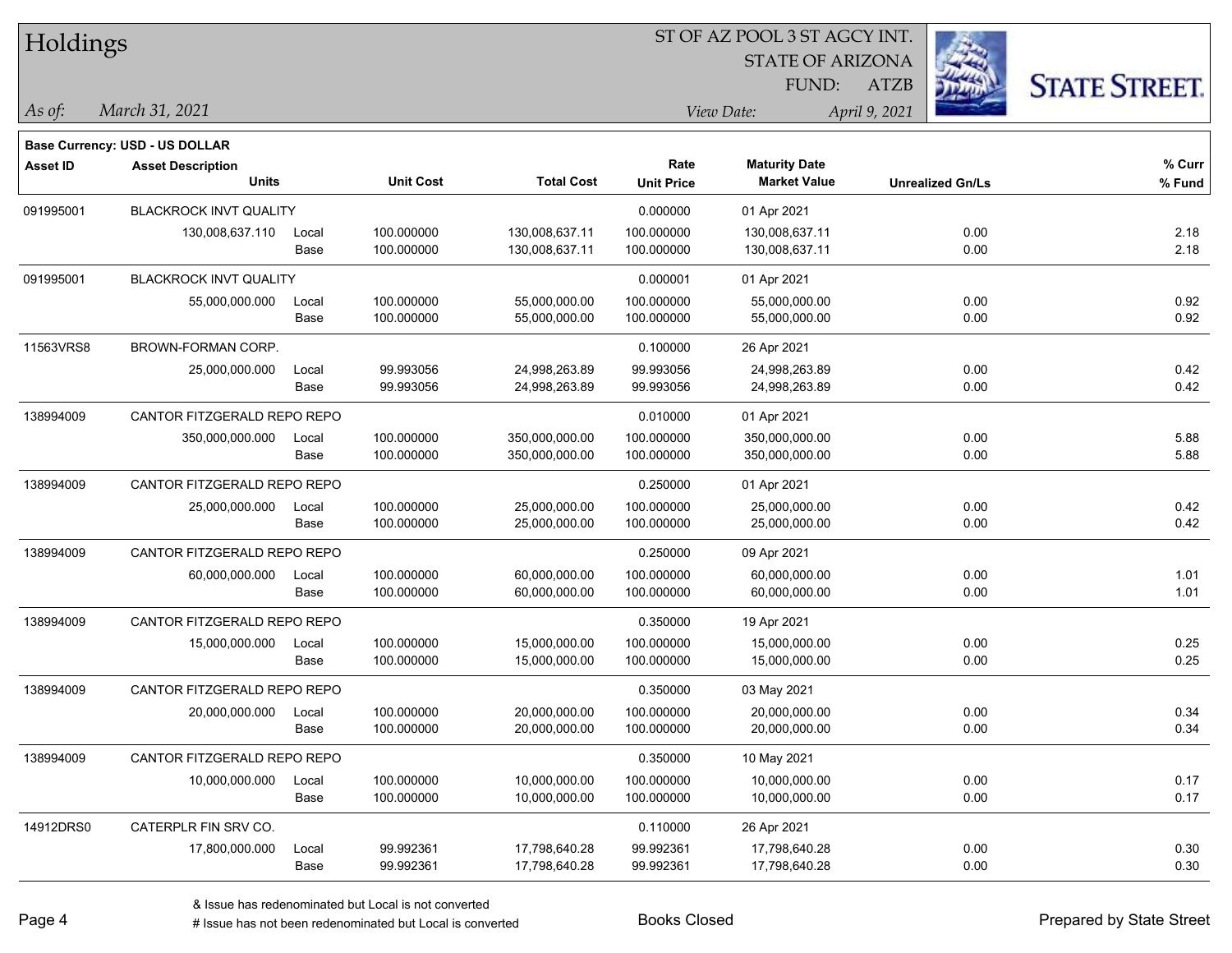| Holdings        |                                |       |                  |                   |                   |                         |                         |                      |
|-----------------|--------------------------------|-------|------------------|-------------------|-------------------|-------------------------|-------------------------|----------------------|
|                 |                                |       |                  |                   |                   | <b>STATE OF ARIZONA</b> |                         |                      |
|                 |                                |       |                  |                   |                   | FUND:                   | <b>ATZB</b>             | <b>STATE STREET.</b> |
| As of:          | March 31, 2021                 |       |                  |                   |                   | View Date:              | April 9, 2021           |                      |
|                 | Base Currency: USD - US DOLLAR |       |                  |                   |                   |                         |                         |                      |
| <b>Asset ID</b> | <b>Asset Description</b>       |       |                  |                   | Rate              | <b>Maturity Date</b>    |                         | % Curr               |
|                 | <b>Units</b>                   |       | <b>Unit Cost</b> | <b>Total Cost</b> | <b>Unit Price</b> | <b>Market Value</b>     | <b>Unrealized Gn/Ls</b> | % Fund               |
| 15060XUS9       | CEDAR SPRING CPTL CO           |       |                  |                   | 0.200000          | 26 Jul 2021             |                         |                      |
|                 | 25,000,000.000                 | Local | 99.935556        | 24,983,888.89     | 99.935556         | 24,983,888.89           | 0.00                    | 0.42                 |
|                 |                                | Base  | 99.935556        | 24,983,888.89     | 99.935556         | 24,983,888.89           | 0.00                    | 0.42                 |
| 15963TU64       | CHARIOT FNDG LLC               |       |                  |                   | 0.160000          | 06 Jul 2021             |                         |                      |
|                 | 25,000,000.000                 | Local | 99.957333        | 24,989,333.34     | 99.957333         | 24,989,333.34           | 0.00                    | 0.42                 |
|                 |                                | Base  | 99.957333        | 24,989,333.34     | 99.957333         | 24,989,333.34           | 0.00                    | 0.42                 |
| 16677JS64       | CHEVRON CORP                   |       |                  |                   | 0.090000          | 06 May 2021             |                         |                      |
|                 | 20,000,000.000                 | Local | 99.991250        | 19,998,250.00     | 99.991250         | 19,998,250.00           | 0.00                    | 0.34                 |
|                 |                                | Base  | 99.991250        | 19,998,250.00     | 99.991250         | 19,998,250.00           | 0.00                    | 0.34                 |
| 16677JSH0       | CHEVRON CORP                   |       |                  |                   | 0.070000          | 17 May 2021             |                         |                      |
|                 | 20,000,000.000                 | Local | 99.991056        | 19,998,211.11     | 99.991056         | 19,998,211.11           | 0.00                    | 0.34                 |
|                 |                                | Base  | 99.991056        | 19,998,211.11     | 99.991056         | 19,998,211.11           | 0.00                    | 0.34                 |
| 16677JTB2       | CHEVRON CORP                   |       |                  |                   | 0.110000          | 11 Jun 2021             |                         |                      |
|                 | 15,000,000.000                 | Local | 99.978306        | 14,996,745.83     | 99.978306         | 14,996,745.83           | 0.00                    | 0.25                 |
|                 |                                | Base  | 99.978306        | 14,996,745.83     | 99.978306         | 14,996,745.83           | 0.00                    | 0.25                 |
| 17327AU62       | CITIGROUP GLOBAL MKTS INC S    |       |                  |                   | 0.150000          | 06 Jul 2021             |                         |                      |
|                 | 12,000,000.000                 | Local | 99.960000        | 11,995,200.00     | 99.960000         | 11,995,200.00           | 0.00                    | 0.20                 |
|                 |                                | Base  | 99.960000        | 11,995,200.00     | 99.960000         | 11,995,200.00           | 0.00                    | 0.20                 |
| 2063C0RL8       | CONCORD MIN CPTL CO            |       |                  |                   | 0.150000          | 20 Apr 2021             |                         |                      |
|                 | 7,000,000.000                  | Local | 99.992083        | 6,999,445.83      | 99.992083         | 6,999,445.83            | 0.00                    | 0.12                 |
|                 |                                | Base  | 99.992083        | 6,999,445.83      | 99.992083         | 6,999,445.83            | 0.00                    | 0.12                 |
| 2546R2TF3       | WALT DISNEY CO                 |       |                  |                   | 0.500000          | 15 Jun 2021             |                         |                      |
|                 | 10,000,000.000                 | Local | 99.895833        | 9,989,583.33      | 99.895833         | 9,989,583.33            | 0.00                    | 0.17                 |
|                 |                                | Base  | 99.895833        | 9,989,583.33      | 99.895833         | 9,989,583.33            | 0.00                    | 0.17                 |
| 2546R2UP9       | WALT DISNEY CO                 |       |                  |                   | 0.320000          | 23 Jul 2021             |                         |                      |
|                 | 1,774,000.000                  | Local | 99.899555        | 1,772,218.11      | 99.899555         | 1,772,218.11            | 0.00                    | 0.03                 |
|                 |                                | Base  | 99.899555        | 1,772,218.11      | 99.899555         | 1,772,218.11            | 0.00                    | 0.03                 |
| 2546R2UP9       | WALT DISNEY CO                 |       |                  |                   | 0.350000          | 23 Jul 2021             |                         |                      |
|                 | 540,000.000                    | Local | 99.890139        | 539,406.75        | 99.890139         | 539,406.75              | 0.00                    | 0.01                 |
|                 |                                | Base  | 99.890139        | 539,406.75        | 99.890139         | 539,406.75              | 0.00                    | 0.01                 |

 $\overline{\phantom{a}}$ 

 $\overline{\phantom{0}}$ 

 $\overline{\phantom{0}}$ 

 $\overline{\phantom{a}}$ 

 $\overline{\phantom{a}}$ 

 $\overline{\phantom{0}}$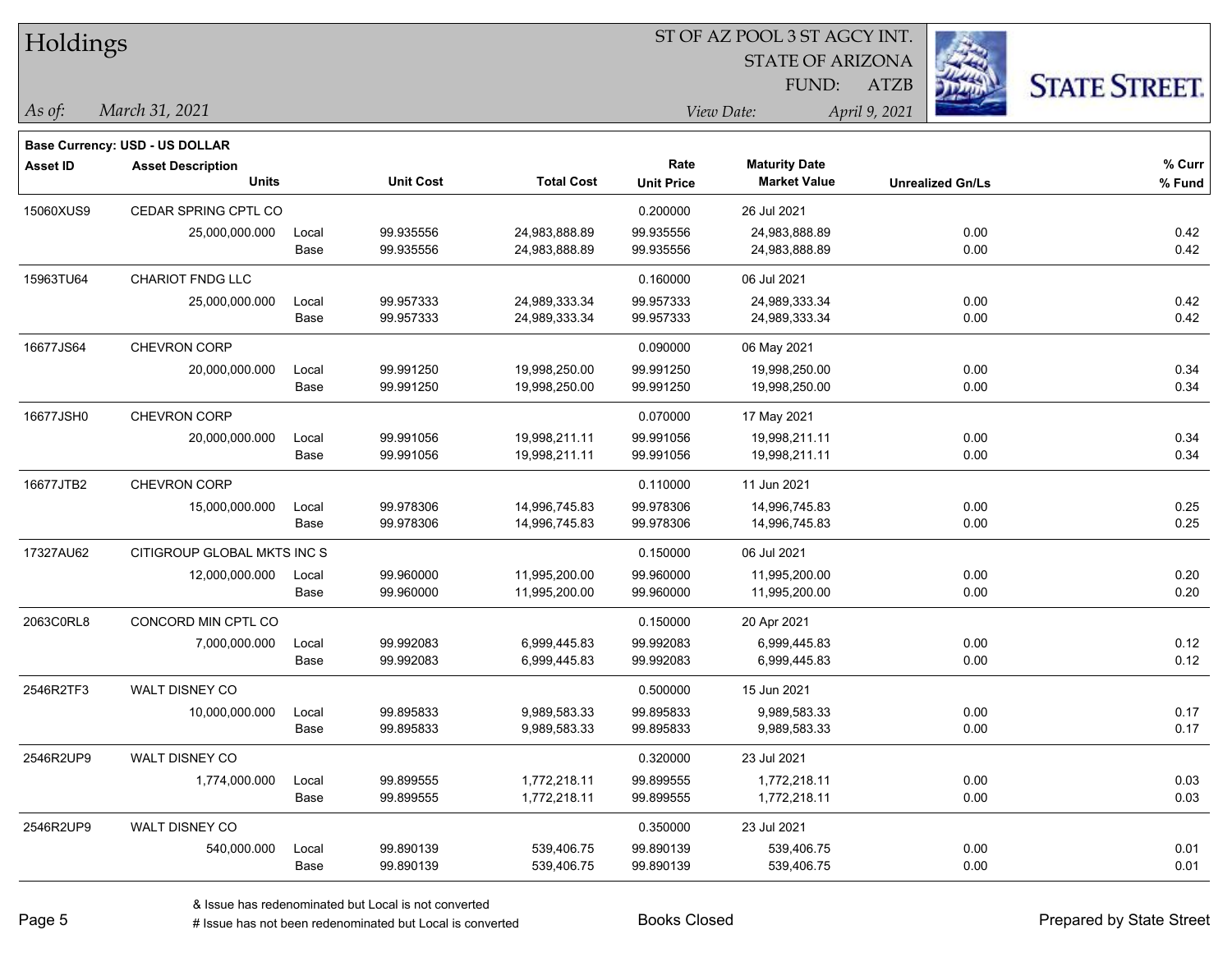| Holdings        |                                          |               |                        |                                |                           |                                             |               |                         |                      |
|-----------------|------------------------------------------|---------------|------------------------|--------------------------------|---------------------------|---------------------------------------------|---------------|-------------------------|----------------------|
|                 |                                          |               |                        |                                |                           | <b>STATE OF ARIZONA</b>                     |               |                         |                      |
|                 |                                          |               |                        |                                |                           | FUND:                                       | <b>ATZB</b>   |                         | <b>STATE STREET.</b> |
| $\vert$ As of:  | March 31, 2021                           |               |                        |                                |                           | View Date:                                  | April 9, 2021 |                         |                      |
|                 |                                          |               |                        |                                |                           |                                             |               |                         |                      |
|                 | <b>Base Currency: USD - US DOLLAR</b>    |               |                        |                                |                           |                                             |               |                         |                      |
| <b>Asset ID</b> | <b>Asset Description</b><br><b>Units</b> |               | <b>Unit Cost</b>       | <b>Total Cost</b>              | Rate<br><b>Unit Price</b> | <b>Maturity Date</b><br><b>Market Value</b> |               | <b>Unrealized Gn/Ls</b> | % Curr<br>% Fund     |
|                 |                                          |               |                        |                                |                           |                                             |               |                         |                      |
| 2546R2XF8       | WALT DISNEY CO                           |               |                        |                                | 0.250000                  | 15 Oct 2021                                 |               |                         |                      |
|                 | 5,000,000.000                            | Local<br>Base | 99.863194<br>99.863194 | 4,993,159.72<br>4,993,159.72   | 99.863194<br>99.863194    | 4,993,159.72<br>4,993,159.72                |               | 0.00<br>0.00            | 0.08<br>0.08         |
|                 |                                          |               |                        |                                |                           |                                             |               |                         |                      |
| 26244HR54       | DUKE ENERGY CORP                         |               |                        |                                | 0.150000                  | 05 Apr 2021                                 |               |                         |                      |
|                 | 35,000,000.000                           | Local<br>Base | 99.998333<br>99.998333 | 34,999,416.67<br>34,999,416.67 | 99.998333<br>99.998333    | 34,999,416.67<br>34,999,416.67              |               | 0.00<br>0.00            | 0.59<br>0.59         |
|                 |                                          |               |                        |                                |                           |                                             |               |                         |                      |
| 26244HRV7       | DUKE ENERGY CORP                         |               |                        |                                | 0.170000                  | 29 Apr 2021                                 |               |                         |                      |
|                 | 13,000,000.000                           | Local<br>Base | 99.986778<br>99.986778 | 12,998,281.11<br>12,998,281.11 | 99.986778<br>99.986778    | 12,998,281.11<br>12,998,281.11              |               | 0.00<br>0.00            | 0.22<br>0.22         |
|                 |                                          |               |                        |                                |                           |                                             |               |                         |                      |
| 27864AR72       | <b>EBAY INC</b>                          |               |                        |                                | 0.150000                  | 07 Apr 2021                                 |               |                         |                      |
|                 | 15,000,000.000                           | Local         | 99.997500<br>99.997500 | 14,999,625.00<br>14,999,625.00 | 99.997500<br>99.997500    | 14,999,625.00<br>14,999,625.00              |               | 0.00<br>0.00            | 0.25<br>0.25         |
|                 |                                          | Base          |                        |                                |                           |                                             |               |                         |                      |
| 27864ARM9       | <b>EBAY INC</b>                          |               |                        |                                | 0.210000                  | 21 Apr 2021                                 |               |                         |                      |
|                 | 15,000,000.000                           | Local         | 99.988333              | 14,998,250.00                  | 99.988333                 | 14,998,250.00                               |               | 0.00                    | 0.25                 |
|                 |                                          | Base          | 99.988333              | 14,998,250.00                  | 99.988333                 | 14,998,250.00                               |               | 0.00                    | 0.25                 |
| 30229ASK6       | <b>EXXON MOBIL CORP</b>                  |               |                        |                                | 0.090000                  | 19 May 2021                                 |               |                         |                      |
|                 | 10,000,000.000                           | Local         | 99.988000              | 9,998,800.00                   | 99.988000                 | 9,998,800.00                                |               | 0.00                    | 0.17                 |
|                 |                                          | Base          | 99.988000              | 9,998,800.00                   | 99.988000                 | 9,998,800.00                                |               | 0.00                    | 0.17                 |
| 30229ATG4       | <b>EXXON MOBIL CORP</b>                  |               |                        |                                | 0.200000                  | 16 Jun 2021                                 |               |                         |                      |
|                 | 25,000,000.000                           | Local         | 99.957778              | 24,989,444.44                  | 99.957778                 | 24,989,444.44                               |               | 0.00                    | 0.42                 |
|                 |                                          | Base          | 99.957778              | 24,989,444.44                  | 99.957778                 | 24,989,444.44                               |               | 0.00                    | 0.42                 |
| 30229ATW9       | <b>EXXON MOBIL CORP</b>                  |               |                        |                                | 0.090000                  | 30 Jun 2021                                 |               |                         |                      |
|                 | 20,000,000.000                           | Local         | 99.977500              | 19,995,500.00                  | 99.977500                 | 19,995,500.00                               |               | 0.00                    | 0.34                 |
|                 |                                          | Base          | 99.977500              | 19,995,500.00                  | 99.977500                 | 19,995,500.00                               |               | 0.00                    | 0.34                 |
| 38346LSD9       | <b>GOTHAM FDG CORP</b>                   |               |                        |                                | 0.110000                  | 13 May 2021                                 |               |                         |                      |
|                 | 25,000,000.000                           | Local         | 99.987167              | 24,996,791.67                  | 99.987167                 | 24,996,791.67                               |               | 0.00                    | 0.42                 |
|                 |                                          | Base          | 99.987167              | 24,996,791.67                  | 99.987167                 | 24,996,791.67                               |               | 0.00                    | 0.42                 |
| 40060WR53       | <b>GTA FDG LLC DISC</b>                  |               |                        |                                | 0.110000                  | 05 Apr 2021                                 |               |                         |                      |
|                 | 20,000,000.000                           | Local         | 99.998778              | 19,999,755.56                  | 99.998778                 | 19,999,755.56                               |               | 0.00                    | 0.34                 |
|                 |                                          | Base          | 99.998778              | 19,999,755.56                  | 99.998778                 | 19,999,755.56                               |               | 0.00                    | 0.34                 |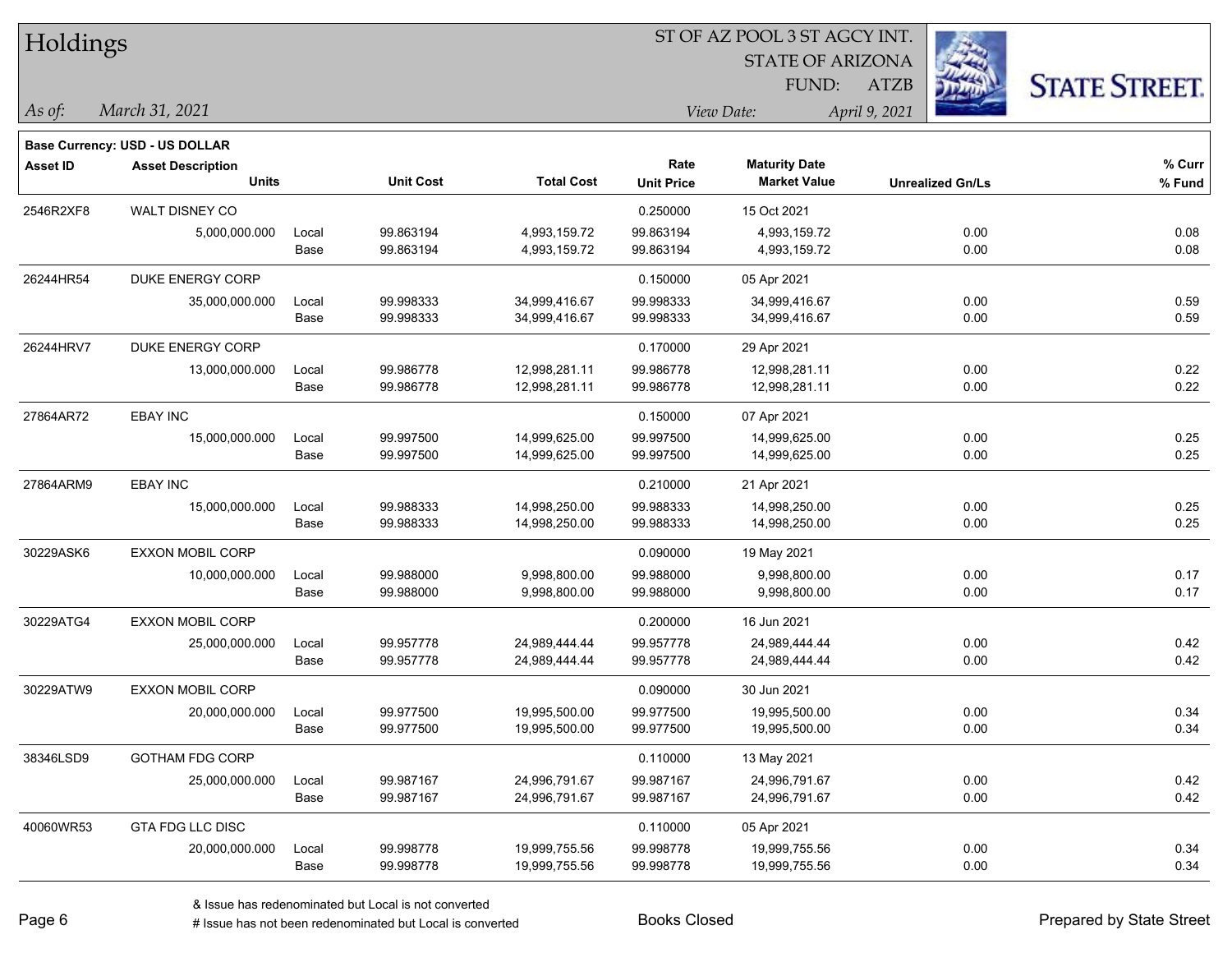| Holdings        |                                |       |                  | ST OF AZ POOL 3 ST AGCY INT. |                   |                         |                         |                      |  |  |
|-----------------|--------------------------------|-------|------------------|------------------------------|-------------------|-------------------------|-------------------------|----------------------|--|--|
|                 |                                |       |                  |                              |                   | <b>STATE OF ARIZONA</b> |                         |                      |  |  |
|                 |                                |       |                  |                              |                   | FUND:                   | <b>ATZB</b>             | <b>STATE STREET.</b> |  |  |
| As of:          | March 31, 2021                 |       |                  |                              |                   | View Date:              | April 9, 2021           |                      |  |  |
|                 | Base Currency: USD - US DOLLAR |       |                  |                              |                   |                         |                         |                      |  |  |
| <b>Asset ID</b> | <b>Asset Description</b>       |       |                  |                              | Rate              | <b>Maturity Date</b>    |                         | % Curr               |  |  |
|                 | <b>Units</b>                   |       | <b>Unit Cost</b> | <b>Total Cost</b>            | <b>Unit Price</b> | <b>Market Value</b>     | <b>Unrealized Gn/Ls</b> | % Fund               |  |  |
| 40588LS34       | HALKIN FINANCE LLC USC         |       |                  |                              | 0.160000          | 03 May 2021             |                         |                      |  |  |
|                 | 23,000,000.000                 | Local | 99.985778        | 22,996,728.89                | 99.985778         | 22,996,728.89           | 0.00                    | 0.39                 |  |  |
|                 |                                | Base  | 99.985778        | 22,996,728.89                | 99.985778         | 22,996,728.89           | 0.00                    | 0.39                 |  |  |
| 43851TT89       | HONEYWELL INTERNATN'           |       |                  |                              | 0.180000          | 08 Jun 2021             |                         |                      |  |  |
|                 | 1,850,000.000                  | Local | 99.966000        | 1,849,371.00                 | 99.966000         | 1,849,371.00            | 0.00                    | 0.03                 |  |  |
|                 |                                | Base  | 99.966000        | 1,849,371.00                 | 99.966000         | 1,849,371.00            | 0.00                    | 0.03                 |  |  |
| 43851TW28       | HONEYWELL INTERNATN'           |       |                  |                              | 0.200000          | 02 Sep 2021             |                         |                      |  |  |
|                 | 10,000,000.000                 | Local | 99.914444        | 9,991,444.44                 | 99.914444         | 9,991,444.44            | 0.00                    | 0.17                 |  |  |
|                 |                                | Base  | 99.914444        | 9,991,444.44                 | 99.914444         | 9,991,444.44            | 0.00                    | 0.17                 |  |  |
| 43851TWF9       | HONEYWELL INTERNATN'           |       |                  |                              | 0.190000          | 15 Sep 2021             |                         |                      |  |  |
|                 | 15,000,000.000                 | Local | 99.911861        | 14,986,779.16                | 99.911861         | 14,986,779.16           | 0.00                    | 0.25                 |  |  |
|                 |                                | Base  | 99.911861        | 14,986,779.16                | 99.911861         | 14,986,779.16           | 0.00                    | 0.25                 |  |  |
| 43851TXE1       | HONEYWELL INTERNATN'           |       |                  |                              | 0.200000          | 14 Oct 2021             |                         |                      |  |  |
|                 | 30,000,000.000                 | Local | 99.891111        | 29,967,333.33                | 99.891111         | 29,967,333.33           | 0.00                    | 0.50                 |  |  |
|                 |                                | Base  | 99.891111        | 29,967,333.33                | 99.891111         | 29,967,333.33           | 0.00                    | 0.50                 |  |  |
| 45685QW13       | ING US FUNDING LLC             |       |                  |                              | 0.170000          | 01 Sep 2021             |                         |                      |  |  |
|                 | 15,000,000.000                 | Local | 99.927750        | 14,989,162.50                | 99.927750         | 14,989,162.50           | 0.00                    | 0.25                 |  |  |
|                 |                                | Base  | 99.927750        | 14,989,162.50                | 99.927750         | 14,989,162.50           | 0.00                    | 0.25                 |  |  |
| 45779PRG5       | INSTITUTIONAL SECURED          |       |                  |                              | 0.170000          | 16 Apr 2021             |                         |                      |  |  |
|                 | 10,000,000.000                 | Local | 99.992917        | 9,999,291.67                 | 99.992917         | 9,999,291.67            | 0.00                    | 0.17                 |  |  |
|                 |                                | Base  | 99.992917        | 9,999,291.67                 | 99.992917         | 9,999,291.67            | 0.00                    | 0.17                 |  |  |
| 47816FT19       | JOHNSON & JOHNSON              |       |                  |                              | 0.110000          | 01 Jun 2021             |                         |                      |  |  |
|                 | 20,000,000.000                 | Local | 99.981361        | 19,996,272.22                | 99.981361         | 19,996,272.22           | 0.00                    | 0.34                 |  |  |
|                 |                                | Base  | 99.981361        | 19,996,272.22                | 99.981361         | 19,996,272.22           | 0.00                    | 0.34                 |  |  |
| 56274LSJ4       | MANHATTAN ASSET FDG.           |       |                  |                              | 0.120000          | 18 May 2021             |                         |                      |  |  |
|                 | 15,000,000.000                 | Local | 99.984333        | 14,997,650.00                | 99.984333         | 14,997,650.00           | 0.00                    | 0.25                 |  |  |
|                 |                                | Base  | 99.984333        | 14,997,650.00                | 99.984333         | 14,997,650.00           | 0.00                    | 0.25                 |  |  |
| 57978CRG8       | <b>MCCORMICK &amp; COMPANY</b> |       |                  |                              | 0.160000          | 16 Apr 2021             |                         |                      |  |  |
|                 | 15,000,000.000                 | Local | 99.993333        | 14,999,000.00                | 99.993333         | 14,999,000.00           | 0.00                    | 0.25                 |  |  |
|                 |                                | Base  | 99.993333        | 14,999,000.00                | 99.993333         | 14,999,000.00           | 0.00                    | 0.25                 |  |  |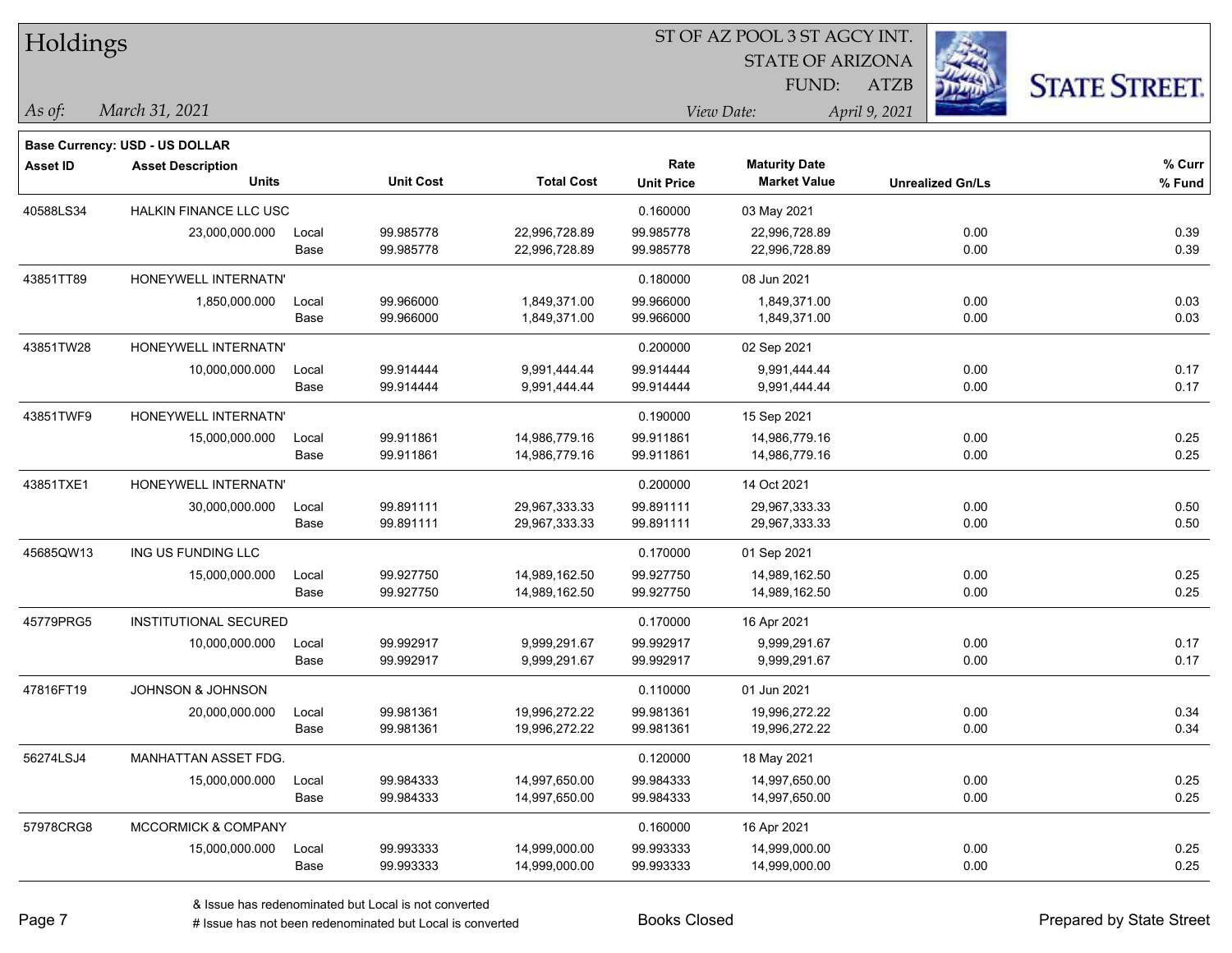| Holdings        |                                          |       |                  |                   |                   |                                  |                         |                      |
|-----------------|------------------------------------------|-------|------------------|-------------------|-------------------|----------------------------------|-------------------------|----------------------|
|                 |                                          |       |                  |                   |                   | <b>STATE OF ARIZONA</b><br>FUND: | <b>ATZB</b>             |                      |
| As of:          | March 31, 2021                           |       |                  |                   |                   | View Date:                       | April 9, 2021           | <b>STATE STREET.</b> |
|                 |                                          |       |                  |                   |                   |                                  |                         |                      |
|                 | Base Currency: USD - US DOLLAR           |       |                  |                   | Rate              | <b>Maturity Date</b>             |                         | % Curr               |
| <b>Asset ID</b> | <b>Asset Description</b><br><b>Units</b> |       | <b>Unit Cost</b> | <b>Total Cost</b> | <b>Unit Price</b> | <b>Market Value</b>              | <b>Unrealized Gn/Ls</b> | % Fund               |
| 57978CRM5       | <b>MCCORMICK &amp; COMPANY</b>           |       |                  |                   | 0.180000          | 21 Apr 2021                      |                         |                      |
|                 | 12,900,000.000                           | Local | 99.990000        | 12,898,710.00     | 99.990000         | 12,898,710.00                    | 0.00                    | 0.22                 |
|                 |                                          | Base  | 99.990000        | 12,898,710.00     | 99.990000         | 12,898,710.00                    | 0.00                    | 0.22                 |
| 59157TTB9       | METLIFE SHORT TERM FDG                   |       |                  |                   | 0.220000          | 11 Jun 2021                      |                         |                      |
|                 | 5,500,000.000                            | Local | 99.956611        | 5,497,613.61      | 99.956611         | 5,497,613.61                     | 0.00                    | 0.09                 |
|                 |                                          | Base  | 99.956611        | 5,497,613.61      | 99.956611         | 5,497,613.61                     | 0.00                    | 0.09                 |
| 59157TU27       | METLIFE SHORT TERM FDG                   |       |                  |                   | 0.210000          | 02 Jul 2021                      |                         |                      |
|                 | 25,000,000.000                           | Local | 99.946333        | 24,986,583.33     | 99.946333         | 24,986,583.33                    | 0.00                    | 0.42                 |
|                 |                                          | Base  | 99.946333        | 24,986,583.33     | 99.946333         | 24,986,583.33                    | 0.00                    | 0.42                 |
| 59157TU27       | METLIFE SHORT TERM FDG                   |       |                  |                   | 0.220000          | 02 Jul 2021                      |                         |                      |
|                 | 6,500,000.000                            | Local | 99.943778        | 6,496,345.55      | 99.943778         | 6,496,345.55                     | 0.00                    | 0.11                 |
|                 |                                          | Base  | 99.943778        | 6,496,345.55      | 99.943778         | 6,496,345.55                     | 0.00                    | 0.11                 |
| 60710AWL2       | MIZUHO BANK LTD                          |       |                  |                   | 0.150000          | 22 Apr 2021                      |                         |                      |
|                 | 30,000,000.000                           | Local | 100.000000       | 30,000,000.00     | 100.000000        | 30,000,000.00                    | 0.00                    | 0.50                 |
|                 |                                          | Base  | 100.000000       | 30,000,000.00     | 100.000000        | 30,000,000.00                    | 0.00                    | 0.50                 |
| 63743CR88       | NATL RURAL UTIL COOP                     |       |                  |                   | 0.130000          | 08 Apr 2021                      |                         |                      |
|                 | 30,000,000.000                           | Local | 99.997472        | 29,999,241.67     | 99.997472         | 29,999,241.67                    | 0.00                    | 0.50                 |
|                 |                                          | Base  | 99.997472        | 29,999,241.67     | 99.997472         | 29,999,241.67                    | 0.00                    | 0.50                 |
| 63763PS34       | NATIONAL SECS CLEARING                   |       |                  |                   | 0.090000          | 03 May 2021                      |                         |                      |
|                 | 25,000,000.000                           | Local | 99.992000        | 24,998,000.00     | 99.992000         | 24,998,000.00                    | 0.00                    | 0.42                 |
|                 |                                          | Base  | 99.992000        | 24,998,000.00     | 99.992000         | 24,998,000.00                    | 0.00                    | 0.42                 |
| 64105GT46       | NESTLE CAP CORP                          |       |                  |                   | 0.060000          | 04 Jun 2021                      |                         |                      |
|                 | 10,000,000.000                           | Local | 99.989333        | 9,998,933.33      | 99.989333         | 9,998,933.33                     | 0.00                    | 0.17                 |
|                 |                                          | Base  | 99.989333        | 9,998,933.33      | 99.989333         | 9,998,933.33                     | 0.00                    | 0.17                 |
| 64105GU28       | NESTLE CAP CORP                          |       |                  |                   | 0.120000          | 02 Jul 2021                      |                         |                      |
|                 | 70,000,000.000                           | Local | 99.969333        | 69,978,533.33     | 99.969333         | 69,978,533.33                    | 0.00                    | 1.18                 |
|                 |                                          | Base  | 99.969333        | 69,978,533.33     | 99.969333         | 69,978,533.33                    | 0.00                    | 1.18                 |
| 64105GXV1       | NESTLE CAP CORP                          |       |                  |                   | 0.170000          | 29 Oct 2021                      |                         |                      |
|                 | 10,000,000.000                           | Local | 99.900361        | 9,990,036.11      | 99.900361         | 9,990,036.11                     | 0.00                    | 0.17                 |
|                 |                                          | Base  | 99.900361        | 9,990,036.11      | 99.900361         | 9,990,036.11                     | 0.00                    | 0.17                 |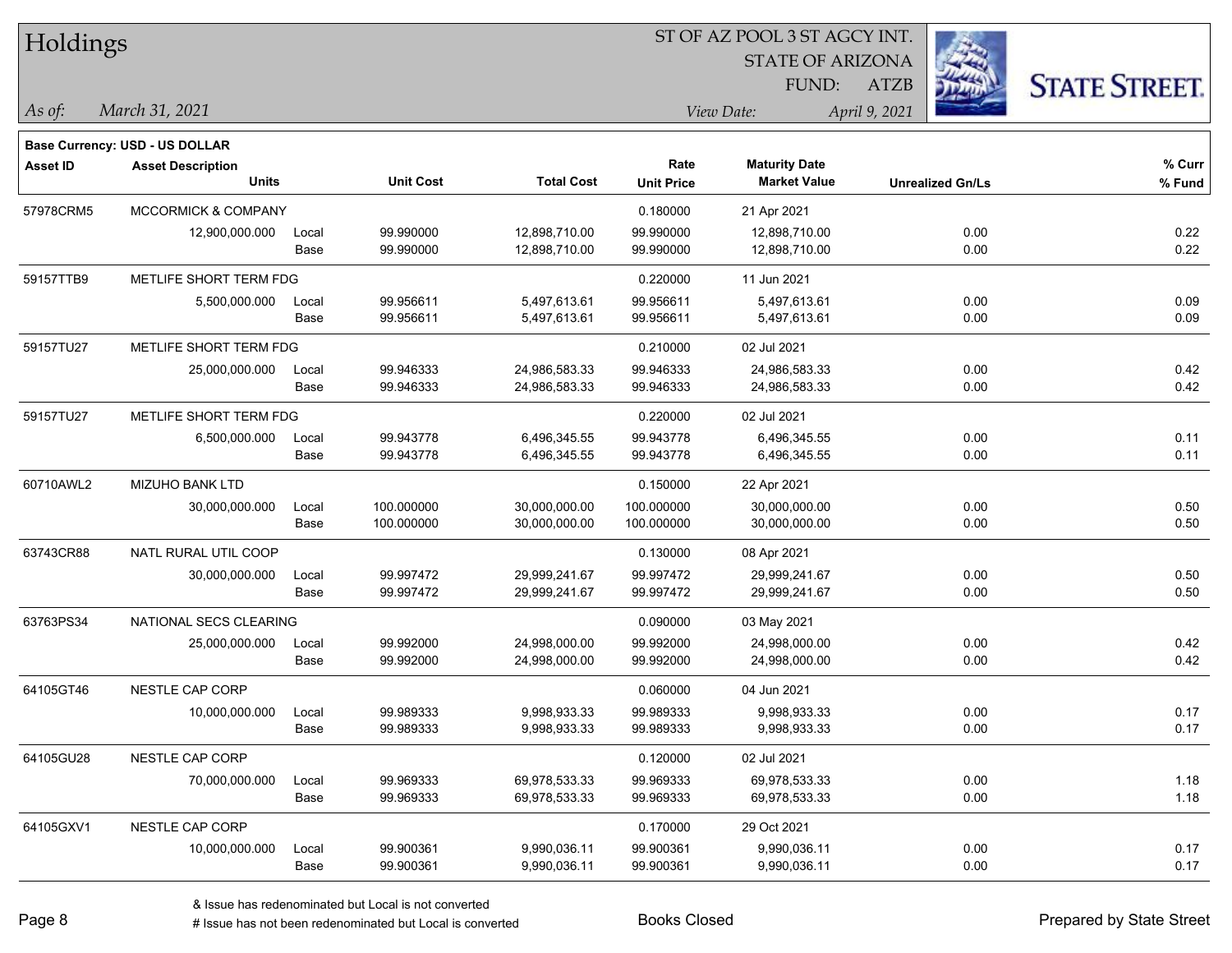| Holdings        |                                       |       |                  | ST OF AZ POOL 3 ST AGCY INT. |                   |                         |                         |                      |  |  |  |
|-----------------|---------------------------------------|-------|------------------|------------------------------|-------------------|-------------------------|-------------------------|----------------------|--|--|--|
|                 |                                       |       |                  |                              |                   | <b>STATE OF ARIZONA</b> |                         |                      |  |  |  |
|                 |                                       |       |                  |                              |                   | FUND:                   | ATZB                    | <b>STATE STREET.</b> |  |  |  |
| $\vert$ As of:  | March 31, 2021                        |       |                  |                              |                   | View Date:              | April 9, 2021           |                      |  |  |  |
|                 | <b>Base Currency: USD - US DOLLAR</b> |       |                  |                              |                   |                         |                         |                      |  |  |  |
| <b>Asset ID</b> | <b>Asset Description</b>              |       |                  |                              | Rate              | <b>Maturity Date</b>    |                         | $%$ Curr             |  |  |  |
|                 | <b>Units</b>                          |       | <b>Unit Cost</b> | <b>Total Cost</b>            | <b>Unit Price</b> | <b>Market Value</b>     | <b>Unrealized Gn/Ls</b> | % Fund               |  |  |  |
| 65478JR14       | NISOURCE INC                          |       |                  |                              | 0.150000          | 01 Apr 2021             |                         |                      |  |  |  |
|                 | 25,000,000.000                        | Local | 100.000000       | 25,000,000.00                | 100.000000        | 25,000,000.00           | 0.00                    | 0.42                 |  |  |  |
|                 |                                       | Base  | 100.000000       | 25,000,000.00                | 100.000000        | 25,000,000.00           | 0.00                    | 0.42                 |  |  |  |
| 67983TT97       | OLD LINE FUNDING LLC                  |       |                  |                              | 0.130000          | 09 Jun 2021             |                         |                      |  |  |  |
|                 | 25,000,000.000                        | Local | 99.975083        | 24,993,770.83                | 99.975083         | 24,993,770.83           | 0.00                    | 0.42                 |  |  |  |
|                 |                                       | Base  | 99.975083        | 24,993,770.83                | 99.975083         | 24,993,770.83           | 0.00                    | 0.42                 |  |  |  |
| 74271TR88       | PROCTOR GAMBLE AND CO                 |       |                  |                              | 0.100000          | 08 Apr 2021             |                         |                      |  |  |  |
|                 | 25,000,000.000                        | Local | 99.998056        | 24,999,513.89                | 99.998056         | 24,999,513.89           | 0.00                    | 0.42                 |  |  |  |
|                 |                                       | Base  | 99.998056        | 24,999,513.89                | 99.998056         | 24,999,513.89           | 0.00                    | 0.42                 |  |  |  |
| 74271TRF2       | PROCTOR GAMBLE AND CO                 |       |                  |                              | 0.130000          | 15 Apr 2021             |                         |                      |  |  |  |
|                 | 25,000,000.000                        | Local | 99.994944        | 24,998,736.11                | 99.994944         | 24,998,736.11           | 0.00                    | 0.42                 |  |  |  |
|                 |                                       | Base  | 99.994944        | 24,998,736.11                | 99.994944         | 24,998,736.11           | 0.00                    | 0.42                 |  |  |  |
| 77119LSB6       | ROCHE HOLDING INC                     |       |                  |                              | 0.090000          | 11 May 2021             |                         |                      |  |  |  |
|                 | 25,000,000.000                        | Local | 99.990000        | 24,997,500.00                | 99.990000         | 24,997,500.00           | 0.00                    | 0.42                 |  |  |  |
|                 |                                       | Base  | 99.990000        | 24,997,500.00                | 99.990000         | 24,997,500.00           | 0.00                    | 0.42                 |  |  |  |
| 77119LSC4       | ROCHE HOLDING INC                     |       |                  |                              | 0.110000          | 12 May 2021             |                         |                      |  |  |  |
|                 | 20,000,000.000                        | Local | 99.987472        | 19,997,494.44                | 99.987472         | 19,997,494.44           | 0.00                    | 0.34                 |  |  |  |
|                 |                                       | Base  | 99.987472        | 19,997,494.44                | 99.987472         | 19,997,494.44           | 0.00                    | 0.34                 |  |  |  |
| 8225X2TN4       | SHELL INTNL FNC B.V                   |       |                  |                              | 0.100000          | 22 Jun 2021             |                         |                      |  |  |  |
|                 | 5,000,000.000                         | Local | 99.977222        | 4,998,861.11                 | 99.977222         | 4,998,861.11            | 0.00                    | 0.08                 |  |  |  |
|                 |                                       | Base  | 99.977222        | 4,998,861.11                 | 99.977222         | 4,998,861.11            | 0.00                    | 0.08                 |  |  |  |
| 8225X2U77       | SHELL INTNL FNC B.V                   |       |                  |                              | 0.400000          | 07 Jul 2021             |                         |                      |  |  |  |
|                 | 15,000,000.000                        | Local | 99.892222        | 14,983,833.33                | 99.892222         | 14,983,833.33           | 0.00                    | 0.25                 |  |  |  |
|                 |                                       | Base  | 99.892222        | 14,983,833.33                | 99.892222         | 14,983,833.33           | 0.00                    | 0.25                 |  |  |  |
| 8225X2U85       | SHELL INTNL FNC B.V                   |       |                  |                              | 0.400000          | 08 Jul 2021             |                         |                      |  |  |  |
|                 | 6,000,000.000                         | Local | 99.891111        | 5,993,466.67                 | 99.891111         | 5,993,466.67            | 0.00                    | 0.10                 |  |  |  |
|                 |                                       | Base  | 99.891111        | 5,993,466.67                 | 99.891111         | 5,993,466.67            | 0.00                    | 0.10                 |  |  |  |
| 8225X2UC6       | SHELL INTNL FNC B.V                   |       |                  |                              | 0.400000          | 12 Jul 2021             |                         |                      |  |  |  |
|                 | 25,000,000.000                        | Local | 99.886667        | 24,971,666.67                | 99.886667         | 24,971,666.67           | 0.00                    | 0.42                 |  |  |  |
|                 |                                       | Base  | 99.886667        | 24,971,666.67                | 99.886667         | 24,971,666.67           | 0.00                    | 0.42                 |  |  |  |

## ST OF AZ POOL 3 ST AGCY INT.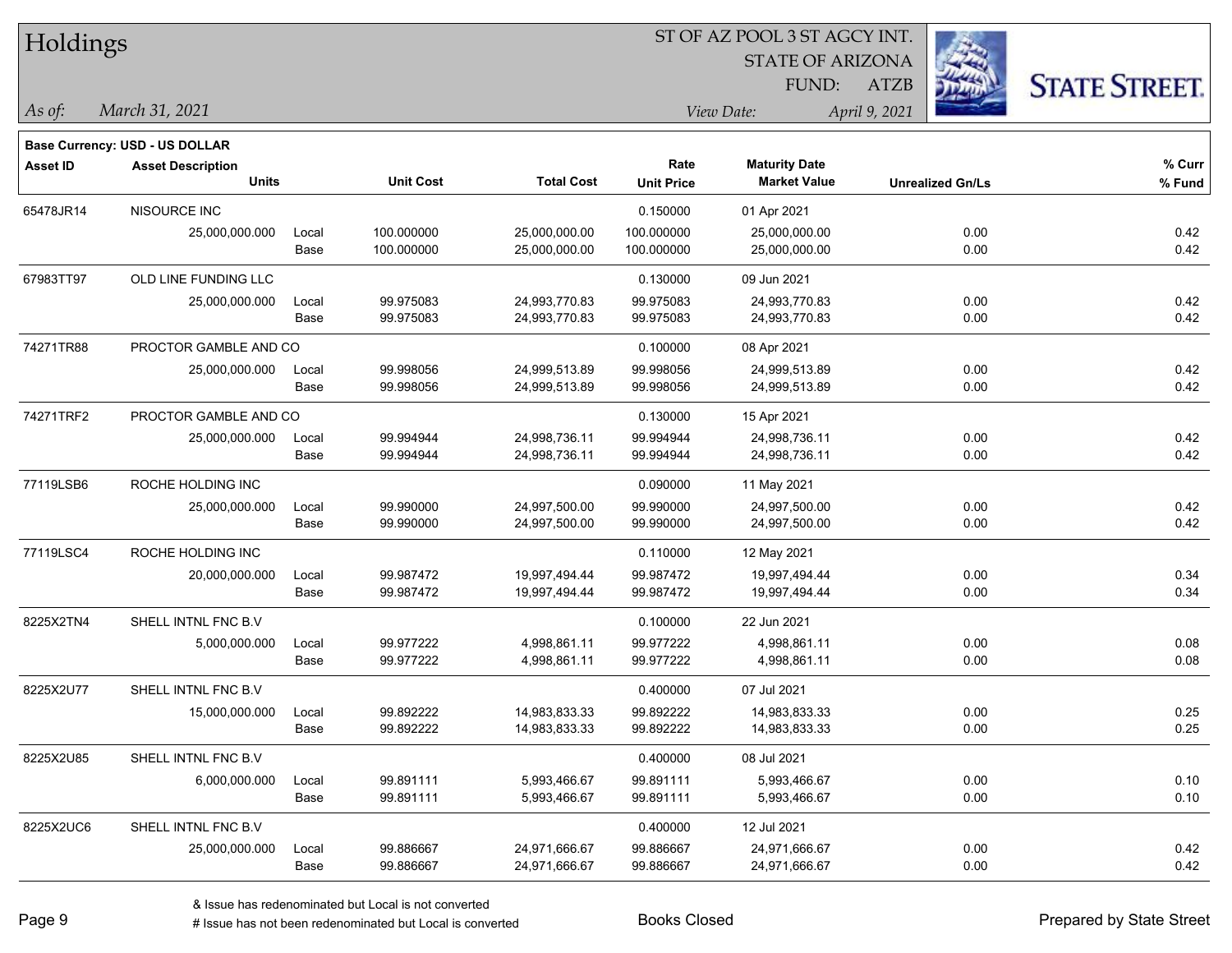| Holdings        |                                          |               |                  | ST OF AZ POOL 3 ST AGCY INT. |                           |                                             |                         |                      |  |  |
|-----------------|------------------------------------------|---------------|------------------|------------------------------|---------------------------|---------------------------------------------|-------------------------|----------------------|--|--|
|                 |                                          |               |                  |                              |                           |                                             |                         |                      |  |  |
|                 |                                          |               |                  |                              |                           | FUND:                                       | <b>ATZB</b>             | <b>STATE STREET.</b> |  |  |
| As of:          | March 31, 2021                           |               |                  |                              |                           | View Date:                                  | April 9, 2021           |                      |  |  |
|                 |                                          |               |                  |                              |                           |                                             |                         |                      |  |  |
|                 | Base Currency: USD - US DOLLAR           |               |                  |                              |                           |                                             |                         |                      |  |  |
| <b>Asset ID</b> | <b>Asset Description</b><br><b>Units</b> |               | <b>Unit Cost</b> | <b>Total Cost</b>            | Rate<br><b>Unit Price</b> | <b>Maturity Date</b><br><b>Market Value</b> | <b>Unrealized Gn/Ls</b> | % Curr<br>% Fund     |  |  |
| 8225X2X17       | SHELL INTNL FNC B.V                      |               |                  |                              |                           | 01 Oct 2021                                 |                         |                      |  |  |
|                 |                                          |               | 99.939000        | 24,984,750.00                | 0.120000<br>99.939000     | 24,984,750.00                               | 0.00                    | 0.42                 |  |  |
|                 | 25,000,000.000                           | Local<br>Base | 99.939000        | 24,984,750.00                | 99.939000                 | 24,984,750.00                               | 0.00                    | 0.42                 |  |  |
| 86564GQK0       | SUMITOMO MITSUI TRUST NY                 |               |                  |                              | 0.195000                  | 02 Jul 2021                                 |                         |                      |  |  |
|                 | 50,000,000.000                           | Local         | 100.000000       | 50,000,000.00                | 100.000000                | 50,000,000.00                               | 0.00                    | 0.84                 |  |  |
|                 |                                          | Base          | 100.000000       | 50,000,000.00                | 100.000000                | 50,000,000.00                               | 0.00                    | 0.84                 |  |  |
| 8678T3008       | SUNTRUST BKS INC DTC CP GENERIC CUSIP    |               |                  |                              | 0.020000                  | 01 Apr 2021                                 |                         |                      |  |  |
|                 | 100,000,000.000                          | Local         | 100.000000       | 100,000,000.00               | 100.000000                | 100,000,000.00                              | 0.00                    | 1.68                 |  |  |
|                 |                                          | Base          | 100.000000       | 100,000,000.00               | 100.000000                | 100,000,000.00                              | 0.00                    | 1.68                 |  |  |
| 88602TSB0       | THUNDER BAY FNDNG LLC                    |               |                  |                              | 0.110000                  | 11 May 2021                                 |                         |                      |  |  |
|                 | 15,000,000.000                           | Local         | 99.987778        | 14,998,166.67                | 99.987778                 | 14,998,166.67                               | 0.00                    | 0.25                 |  |  |
|                 |                                          | Base          | 99.987778        | 14,998,166.67                | 99.987778                 | 14,998,166.67                               | 0.00                    | 0.25                 |  |  |
| 88602TT94       | THUNDER BAY FNDNG LLC                    |               |                  |                              | 0.130000                  | 09 Jun 2021                                 |                         |                      |  |  |
|                 | 25,000,000.000                           | Local         | 99.975083        | 24,993,770.83                | 99.975083                 | 24,993,770.83                               | 0.00                    | 0.42                 |  |  |
|                 |                                          | Base          | 99.975083        | 24,993,770.83                | 99.975083                 | 24,993,770.83                               | 0.00                    | 0.42                 |  |  |
| 89114NRN7       | TORONTO-DOMINION                         |               |                  |                              | 0.200000                  | 02 Apr 2021                                 |                         |                      |  |  |
|                 | 25,000,000.000                           | Local         | 100.000000       | 25,000,000.00                | 100.000000                | 25,000,000.00                               | 0.00                    | 0.42                 |  |  |
|                 |                                          | Base          | 100.000000       | 25,000,000.00                | 100.000000                | 25,000,000.00                               | 0.00                    | 0.42                 |  |  |
| 89114NZL2       | TORONTO-DOMINION                         |               |                  |                              | 0.210000                  | 04 Mar 2022                                 |                         |                      |  |  |
|                 | 25,000,000.000                           | Local         | 100.000000       | 25,000,000.00                | 100.000000                | 25,000,000.00                               | 0.00                    | 0.42                 |  |  |
|                 |                                          | Base          | 100.000000       | 25,000,000.00                | 100.000000                | 25,000,000.00                               | 0.00                    | 0.42                 |  |  |
| 89119AYA0       | TORONTO DOMINION BANK                    |               |                  |                              | 0.180000                  | 10 Nov 2021                                 |                         |                      |  |  |
|                 | 20,000,000.000                           | Local         | 99.888500        | 19,977,700.00                | 99.888500                 | 19,977,700.00                               | 0.00                    | 0.34                 |  |  |
|                 |                                          | Base          | 99.888500        | 19,977,700.00                | 99.888500                 | 19,977,700.00                               | 0.00                    | 0.34                 |  |  |
| 89233GU20       | <b>TOYOTA MOTOR CREDIT</b>               |               |                  |                              | 0.110000                  | 02 Jul 2021                                 |                         |                      |  |  |
|                 | 25,000,000.000                           | Local         | 99.971889        | 24,992,972.22                | 99.971889                 | 24,992,972.22                               | 0.00                    | 0.42                 |  |  |
|                 |                                          | Base          | 99.971889        | 24,992,972.22                | 99.971889                 | 24,992,972.22                               | 0.00                    | 0.42                 |  |  |
| 90328AT94       | USAA CAPITAL CORP                        |               |                  |                              | 0.050000                  | 09 Jun 2021                                 |                         |                      |  |  |
|                 | 50,000,000.000                           | Local         | 99.990417        | 49,995,208.34                | 99.990417                 | 49,995,208.34                               | 0.00                    | 0.84                 |  |  |
|                 |                                          | Base          | 99.990417        | 49,995,208.34                | 99.990417                 | 49,995,208.34                               | 0.00                    | 0.84                 |  |  |

# Issue has not been redenominated but Local is converted Books Closed Prepared by State Street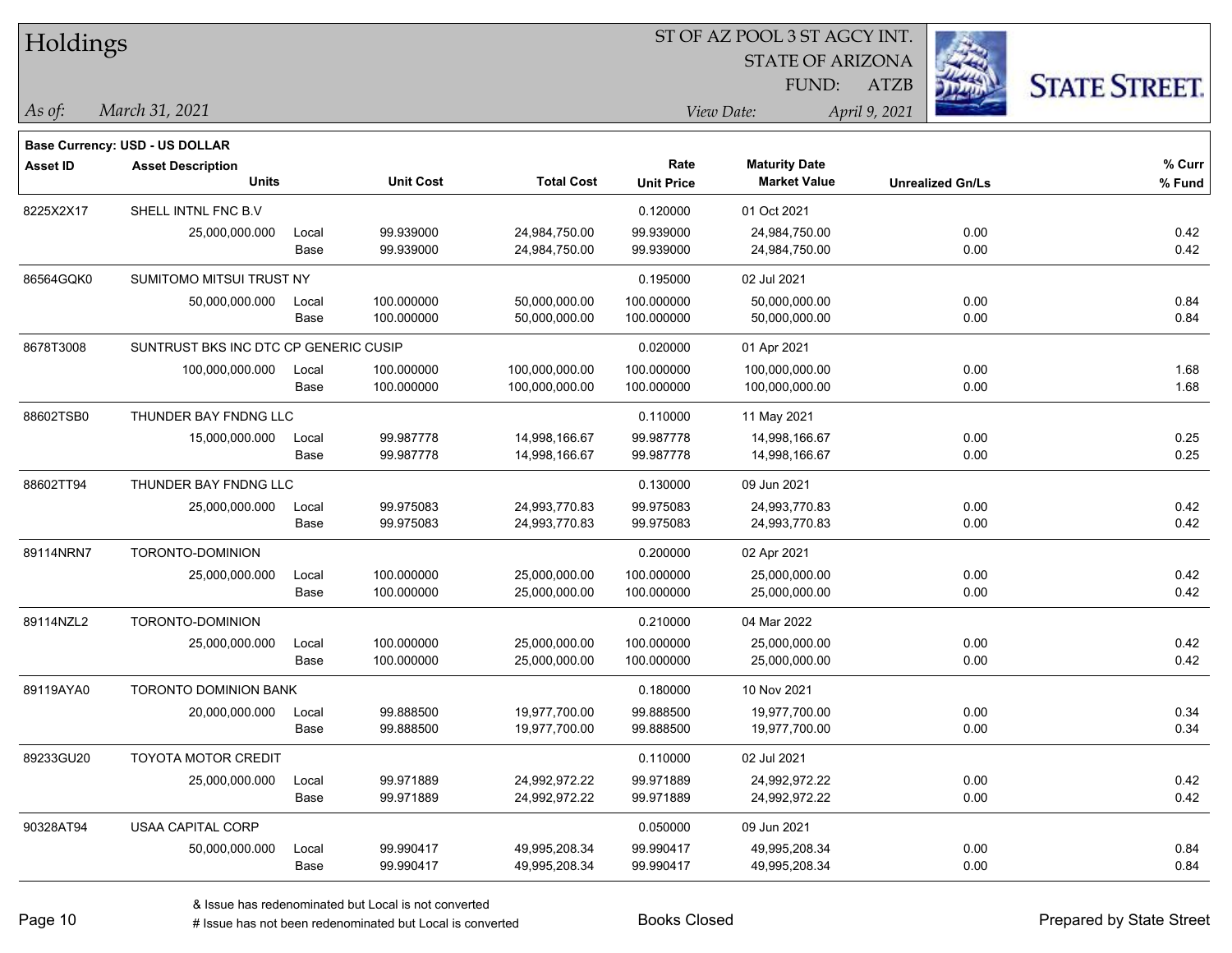| Holdings        |                                       |       |                  |                   |                   |                         |                         |                      |
|-----------------|---------------------------------------|-------|------------------|-------------------|-------------------|-------------------------|-------------------------|----------------------|
|                 |                                       |       |                  |                   |                   | <b>STATE OF ARIZONA</b> |                         |                      |
|                 |                                       |       |                  |                   |                   | <b>FUND:</b>            | <b>ATZB</b>             | <b>STATE STREET.</b> |
| As of:          | March 31, 2021                        |       |                  |                   | View Date:        |                         | April 9, 2021           |                      |
|                 | <b>Base Currency: USD - US DOLLAR</b> |       |                  |                   |                   |                         |                         |                      |
| <b>Asset ID</b> | <b>Asset Description</b>              |       |                  |                   | Rate              | <b>Maturity Date</b>    |                         | % Curr               |
|                 | <b>Units</b>                          |       | <b>Unit Cost</b> | <b>Total Cost</b> | <b>Unit Price</b> | <b>Market Value</b>     | <b>Unrealized Gn/Ls</b> | % Fund               |
| 90477DRL2       | UNILEVER CAPITAL CRP                  |       |                  |                   | 0.060000          | 20 Apr 2021             |                         |                      |
|                 | 13,000,000.000                        | Local | 99.996833        | 12,999,588.33     | 99.996833         | 12,999,588.33           | 0.00                    | 0.22                 |
|                 |                                       | Base  | 99.996833        | 12,999,588.33     | 99.996833         | 12,999,588.33           | 0.00                    | 0.22                 |
| 90477DRS7       | UNILEVER CAPITAL CRP                  |       |                  |                   | 0.100000          | 26 Apr 2021             |                         |                      |
|                 | 25,000,000.000                        | Local | 99.993056        | 24,998,263.89     | 99.993056         | 24,998,263.89           | 0.00                    | 0.42                 |
|                 |                                       | Base  | 99.993056        | 24,998,263.89     | 99.993056         | 24,998,263.89           | 0.00                    | 0.42                 |
| 90477DT14       | UNILEVER CAPITAL CRP                  |       |                  |                   | 0.100000          | 01 Jun 2021             |                         |                      |
|                 | 25,000,000.000                        | Local | 99.983056        | 24,995,763.89     | 99.983056         | 24,995,763.89           | 0.00                    | 0.42                 |
|                 |                                       | Base  | 99.983056        | 24,995,763.89     | 99.983056         | 24,995,763.89           | 0.00                    | 0.42                 |
| 91058TRF5       | UNITED HEALTHCARE CO                  |       |                  |                   | 0.120000          | 15 Apr 2021             |                         |                      |
|                 | 20,000,000.000                        | Local | 99.995333        | 19,999,066.67     | 99.995333         | 19,999,066.67           | 0.00                    | 0.34                 |
|                 |                                       | Base  | 99.995333        | 19,999,066.67     | 99.995333         | 19,999,066.67           | 0.00                    | 0.34                 |
| 9127962Q1       | TREASURY BILL 04/21 0.00000           |       |                  |                   | 0.112000          | 22 Apr 2021             |                         |                      |
|                 | 20,000,000.000                        | Local | 99.993467        | 19,998,693.33     | 99.993467         | 19,998,693.33           | 0.00                    | 0.34                 |
|                 |                                       | Base  | 99.993467        | 19,998,693.33     | 99.993467         | 19,998,693.33           | 0.00                    | 0.34                 |
| 9127963H0       | TREASURY BILL 06/21 0.00000           |       |                  |                   | 0.103500          | 17 Jun 2021             |                         |                      |
|                 | 100,000,000.000                       | Local | 99.978440        | 99,978,440.00     | 99.978440         | 99,978,440.00           | 0.00                    | 1.68                 |
|                 |                                       | Base  | 99.978440        | 99,978,440.00     | 99.978440         | 99,978,440.00           | 0.00                    | 1.68                 |
| 9127963S6       | TREASURY BILL 07/21 0.00000           |       |                  |                   | 0.101000          | 15 Jul 2021             |                         |                      |
|                 | 40,000,000.000                        | Local | 99.970542        | 39,988,216.66     | 99.970542         | 39,988,216.66           | 0.00                    | 0.67                 |
|                 |                                       | Base  | 99.970542        | 39,988,216.66     | 99.970542         | 39,988,216.66           | 0.00                    | 0.67                 |
| 9127964X4       | TREASURY BILL 04/21 0.00000           |       |                  |                   | 0.105000          | 08 Apr 2021             |                         |                      |
|                 | 20,000,000.000                        | Local | 99.997958        | 19,999,591.67     | 99.997958         | 19,999,591.67           | 0.00                    | 0.34                 |
|                 |                                       | Base  | 99.997958        | 19,999,591.67     | 99.997958         | 19,999,591.67           | 0.00                    | 0.34                 |
| 9127964Y2       | TREASURY BILL 04/21 0.00000           |       |                  |                   | 0.105500          | 15 Apr 2021             |                         |                      |
|                 | 40,000,000.000                        | Local | 99.995897        | 39,998,358.89     | 99.995897         | 39,998,358.89           | 0.00                    | 0.67                 |
|                 |                                       | Base  | 99.995897        | 39,998,358.89     | 99.995897         | 39,998,358.89           | 0.00                    | 0.67                 |
| 912796A41       | TREASURY BILL 06/21 0.00000           |       |                  |                   | 0.080000          | 03 Jun 2021             |                         |                      |
|                 | 40,000,000.000                        | Local | 99.986000        | 39,994,400.00     | 99.986000         | 39,994,400.00           | 0.00                    | 0.67                 |
|                 |                                       | Base  | 99.986000        | 39,994,400.00     | 99.986000         | 39,994,400.00           | 0.00                    | 0.67                 |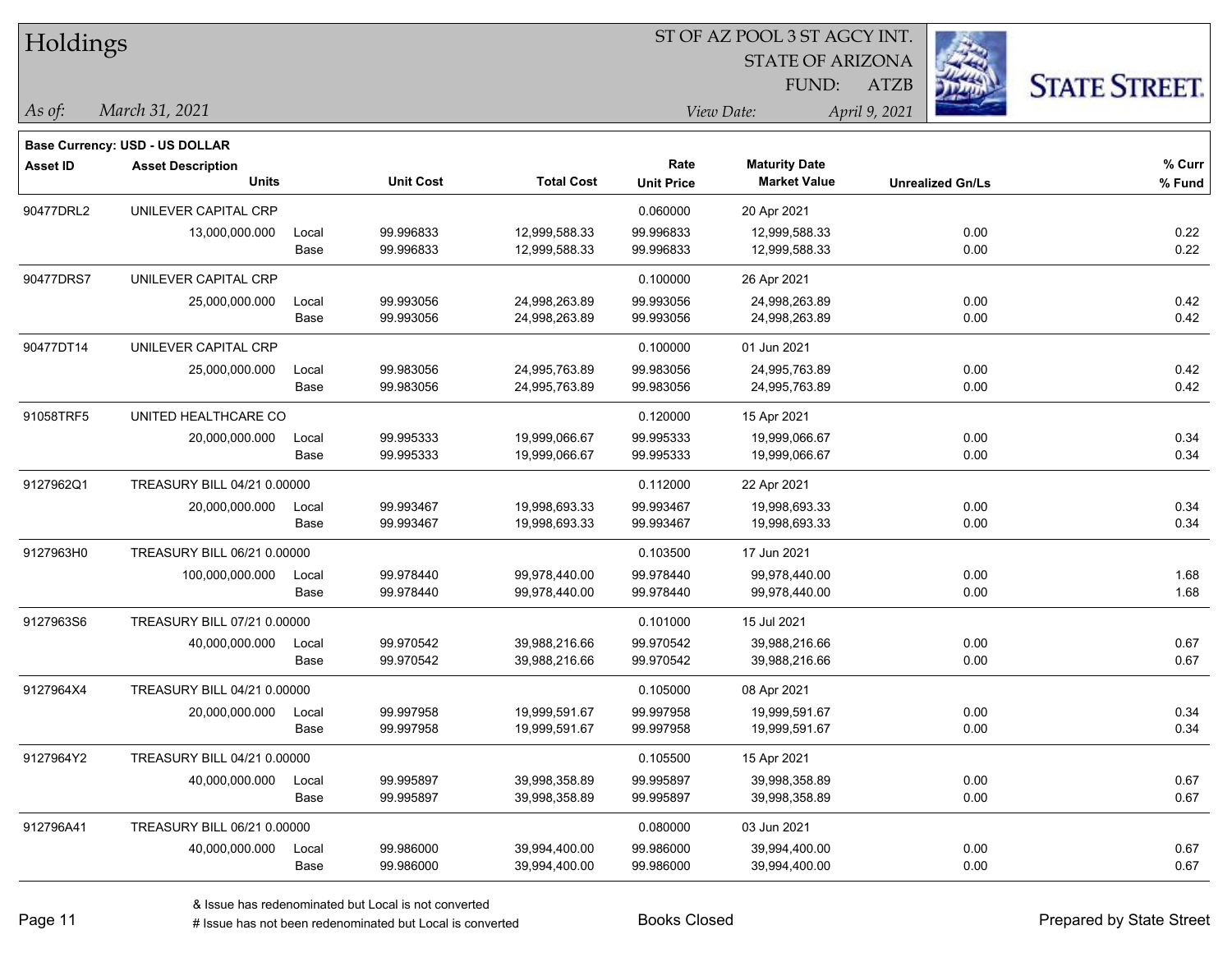| Holdings        |                                       |       |                  |                   | ST OF AZ POOL 3 ST AGCY INT. |                         |                         |                      |  |  |  |
|-----------------|---------------------------------------|-------|------------------|-------------------|------------------------------|-------------------------|-------------------------|----------------------|--|--|--|
|                 |                                       |       |                  |                   |                              | <b>STATE OF ARIZONA</b> |                         |                      |  |  |  |
|                 |                                       |       |                  |                   |                              | FUND:                   | <b>ATZB</b>             | <b>STATE STREET.</b> |  |  |  |
| As of:          | March 31, 2021                        |       |                  |                   |                              | View Date:              | April 9, 2021           |                      |  |  |  |
|                 | <b>Base Currency: USD - US DOLLAR</b> |       |                  |                   |                              |                         |                         |                      |  |  |  |
| <b>Asset ID</b> | <b>Asset Description</b>              |       |                  |                   | Rate                         | <b>Maturity Date</b>    |                         | % Curr               |  |  |  |
|                 | <b>Units</b>                          |       | <b>Unit Cost</b> | <b>Total Cost</b> | <b>Unit Price</b>            | <b>Market Value</b>     | <b>Unrealized Gn/Ls</b> | % Fund               |  |  |  |
| 912796B40       | TREASURY BILL 07/21 0.00000           |       |                  |                   | 0.096700                     | 01 Jul 2021             |                         |                      |  |  |  |
|                 | 25,000,000.000                        | Local | 99.975556        | 24,993,889.09     | 99.975556                    | 24,993,889.09           | 0.00                    | 0.42                 |  |  |  |
|                 |                                       | Base  | 99.975556        | 24,993,889.09     | 99.975556                    | 24,993,889.09           | 0.00                    | 0.42                 |  |  |  |
| 912796G29       | TREASURY BILL 05/21 0.00000           |       |                  |                   | 0.011000                     | 25 May 2021             |                         |                      |  |  |  |
|                 | 10,000,000.000                        | Local | 99.998350        | 9,999,835.00      | 99.998350                    | 9,999,835.00            | 0.00                    | 0.17                 |  |  |  |
|                 |                                       | Base  | 99.998350        | 9,999,835.00      | 99.998350                    | 9,999,835.00            | 0.00                    | 0.17                 |  |  |  |
| 92646KSC7       | <b>VICTORY RECEIVABLES</b>            |       |                  |                   | 0.110000                     | 12 May 2021             |                         |                      |  |  |  |
|                 | 25,000,000.000                        | Local | 99.987472        | 24,996,868.05     | 99.987472                    | 24,996,868.05           | 0.00                    | 0.42                 |  |  |  |
|                 |                                       | Base  | 99.987472        | 24,996,868.05     | 99.987472                    | 24,996,868.05           | 0.00                    | 0.42                 |  |  |  |
| 92646KT10       | <b>VICTORY RECEIVABLES</b>            |       |                  |                   | 0.150000                     | 01 Jun 2021             |                         |                      |  |  |  |
|                 | 15,000,000.000                        | Local | 99.974583        | 14,996,187.50     | 99.974583                    | 14,996,187.50           | 0.00                    | 0.25                 |  |  |  |
|                 |                                       | Base  | 99.974583        | 14,996,187.50     | 99.974583                    | 14,996,187.50           | 0.00                    | 0.25                 |  |  |  |
| 92646KTJ1       | <b>VICTORY RECEIVABLES</b>            |       |                  |                   | 0.130000                     | 18 Jun 2021             |                         |                      |  |  |  |
|                 | 15,000,000.000                        | Local | 99.971833        | 14,995,775.00     | 99.971833                    | 14,995,775.00           | 0.00                    | 0.25                 |  |  |  |
|                 |                                       | Base  | 99.971833        | 14,995,775.00     | 99.971833                    | 14,995,775.00           | 0.00                    | 0.25                 |  |  |  |
| 92646KV58       | <b>VICTORY RECEIVABLES</b>            |       |                  |                   | 0.150000                     | 05 Aug 2021             |                         |                      |  |  |  |
|                 | 10,000,000.000                        | Local | 99.947500        | 9,994,750.00      | 99.947500                    | 9,994,750.00            | 0.00                    | 0.17                 |  |  |  |
|                 |                                       | Base  | 99.947500        | 9,994,750.00      | 99.947500                    | 9,994,750.00            | 0.00                    | 0.17                 |  |  |  |
| 926NKW009       | AMHERST PIERPONT 04/15 VAR            |       |                  |                   | 0.005000                     | 01 Apr 2021             |                         |                      |  |  |  |
|                 | 100,000,000.000                       | Local | 100.000000       | 100,000,000.00    | 100.000000                   | 100,000,000.00          | 0.00                    | 1.68                 |  |  |  |
|                 |                                       | Base  | 100.000000       | 100,000,000.00    | 100.000000                   | 100,000,000.00          | 0.00                    | 1.68                 |  |  |  |
| 926NKW009       | AMHERST PIERPONT 04/15 VAR            |       |                  |                   | 0.060000                     | 07 Apr 2021             |                         |                      |  |  |  |
|                 | 40,000,000.000 Local                  |       | 100.000000       | 40,000,000.00     | 100.000000                   | 40,000,000.00           | 0.00                    | 0.67                 |  |  |  |
|                 |                                       | Base  | 100.000000       | 40,000,000.00     | 100.000000                   | 40,000,000.00           | 0.00                    | 0.67                 |  |  |  |
| 926NKW009       | AMHERST PIERPONT 04/15 VAR            |       |                  |                   | 0.040000                     | 08 Apr 2021             |                         |                      |  |  |  |
|                 | 80,000,000.000                        | Local | 100.000000       | 80,000,000.00     | 100.000000                   | 80,000,000.00           | 0.00                    | 1.34                 |  |  |  |
|                 |                                       | Base  | 100.000000       | 80,000,000.00     | 100.000000                   | 80,000,000.00           | 0.00                    | 1.34                 |  |  |  |
| 926NKW009       | AMHERST PIERPONT 04/15 VAR            |       |                  |                   | 0.050000                     | 08 Apr 2021             |                         |                      |  |  |  |
|                 | 40,000,000.000                        | Local | 100.000000       | 40,000,000.00     | 100.000000                   | 40,000,000.00           | 0.00                    | 0.67                 |  |  |  |
|                 |                                       | Base  | 100.000000       | 40,000,000.00     | 100.000000                   | 40,000,000.00           | 0.00                    | 0.67                 |  |  |  |

 $\overline{\phantom{a}}$ 

 $\overline{\phantom{0}}$ 

 $\overline{\phantom{a}}$ 

 $\overline{\phantom{a}}$ 

 $\overline{\phantom{0}}$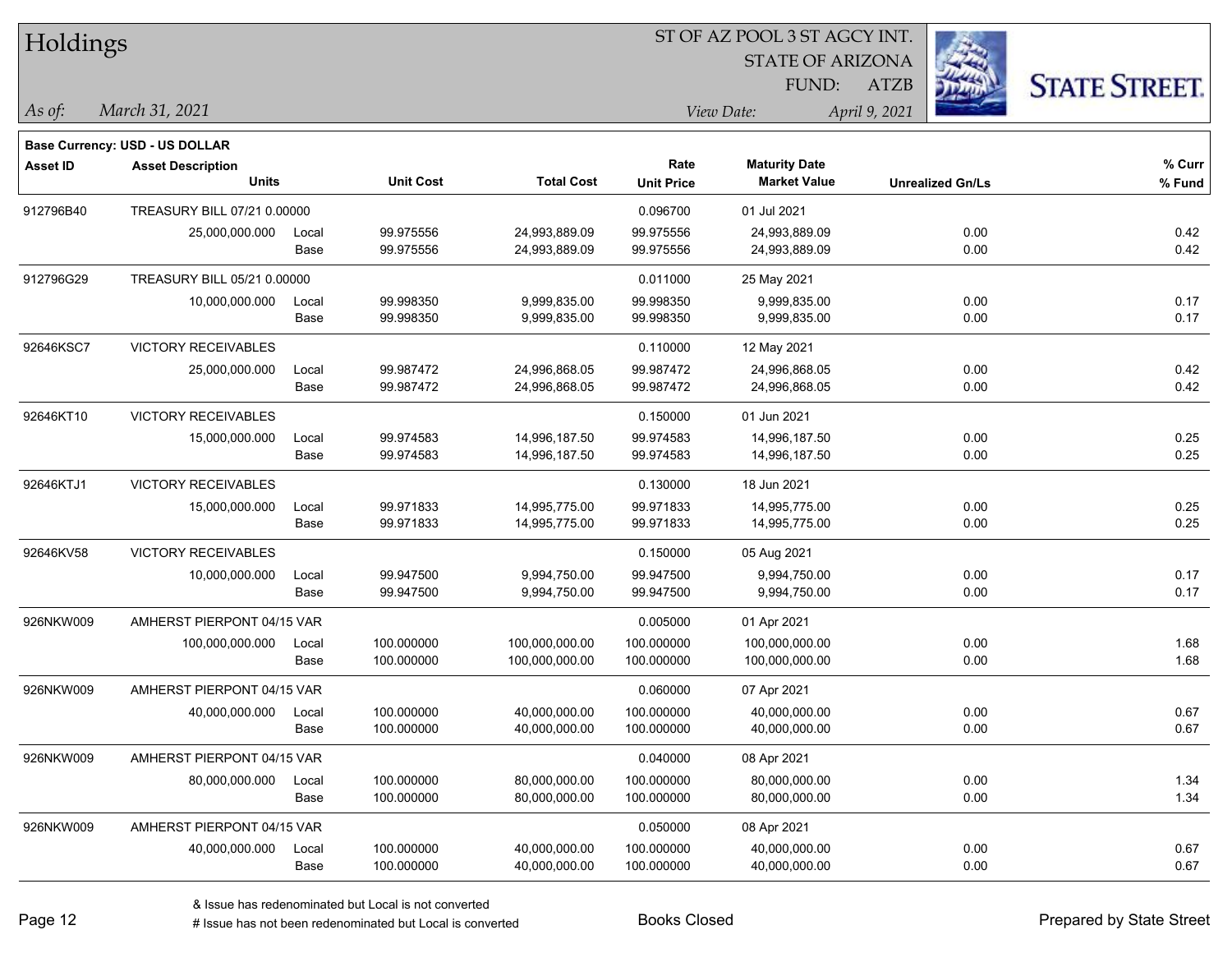| Holdings        |                                                                   |       |                  |                   |                   | ST OF AZ POOL 3 ST AGCY INT. |                         |      |                      |
|-----------------|-------------------------------------------------------------------|-------|------------------|-------------------|-------------------|------------------------------|-------------------------|------|----------------------|
|                 |                                                                   |       |                  |                   |                   | <b>STATE OF ARIZONA</b>      |                         |      |                      |
|                 |                                                                   |       |                  |                   |                   | FUND:                        | <b>ATZB</b>             |      | <b>STATE STREET.</b> |
| $\vert$ As of:  | March 31, 2021                                                    |       |                  |                   |                   | View Date:                   | April 9, 2021           |      |                      |
|                 |                                                                   |       |                  |                   |                   |                              |                         |      |                      |
| <b>Asset ID</b> | <b>Base Currency: USD - US DOLLAR</b><br><b>Asset Description</b> |       |                  |                   | Rate              | <b>Maturity Date</b>         |                         |      | $%$ Curr             |
|                 | <b>Units</b>                                                      |       | <b>Unit Cost</b> | <b>Total Cost</b> | <b>Unit Price</b> | <b>Market Value</b>          | <b>Unrealized Gn/Ls</b> |      | % Fund               |
| 926NKW009       | AMHERST PIERPONT 04/15 VAR                                        |       |                  |                   | 0.030000          | 14 May 2021                  |                         |      |                      |
|                 | 10,000,000.000                                                    | Local | 100.000000       | 10,000,000.00     | 100.000000        | 10,000,000.00                |                         | 0.00 | 0.17                 |
|                 |                                                                   | Base  | 100.000000       | 10,000,000.00     | 100.000000        | 10,000,000.00                |                         | 0.00 | 0.17                 |
| 930ABD003       | FIDELITY INVESTMENTS MONEY                                        |       |                  |                   | 0.000000          | 01 Apr 2021                  |                         |      |                      |
|                 | 50,055,921.240                                                    | Local | 100.000000       | 50,055,921.24     | 100.000000        | 50,055,921.24                |                         | 0.00 | 0.84                 |
|                 |                                                                   | Base  | 100.000000       | 50,055,921.24     | 100.000000        | 50,055,921.24                |                         | 0.00 | 0.84                 |
| 93142WRP0       | <b>WALGREENS BOOTS</b>                                            |       |                  |                   | 0.400000          | 23 Apr 2021                  |                         |      |                      |
|                 | 12,700,000.000                                                    | Local | 99.975556        | 12,696,895.55     | 99.975556         | 12,696,895.55                |                         | 0.00 | 0.21                 |
|                 |                                                                   | Base  | 99.975556        | 12,696,895.55     | 99.975556         | 12,696,895.55                |                         | 0.00 | 0.21                 |
| 93142WSE4       | <b>WALGREENS BOOTS</b>                                            |       |                  |                   | 0.270000          | 14 May 2021                  |                         |      |                      |
|                 | 25,000,000.000                                                    | Local | 99.967750        | 24,991,937.50     | 99.967750         | 24,991,937.50                |                         | 0.00 | 0.42                 |
|                 |                                                                   | Base  | 99.967750        | 24,991,937.50     | 99.967750         | 24,991,937.50                |                         | 0.00 | 0.42                 |
| 93142WSL8       | <b>WALGREENS BOOTS</b>                                            |       |                  |                   | 0.250000          | 20 May 2021                  |                         |      |                      |
|                 | 25,000,000.000                                                    | Local | 99.965972        | 24,991,493.05     | 99.965972         | 24,991,493.05                |                         | 0.00 | 0.42                 |
|                 |                                                                   | Base  | 99.965972        | 24,991,493.05     | 99.965972         | 24,991,493.05                |                         | 0.00 | 0.42                 |
| 94107MUS3       | WASTE MANAGEMENT INC                                              |       |                  |                   | 0.350000          | 26 Jul 2021                  |                         |      |                      |
|                 | 30,000,000.000                                                    | Local | 99.887222        | 29,966,166.67     | 99.887222         | 29,966,166.67                |                         | 0.00 | 0.50                 |
|                 |                                                                   | Base  | 99.887222        | 29,966,166.67     | 99.887222         | 29,966,166.67                |                         | 0.00 | 0.50                 |
| 966VMM002       | JP MORGAN MONEY MARKET                                            |       |                  |                   | 0.000000          | 01 Apr 2021                  |                         |      |                      |
|                 | 150,046,432.350                                                   | Local | 100.000000       | 150,046,432.35    | 100.000000        | 150,046,432.35               |                         | 0.00 | 2.52                 |
|                 |                                                                   | Base  | 100.000000       | 150,046,432.35    | 100.000000        | 150,046,432.35               |                         | 0.00 | 2.52                 |
| 979QHR003       | SOUTH STREET REPO                                                 |       |                  |                   | 0.005000          | 01 Apr 2021                  |                         |      |                      |
|                 | 311,612,830.040                                                   | Local | 100.000000       | 311,612,830.04    | 100.000000        | 311,612,830.04               |                         | 0.00 | 5.24                 |
|                 |                                                                   | Base  | 100.000000       | 311,612,830.04    | 100.000000        | 311,612,830.04               |                         | 0.00 | 5.24                 |
| 979QHR003       | SOUTH STREET REPO                                                 |       |                  |                   | 0.020000          | 01 Apr 2021                  |                         |      |                      |
|                 | 75,000,000.000                                                    | Local | 100.000000       | 75,000,000.00     | 100.000000        | 75,000,000.00                |                         | 0.00 | 1.26                 |
|                 |                                                                   | Base  | 100.000000       | 75,000,000.00     | 100.000000        | 75,000,000.00                |                         | 0.00 | 1.26                 |
| 985FHY004       | MITSUBISHI UFJ REPO                                               |       |                  |                   | 0.005000          | 01 Apr 2021                  |                         |      |                      |
|                 | 115,341,022.310                                                   | Local | 100.000000       | 115,341,022.31    | 100.000000        | 115,341,022.31               |                         | 0.00 | 1.94                 |
|                 |                                                                   | Base  | 100.000000       | 115,341,022.31    | 100.000000        | 115,341,022.31               |                         | 0.00 | 1.94                 |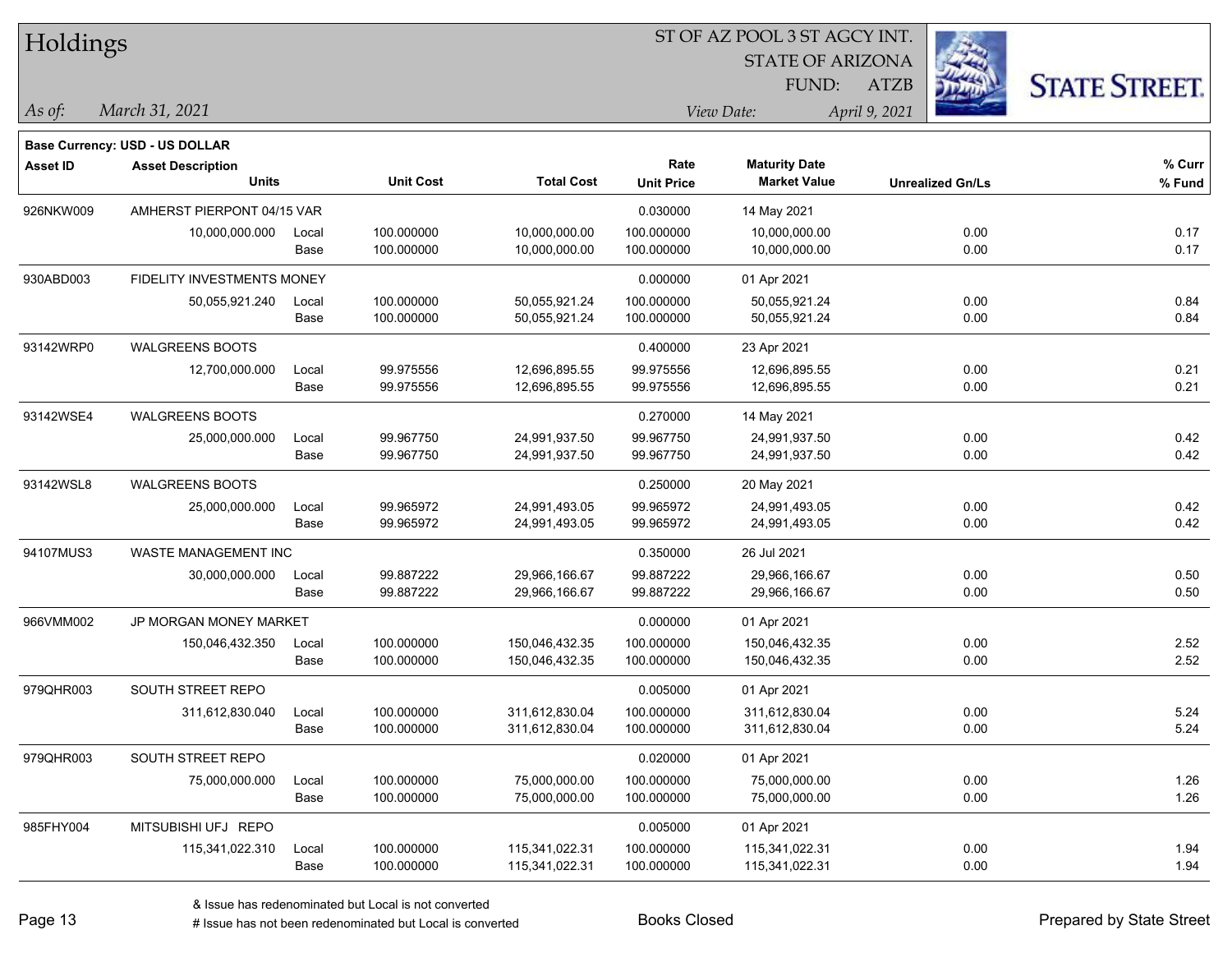| Holdings               |                                                |       | ST OF AZ POOL 3 ST AGCY INT. |                   |                   |                         |                         |                      |  |  |  |  |
|------------------------|------------------------------------------------|-------|------------------------------|-------------------|-------------------|-------------------------|-------------------------|----------------------|--|--|--|--|
|                        |                                                |       |                              |                   |                   | <b>STATE OF ARIZONA</b> |                         |                      |  |  |  |  |
|                        |                                                |       |                              |                   |                   | FUND:                   | ATZB                    | <b>STATE STREET.</b> |  |  |  |  |
| $\vert$ As of:         | March 31, 2021                                 |       |                              |                   |                   | View Date:              | April 9, 2021           |                      |  |  |  |  |
|                        | <b>Base Currency: USD - US DOLLAR</b>          |       |                              |                   |                   |                         |                         |                      |  |  |  |  |
| <b>Asset ID</b>        | <b>Asset Description</b>                       |       |                              |                   | Rate              | <b>Maturity Date</b>    |                         | % Curr               |  |  |  |  |
|                        | <b>Units</b>                                   |       | <b>Unit Cost</b>             | <b>Total Cost</b> | <b>Unit Price</b> | <b>Market Value</b>     | <b>Unrealized Gn/Ls</b> | % Fund               |  |  |  |  |
| 985FHY004              | MITSUBISHI UFJ REPO                            |       |                              |                   | 0.030000          | 01 Apr 2021             |                         |                      |  |  |  |  |
|                        | 10,000,000.000                                 | Local | 100.000000                   | 10,000,000.00     | 100.000000        | 10,000,000.00           | 0.00                    | 0.17                 |  |  |  |  |
|                        |                                                | Base  | 100.000000                   | 10,000,000.00     | 100.000000        | 10,000,000.00           | 0.00                    | 0.17                 |  |  |  |  |
| <b>US DOLLAR Total</b> |                                                |       |                              |                   |                   |                         |                         |                      |  |  |  |  |
|                        | 3,898,028,843.050                              | Local |                              | 3,897,420,075.38  |                   | 3,897,420,075.38        | 0.00                    | 65.49                |  |  |  |  |
|                        |                                                | Base  |                              | 3,897,420,075.38  |                   | 3,897,420,075.38        | 0.00                    | 65.49                |  |  |  |  |
|                        | <b>CASH EQUIVALENT Total</b>                   |       |                              |                   |                   |                         |                         |                      |  |  |  |  |
|                        | 3,898,028,843.050                              | Base  |                              | 3,897,420,075.38  |                   | 3,897,420,075.38        | 0.00                    | 65.49                |  |  |  |  |
| <b>FIXED INCOME</b>    |                                                |       |                              |                   |                   |                         |                         |                      |  |  |  |  |
| <b>US DOLLAR</b>       |                                                |       |                              |                   |                   |                         | Exchange Rate:          | 1.000000             |  |  |  |  |
| 00206RMJ8              | AT+T INC SR UNSECURED 03/24 0.9                |       |                              |                   | 0.900000          | 25 Mar 2024             |                         |                      |  |  |  |  |
|                        | 7,000,000.000                                  | Local | 99.907330                    | 6,993,513.08      | 100.078884        | 7,005,521.88            | 12,008.80               | 0.12                 |  |  |  |  |
|                        |                                                | Base  | 99.907330                    | 6,993,513.08      | 100.078884        | 7,005,521.88            | 12,008.80               | 0.12                 |  |  |  |  |
| 00206RML3              | AT+T INC SR UNSECURED 03/26 1.7                |       |                              |                   | 1.700000          | 25 Mar 2026             |                         |                      |  |  |  |  |
|                        | 7,000,000.000                                  | Local | 99.835053                    | 6,988,453.73      | 99.972347         | 6,998,064.29            | 9,610.56                | 0.12                 |  |  |  |  |
|                        |                                                | Base  | 99.835053                    | 6,988,453.73      | 99.972347         | 6,998,064.29            | 9,610.56                | 0.12                 |  |  |  |  |
| 00287YBH1              | ABBVIE INC SR UNSECURED 11/21 2.15             |       |                              |                   | 2.150000          | 19 Nov 2021             |                         |                      |  |  |  |  |
|                        | 7,000,000.000                                  | Local | 99.995279                    | 6,999,669.50      | 101.119375        | 7,078,356.25            | 78,686.75               | 0.12                 |  |  |  |  |
|                        |                                                | Base  | 99.995279                    | 6,999,669.50      | 101.119375        | 7,078,356.25            | 78,686.75               | 0.12                 |  |  |  |  |
| 023135AW6              | AMAZON COM INC SR UNSECURED 02/23 2.4          |       |                              |                   | 2.400000          | 22 Feb 2023             |                         |                      |  |  |  |  |
|                        | 5,000,000.000                                  | Local | 99.374936                    | 4,968,746.80      | 103.686917        | 5, 184, 345.85          | 215,599.05              | 0.09                 |  |  |  |  |
|                        |                                                | Base  | 99.374936                    | 4,968,746.80      | 103.686917        | 5,184,345.85            | 215,599.05              | 0.09                 |  |  |  |  |
| 025537AR2              | AMERICAN ELECTRIC POWER SR UNSECURED 11/25 1   |       |                              |                   | 1.000000          | 01 Nov 2025             |                         |                      |  |  |  |  |
|                        | 3,000,000.000                                  | Local | 99.786169                    | 2,993,585.07      | 97.957743         | 2,938,732.29            | $-54,852.78$            | 0.05                 |  |  |  |  |
|                        |                                                | Base  | 99.786169                    | 2,993,585.07      | 97.957743         | 2,938,732.29            | $-54,852.78$            | 0.05                 |  |  |  |  |
| 025537AS0              | AMERICAN ELECTRIC POWER SR UNSECURED 11/23 VAR |       |                              |                   | 0.685000          | 01 Nov 2023             |                         |                      |  |  |  |  |
|                        | 5,000,000.000                                  | Local | 100.000000                   | 5,000,000.00      | 100.145432        | 5,007,271.60            | 7,271.60                | 0.08                 |  |  |  |  |
|                        |                                                | Base  | 100.000000                   | 5,000,000.00      | 100.145432        | 5,007,271.60            | 7,271.60                | 0.08                 |  |  |  |  |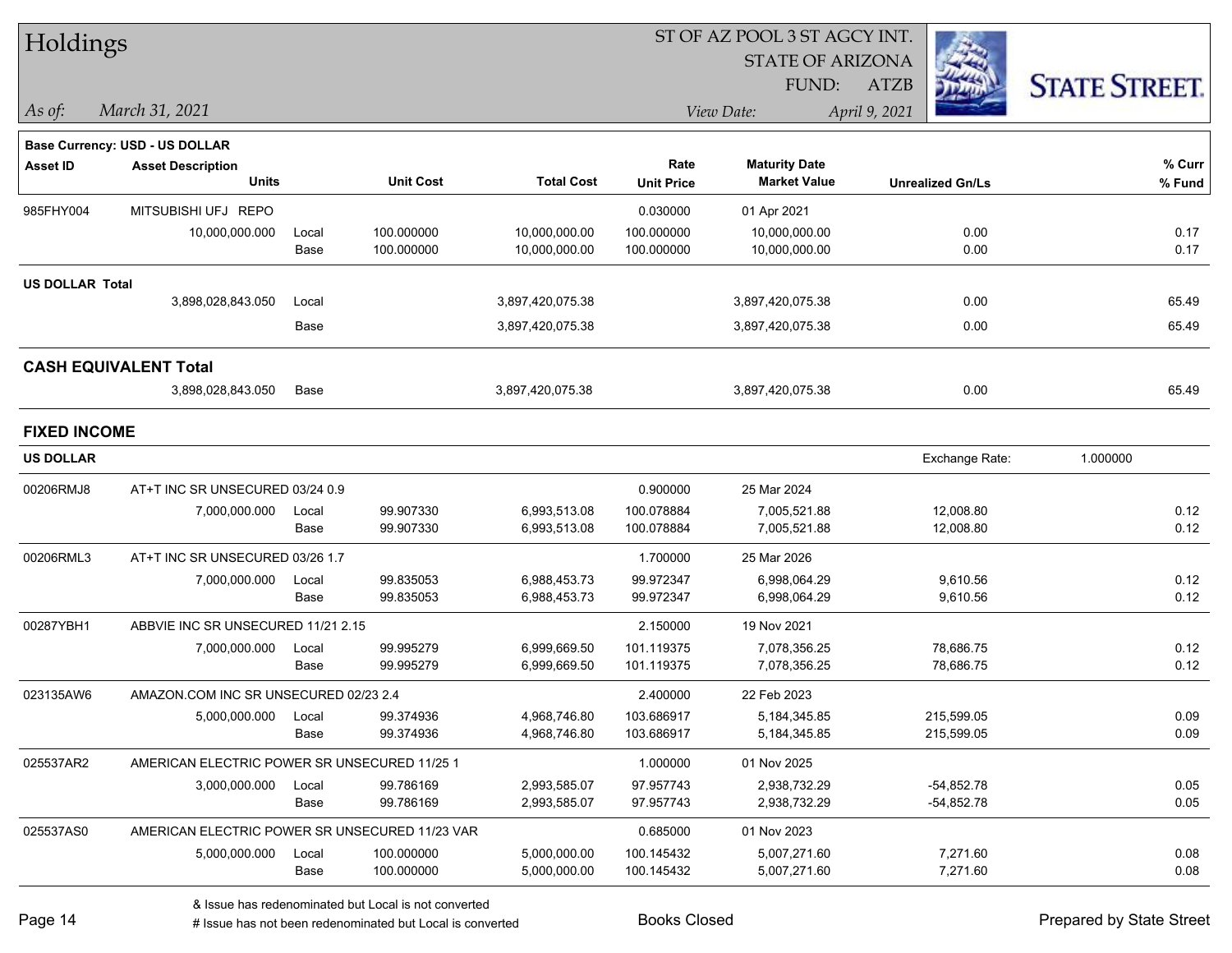| Holdings        |                                               |       |                  |                   |                   | ST OF AZ POOL 3 ST AGCY INT. |                         |                      |  |
|-----------------|-----------------------------------------------|-------|------------------|-------------------|-------------------|------------------------------|-------------------------|----------------------|--|
|                 |                                               |       |                  |                   |                   | <b>STATE OF ARIZONA</b>      |                         |                      |  |
|                 |                                               |       |                  |                   |                   | FUND:                        | <b>ATZB</b>             | <b>STATE STREET.</b> |  |
| As of:          | March 31, 2021                                |       |                  |                   |                   | View Date:                   | April 9, 2021           |                      |  |
|                 | <b>Base Currency: USD - US DOLLAR</b>         |       |                  |                   |                   |                              |                         |                      |  |
| <b>Asset ID</b> | <b>Asset Description</b>                      |       |                  |                   | Rate              | <b>Maturity Date</b>         |                         | % Curr               |  |
|                 | <b>Units</b>                                  |       | <b>Unit Cost</b> | <b>Total Cost</b> | <b>Unit Price</b> | <b>Market Value</b>          | <b>Unrealized Gn/Ls</b> | % Fund               |  |
| 025816BY4       | AMERICAN EXPRESS CO SR UNSECURED 11/21 3.7    |       |                  |                   | 3.700000          | 05 Nov 2021                  |                         |                      |  |
|                 | 5,000,000.000                                 | Local | 99.995620        | 4,999,781.00      | 101.721151        | 5,086,057.55                 | 86,276.55               | 0.09                 |  |
|                 |                                               | Base  | 99.995620        | 4,999,781.00      | 101.721151        | 5,086,057.55                 | 86,276.55               | 0.09                 |  |
| 025816BZ1       | AMERICAN EXPRESS CO SR UNSECURED 11/21 VAR    |       |                  |                   | 0.795130          | 05 Nov 2021                  |                         |                      |  |
|                 | 2,000,000.000                                 | Local | 100.000000       | 2,000,000.00      | 100.269933        | 2,005,398.66                 | 5,398.66                | 0.03                 |  |
|                 |                                               | Base  | 100.000000       | 2,000,000.00      | 100.269933        | 2,005,398.66                 | 5,398.66                | 0.03                 |  |
| 025816CD9       | AMERICAN EXPRESS CO SR UNSECURED 05/22 2.75   |       |                  |                   | 2.750000          | 20 May 2022                  |                         |                      |  |
|                 | 8,000,000.000                                 | Local | 99.954672        | 7,996,373.72      | 102.488793        | 8,199,103.44                 | 202,729.72              | 0.14                 |  |
|                 |                                               | Base  | 99.954672        | 7,996,373.72      | 102.488793        | 8,199,103.44                 | 202,729.72              | 0.14                 |  |
| 025816CG2       | AMERICAN EXPRESS CO SR UNSECURED 07/24 2.5    |       |                  |                   | 2.500000          | 30 Jul 2024                  |                         |                      |  |
|                 | 10,000,000.000                                | Local | 99.785686        | 9,978,568.58      | 105.561077        | 10,556,107.70                | 577,539.12              | 0.18                 |  |
|                 |                                               | Base  | 99.785686        | 9,978,568.58      | 105.561077        | 10,556,107.70                | 577,539.12              | 0.18                 |  |
| 02587AAN4       | AMERICAN EXPRESS CREDIT ACCOUN AMXCA 2019 2 A |       |                  |                   | 2.670000          | 15 Nov 2024                  |                         |                      |  |
|                 | 4,500,000.000                                 | Local | 99.996172        | 4,499,827.75      | 102.523940        | 4,613,577.30                 | 113,749.55              | 0.08                 |  |
| Original Face:  | 4,500,000.000                                 | Base  | 99.996172        | 4,499,827.75      | 102.523940        | 4,613,577.30                 | 113,749.55              | 0.08                 |  |
| 02588QAB4       | AMERICAN EXPRESS CREDIT ACCOUN AMXCA 2019 1 A |       |                  |                   | 2.870000          | 15 Oct 2024                  |                         |                      |  |
|                 | 3,000,000.000                                 | Local | 99.989462        | 2,999,683.87      | 102.536940        | 3,076,108.20                 | 76,424.33               | 0.05                 |  |
| Original Face:  | 3,000,000.000                                 | Base  | 99.989462        | 2,999,683.87      | 102.536940        | 3,076,108.20                 | 76,424.33               | 0.05                 |  |
| 026609AC1       | WYETH LLC COMPANY GUAR 03/23 7.25             |       |                  |                   | 7.250000          | 01 Mar 2023                  |                         |                      |  |
|                 | 1,410,000.000                                 | Local | 113.051618       | 1,594,027.81      | 112.062079        | 1,580,075.31                 | $-13,952.50$            | 0.03                 |  |
|                 |                                               | Base  | 113.051618       | 1,594,027.81      | 112.062079        | 1,580,075.31                 | $-13,952.50$            | 0.03                 |  |
| 02665WDQ1       | AMERICAN HONDA FINANCE SR UNSECURED 01/22 VAR |       |                  |                   | 0.343630          | 21 Jan 2022                  |                         |                      |  |
|                 | 15,000,000.000                                | Local | 100.000000       | 15,000,000.00     | 100.031473        | 15,004,720.95                | 4,720.95                | 0.25                 |  |
|                 |                                               | Base  | 100.000000       | 15,000,000.00     | 100.031473        | 15,004,720.95                | 4,720.95                | 0.25                 |  |
| 031162BN9       | AMGEN INC SR UNSECURED 05/22 3.625            |       |                  |                   | 3.625000          | 15 May 2022                  |                         |                      |  |
|                 | 898,000.000                                   | Local | 102.853518       | 923,624.59        | 102.421544        | 919,745.47                   | $-3,879.12$             | 0.02                 |  |
|                 |                                               | Base  | 102.853518       | 923,624.59        | 102.421544        | 919,745.47                   | $-3,879.12$             | 0.02                 |  |
| 036752AQ6       | ANTHEM INC SR UNSECURED 03/23 0.45            |       |                  |                   | 0.450000          | 15 Mar 2023                  |                         |                      |  |
|                 | 5,000,000.000                                 | Local | 99.974536        | 4,998,726.79      | 100.103000        | 5,005,150.00                 | 6,423.21                | 0.08                 |  |
|                 |                                               | Base  | 99.974536        | 4,998,726.79      | 100.103000        | 5,005,150.00                 | 6,423.21                | 0.08                 |  |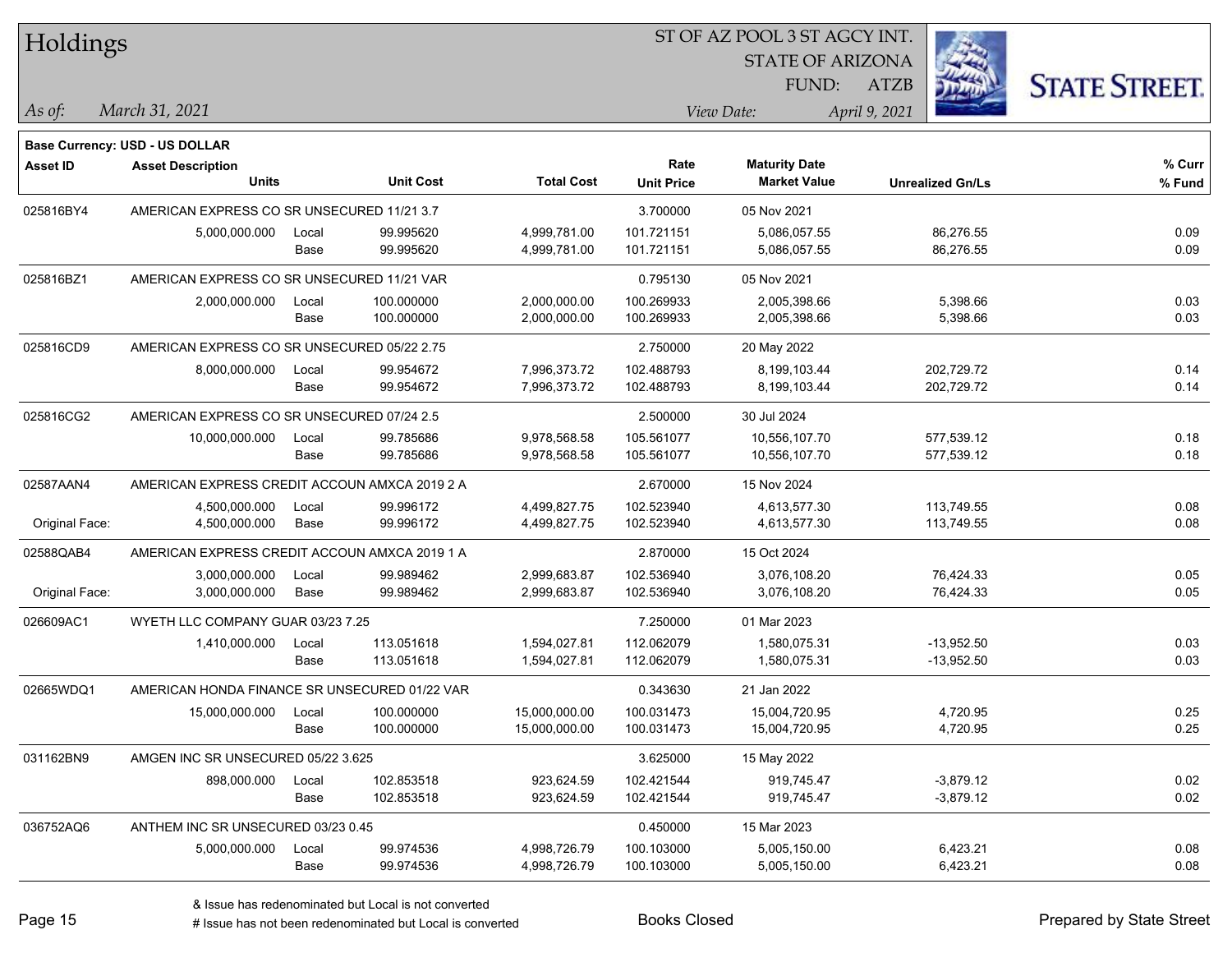| Holdings       |                                                |       |                  |                   |                   | ST OF AZ POOL 3 ST AGCY INT.                |                         |                      |
|----------------|------------------------------------------------|-------|------------------|-------------------|-------------------|---------------------------------------------|-------------------------|----------------------|
|                |                                                |       |                  |                   |                   | <b>STATE OF ARIZONA</b>                     |                         |                      |
|                |                                                |       |                  |                   |                   | FUND:                                       | <b>ATZB</b>             | <b>STATE STREET.</b> |
| $\vert$ As of: | March 31, 2021                                 |       |                  |                   |                   | View Date:                                  | April 9, 2021           |                      |
|                |                                                |       |                  |                   |                   |                                             |                         |                      |
|                | Base Currency: USD - US DOLLAR                 |       |                  |                   | Rate              |                                             |                         | % Curr               |
| Asset ID       | <b>Asset Description</b><br><b>Units</b>       |       | <b>Unit Cost</b> | <b>Total Cost</b> | <b>Unit Price</b> | <b>Maturity Date</b><br><b>Market Value</b> | <b>Unrealized Gn/Ls</b> | % Fund               |
| 037833CC2      | APPLE INC SR UNSECURED 08/21 1.55              |       |                  |                   | 1.550000          | 04 Aug 2021                                 |                         |                      |
|                | 10,000,000.000                                 | Local | 99.934227        | 9,993,422.72      | 100.322255        | 10,032,225.50                               | 38,802.78               | 0.17                 |
|                |                                                | Base  | 99.934227        | 9,993,422.72      | 100.322255        | 10,032,225.50                               | 38,802.78               | 0.17                 |
| 037833DC1      | APPLE INC SR UNSECURED 09/22 2.1               |       |                  |                   | 2.100000          | 12 Sep 2022                                 |                         |                      |
|                | 10,000,000.000                                 | Local | 100.452727       | 10,045,272.73     | 102.592577        | 10,259,257.70                               | 213,984.97              | 0.17                 |
|                |                                                | Base  | 100.452727       | 10,045,272.73     | 102.592577        | 10,259,257.70                               | 213,984.97              | 0.17                 |
| 037833DV9      | APPLE INC SR UNSECURED 05/23 0.75              |       |                  |                   | 0.750000          | 11 May 2023                                 |                         |                      |
|                | 15,500,000.000                                 | Local | 99.808731        | 15,470,353.24     | 101.004537        | 15,655,703.24                               | 185,350.00              | 0.26                 |
|                |                                                | Base  | 99.808731        | 15,470,353.24     | 101.004537        | 15,655,703.24                               | 185,350.00              | 0.26                 |
| 037833DX5      | APPLE INC SR UNSECURED 08/25 0.55              |       |                  |                   | 0.550000          | 20 Aug 2025                                 |                         |                      |
|                | 10,000,000.000                                 | Local | 99.793451        | 9,979,345.07      | 98.229146         | 9,822,914.60                                | $-156,430.47$           | 0.17                 |
|                |                                                | Base  | 99.793451        | 9,979,345.07      | 98.229146         | 9,822,914.60                                | $-156,430.47$           | 0.17                 |
| 037833EB2      | APPLE INC SR UNSECURED 02/26 0.7               |       |                  |                   | 0.700000          | 08 Feb 2026                                 |                         |                      |
|                | 5,000,000.000                                  | Local | 99.781518        | 4,989,075.90      | 98.056514         | 4,902,825.70                                | $-86,250.20$            | 0.08                 |
|                |                                                | Base  | 99.781518        | 4,989,075.90      | 98.056514         | 4,902,825.70                                | $-86,250.20$            | 0.08                 |
| 040555CS1      | ARIZONA PUBLIC SERVICE SR UNSECURED 05/25 3.15 |       |                  |                   | 3.150000          | 15 May 2025                                 |                         |                      |
|                | 5,000,000.000                                  | Local | 109.053528       | 5,452,676.41      | 107.559744        | 5,377,987.20                                | $-74,689.21$            | 0.09                 |
|                |                                                | Base  | 109.053528       | 5,452,676.41      | 107.559744        | 5,377,987.20                                | -74,689.21              | 0.09                 |
| 05531FBJ1      | TRUIST FINANCIAL CORP SR UNSECURED 03/23 2.2   |       |                  |                   | 2.200000          | 16 Mar 2023                                 |                         |                      |
|                | 10,000,000.000                                 | Local | 99.959437        | 9,995,943.66      | 103.329005        | 10,332,900.50                               | 336,956.84              | 0.17                 |
|                |                                                | Base  | 99.959437        | 9,995,943.66      | 103.329005        | 10,332,900.50                               | 336,956.84              | 0.17                 |
| 06048WK66      | BANK OF AMERICA CORP SR UNSECURED 12/25 VAR    |       |                  |                   | 0.650000          | 23 Dec 2025                                 |                         |                      |
|                | 5,000,000.000                                  | Local | 99.712964        | 4,985,648.20      | 98.255705         | 4,912,785.25                                | $-72,862.95$            | 0.08                 |
|                |                                                | Base  | 99.712964        | 4,985,648.20      | 98.255705         | 4,912,785.25                                | $-72,862.95$            | 0.08                 |
| 06048WK74      | BANK OF AMERICA CORP SR SECURED 06/23 VAR      |       |                  |                   | 0.400000          | 21 Jun 2023                                 |                         |                      |
|                | 5,000,000.000                                  | Local | 100.000000       | 5,000,000.00      | 99.079273         | 4,953,963.65                                | $-46,036.35$            | 0.08                 |
|                |                                                | Base  | 100.000000       | 5,000,000.00      | 99.079273         | 4,953,963.65                                | $-46,036.35$            | 0.08                 |
| 06048WL24      | BANK OF AMERICA CORP SR UNSECURED 02/24 VAR    |       |                  |                   | 0.300000          | 16 Feb 2024                                 |                         |                      |
|                | 25,000,000.000                                 | Local | 99.856027        | 24,964,006.85     | 99.133202         | 24,783,300.50                               | -180,706.35             | 0.42                 |
|                |                                                | Base  | 99.856027        | 24,964,006.85     | 99.133202         | 24,783,300.50                               | -180,706.35             | 0.42                 |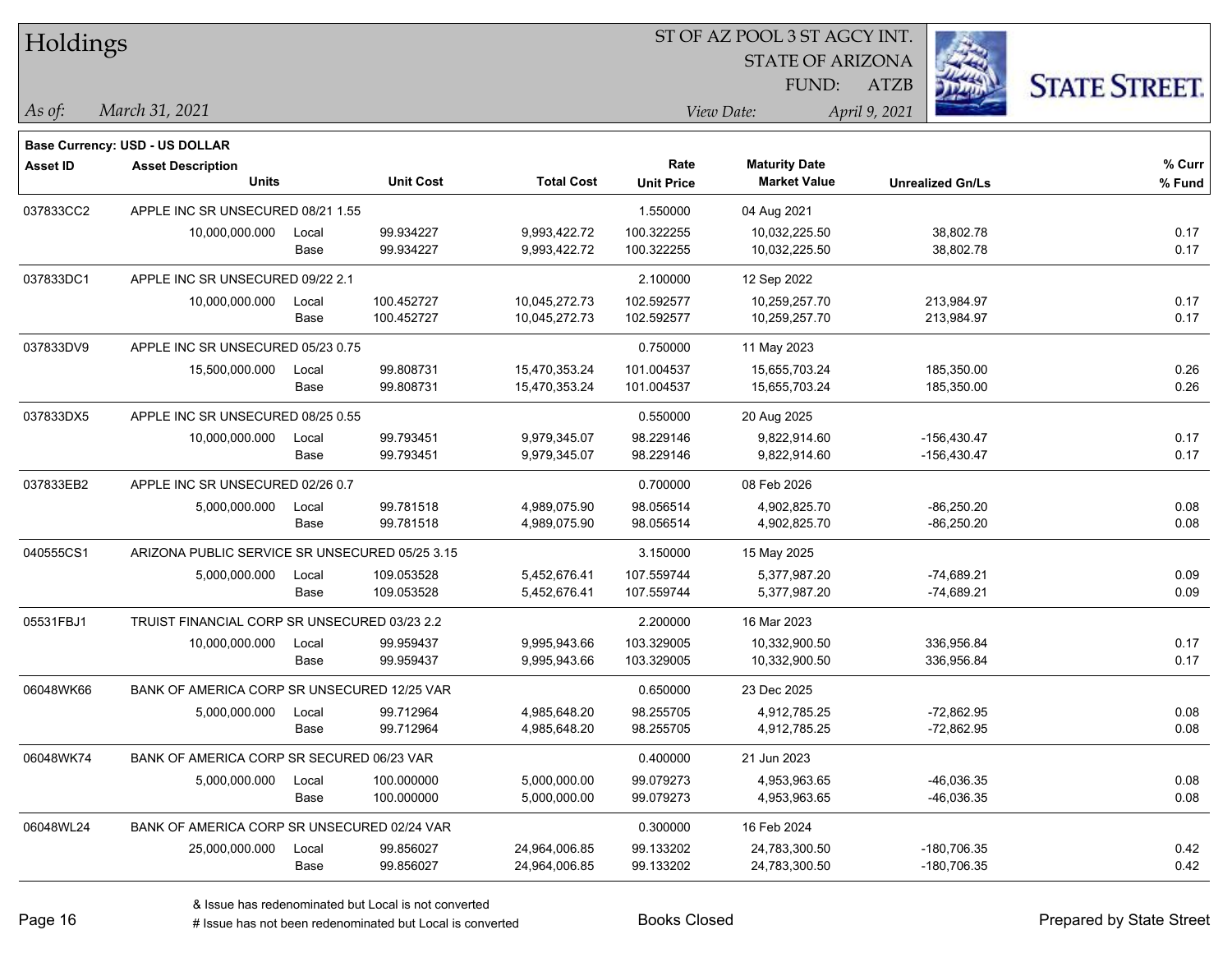| Holdings        |                                                |       |                  |                   |                   | 51 OF AZ POOL 3 51 AGCY INT. |                         |                      |
|-----------------|------------------------------------------------|-------|------------------|-------------------|-------------------|------------------------------|-------------------------|----------------------|
|                 |                                                |       |                  |                   |                   | <b>STATE OF ARIZONA</b>      | Ź.                      |                      |
|                 |                                                |       |                  |                   |                   | FUND:                        | ATZB                    | <b>STATE STREET.</b> |
| As of:          | March 31, 2021                                 |       |                  |                   |                   | View Date:                   | April 9, 2021           |                      |
|                 | <b>Base Currency: USD - US DOLLAR</b>          |       |                  |                   |                   |                              |                         |                      |
| <b>Asset ID</b> | <b>Asset Description</b>                       |       |                  |                   | Rate              | <b>Maturity Date</b>         |                         | % Curr               |
|                 | <b>Units</b>                                   |       | <b>Unit Cost</b> | <b>Total Cost</b> | <b>Unit Price</b> | <b>Market Value</b>          | <b>Unrealized Gn/Ls</b> | % Fund               |
| 06048WL32       | BANK OF AMERICA CORP SR UNSECURED 02/26 0.8    |       |                  |                   | 0.800000          | 24 Feb 2026                  |                         |                      |
|                 | 5,371,000.000                                  | Local | 96.651770        | 5,191,166.56      | 97.196856         | 5,220,443.14                 | 29,276.58               | 0.09                 |
|                 |                                                | Base  | 96.651770        | 5,191,166.56      | 97.196856         | 5,220,443.14                 | 29,276.58               | 0.09                 |
| 06048WL81       | BANK OF AMERICA CORP SR UNSECURED 09/24 0.75   |       |                  |                   | 0.750000          | 26 Sep 2024                  |                         |                      |
|                 | 15,000,000.000                                 | Local | 99.754110        | 14,963,116.44     | 99.406150         | 14,910,922.50                | $-52,193.94$            | 0.25                 |
|                 |                                                | Base  | 99.754110        | 14,963,116.44     | 99.406150         | 14,910,922.50                | $-52,193.94$            | 0.25                 |
| 06048WXT2       | BANK OF AMERICA CORP SR UNSECURED 09/21 VAR    |       |                  |                   | 2.000000          | 26 Sep 2021                  |                         |                      |
|                 | 10,000,000.000                                 | Local | 100.000000       | 10,000,000.00     | 100.428469        | 10,042,846.90                | 42,846.90               | 0.17                 |
|                 |                                                | Base  | 100.000000       | 10,000,000.00     | 100.428469        | 10,042,846.90                | 42,846.90               | 0.17                 |
| 06367WF99       | BANK OF MONTREAL SR UNSECURED 05/23 VAR        |       |                  |                   | 1.100000          | 12 May 2023                  |                         |                      |
|                 | 10,000,000.000                                 | Local | 100.000000       | 10,000,000.00     | 101.227000        | 10,122,700.00                | 122,700.00              | 0.17                 |
|                 |                                                | Base  | 100.000000       | 10,000,000.00     | 101.227000        | 10,122,700.00                | 122,700.00              | 0.17                 |
| 06367WX81       | BANK OF MONTREAL SR UNSECURED 07/25 VAR        |       |                  |                   | 1.000000          | 30 Jul 2025                  |                         |                      |
|                 | 10,000,000.000                                 | Local | 100.000000       | 10,000,000.00     | 97.972102         | 9,797,210.20                 | $-202,789.80$           | 0.16                 |
|                 |                                                | Base  | 100.000000       | 10,000,000.00     | 97.972102         | 9,797,210.20                 | -202,789.80             | 0.16                 |
| 06368EA44       | BANK OF MONTREAL SR UNSECURED 12/23 VAR        |       |                  |                   | 0.360000          | 08 Dec 2023                  |                         |                      |
|                 | 10,000,000.000                                 | Local | 100.000000       | 10,000,000.00     | 100.004000        | 10,000,400.00                | 400.00                  | 0.17                 |
|                 |                                                | Base  | 100.000000       | 10,000,000.00     | 100.004000        | 10,000,400.00                | 400.00                  | 0.17                 |
| 06406RAA5       | BANK OF NY MELLON CORP SR UNSECURED 02/22 2.6  |       |                  |                   | 2.600000          | 07 Feb 2022                  |                         |                      |
|                 | 20,000,000.000                                 | Local | 101.877150       | 20,375,430.09     | 101.792954        | 20,358,590.80                | $-16,839.29$            | 0.34                 |
|                 |                                                | Base  | 101.877150       | 20,375,430.09     | 101.792954        | 20,358,590.80                | $-16,839.29$            | 0.34                 |
| 06406RAG2       | BANK OF NY MELLON CORP SR UNSECURED 04/23 3.5  |       |                  |                   | 3.500000          | 28 Apr 2023                  |                         |                      |
|                 | 7,000,000.000                                  | Local | 99.954763        | 6,996,833.38      | 106.343251        | 7,444,027.57                 | 447,194.19              | 0.13                 |
|                 |                                                | Base  | 99.954763        | 6,996,833.38      | 106.343251        | 7,444,027.57                 | 447,194.19              | 0.13                 |
| 06406RAL1       | BANK OF NY MELLON CORP SR UNSECURED 10/24 2.1  |       |                  |                   | 2.100000          | 24 Oct 2024                  |                         |                      |
|                 | 7,000,000.000                                  | Local | 99.875287        | 6,991,270.11      | 105.199454        | 7,363,961.78                 | 372,691.67              | 0.12                 |
|                 |                                                | Base  | 99.875287        | 6,991,270.11      | 105.199454        | 7,363,961.78                 | 372,691.67              | 0.12                 |
| 06406RAM9       | BANK OF NY MELLON CORP SR UNSECURED 01/23 1.85 |       |                  |                   | 1.850000          | 27 Jan 2023                  |                         |                      |
|                 | 5,000,000.000                                  | Local | 99.958065        | 4,997,903.27      | 102.869740        | 5,143,487.00                 | 145,583.73              | 0.09                 |
|                 |                                                | Base  | 99.958065        | 4,997,903.27      | 102.869740        | 5,143,487.00                 | 145,583.73              | 0.09                 |
|                 |                                                |       |                  |                   |                   |                              |                         |                      |

ST OF A Z POOL 2 ST ACCV INT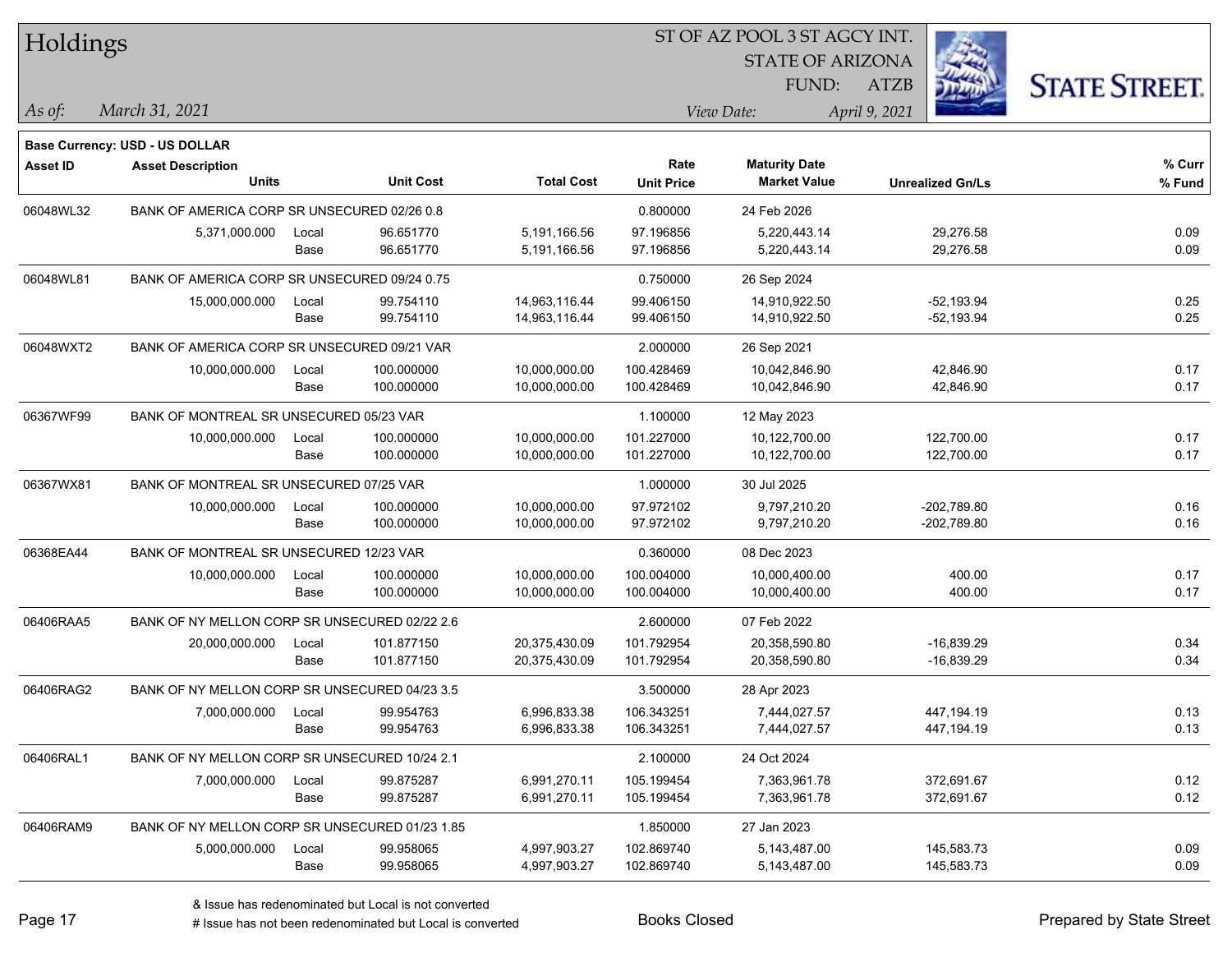| Holdings        |                                                 |       |                  |                   |                   | ST OF AZ POOL 3 ST AGCY INT. |                         |                      |
|-----------------|-------------------------------------------------|-------|------------------|-------------------|-------------------|------------------------------|-------------------------|----------------------|
|                 |                                                 |       |                  |                   |                   | <b>STATE OF ARIZONA</b>      |                         |                      |
|                 |                                                 |       |                  |                   |                   | FUND:                        | <b>ATZB</b>             | <b>STATE STREET.</b> |
| As of:          | March 31, 2021                                  |       |                  |                   |                   | View Date:                   | April 9, 2021           |                      |
|                 | <b>Base Currency: USD - US DOLLAR</b>           |       |                  |                   |                   |                              |                         |                      |
| <b>Asset ID</b> | <b>Asset Description</b>                        |       |                  |                   | Rate              | <b>Maturity Date</b>         |                         | % Curr               |
|                 | <b>Units</b>                                    |       | <b>Unit Cost</b> | <b>Total Cost</b> | <b>Unit Price</b> | <b>Market Value</b>          | <b>Unrealized Gn/Ls</b> | % Fund               |
| 06406RAP2       | BANK OF NY MELLON CORP SR UNSECURED 12/23 0.35  |       |                  |                   | 0.350000          | 07 Dec 2023                  |                         |                      |
|                 | 10,000,000.000                                  | Local | 99.904554        | 9,990,455.40      | 99.792433         | 9,979,243.30                 | $-11,212.10$            | 0.17                 |
|                 |                                                 | Base  | 99.904554        | 9,990,455.40      | 99.792433         | 9,979,243.30                 | $-11,212.10$            | 0.17                 |
| 06406RAQ0       | BANK OF NY MELLON CORP SR UNSECURED 01/26 0.75  |       |                  |                   | 0.750000          | 28 Jan 2026                  |                         |                      |
|                 | 7,000,000.000                                   | Local | 99.792546        | 6,985,478.22      | 97.868387         | 6,850,787.09                 | $-134,691.13$           | 0.12                 |
|                 |                                                 | Base  | 99.792546        | 6,985,478.22      | 97.868387         | 6,850,787.09                 | $-134,691.13$           | 0.12                 |
| 064159KD7       | BANK OF NOVA SCOTIA SR UNSECURED 09/22 2.45     |       |                  |                   | 2.450000          | 19 Sep 2022                  |                         |                      |
|                 | 17,000,000.000                                  | Local | 100.938498       | 17,159,544.69     | 103.184276        | 17,541,326.92                | 381,782.23              | 0.29                 |
|                 |                                                 | Base  | 100.938498       | 17,159,544.69     | 103.184276        | 17,541,326.92                | 381,782.23              | 0.29                 |
| 064159SH0       | BANK OF NOVA SCOTIA SR UNSECURED 11/22 2        |       |                  |                   | 2.000000          | 15 Nov 2022                  |                         |                      |
|                 | 15,000,000.000                                  | Local | 99.983689        | 14,997,553.28     | 102.671101        | 15,400,665.15                | 403,111.87              | 0.26                 |
|                 |                                                 | Base  | 99.983689        | 14,997,553.28     | 102.671101        | 15,400,665.15                | 403,111.87              | 0.26                 |
| 07330NAT2       | TRUIST BANK SR UNSECURED 12/24 2.15             |       |                  |                   | 2.150000          | 06 Dec 2024                  |                         |                      |
|                 | 2,000,000.000                                   | Local | 99.875624        | 1,997,512.47      | 104.672169        | 2,093,443.38                 | 95,930.91               | 0.04                 |
|                 |                                                 | Base  | 99.875624        | 1,997,512.47      | 104.672169        | 2,093,443.38                 | 95,930.91               | 0.04                 |
| 097023CG8       | BOEING CO SR UNSECURED 05/22 2.7                |       |                  |                   | 2.700000          | 01 May 2022                  |                         |                      |
|                 | 5,000,000.000                                   | Local | 99.936151        | 4,996,807.53      | 102.121381        | 5,106,069.05                 | 109,261.52              | 0.09                 |
|                 |                                                 | Base  | 99.936151        | 4,996,807.53      | 102.121381        | 5,106,069.05                 | 109,261.52              | 0.09                 |
| 097023CZ6       | BOEING CO SR UNSECURED 02/24 1.95               |       |                  |                   | 1.950000          | 01 Feb 2024                  |                         |                      |
|                 | 17,000,000.000                                  | Local | 99.881201        | 16,979,804.11     | 102.450502        | 17,416,585.34                | 436,781.23              | 0.29                 |
|                 |                                                 | Base  | 99.881201        | 16,979,804.11     | 102.450502        | 17,416,585.34                | 436,781.23              | 0.29                 |
| 097023DD4       | BOEING CO SR UNSECURED 02/23 1.167              |       |                  |                   | 1.167000          | 04 Feb 2023                  |                         |                      |
|                 | 5,000,000.000                                   | Local | 100.000000       | 5,000,000.00      | 100.506751        | 5,025,337.55                 | 25,337.55               | 0.08                 |
|                 |                                                 | Base  | 100.000000       | 5,000,000.00      | 100.506751        | 5,025,337.55                 | 25,337.55               | 0.08                 |
| 110122CL0       | BRISTOL MYERS SQUIBB CO SR UNSECURED 05/22 2.6  |       |                  |                   | 2.600000          | 16 May 2022                  |                         |                      |
|                 | 5,000,000.000                                   | Local | 99.899370        | 4,994,968.52      | 102.594225        | 5,129,711.25                 | 134,742.73              | 0.09                 |
|                 |                                                 | Base  | 99.899370        | 4,994,968.52      | 102.594225        | 5,129,711.25                 | 134,742.73              | 0.09                 |
| 110122CY2       | BRISTOL MYERS SQUIBB CO SR UNSECURED 02/23 2.75 |       |                  |                   | 2.750000          | 15 Feb 2023                  |                         |                      |
|                 | 4,750,000.000                                   | Local | 104.401098       | 4,959,052.17      | 104.339617        | 4,956,131.81                 | $-2,920.36$             | 0.08                 |
|                 |                                                 | Base  | 104.401098       | 4,959,052.17      | 104.339617        | 4,956,131.81                 | $-2,920.36$             | 0.08                 |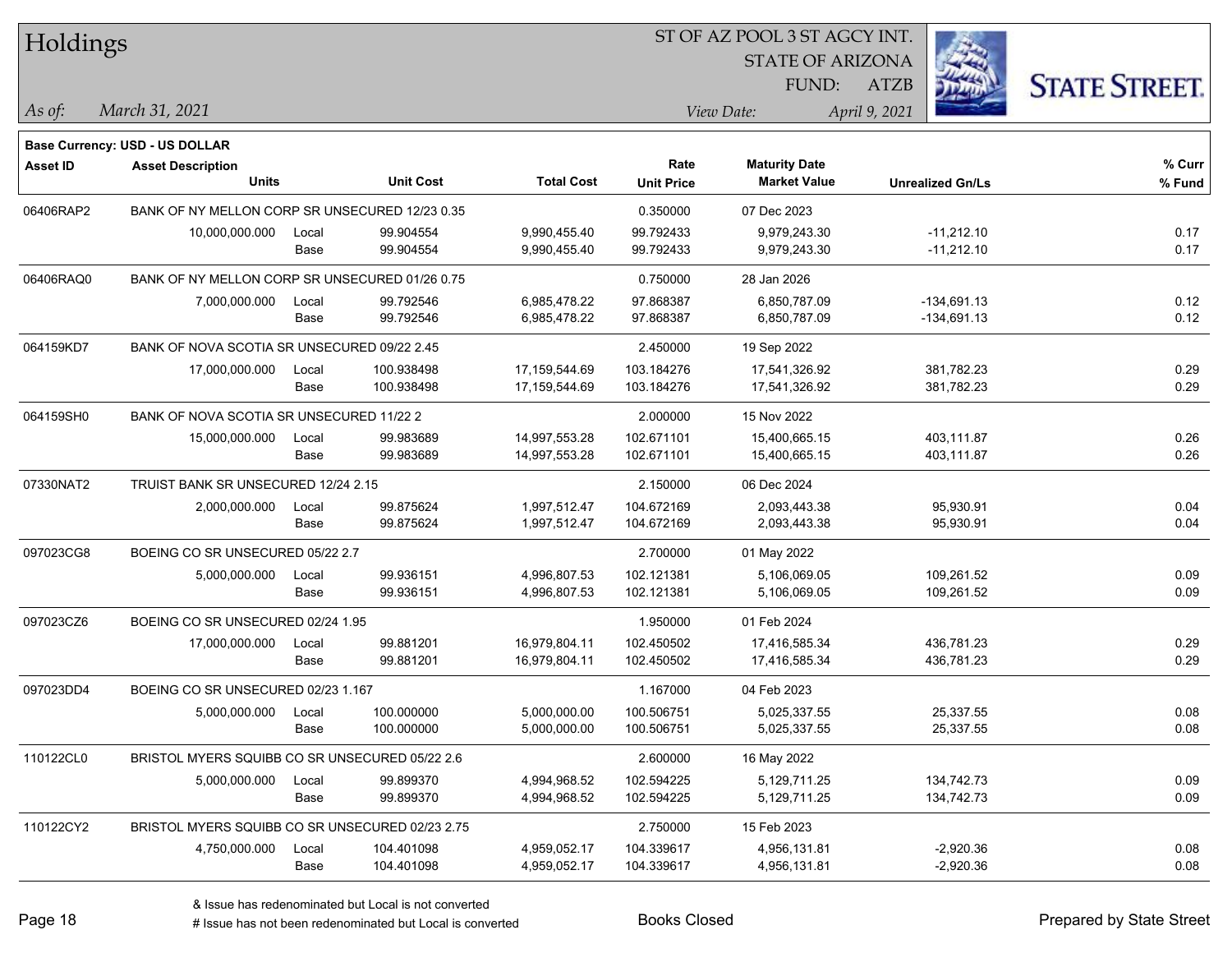| Holdings        |                                                |       |                  |                   |                   | ST OF AZ POOL 3 ST AGCY INT. |                         |                      |
|-----------------|------------------------------------------------|-------|------------------|-------------------|-------------------|------------------------------|-------------------------|----------------------|
|                 |                                                |       |                  |                   |                   | <b>STATE OF ARIZONA</b>      |                         |                      |
|                 |                                                |       |                  |                   |                   | FUND:                        | <b>ATZB</b>             | <b>STATE STREET.</b> |
| $\vert$ As of:  | March 31, 2021                                 |       |                  |                   |                   | View Date:                   | April 9, 2021           |                      |
|                 | <b>Base Currency: USD - US DOLLAR</b>          |       |                  |                   |                   |                              |                         |                      |
| <b>Asset ID</b> | <b>Asset Description</b>                       |       |                  |                   | Rate              | <b>Maturity Date</b>         |                         | % Curr               |
|                 | <b>Units</b>                                   |       | <b>Unit Cost</b> | <b>Total Cost</b> | <b>Unit Price</b> | <b>Market Value</b>          | <b>Unrealized Gn/Ls</b> | % Fund               |
| 12598AAA8       | CNH EQUIPMENT TRUST CNH 2021 A A1              |       |                  |                   | 0.134470          | 15 Mar 2022                  |                         |                      |
|                 | 8,250,000.000                                  | Local | 100.000000       | 8,250,000.00      | 100.022950        | 8,251,893.38                 | 1,893.38                | 0.14                 |
| Original Face:  | 8,250,000.000                                  | Base  | 100.000000       | 8,250,000.00      | 100.022950        | 8,251,893.38                 | 1,893.38                | 0.14                 |
| 12598AAB6       | CNH EQUIPMENT TRUST CNH 2021 A A2              |       |                  |                   | 0.230000          | 15 Mar 2024                  |                         |                      |
|                 | 4,000,000.000                                  | Local | 99.996220        | 3,999,848.78      | 99.909640         | 3,996,385.60                 | $-3,463.18$             | 0.07                 |
| Original Face:  | 4,000,000.000                                  | Base  | 99.996220        | 3,999,848.78      | 99.909640         | 3,996,385.60                 | $-3,463.18$             | 0.07                 |
| 126650CV0       | CVS HEALTH CORP SR UNSECURED 03/23 3.7         |       |                  |                   | 3.700000          | 09 Mar 2023                  |                         |                      |
|                 | 10,964,000.000                                 | Local | 106.234983       | 11,647,603.57     | 106.123000        | 11,635,325.72                | $-12,277.85$            | 0.20                 |
|                 |                                                | Base  | 106.234983       | 11,647,603.57     | 106.123000        | 11,635,325.72                | $-12,277.85$            | 0.20                 |
| 126650DE7       | CVS HEALTH CORP SR UNSECURED 08/24 2.625       |       |                  |                   | 2.625000          | 15 Aug 2024                  |                         |                      |
|                 | 2,000,000.000                                  | Local | 99.655615        | 1,993,112.30      | 105.512312        | 2,110,246.24                 | 117,133.94              | 0.04                 |
|                 |                                                | Base  | 99.655615        | 1,993,112.30      | 105.512312        | 2,110,246.24                 | 117,133.94              | 0.04                 |
| 13605W2F7       | CANADIAN IMPERIAL BANK SR UNSECURED 03/26 VAR  |       |                  |                   | 1.200000          | 23 Mar 2026                  |                         |                      |
|                 | 10,000,000.000                                 | Local | 100.000000       | 10,000,000.00     | 98.457000         | 9,845,700.00                 | $-154,300.00$           | 0.17                 |
|                 |                                                | Base  | 100.000000       | 10,000,000.00     | 98.457000         | 9,845,700.00                 | $-154,300.00$           | 0.17                 |
| 13605WD32       | CANADIAN IMPERIAL BANK SR UNSECURED 09/25 0.9  |       |                  |                   | 0.900000          | 08 Sep 2025                  |                         |                      |
|                 | 15,000,000.000                                 | Local | 100.000000       | 15,000,000.00     | 96.779068         | 14,516,860.20                | -483,139.80             | 0.24                 |
|                 |                                                | Base  | 100.000000       | 15,000,000.00     | 96.779068         | 14,516,860.20                | -483,139.80             | 0.24                 |
| 13605WF71       | CANADIAN IMPERIAL BANK SR UNSECURED 04/24 0.55 |       |                  |                   | 0.550000          | 06 Apr 2024                  |                         |                      |
|                 | 15,000,000.000                                 | Local | 100.000000       | 15,000,000.00     | 94.939598         | 14,240,939.70                | -759,060.30             | 0.24                 |
|                 |                                                | Base  | 100.000000       | 15,000,000.00     | 94.939598         | 14,240,939.70                | -759,060.30             | 0.24                 |
| 13605WN23       | CANADIAN IMPERIAL BANK SR UNSECURED 11/25 0.9  |       |                  |                   | 0.900000          | 25 Nov 2025                  |                         |                      |
|                 | 10,000,000.000                                 | Local | 100.000000       | 10,000,000.00     | 97.123546         | 9,712,354.60                 | $-287,645.40$           | 0.16                 |
|                 |                                                | Base  | 100.000000       | 10,000,000.00     | 97.123546         | 9,712,354.60                 | -287,645.40             | 0.16                 |
| 13605WWG2       | CANADIAN IMPERIAL BANK SR UNSECURED 03/25 VAR  |       |                  |                   | 1.750000          | 06 Mar 2025                  |                         |                      |
|                 | 10,000,000.000                                 | Local | 100.000000       | 10,000,000.00     | 98.058727         | 9,805,872.70                 | $-194, 127.30$          | 0.16                 |
|                 |                                                | Base  | 100.000000       | 10,000,000.00     | 98.058727         | 9,805,872.70                 | $-194, 127.30$          | 0.16                 |
| 14042RHB0       | CAPITAL ONE NA SR UNSECURED 08/22 VAR          |       |                  |                   | 1.012630          | 08 Aug 2022                  |                         |                      |
|                 | 10,000,000.000                                 | Local | 100.000000       | 10,000,000.00     | 100.740932        | 10,074,093.20                | 74,093.20               | 0.17                 |
|                 |                                                | Base  | 100.000000       | 10,000,000.00     | 100.740932        | 10,074,093.20                | 74,093.20               | 0.17                 |

# Issue has not been redenominated but Local is converted Books Closed Prepared by State Street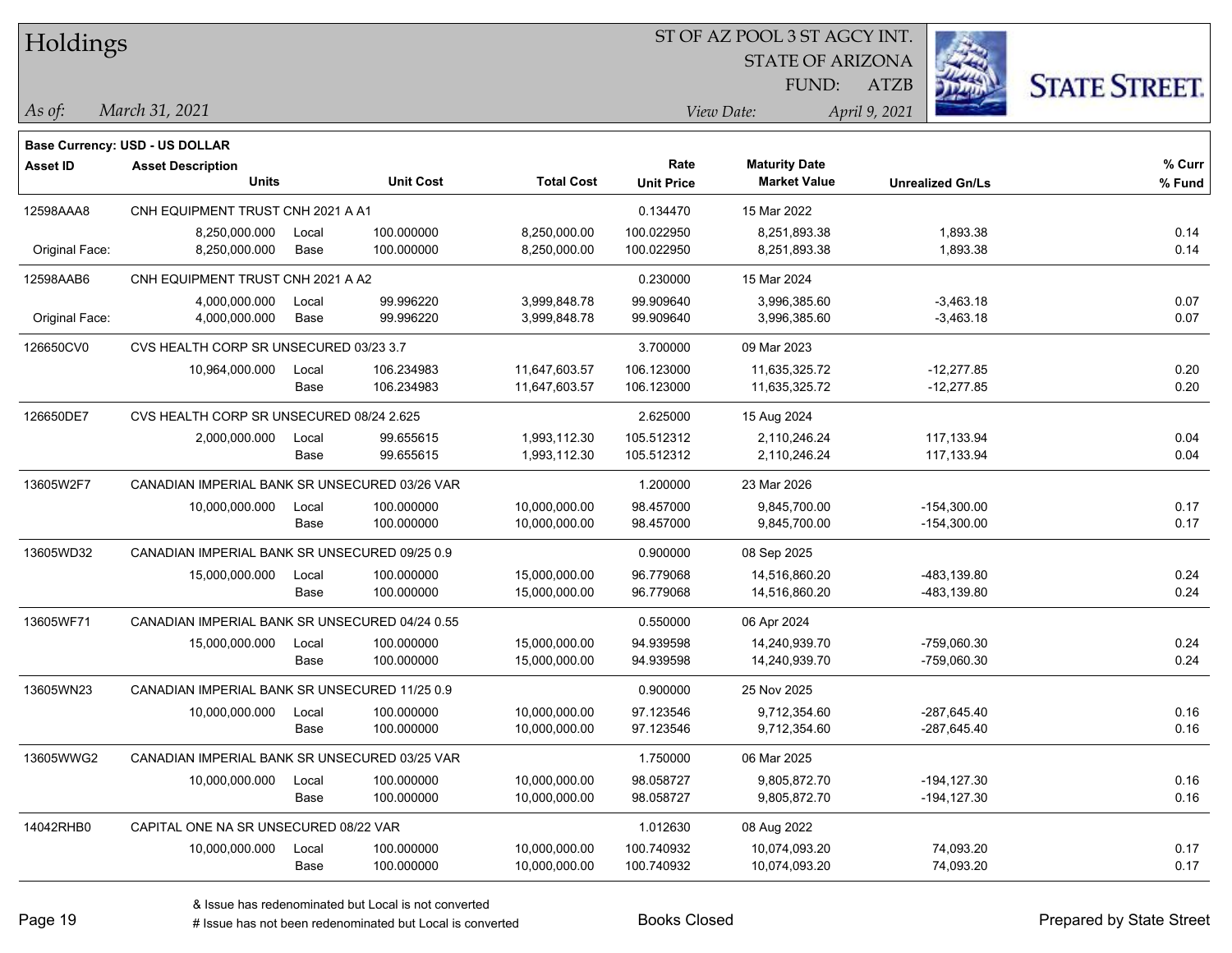| Holdings       |                                                            |       |                  |                   |                   | ST OF AZ POOL 3 ST AGCY INT. |                         |                      |
|----------------|------------------------------------------------------------|-------|------------------|-------------------|-------------------|------------------------------|-------------------------|----------------------|
|                |                                                            |       |                  |                   |                   | <b>STATE OF ARIZONA</b>      |                         |                      |
|                |                                                            |       |                  |                   |                   | FUND:                        | <b>ATZB</b>             | <b>STATE STREET.</b> |
| As of:         | March 31, 2021                                             |       |                  |                   |                   | View Date:                   | April 9, 2021           |                      |
|                |                                                            |       |                  |                   |                   |                              |                         |                      |
| Asset ID       | Base Currency: USD - US DOLLAR<br><b>Asset Description</b> |       |                  |                   | Rate              | <b>Maturity Date</b>         |                         | % Curr               |
|                | <b>Units</b>                                               |       | <b>Unit Cost</b> | <b>Total Cost</b> | <b>Unit Price</b> | <b>Market Value</b>          | <b>Unrealized Gn/Ls</b> | % Fund               |
| 141781BP8      | CARGILL INC SR UNSECURED 144A 02/24 0.4                    |       |                  |                   | 0.400000          | 02 Feb 2024                  |                         |                      |
|                | 8,000,000.000                                              | Local | 99.898833        | 7,991,906.62      | 99.321162         | 7,945,692.96                 | $-46,213.66$            | 0.13                 |
|                |                                                            | Base  | 99.898833        | 7,991,906.62      | 99.321162         | 7,945,692.96                 | $-46,213.66$            | 0.13                 |
| 14316HAA0      | CARMAX AUTO OWNER TRUST CARMX 2020 4 A1                    |       |                  |                   | 0.241980          | 15 Oct 2021                  |                         |                      |
|                | 1,985,251.510                                              | Local | 100.000000       | 1,985,251.51      | 100.001520        | 1,985,281.69                 | 30.18                   | 0.03                 |
| Original Face: | 15,000,000.000                                             | Base  | 100.000000       | 1,985,251.51      | 100.001520        | 1,985,281.69                 | 30.18                   | 0.03                 |
| 14316NAA7      | CARMAX AUTO OWNER TRUST CARMX 2021 1 A1                    |       |                  |                   | 0.172380          | 15 Feb 2022                  |                         |                      |
|                | 6,895,629.740                                              | Local | 100.000000       | 6,895,629.74      | 100.000690        | 6,895,677.32                 | 47.58                   | 0.12                 |
| Original Face: | 10,500,000.000                                             | Base  | 100.000000       | 6,895,629.74      | 100.000690        | 6,895,677.32                 | 47.58                   | 0.12                 |
| 14913Q3C1      | CATERPILLAR FINL SERVICE SR UNSECURED 11/22 1.95           |       |                  |                   | 1.950000          | 18 Nov 2022                  |                         |                      |
|                | 5,000,000.000                                              | Local | 102.655874       | 5,132,793.70      | 102.578635        | 5,128,931.75                 | $-3,861.95$             | 0.09                 |
|                |                                                            | Base  | 102.655874       | 5,132,793.70      | 102.578635        | 5,128,931.75                 | $-3,861.95$             | 0.09                 |
| 14913R2B2      | CATERPILLAR FINL SERVICE SR UNSECURED 05/22 0.95           |       |                  |                   | 0.950000          | 13 May 2022                  |                         |                      |
|                | 5,000,000.000                                              | Local | 100.747815       | 5,037,390.75      | 100.796118        | 5,039,805.90                 | 2,415.15                | 0.08                 |
|                |                                                            | Base  | 100.747815       | 5,037,390.75      | 100.796118        | 5,039,805.90                 | 2,415.15                | 0.08                 |
| 14913R2E6      | CATERPILLAR FINL SERVICE SR UNSECURED 01/22 VAR            |       |                  |                   | 0.457250          | 06 Jan 2022                  |                         |                      |
|                | 10,000,000.000                                             | Local | 100.000000       | 10,000,000.00     | 100.104900        | 10,010,490.00                | 10,490.00               | 0.17                 |
|                |                                                            | Base  | 100.000000       | 10,000,000.00     | 100.104900        | 10,010,490.00                | 10,490.00               | 0.17                 |
| 161571HN7      | CHASE ISSUANCE TRUST CHAIT 2018 A1 A1                      |       |                  |                   | 0.306000          | 17 Apr 2023                  |                         |                      |
|                | 10,000,000.000                                             | Local | 100.000000       | 10,000,000.00     | 100.006670        | 10,000,667.00                | 667.00                  | 0.17                 |
| Original Face: | 10,000,000.000                                             | Base  | 100.000000       | 10,000,000.00     | 100.006670        | 10,000,667.00                | 667.00                  | 0.17                 |
| 166756AJ5      | CHEVRON USA INC COMPANY GUAR 08/23 0.426                   |       |                  |                   | 0.426000          | 11 Aug 2023                  |                         |                      |
|                | 5,000,000.000                                              | Local | 100.126471       | 5,006,323.55      | 100.189074        | 5,009,453.70                 | 3,130.15                | 0.08                 |
|                |                                                            | Base  | 100.126471       | 5,006,323.55      | 100.189074        | 5,009,453.70                 | 3,130.15                | 0.08                 |
| 172967FT3      | CITIGROUP INC SR UNSECURED 01/22 4.5                       |       |                  |                   | 4.500000          | 14 Jan 2022                  |                         |                      |
|                | 4,585,000.000                                              | Local | 103.373969       | 4,739,696.48      | 103.252885        | 4,734,144.78                 | $-5,551.70$             | 0.08                 |
|                |                                                            | Base  | 103.373969       | 4,739,696.48      | 103.252885        | 4,734,144.78                 | $-5,551.70$             | 0.08                 |
| 17298CGH5      | CITIGROUP INC SR UNSECURED 11/21 VAR                       |       |                  |                   | 3.200000          | 15 Nov 2021                  |                         |                      |
|                | 10,000,000.000                                             | Local | 100.000000       | 10,000,000.00     | 101.447303        | 10,144,730.30                | 144,730.30              | 0.17                 |
|                |                                                            | Base  | 100.000000       | 10,000,000.00     | 101.447303        | 10,144,730.30                | 144,730.30              | 0.17                 |

# Issue has not been redenominated but Local is converted Books Closed Prepared by State Street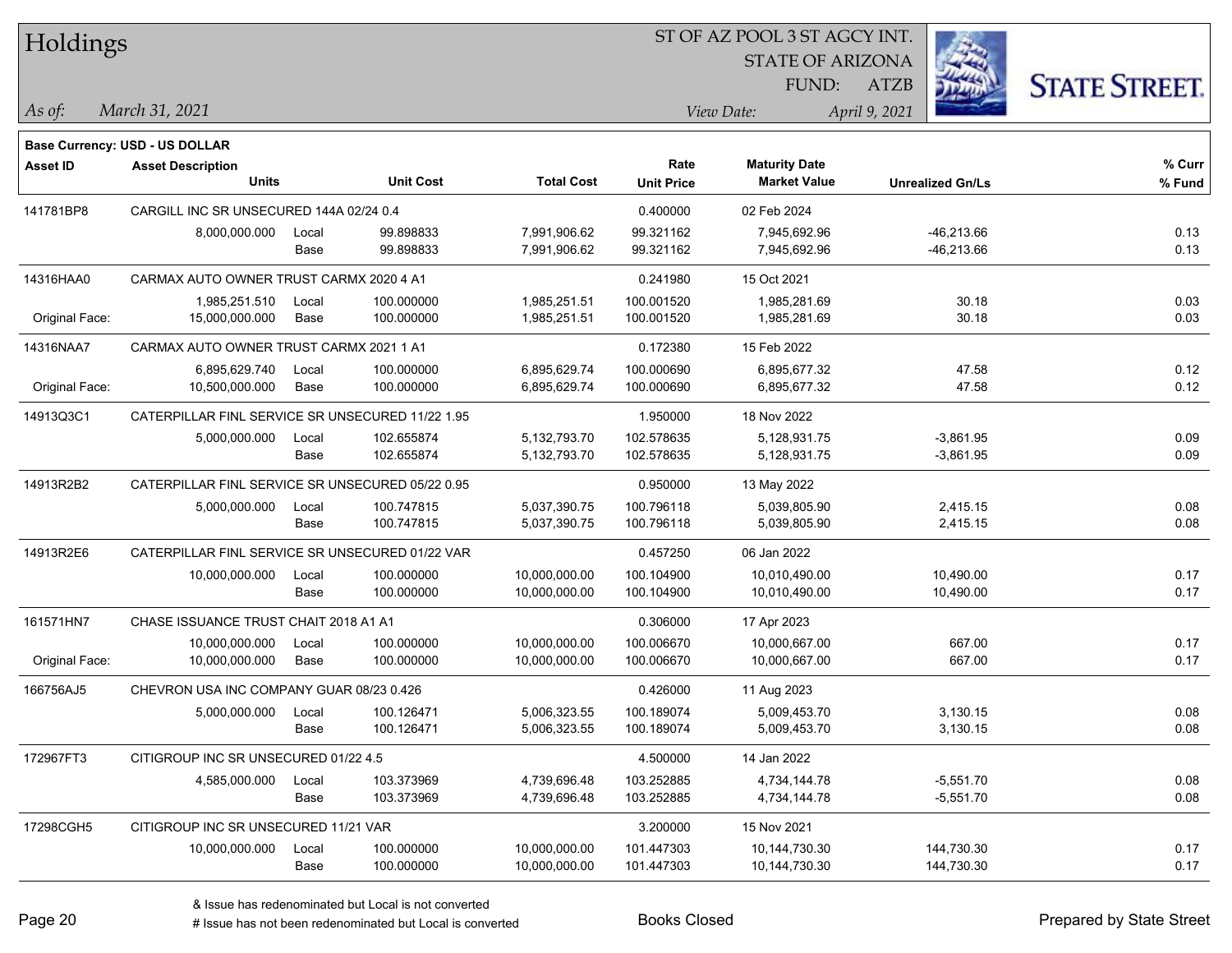| Holdings                                                     |                  |                   |                   | <b>STATE OF ARIZONA</b> |                         |                      |
|--------------------------------------------------------------|------------------|-------------------|-------------------|-------------------------|-------------------------|----------------------|
|                                                              |                  |                   |                   |                         |                         |                      |
|                                                              |                  |                   |                   | FUND:                   | <b>ATZB</b>             | <b>STATE STREET.</b> |
| March 31, 2021<br>As of:                                     |                  |                   |                   | View Date:              | April 9, 2021           |                      |
| Base Currency: USD - US DOLLAR                               |                  |                   |                   |                         |                         |                      |
| <b>Asset ID</b><br><b>Asset Description</b>                  |                  |                   | Rate              | <b>Maturity Date</b>    |                         | % Curr               |
| <b>Units</b>                                                 | <b>Unit Cost</b> | <b>Total Cost</b> | <b>Unit Price</b> | <b>Market Value</b>     | <b>Unrealized Gn/Ls</b> | % Fund               |
| 17298CHQ4<br>CITIGROUP INC SR UNSECURED 12/24 VAR            |                  |                   | 2.350000          | 30 Dec 2024             |                         |                      |
| 10,000,000.000<br>Local                                      | 100.000000       | 10,000,000.00     | 101.897287        | 10,189,728.70           | 189,728.70              | 0.17                 |
| Base                                                         | 100.000000       | 10,000,000.00     | 101.897287        | 10,189,728.70           | 189,728.70              | 0.17                 |
| 17298CJN9<br>CITIGROUP INC SR UNSECURED 06/25 1.4            |                  |                   | 1.400000          | 19 Jun 2025             |                         |                      |
| 5,000,000.000<br>Local                                       | 100.000000       | 5,000,000.00      | 97.212539         | 4,860,626.95            | $-139,373.05$           | 0.08                 |
| Base                                                         | 100.000000       | 5,000,000.00      | 97.212539         | 4,860,626.95            | $-139,373.05$           | 0.08                 |
| 17298CJP4<br>CITIGROUP INC SR UNSECURED 06/25 VAR            |                  |                   | 1.250000          | 30 Jun 2025             |                         |                      |
| 10,000,000.000<br>Local                                      | 100.000000       | 10,000,000.00     | 98.291206         | 9,829,120.60            | $-170,879.40$           | 0.17                 |
| Base                                                         | 100.000000       | 10,000,000.00     | 98.291206         | 9,829,120.60            | -170,879.40             | 0.17                 |
| 17298CKU1<br>CITIGROUP INC SR UNSECURED 11/25 VAR            |                  |                   | 1.000000          | 25 Nov 2025             |                         |                      |
| 15,000,000.000<br>Local                                      | 100.000000       | 15,000,000.00     | 97.290355         | 14,593,553.25           | -406,446.75             | 0.25                 |
| Base                                                         | 100.000000       | 15,000,000.00     | 97.290355         | 14,593,553.25           | -406,446.75             | 0.25                 |
| 17328W4G0<br>CITIGROUP GLOBAL MARKETS COMPANY GUAR 07/25 VAR |                  |                   | 1.100000          | 31 Jul 2025             |                         |                      |
| 15,000,000.000<br>Local                                      | 100.000000       | 15,000,000.00     | 96.979350         | 14,546,902.50           | -453,097.50             | 0.24                 |
| Base                                                         | 100.000000       | 15,000,000.00     | 96.979350         | 14,546,902.50           | -453,097.50             | 0.24                 |
| 191216CL2<br>COCA COLA CO/THE SR UNSECURED 09/24 1.75        |                  |                   | 1.750000          | 06 Sep 2024             |                         |                      |
| 10,000,000.000<br>Local                                      | 102.100706       | 10,210,070.57     | 104.066898        | 10,406,689.80           | 196,619.23              | 0.17                 |
| Base                                                         | 102.100706       | 10,210,070.57     | 104.066898        | 10,406,689.80           | 196,619.23              | 0.17                 |
| 205887CA8<br>CONAGRA BRANDS INC SR UNSECURED 05/24 4.3       |                  |                   | 4.300000          | 01 May 2024             |                         |                      |
| 7,000,000.000<br>Local                                       | 110.001358       | 7,700,095.06      | 110.262218        | 7,718,355.26            | 18,260.20               | 0.13                 |
| Base                                                         | 110.001358       | 7,700,095.06      | 110.262218        | 7,718,355.26            | 18,260.20               | 0.13                 |
| 22550L2A8<br>CREDIT SUISSE NEW YORK SR UNSECURED 11/21 2.1   |                  |                   | 2.100000          | 12 Nov 2021             |                         |                      |
| 9,415,000.000<br>Local                                       | 101.183397       | 9,526,416.82      | 101.040771        | 9.512.988.59            | $-13,428.23$            | 0.16                 |
| Base                                                         | 101.183397       | 9,526,416.82      | 101.040771        | 9,512,988.59            | $-13,428.23$            | 0.16                 |
| 24422ETV1<br>JOHN DEERE CAPITAL CORP SR UNSECURED 09/22 2.15 |                  |                   | 2.150000          | 08 Sep 2022             |                         |                      |
| 2,000,000.000<br>Local                                       | 102.672125       | 2,053,442.50      | 102.666803        | 2,053,336.06            | $-106.44$               | 0.03                 |
| Base                                                         | 102.672125       | 2,053,442.50      | 102.666803        | 2,053,336.06            | $-106.44$               | 0.03                 |
| 24422EVA4<br>JOHN DEERE CAPITAL CORP SR UNSECURED 06/22 1.95 |                  |                   | 1.950000          | 13 Jun 2022             |                         |                      |
| 3,000,000.000<br>Local                                       | 101.993390       | 3,059,801.69      | 101.980563        | 3,059,416.89            | $-384.80$               | 0.05                 |
| Base                                                         | 101.993390       | 3,059,801.69      | 101.980563        | 3,059,416.89            | $-384.80$               | 0.05                 |

 $STOTAT$   $17 DOOT$  3  $ST A GOCH$ 

# Issue has not been redenominated but Local is converted Books Closed Prepared by State Street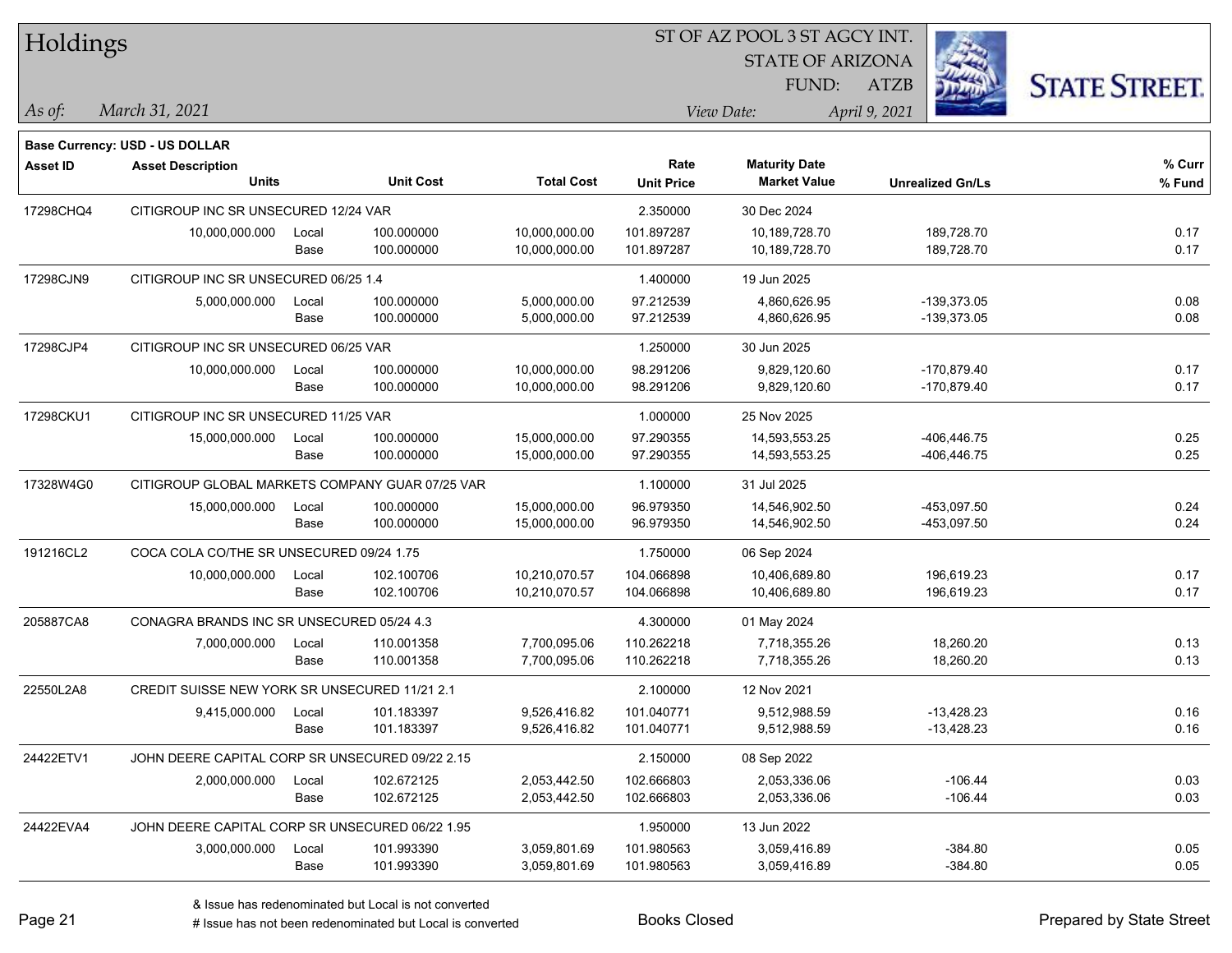| Holdings |
|----------|
|----------|

#### ST OF AZ POOL 3 ST AGCY INT.

STATE OF ARIZONA FUND:



*March 31, 2021 As of: View Date: April 9, 2021*

**Base Currency: USD - US DOLLAR**

ATZB

| <b>Asset ID</b> | <b>Asset Description</b>                         |       |                  |                   | Rate              | <b>Maturity Date</b> |                         | % Curr |
|-----------------|--------------------------------------------------|-------|------------------|-------------------|-------------------|----------------------|-------------------------|--------|
|                 | <b>Units</b>                                     |       | <b>Unit Cost</b> | <b>Total Cost</b> | <b>Unit Price</b> | <b>Market Value</b>  | <b>Unrealized Gn/Ls</b> | % Fund |
| 24422EVN6       | JOHN DEERE CAPITAL CORP SR UNSECURED 01/24 0.45  |       |                  |                   | 0.450000          | 17 Jan 2024          |                         |        |
|                 | 9,000,000.000                                    | Local | 99.930895        | 8,993,780.56      | 99.950000         | 8,995,500.00         | 1,719.44                | 0.15   |
|                 |                                                  | Base  | 99.930895        | 8,993,780.56      | 99.950000         | 8,995,500.00         | 1,719.44                | 0.15   |
| 254683CG8       | DISCOVER CARD EXECUTION NOTE T DCENT 2018 A4 A4  |       |                  |                   | 3.110000          | 16 Jan 2024          |                         |        |
|                 | 18,000,000.000                                   | Local | 99.986114        | 17,997,500.46     | 100.829790        | 18,149,362.20        | 151,861.74              | 0.30   |
| Original Face:  | 18,000,000.000                                   | Base  | 99.986114        | 17,997,500.46     | 100.829790        | 18,149,362.20        | 151,861.74              | 0.30   |
| 254683CK9       | DISCOVER CARD EXECUTION NOTE T DCENT 2019 A1 A1  |       |                  |                   | 3.040000          | 15 Jul 2024          |                         |        |
|                 | 4,000,000.000                                    | Local | 99.998721        | 3,999,948.85      | 102.199010        | 4,087,960.40         | 88,011.55               | 0.07   |
| Original Face:  | 4,000,000.000                                    | Base  | 99.998721        | 3,999,948.85      | 102.199010        | 4,087,960.40         | 88,011.55               | 0.07   |
| 254687FJ0       | WALT DISNEY COMPANY/THE COMPANY GUAR 09/22 1.65  |       |                  |                   | 1.650000          | 01 Sep 2022          |                         |        |
|                 | 1,675,000.000                                    | Local | 101.820629       | 1,705,495.54      | 101.838000        | 1,705,786.50         | 290.96                  | 0.03   |
|                 |                                                  | Base  | 101.820629       | 1,705,495.54      | 101.838000        | 1,705,786.50         | 290.96                  | 0.03   |
| 25468PCT1       | TWDC ENTERPRISES 18 CORP COMPANY GUAR 02/22 2.55 |       |                  |                   | 2.550000          | 15 Feb 2022          |                         |        |
|                 | 2,200,000.000                                    | Local | 102.013257       | 2,244,291.66      | 101.942250        | 2,242,729.50         | $-1,562.16$             | 0.04   |
|                 |                                                  | Base  | 102.013257       | 2,244,291.66      | 101.942250        | 2,242,729.50         | $-1,562.16$             | 0.04   |
| 278642AV5       | EBAY INC SR UNSECURED 03/25 1.9                  |       |                  |                   | 1.900000          | 11 Mar 2025          |                         |        |
|                 | 2,000,000.000                                    | Local | 102.847229       | 2,056,944.58      | 102.556820        | 2,051,136.40         | $-5,808.18$             | 0.03   |
|                 |                                                  | Base  | 102.847229       | 2,056,944.58      | 102.556820        | 2,051,136.40         | $-5,808.18$             | 0.03   |
| 29736RAE0       | ESTEE LAUDER CO INC SR UNSECURED 08/22 2.35      |       |                  |                   | 2.350000          | 15 Aug 2022          |                         |        |
|                 | 17,838,000.000                                   | Local | 102.578158       | 18,297,891.78     | 102.614303        | 18,304,339.37        | 6.447.59                | 0.31   |
|                 |                                                  | Base  | 102.578158       | 18,297,891.78     | 102.614303        | 18,304,339.37        | 6,447.59                | 0.31   |
| 3130AJTL3       | FEDERAL HOME LOAN BANK BONDS 07/21 VAR           |       |                  |                   | 0.110000          | 09 Jul 2021          |                         |        |
|                 | 25,000,000.000                                   | Local | 100.000000       | 25,000,000.00     | 100.023515        | 25,005,878.75        | 5,878.75                | 0.42   |
|                 |                                                  | Base  | 100.000000       | 25,000,000.00     | 100.023515        | 25,005,878.75        | 5,878.75                | 0.42   |
| 3130ALK29       | FEDERAL HOME LOAN BANK BONDS 03/26 1             |       |                  |                   | 1.000000          | 17 Mar 2026          |                         |        |
|                 | 5,000,000.000                                    | Local | 100.000000       | 5,000,000.00      | 99.467290         | 4,973,364.50         | $-26,635.50$            | 0.08   |
|                 |                                                  | Base  | 100.000000       | 5,000,000.00      | 99.467290         | 4,973,364.50         | $-26,635.50$            | 0.08   |
| 3133ELH56       | FEDERAL FARM CREDIT BANK BONDS 06/22 0.27        |       |                  |                   | 0.270000          | 09 Jun 2022          |                         |        |

5,000,000.000 Local 100.000000 5,000,000.00 99.952030 4,997,601.50 -2,398.50 0.08

Base 100.000000 5,000,000.00 99.952030 4,997,601.50 -2,398.50 0.08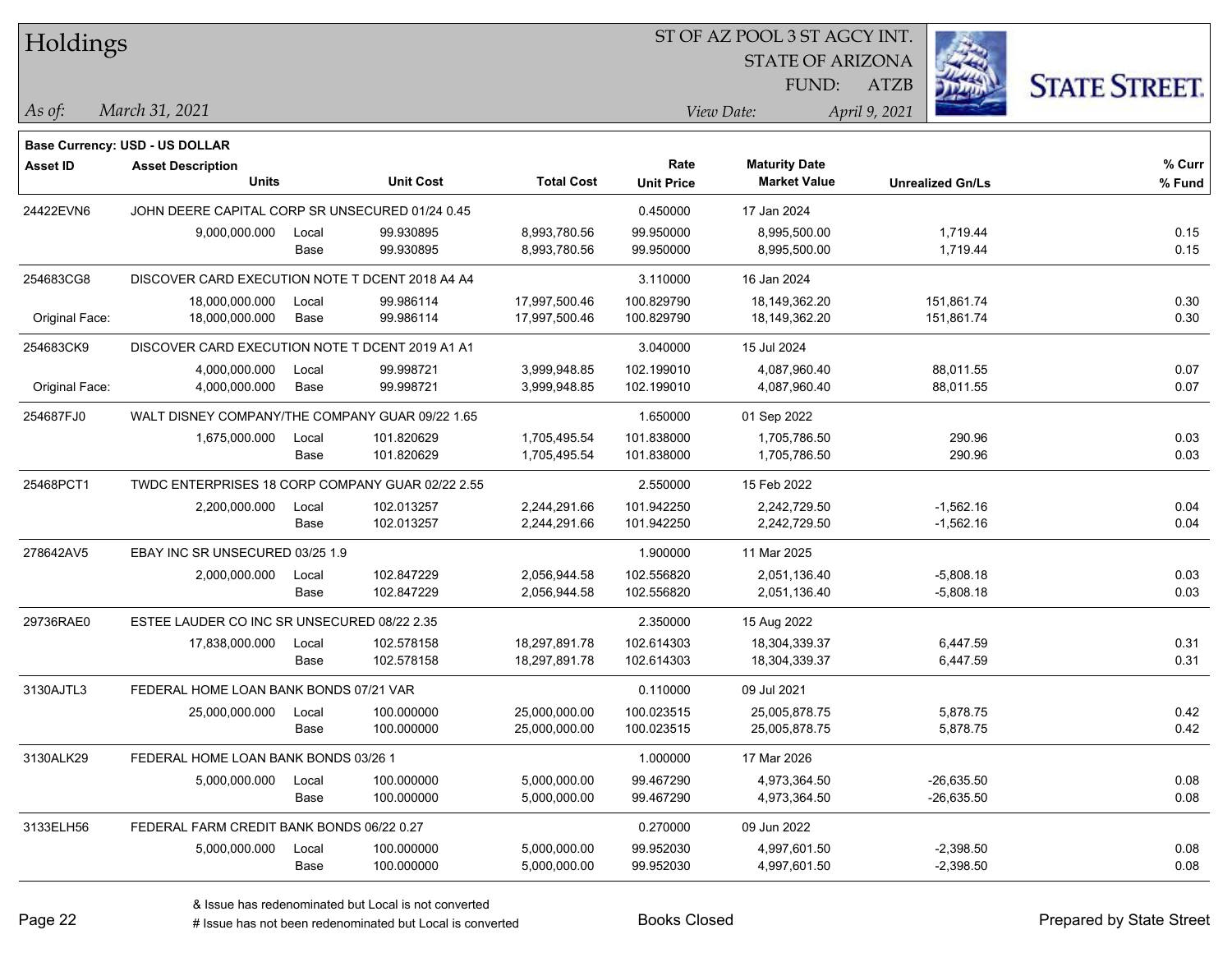| Holdings        |                                             |       |                  |                   |                   | ST OF AZ POOL 3 ST AGCY INT. |                         |                      |
|-----------------|---------------------------------------------|-------|------------------|-------------------|-------------------|------------------------------|-------------------------|----------------------|
|                 |                                             |       |                  |                   |                   | <b>STATE OF ARIZONA</b>      |                         |                      |
|                 |                                             |       |                  |                   |                   | FUND:                        | <b>ATZB</b>             | <b>STATE STREET.</b> |
| As of:          | March 31, 2021                              |       |                  |                   |                   | View Date:                   | April 9, 2021           |                      |
|                 | <b>Base Currency: USD - US DOLLAR</b>       |       |                  |                   |                   |                              |                         |                      |
| <b>Asset ID</b> | <b>Asset Description</b>                    |       |                  |                   | Rate              | <b>Maturity Date</b>         |                         | % Curr               |
|                 | <b>Units</b>                                |       | <b>Unit Cost</b> | <b>Total Cost</b> | <b>Unit Price</b> | <b>Market Value</b>          | <b>Unrealized Gn/Ls</b> | % Fund               |
| 3133ELXC3       | FEDERAL FARM CREDIT BANK BONDS 04/24 0.8    |       |                  |                   | 0.800000          | 22 Apr 2024                  |                         |                      |
|                 | 10,000,000.000                              | Local | 100.000000       | 10,000,000.00     | 100.037010        | 10,003,701.00                | 3,701.00                | 0.17                 |
|                 |                                             | Base  | 100.000000       | 10,000,000.00     | 100.037010        | 10,003,701.00                | 3,701.00                | 0.17                 |
| 3133EM7M8       | FEDERAL FARM CREDIT BANK BONDS 02/23 VAR    |       |                  |                   | 0.180880          | 21 Feb 2023                  |                         |                      |
|                 | 10,000,000.000                              | Local | 100.000000       | 10,000,000.00     | 100.058324        | 10,005,832.40                | 5,832.40                | 0.17                 |
|                 |                                             | Base  | 100.000000       | 10,000,000.00     | 100.058324        | 10,005,832.40                | 5,832.40                | 0.17                 |
| 3133EMBJ0       | FEDERAL FARM CREDIT BANK BONDS 09/25 0.53   |       |                  |                   | 0.530000          | 29 Sep 2025                  |                         |                      |
|                 | 15,000,000.000                              | Local | 100.000000       | 15,000,000.00     | 98.113484         | 14,717,022.60                | $-282,977.40$           | 0.25                 |
|                 |                                             | Base  | 100.000000       | 15,000,000.00     | 98.113484         | 14,717,022.60                | $-282,977.40$           | 0.25                 |
| 3133EMHF2       | FEDERAL FARM CREDIT BANK BONDS 11/25 0.6    |       |                  |                   | 0.600000          | 24 Nov 2025                  |                         |                      |
|                 | 5,000,000.000                               | Local | 100.000000       | 5,000,000.00      | 98.348441         | 4,917,422.05                 | $-82,577.95$            | 0.08                 |
|                 |                                             | Base  | 100.000000       | 5,000,000.00      | 98.348441         | 4,917,422.05                 | $-82,577.95$            | 0.08                 |
| 3133EMPH9       | FEDERAL FARM CREDIT BANK BONDS 02/23 0.125  |       |                  |                   | 0.125000          | 03 Feb 2023                  |                         |                      |
|                 | 20,000,000.000                              | Local | 99.948373        | 19,989,674.52     | 99.946783         | 19,989,356.60                | $-317.92$               | 0.34                 |
|                 |                                             | Base  | 99.948373        | 19,989,674.52     | 99.946783         | 19,989,356.60                | $-317.92$               | 0.34                 |
| 3133L8CR4       | FED HM LN PC POOL RC1880 FR 03/36 FIXED 1.5 |       |                  |                   | 1.500000          | 01 Mar 2036                  |                         |                      |
|                 | 9,940,491.800                               | Local | 102.352466       | 10,174,338.51     | 100.670760        | 10,007,168.64                | $-167,169.87$           | 0.17                 |
| Original Face:  | 10,000,000.000                              | Base  | 102.352466       | 10,174,338.51     | 100.670760        | 10,007,168.64                | $-167, 169.87$          | 0.17                 |
| 3134GU6G0       | FREDDIE MAC NOTES 08/24 1.7                 |       |                  |                   | 1.700000          | 05 Aug 2024                  |                         |                      |
|                 | 5,000,000.000                               | Local | 100.000000       | 5,000,000.00      | 100.444004        | 5,022,200.20                 | 22,200.20               | 0.08                 |
|                 |                                             | Base  | 100.000000       | 5,000,000.00      | 100.444004        | 5,022,200.20                 | 22,200.20               | 0.08                 |
| 3134GVB31       | FREDDIE MAC NOTES 05/25 0.75                |       |                  |                   | 0.750000          | 28 May 2025                  |                         |                      |
|                 | 10,000,000.000                              | Local | 100.000000       | 10,000,000.00     | 98.982116         | 9,898,211.60                 | $-101,788.40$           | 0.17                 |
|                 |                                             | Base  | 100.000000       | 10,000,000.00     | 98.982116         | 9,898,211.60                 | $-101,788.40$           | 0.17                 |
| 3134GWH82       | FREDDIE MAC NOTES 09/25 0.625               |       |                  |                   | 0.625000          | 08 Sep 2025                  |                         |                      |
|                 | 5,000,000.000                               | Local | 100.000000       | 5,000,000.00      | 98.780368         | 4,939,018.40                 | $-60,981.60$            | 0.08                 |
|                 |                                             | Base  | 100.000000       | 5,000,000.00      | 98.780368         | 4,939,018.40                 | $-60,981.60$            | 0.08                 |
| 3134GWU79       | FREDDIE MAC NOTES 03/24 0.375               |       |                  |                   | 0.375000          | 25 Mar 2024                  |                         |                      |
|                 | 5,000,000.000                               | Local | 100.000000       | 5,000,000.00      | 99.790347         | 4,989,517.35                 | $-10,482.65$            | 0.08                 |
|                 |                                             | Base  | 100.000000       | 5,000,000.00      | 99.790347         | 4,989,517.35                 | $-10,482.65$            | 0.08                 |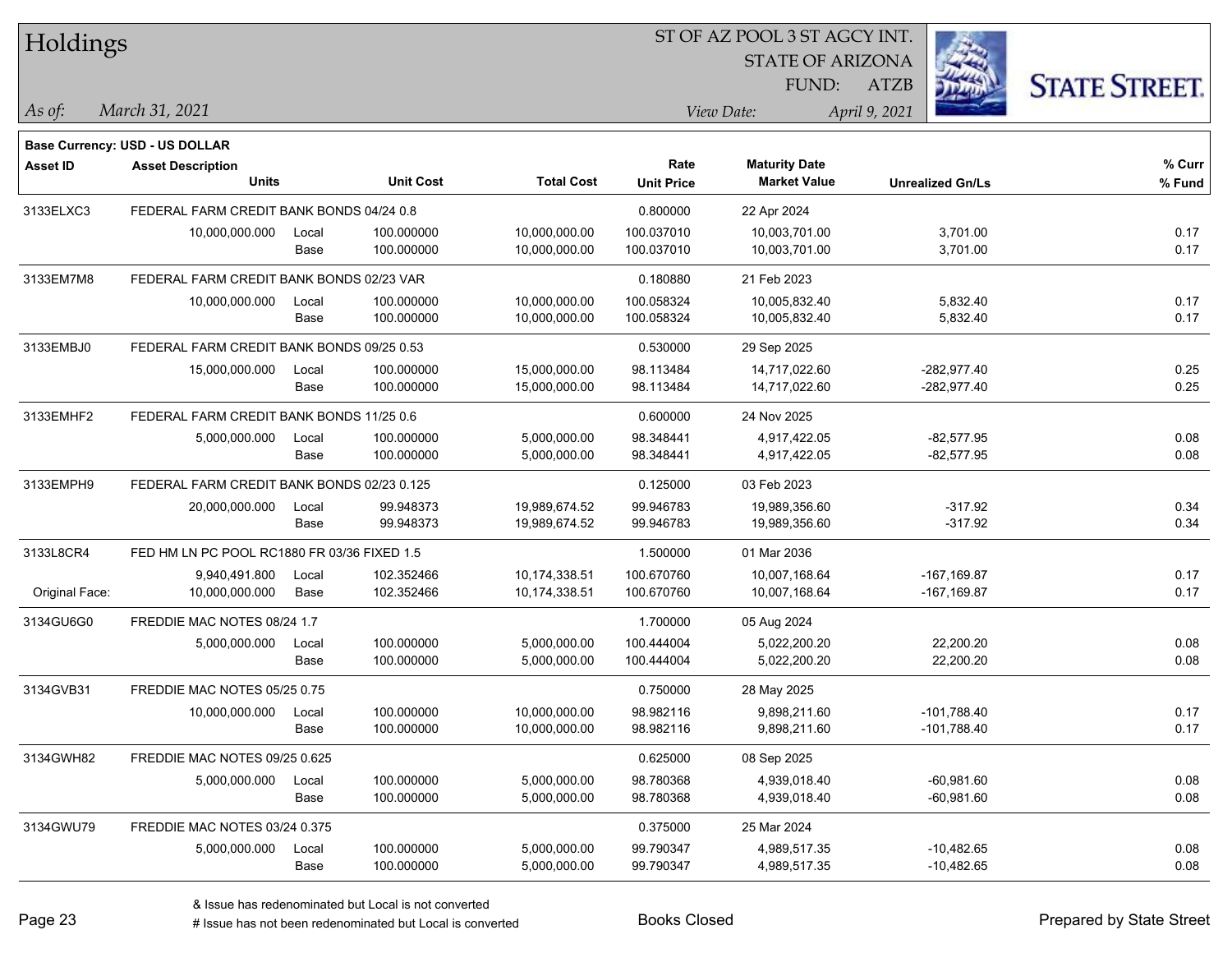| Holdings        |                                     |       |                  | ST OF AZ POOL 3 ST AGCY INT. |                   |                         |                         |                      |  |  |  |
|-----------------|-------------------------------------|-------|------------------|------------------------------|-------------------|-------------------------|-------------------------|----------------------|--|--|--|
|                 |                                     |       |                  |                              |                   | <b>STATE OF ARIZONA</b> |                         |                      |  |  |  |
|                 |                                     |       |                  |                              |                   | FUND:                   | <b>ATZB</b>             | <b>STATE STREET.</b> |  |  |  |
| As of:          | March 31, 2021                      |       |                  |                              | View Date:        |                         | April 9, 2021           |                      |  |  |  |
|                 | Base Currency: USD - US DOLLAR      |       |                  |                              |                   |                         |                         |                      |  |  |  |
| <b>Asset ID</b> | <b>Asset Description</b>            |       |                  |                              | Rate              | <b>Maturity Date</b>    |                         | % Curr               |  |  |  |
|                 | <b>Units</b>                        |       | <b>Unit Cost</b> | <b>Total Cost</b>            | <b>Unit Price</b> | <b>Market Value</b>     | <b>Unrealized Gn/Ls</b> | % Fund               |  |  |  |
| 3134GWYX8       | FREDDIE MAC NOTES 10/25 0.5         |       |                  |                              | 0.500000          | 15 Oct 2025             |                         |                      |  |  |  |
|                 | 5,000,000.000                       | Local | 100.000000       | 5,000,000.00                 | 97.786312         | 4,889,315.60            | $-110,684.40$           | 0.08                 |  |  |  |
|                 |                                     | Base  | 100.000000       | 5,000,000.00                 | 97.786312         | 4,889,315.60            | $-110,684.40$           | 0.08                 |  |  |  |
| 3135G0T45       | <b>FANNIE MAE NOTES 04/22 1.875</b> |       |                  |                              | 1.875000          | 05 Apr 2022             |                         |                      |  |  |  |
|                 | 15,243,000.000                      | Local | 100.269934       | 15,284,145.97                | 101.767606        | 15,512,436.18           | 228,290.21              | 0.26                 |  |  |  |
|                 |                                     | Base  | 100.269934       | 15,284,145.97                | 101.767606        | 15,512,436.18           | 228,290.21              | 0.26                 |  |  |  |
| 3136A0GS0       | FANNIE MAE FNR 2011 75 HP           |       |                  |                              | 2.500000          | 25 Jul 2040             |                         |                      |  |  |  |
|                 | 88,121.960                          | Local | 102.668257       | 90,473.28                    | 101.706170        | 89,625.47               | $-847.81$               | 0.00                 |  |  |  |
| Original Face:  | 2,838,688.000                       | Base  | 102.668257       | 90,473.28                    | 101.706170        | 89,625.47               | $-847.81$               | 0.00                 |  |  |  |
| 3136A6JR6       | FANNIE MAE FNR 2012 58 PA           |       |                  |                              | 2.000000          | 25 Apr 2042             |                         |                      |  |  |  |
|                 | 857,588.540                         | Local | 101.427429       | 869,830.01                   | 103.502620        | 887,626.61              | 17,796.60               | 0.01                 |  |  |  |
| Original Face:  | 5,677,376.000                       | Base  | 101.427429       | 869,830.01                   | 103.502620        | 887,626.61              | 17,796.60               | 0.01                 |  |  |  |
| 3136A76N7       | FANNIE MAE FNR 2012 101 B           |       |                  |                              | 2.000000          | 25 May 2039             |                         |                      |  |  |  |
|                 | 85,262.580                          | Local | 101.468675       | 86,514.81                    | 99.963820         | 85,231.73               | $-1,283.08$             | 0.00                 |  |  |  |
| Original Face:  | 11,275,256.000                      | Base  | 101.468675       | 86,514.81                    | 99.963820         | 85,231.73               | $-1,283.08$             | 0.00                 |  |  |  |
| 3136AAEK7       | FANNIE MAE FNR 2012 129 TD          |       |                  |                              | 2.000000          | 25 May 2040             |                         |                      |  |  |  |
|                 | 817,590.400                         | Local | 101.344700       | 828,584.54                   | 103.422480        | 845,572.27              | 16,987.73               | 0.01                 |  |  |  |
| Original Face:  | 5,677,376.000                       | Base  | 101.344700       | 828,584.54                   | 103.422480        | 845,572.27              | 16,987.73               | 0.01                 |  |  |  |
| 3136ABRK1       | FANNIE MAE FNR 2013 9 PH            |       |                  |                              | 1.750000          | 25 Jul 2041             |                         |                      |  |  |  |
|                 | 1,658,313.500                       | Local | 100.764523       | 1,670,991.68                 | 101.832090        | 1,688,695.30            | 17,703.62               | 0.03                 |  |  |  |
| Original Face:  | 6,713,909.000                       | Base  | 100.764523       | 1,670,991.68                 | 101.832090        | 1,688,695.30            | 17,703.62               | 0.03                 |  |  |  |
| 3136ABUD3       | FANNIE MAE FNR 2013 7 AC            |       |                  |                              | 1.250000          | 25 Feb 2028             |                         |                      |  |  |  |
|                 | 1,182,585.040                       | Local | 99.778622        | 1,179,967.06                 | 101.588940        | 1,201,375.61            | 21,408.55               | 0.02                 |  |  |  |
| Original Face:  | 5,677,376.000                       | Base  | 99.778622        | 1,179,967.06                 | 101.588940        | 1,201,375.61            | 21,408.55               | 0.02                 |  |  |  |
| 3136ABUY7       | FANNIE MAE FNR 2013 7 GB            |       |                  |                              | 2.000000          | 25 Mar 2042             |                         |                      |  |  |  |
|                 | 1,810,367.260                       | Local | 101.452014       | 1,836,654.05                 | 102.570050        | 1,856,894.60            | 20,240.55               | 0.03                 |  |  |  |
| Original Face:  | 6,995,663.000                       | Base  | 101.452014       | 1,836,654.05                 | 102.570050        | 1,856,894.60            | 20,240.55               | 0.03                 |  |  |  |
| 3136ABUZ4       | FANNIE MAE FNR 2013 7 AD            |       |                  |                              | 1.500000          | 25 Feb 2028             |                         |                      |  |  |  |
|                 | 1,182,585.040                       | Local | 100.214236       | 1,185,118.56                 | 102.285880        | 1,209,617.51            | 24,498.95               | 0.02                 |  |  |  |
| Original Face:  | 5,677,376.000                       | Base  | 100.214236       | 1,185,118.56                 | 102.285880        | 1,209,617.51            | 24,498.95               | 0.02                 |  |  |  |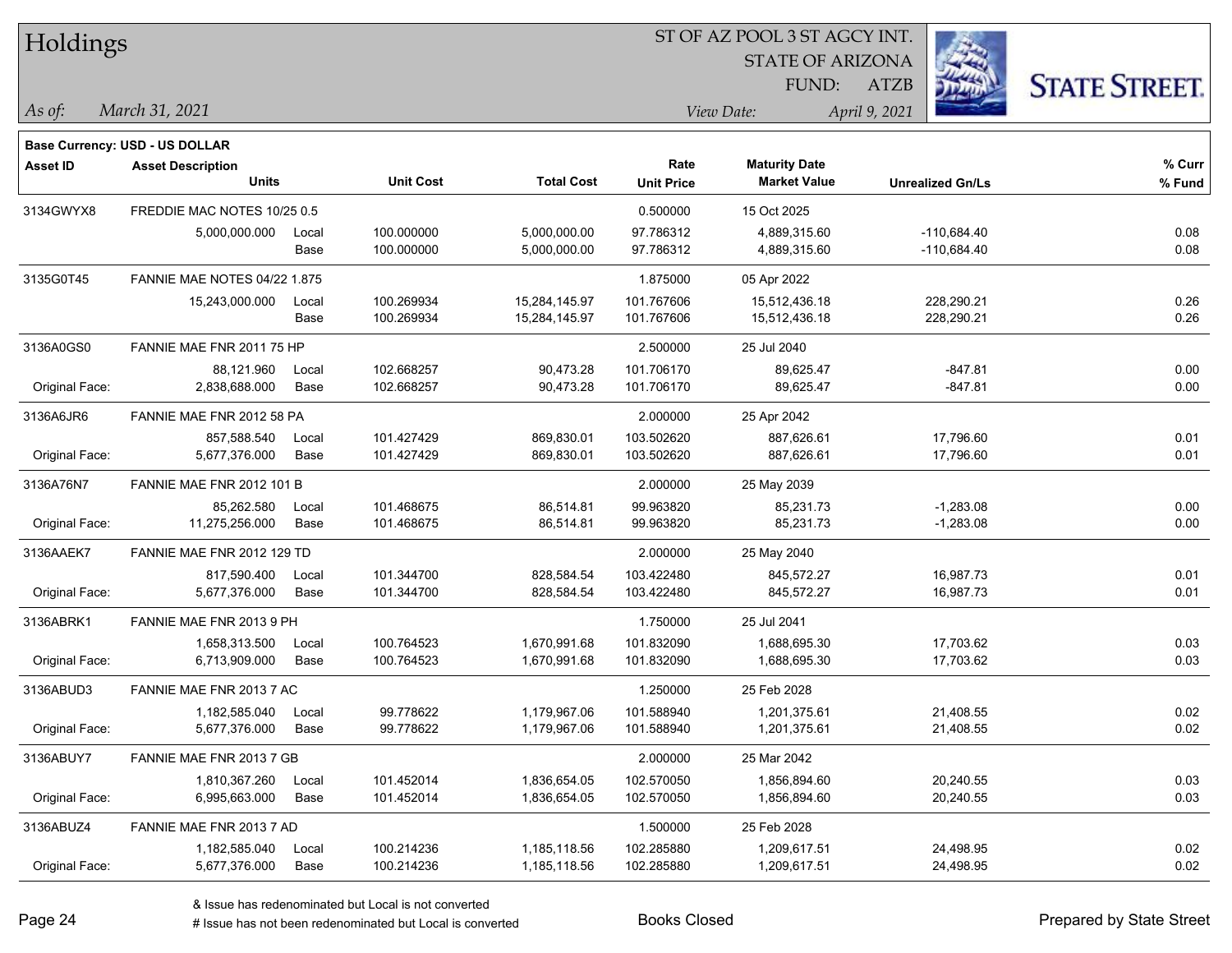| Holdings |  |
|----------|--|
|----------|--|

#### ST OF AZ POOL 3 ST AGCY INT.

**Maturity Date**

STATE OF ARIZONA FUND:



**% Fund**

**% Curr**

*March 31, 2021 As of: View Date: April 9, 2021*

**Base Currency: USD - US DOLLAR**

ATZB

|                | 1,917,149.670               | Local | 100.659077 | 1,929,785.16  | 102.586730 | 1,966,741.16 | 36,956.00     | 0.03 |
|----------------|-----------------------------|-------|------------|---------------|------------|--------------|---------------|------|
| Original Face: | 11,354,753.000              | Base  | 100.659077 | 1,929,785.16  | 102.586730 | 1,966,741.16 | 36,956.00     | 0.03 |
| 3136ACJX0      | FANNIE MAE FNR 2013 17 PB   |       |            |               | 1.750000   | 25 Mar 2039  |               |      |
|                | 87.179.460                  | Local | 100.379654 | 87,510.44     | 99.987140  | 87,168.25    | $-342.19$     | 0.00 |
| Original Face: | 5,677,376.000               | Base  | 100.379654 | 87,510.44     | 99.987140  | 87,168.25    | $-342.19$     | 0.00 |
| 3136AD2H1      | FANNIE MAE FNR 2013 43 XP   |       |            |               | 1.500000   | 25 Aug 2041  |               |      |
|                | 570,902.880                 | Local | 98.660760  | 563,257.12    | 102.144790 | 583,147.55   | 19,890.43     | 0.01 |
| Original Face: | 2,000,000.000               | Base  | 98.660760  | 563,257.12    | 102.144790 | 583,147.55   | 19,890.43     | 0.01 |
| 3136AEBJ5      | FANNIE MAE FNR 2013 47 YA   |       |            |               | 2.000000   | 25 May 2040  |               |      |
|                | 1,497,175.320               | Local | 101.525473 | 1,520,014.33  | 103.422480 | 1,548,415.85 | 28,401.52     | 0.03 |
| Original Face: | 8,516,065.000               | Base  | 101.525473 | 1,520,014.33  | 103.422480 | 1,548,415.85 | 28,401.52     | 0.03 |
| 3136AELZ8      | FANNIE MAE FNR 2013 62 DB   |       |            |               | 1.250000   | 25 Jun 2028  |               |      |
|                | 1,003,505.110               | Local | 99.895054  | 1,002,451.97  | 101.413550 | 1,017,690.16 | 15,238.19     | 0.02 |
| Original Face: | 5,677,376.000               | Base  | 99.895054  | 1,002,451.97  | 101.413550 | 1,017,690.16 | 15,238.19     | 0.02 |
| 3136AJ2X3      | FANNIE MAE FNR 2014 25 WA   |       |            |               | 1.500000   | 25 May 2029  |               |      |
|                | 1,829,303.720               | Local | 98.612514  | 1,803,922.39  | 102.315830 | 1,871,667.28 | 67,744.89     | 0.03 |
| Original Face: | 6,060,416.000               | Base  | 98.612514  | 1,803,922.39  | 102.315830 | 1,871,667.28 | 67,744.89     | 0.03 |
| 3136BD2B3      | FANNIE MAE FNR 2021 1 PC    |       |            |               | 1.000000   | 25 Nov 2050  |               |      |
|                | 6,853,694.120               | Local | 99.743042  | 6,836,082.98  | 99.777760  | 6,838,462.47 | 2,379.49      | 0.11 |
| Original Face: | 7,000,000.000               | Base  | 99.743042  | 6,836,082.98  | 99.777760  | 6,838,462.47 | 2,379.49      | 0.11 |
| 3136G4A37      | FANNIE MAE NOTES 07/25 0.67 |       |            |               | 0.670000   | 28 Jul 2025  |               |      |
|                | 10,000,000.000              | Local | 100.000000 | 10,000,000.00 | 99.076998  | 9,907,699.80 | $-92,300.20$  | 0.17 |
|                |                             | Base  | 100.000000 | 10,000,000.00 | 99.076998  | 9,907,699.80 | $-92,300.20$  | 0.17 |
| 3136G4X40      | FANNIE MAE NOTES 08/25 0.6  |       |            |               | 0.600000   | 26 Aug 2025  |               |      |
|                | 10,000,000.000              | Local | 99.987612  | 9,998,761.23  | 98.719003  | 9,871,900.30 | $-126,860.93$ | 0.17 |
|                |                             | Base  | 99.987612  | 9,998,761.23  | 98.719003  | 9,871,900.30 | $-126,860.93$ | 0.17 |
|                |                             |       |            |               |            |              |               |      |

**Units Unit Cost Total Cost Unit Price Market Value Unrealized Gn/Ls**

3137A1UN1 FREDDIE MAC FHR 3725 PC 2.250000 15 Jan 2040

**Asset ID Asset Description Rate**

3136ABW74 FANNIE MAE FNR 2013 6 AB 2.000000 25 Dec 2042

Original Face: 2,838,688.000 Base 98.338674 237,798.56 102.988480 249,042.53 11,243.97 0.00

241,815.910 Local 98.338674 237,798.56 102.988480 249,042.53 11,243.97 0.00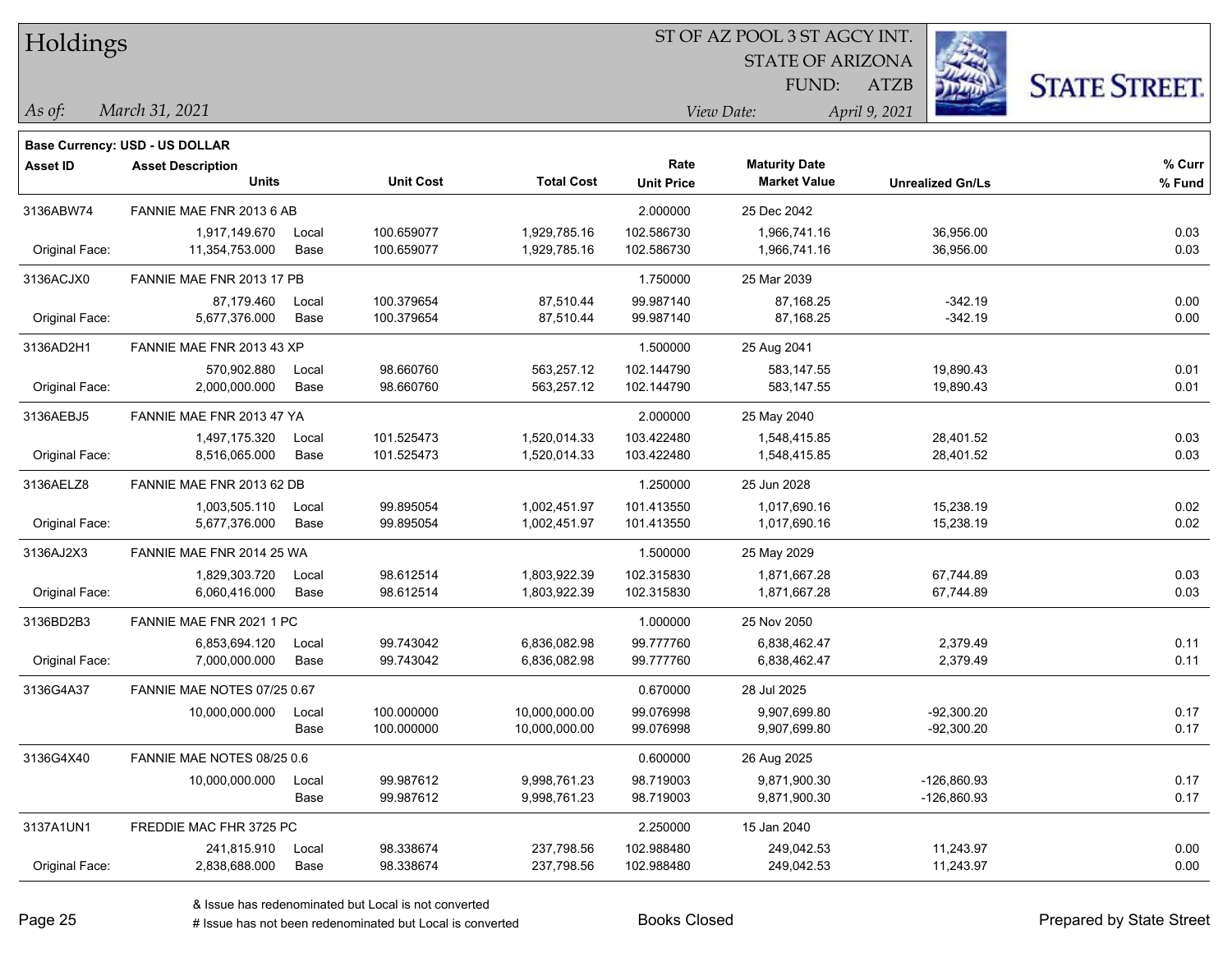Holdings

#### ST OF AZ POOL 3 ST AGCY INT.

**Maturity Date**

STATE OF ARIZONA

ATZB



**% Fund**

**% Curr**

*March 31, 2021 As of: View Date: April 9, 2021*

**Base Currency: USD - US DOLLAR**

FUND:

| 3137A62S0      | FREDDIE MAC FHR 3796 PE        |               |                          |                              | 2.000000                 | 15 Feb 2040                  |                        |              |
|----------------|--------------------------------|---------------|--------------------------|------------------------------|--------------------------|------------------------------|------------------------|--------------|
| Original Face: | 413.046.620<br>5,946,910.000   | Local<br>Base | 100.125342<br>100.125342 | 413,564.34<br>413,564.34     | 101.302140<br>101.302140 | 418,425.07<br>418,425.07     | 4,860.73<br>4,860.73   | 0.01<br>0.01 |
| 3137A7HC7      | FREDDIE MAC FHR 3800 KE        |               |                          |                              | 3.500000                 | 15 Feb 2026                  |                        |              |
| Original Face: | 75,103.340<br>500,000.000      | Local<br>Base | 102.783178<br>102.783178 | 77,193.60<br>77,193.60       | 105.263080<br>105.263080 | 79,056.09<br>79,056.09       | 1,862.49<br>1,862.49   | 0.00<br>0.00 |
| 3137ADHX8      | FREDDIE MAC FHR 3890 BA        |               |                          |                              | 2.500000                 | 15 Nov 2040                  |                        |              |
| Original Face: | 404,182.880<br>11,354,753.000  | Local<br>Base | 101.310140<br>101.310140 | 409,478.24<br>409,478.24     | 101.631750<br>101.631750 | 410,778.13<br>410,778.13     | 1,299.89<br>1,299.89   | 0.01<br>0.01 |
| 3137AFPD8      | FREDDIE MAC FHR 3919 CD        |               |                          |                              | 2.500000                 | 15 Oct 2040                  |                        |              |
| Original Face: | 238,873.780<br>2,838,688.000   | Local<br>Base | 99.431825<br>99.431825   | 237,516.56<br>237,516.56     | 102.054370<br>102.054370 | 243,781.13<br>243,781.13     | 6,264.57<br>6,264.57   | 0.00<br>0.00 |
| 3137AGAB6      | FREDDIE MAC FHR 3934 PB        |               |                          |                              | 2.000000                 | 15 Jul 2041                  |                        |              |
| Original Face: | 395,580.600<br>2,838,688.000   | Local<br>Base | 99.978601<br>99.978601   | 395,495.95<br>395,495.95     | 102.890250<br>102.890250 | 407,013.87<br>407,013.87     | 11,517.92<br>11,517.92 | 0.01<br>0.01 |
| 3137AGRX0      | FREDDIE MAC FHR 3935 JA        |               |                          |                              | 2.000000                 | 15 May 2041                  |                        |              |
| Original Face: | 270,204.990<br>3.247.459.000   | Local<br>Base | 99.957321<br>99.957321   | 270,089.67<br>270,089.67     | 103.230470<br>103.230470 | 278,933.88<br>278,933.88     | 8,844.21<br>8,844.21   | 0.00<br>0.00 |
| 3137ANK95      | FREDDIE MAC FHR 4024 C         |               |                          |                              | 3.000000                 | 15 Mar 2027                  |                        |              |
| Original Face: | 893,292.420<br>5,677,376.000   | Local<br>Base | 100.174297<br>100.174297 | 894,849.40<br>894,849.40     | 105.321800<br>105.321800 | 940,831.66<br>940,831.66     | 45,982.26<br>45,982.26 | 0.02<br>0.02 |
| 3137AR5L6      | FREDDIE MAC FHR 4060 JC        |               |                          |                              | 2.000000                 | 15 Feb 2041                  |                        |              |
| Original Face: | 1,070,043.650<br>8,516,065.000 | Local<br>Base | 100.347436<br>100.347436 | 1,073,761.37<br>1,073,761.37 | 102.047130<br>102.047130 | 1,091,948.83<br>1,091,948.83 | 18,187.46<br>18,187.46 | 0.02<br>0.02 |
| 3137AXMZ3      | FREDDIE MAC FHR 4152 AG        |               |                          |                              | 1.500000                 | 15 Jan 2028                  |                        |              |
| Original Face: | 1,450,756.840<br>7,380,589.000 | Local<br>Base | 100.057718<br>100.057718 | 1,451,594.19<br>1,451,594.19 | 101.954850<br>101.954850 | 1,479,116.96<br>1,479,116.96 | 27,522.77<br>27,522.77 | 0.02<br>0.02 |
| 3137AYLB5      | FREDDIE MAC FHR 4161 CD        |               |                          |                              | 2.000000                 | 15 Feb 2043                  |                        |              |
|                | 1,970,999.180                  | Local         | 101.216086               | 1,994,968.22                 | 101.380800               | 1,998,214.74                 | 3,246.52               | 0.03         |

**Units Unit Cost Total Cost Unit Price Market Value Unrealized Gn/Ls**

**Asset ID Asset Description Rate**

Original Face: 5,677,376.000 Base 101.216086 1,994,968.22 101.380800 1,998,214.74 3,246.52 0.03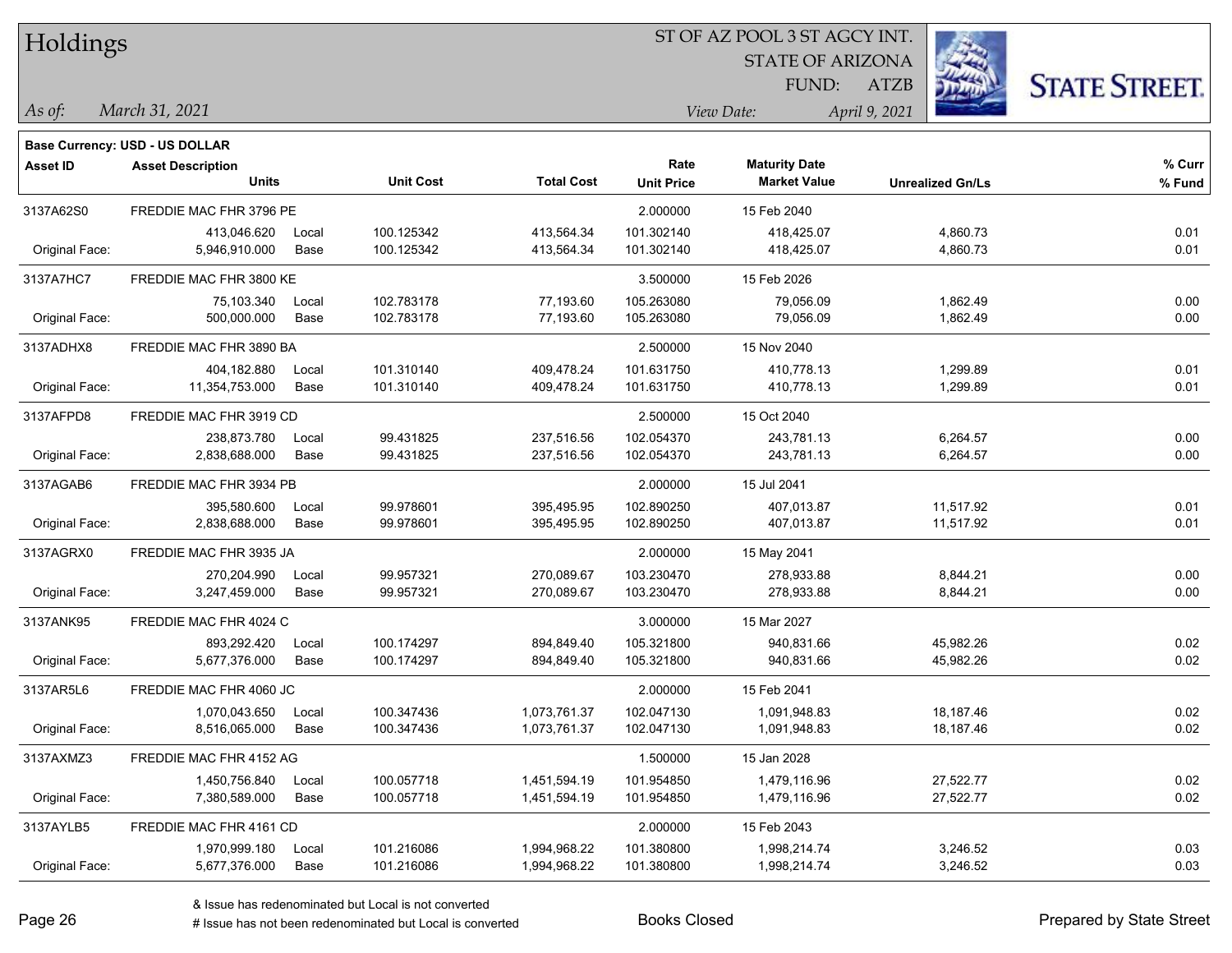|  |  | Holdings |  |
|--|--|----------|--|
|--|--|----------|--|

#### ST OF AZ POOL 3 ST AGCY INT.

**Maturity Date**

STATE OF ARIZONA FUND:



**% Fund**

**% Curr**

*March 31, 2021 As of: View Date: April 9, 2021*

**Base Currency: USD - US DOLLAR**

ATZB

| 3137AYSG7      | FREDDIE MAC FHR 4165 TD        |               |                          |                              | 1.500000                 | 15 Dec 2042                  |                        |              |
|----------------|--------------------------------|---------------|--------------------------|------------------------------|--------------------------|------------------------------|------------------------|--------------|
| Original Face: | 1,188,087.100<br>5,677,376.000 | Local<br>Base | 100.022896<br>100.022896 | 1,188,359.12<br>1,188,359.12 | 100.997320<br>100.997320 | 1,199,936.13<br>1,199,936.13 | 11,577.01<br>11,577.01 | 0.02<br>0.02 |
| 3137AYSH5      | FREDDIE MAC FHR 4165 TE        |               |                          |                              | 1.750000                 | 15 Dec 2042                  |                        |              |
|                | 2.970.217.970                  | Local         | 100.709886               | 2,991,303.13                 | 102.161990               | 3,034,433.79                 | 43,130.66              | 0.05         |
| Original Face: | 14,193,441.000                 | Base          | 100.709886               | 2,991,303.13                 | 102.161990               | 3,034,433.79                 | 43,130.66              | 0.05         |
| 3137B0GK4      | FREDDIE MAC FHR 4173 AG        |               |                          |                              | 2.000000                 | 15 Mar 2043                  |                        |              |
|                | 1,983,159.670                  | Local         | 100.452421               | 1,992,131.91                 | 102.273870               | 2,028,254.14                 | 36,122.23              | 0.03         |
| Original Face: | 14, 193, 441.000               | Base          | 100.452421               | 1,992,131.91                 | 102.273870               | 2,028,254.14                 | 36,122.23              | 0.03         |
| 3137B1EM0      | FREDDIE MAC FHR 4191 AP        |               |                          |                              | 2.000000                 | 15 Mar 2043                  |                        |              |
|                | 702,766.290                    | Local         | 99.898433                | 702,052.51                   | 103.030000               | 724,060.11                   | 22,007.60              | 0.01         |
| Original Face: | 3,250,000.000                  | Base          | 99.898433                | 702,052.51                   | 103.030000               | 724,060.11                   | 22,007.60              | 0.01         |
| 3137B1VH2      | FREDDIE MAC FHR 4210 AC        |               |                          |                              | 2.000000                 | 15 Mar 2040                  |                        |              |
|                | 1.103.299.980                  | Local         | 100.497317               | 1,108,786.88                 | 101.242740               | 1,117,011.13                 | 8.224.25               | 0.02         |
| Original Face: | 5,677,376.000                  | Base          | 100.497317               | 1,108,786.88                 | 101.242740               | 1,117,011.13                 | 8,224.25               | 0.02         |
| 3137B1ZD7      | FREDDIE MAC FHR 4204 QA        |               |                          |                              | 1.500000                 | 15 Jul 2042                  |                        |              |
|                | 2,009,054.960                  | Local         | 99.908658                | 2,007,219.85                 | 102.491850               | 2.059.117.60                 | 51,897.75              | 0.03         |
| Original Face: | 8,516,065.000                  | Base          | 99.908658                | 2,007,219.85                 | 102.491850               | 2,059,117.60                 | 51,897.75              | 0.03         |
| 3137B2CF5      | FREDDIE MAC FHR 4203 DC        |               |                          |                              | 1.750000                 | 15 Apr 2033                  |                        |              |
|                | 493,556.650                    | Local         | 98.035994                | 483,863.17                   | 102.495040               | 505,871.09                   | 22,007.92              | 0.01         |
| Original Face: | 2,500,000.000                  | Base          | 98.035994                | 483,863.17                   | 102.495040               | 505,871.09                   | 22,007.92              | 0.01         |
| 3137BUFZ6      | FREDDIE MAC FHR 4646 TB        |               |                          |                              | 3.500000                 | 15 Apr 2028                  |                        |              |
|                | 2,880,678.600                  | Local         | 102.415025               | 2,950,247.72                 | 102.276170               | 2,946,247.74                 | $-3,999.98$            | 0.05         |
| Original Face: | 10,000,000.000                 | Base          | 102.415025               | 2,950,247.72                 | 102.276170               | 2,946,247.74                 | $-3,999.98$            | 0.05         |
| 3137F8AW3      | FREDDIE MAC FHR 5058 BD        |               |                          |                              | 3.000000                 | 25 Dec 2035                  |                        |              |
|                | 4,742,532.350                  | Local         | 102.596237               | 4,865,659.71                 | 103.199226               | 4,894,256.68                 | 28,596.97              | 0.08         |
| Original Face: | 5,000,000.000                  | Base          | 102.596237               | 4,865,659.71                 | 103.199226               | 4,894,256.68                 | 28,596.97              | 0.08         |
| 31393DDG3      | FANNIE MAE FNR 2003 58 M       |               |                          |                              | 3.500000                 | 25 Jul 2033                  |                        |              |

**Units Unit Cost Total Cost Unit Price Market Value Unrealized Gn/Ls**

**Asset ID Asset Description Rate**

Original Face: 44,567,405.000 Base 101.091435 492,232.91 108.451640 528,071.11 35,838.20 0.01

486,918.510 Local 101.091435 492,232.91 108.451640 528,071.11 35,838.20 0.01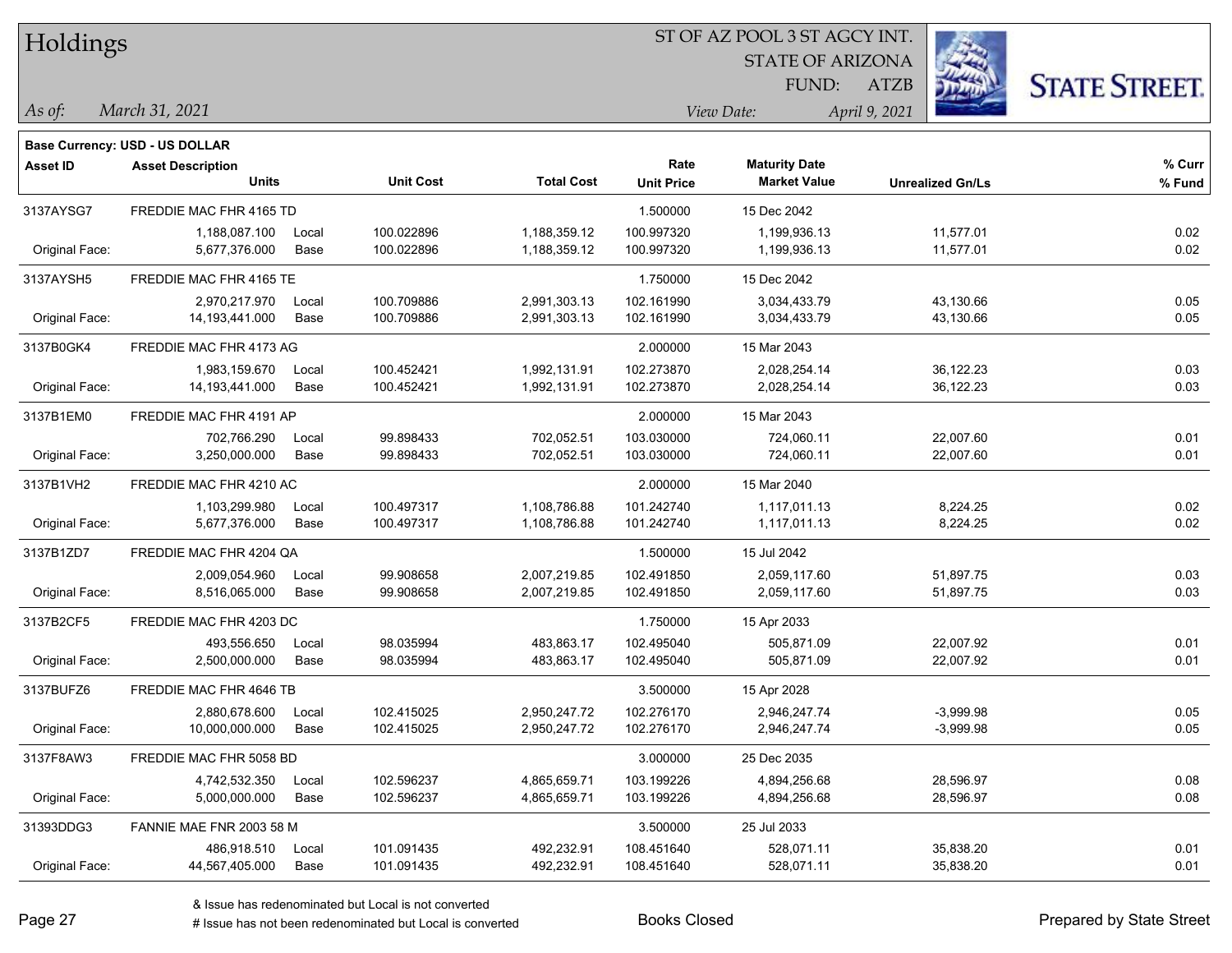| Holdings        |                                                 |               |                          |                          |                           |                                             |                         |                      |
|-----------------|-------------------------------------------------|---------------|--------------------------|--------------------------|---------------------------|---------------------------------------------|-------------------------|----------------------|
|                 |                                                 |               |                          |                          |                           | <b>STATE OF ARIZONA</b>                     |                         |                      |
|                 |                                                 |               |                          |                          |                           | FUND:                                       | <b>ATZB</b>             | <b>STATE STREET.</b> |
| $\vert$ As of:  | March 31, 2021                                  |               |                          |                          |                           | View Date:                                  | April 9, 2021           |                      |
|                 |                                                 |               |                          |                          |                           |                                             |                         |                      |
|                 | Base Currency: USD - US DOLLAR                  |               |                          |                          |                           |                                             |                         |                      |
| <b>Asset ID</b> | <b>Asset Description</b><br><b>Units</b>        |               | <b>Unit Cost</b>         | <b>Total Cost</b>        | Rate<br><b>Unit Price</b> | <b>Maturity Date</b><br><b>Market Value</b> | <b>Unrealized Gn/Ls</b> | % Curr<br>% Fund     |
|                 |                                                 |               |                          |                          |                           |                                             |                         |                      |
| 31396WBV7       | FANNIE MAE FNR 2007 56 EP                       |               |                          |                          | 5.500000                  | 25 Jun 2027                                 |                         |                      |
| Original Face:  | 19,176.190<br>1,000,000.000                     | Local<br>Base | 106.400802<br>106.400802 | 20,403.62<br>20,403.62   | 110.142330<br>110.142330  | 21,121.10<br>21,121.10                      | 717.48<br>717.48        | 0.00<br>0.00         |
|                 |                                                 |               |                          |                          |                           |                                             |                         |                      |
| 31397NJ30       | FANNIE MAE FNR 2009 29 PA                       |               |                          |                          | 5.000000                  | 25 May 2049                                 |                         |                      |
| Original Face:  | 723,799.460<br>24,898,134.000                   | Local<br>Base | 105.636366<br>105.636366 | 764,595.45<br>764,595.45 | 115.754500<br>115.754500  | 837,830.45<br>837,830.45                    | 73,235.00<br>73,235.00  | 0.01<br>0.01         |
|                 |                                                 |               |                          |                          |                           |                                             |                         |                      |
| 31398SP80       | FANNIE MAE FNR 2010 135 EA                      |               |                          |                          | 3.000000                  | 25 Jan 2040                                 |                         |                      |
| Original Face:  | 171,966.300<br>5,677,376.000                    | Local<br>Base | 99.262600<br>99.262600   | 170,698.22<br>170,698.22 | 101.644110<br>101.644110  | 174,793.62<br>174,793.62                    | 4,095.40<br>4,095.40    | 0.00<br>0.00         |
|                 |                                                 |               |                          |                          |                           |                                             |                         |                      |
| 31398WC36       | FREDDIE MAC FHR 3620 PA                         |               |                          |                          | 4.500000                  | 15 Dec 2039                                 |                         |                      |
|                 | 270,783.360                                     | Local         | 104.787864               | 283,748.10               | 108.641100                | 294,182.02                                  | 10,433.92               | 0.00                 |
| Original Face:  | 8,516,065.000                                   | Base          | 104.787864               | 283,748.10               | 108.641100                | 294,182.02                                  | 10,433.92               | 0.00                 |
| 31422B3T5       | FARMER MAC NOTES 09/21 VAR                      |               |                          |                          | 0.040000                  | 01 Sep 2021                                 |                         |                      |
|                 | 20,000,000.000                                  | Local         | 100.000000               | 20,000,000.00            | 99.988135                 | 19,997,627.00                               | $-2,373.00$             | 0.34                 |
|                 |                                                 | Base          | 100.000000               | 20,000,000.00            | 99.988135                 | 19,997,627.00                               | $-2,373.00$             | 0.34                 |
| 31422B4M9       | FARMER MAC NOTES 07/21 VAR                      |               |                          |                          | 0.030000                  | 02 Jul 2021                                 |                         |                      |
|                 | 25,000,000.000                                  | Local         | 100.000000               | 25,000,000.00            | 99.996256                 | 24,999,064.00                               | $-936.00$               | 0.42                 |
|                 |                                                 | Base          | 100.000000               | 25,000,000.00            | 99.996256                 | 24,999,064.00                               | $-936.00$               | 0.42                 |
| 31677QBP3       | FIFTH THIRD BANK SR UNSECURED 07/21 VAR         |               |                          |                          | 0.655250                  | 26 Jul 2021                                 |                         |                      |
|                 | 2,000,000.000                                   | Local         | 100.000000               | 2,000,000.00             | 100.090397                | 2,001,807.94                                | 1,807.94                | 0.03                 |
|                 |                                                 | Base          | 100.000000               | 2,000,000.00             | 100.090397                | 2,001,807.94                                | 1,807.94                | 0.03                 |
| 34532NAA3       | FORD CREDIT AUTO OWNER TRUST FORDO 2021 A A1    |               |                          |                          | 0.119410                  | 15 Mar 2022                                 |                         |                      |
|                 | 9,046,975.870                                   | Local         | 100.000000               | 9,046,975.87             | 100.022570                | 9,049,017.77                                | 2,041.90                | 0.15                 |
| Original Face:  | 11,250,000.000                                  | Base          | 100.000000               | 9,046,975.87             | 100.022570                | 9,049,017.77                                | 2,041.90                | 0.15                 |
| 34532NAB1       | FORD CREDIT AUTO OWNER TRUST FORDO 2021 A A2    |               |                          |                          | 0.170000                  | 15 Oct 2023                                 |                         |                      |
|                 | 12,500,000.000                                  | Local         | 99.999174                | 12,499,896.71            | 99.940210                 | 12,492,526.25                               | $-7,370.46$             | 0.21                 |
| Original Face:  | 12,500,000.000                                  | Base          | 99.999174                | 12,499,896.71            | 99.940210                 | 12,492,526.25                               | $-7,370.46$             | 0.21                 |
| 345397YP2       | FORD MOTOR CREDIT CO LLC SR UNSECURED 08/22 VAR |               |                          |                          | 1.275500                  | 03 Aug 2022                                 |                         |                      |
|                 | 20,000,000.000                                  | Local         | 100.000000               | 20,000,000.00            | 99.084984                 | 19,816,996.80                               | $-183,003.20$           | 0.33                 |
|                 |                                                 | Base          | 100.000000               | 20,000,000.00            | 99.084984                 | 19,816,996.80                               | $-183,003.20$           | 0.33                 |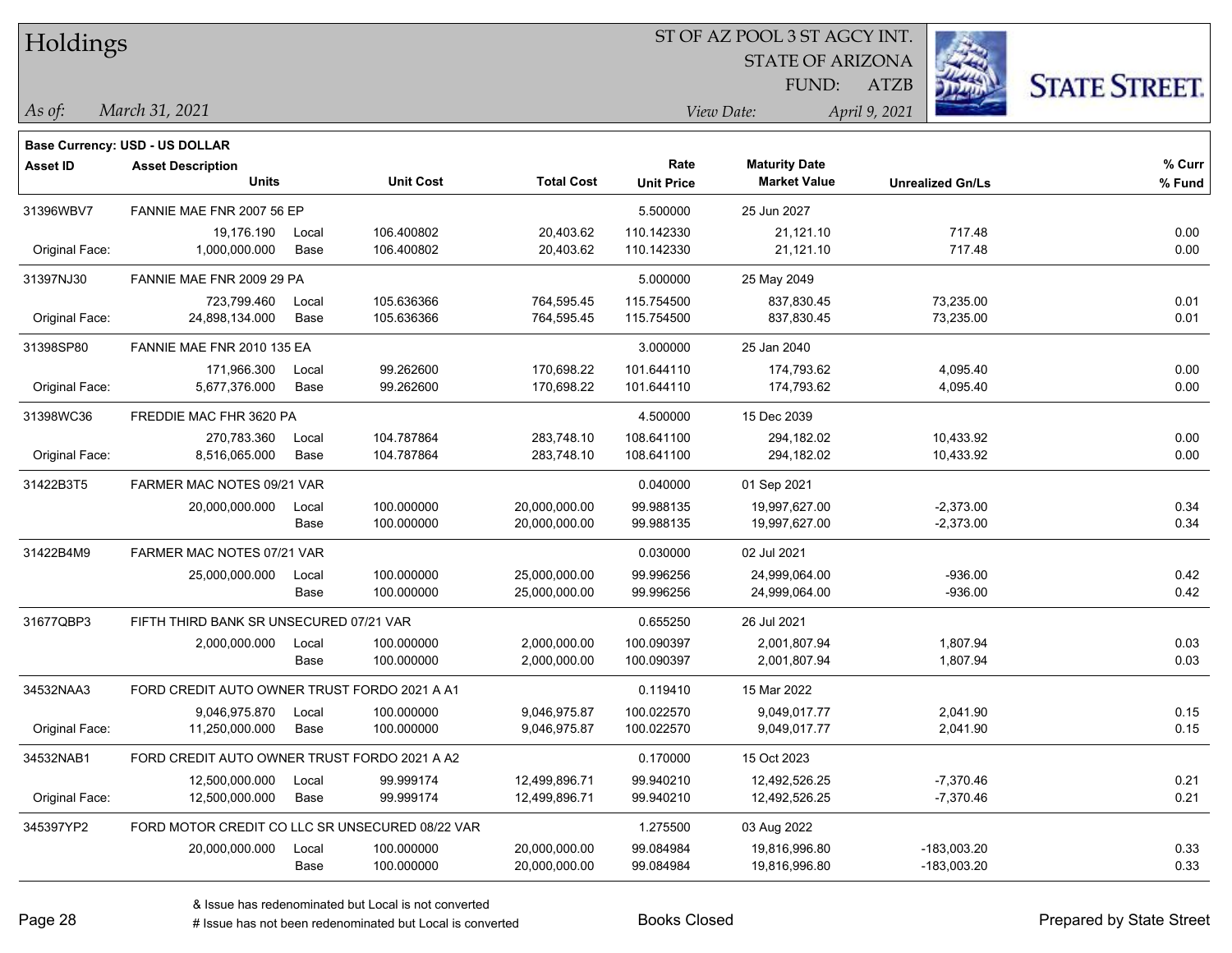| Ź.<br><b>STATE OF ARIZONA</b><br><b>STATE STREET.</b><br>FUND:<br>ATZB<br>March 31, 2021<br>View Date:<br>April 9, 2021<br>As of:<br>Base Currency: USD - US DOLLAR<br>% Curr<br><b>Maturity Date</b><br>Rate<br><b>Asset ID</b><br><b>Asset Description</b><br><b>Units</b><br><b>Total Cost</b><br><b>Unit Cost</b><br><b>Market Value</b><br><b>Unit Price</b><br>% Fund<br><b>Unrealized Gn/Ls</b><br>369550AW8<br>GENERAL DYNAMICS CORP COMPANY GUAR 08/23 1.875<br>1.875000<br>15 Aug 2023<br>103.452335<br>0.02<br>1,250,000.000<br>103.236598<br>1,290,457.47<br>2,696.72<br>Local<br>1,293,154.19<br>103.236598<br>2,696.72<br>0.02<br>Base<br>1,290,457.47<br>103.452335<br>1,293,154.19<br>369550BF4<br>GENERAL DYNAMICS CORP COMPANY GUAR 05/21 VAR<br>0.582500<br>11 May 2021<br>100.035191<br>0.08<br>5,000,000.000<br>100.000000<br>5,000,000.00<br>5,001,759.55<br>1,759.55<br>Local<br>0.08<br>100.000000<br>5,000,000.00<br>100.035191<br>5,001,759.55<br>1,759.55<br>Base<br>370334CB8<br>GENERAL MILLS INC SR UNSECURED 04/21 VAR<br>0.763380<br>16 Apr 2021<br>6,375,000.000<br>6,375,585.59<br>100.013541<br>6,375,863.24<br>277.65<br>0.11<br>100.009186<br>Local<br>0.11<br>100.009186<br>6,375,863.24<br>277.65<br>Base<br>6,375,585.59<br>100.013541<br>370334CE2<br>GENERAL MILLS INC SR UNSECURED 10/23 3.7<br>3.700000<br>17 Oct 2023<br>0.05<br>2,610,000.000<br>107.802391<br>2,813,642.41<br>107.222477<br>$-15, 135.76$<br>Local<br>2,798,506.65<br>107.802391<br>0.05<br>Base<br>2,813,642.41<br>107.222477<br>2,798,506.65<br>$-15,135.76$<br>GILEAD SCIENCES INC SR UNSECURED 12/21 4.4<br>375558AU7<br>4.400000<br>01 Dec 2021<br>101.623357<br>$-4,692.15$<br>0.09<br>101.717200<br>5,085,860.00<br>5,081,167.85<br>5,000,000.000<br>Local<br>101.717200<br>101.623357<br>0.09<br>5,085,860.00<br>5,081,167.85<br>$-4,692.15$<br>Base<br>375558BW2<br>GILEAD SCIENCES INC SR UNSECURED 09/23 0.75<br>0.750000<br>29 Sep 2023<br>0.17<br>10,000,000.000<br>99.982548<br>9,998,254.79<br>100.109228<br>10,010,922.80<br>12,668.01<br>Local<br>0.17<br>Base<br>99.982548<br>100.109228<br>10,010,922.80<br>12,668.01<br>9,998,254.79<br>GLAXOSMITHKLINE CAPITAL COMPANY GUAR 10/23 0.534<br>0.534000<br>01 Oct 2023<br>5,000,000.000<br>100.000000<br>5,000,000.00<br>100.121285<br>5,006,064.25<br>6,064.25<br>0.08<br>Local<br>0.08<br>Base<br>100.000000<br>5,000,000.00<br>100.121285<br>5,006,064.25<br>6,064.25<br>GOLDMAN SACHS GROUP INC SR UNSECURED 04/22 3<br>38141GWC4<br>3.000000<br>26 Apr 2022<br>100.156340<br>$-2,254.89$<br>0.17<br>10,000,000.000<br>100.178889<br>10,017,888.89<br>10,015,634.00<br>Local<br>0.17<br>100.178889<br>100.156340<br>$-2.254.89$<br>10,017,888.89<br>10,015,634.00<br>Base<br>38141GXZ2<br>GOLDMAN SACHS GROUP INC SR UNSECURED 03/24 VAR<br>0.673000<br>08 Mar 2024<br>99.917781<br>0.12<br>7,000,000.000<br>100.000000<br>7,000,000.00<br>6,994,244.67<br>$-5,755.33$<br>Local<br>0.12<br>Base<br>100.000000<br>7,000,000.00<br>99.917781<br>6,994,244.67<br>$-5,755.33$<br>1.000000<br>GOLDMAN SACHS GROUP INC SR UNSECURED 12/25 1<br>21 Dec 2025<br>97.020040<br>100.000000<br>20,000,000.00<br>19,404,008.00<br>-595,992.00<br>0.33<br>20,000,000.000<br>Local<br>0.33<br>Base<br>100.000000<br>20,000,000.00<br>97.020040<br>19,404,008.00<br>-595,992.00 | <b>Holdings</b> |  |  | 51 OF AZ POOL 3 51 AGCY INT. |  |  |  |  |  |
|-----------------------------------------------------------------------------------------------------------------------------------------------------------------------------------------------------------------------------------------------------------------------------------------------------------------------------------------------------------------------------------------------------------------------------------------------------------------------------------------------------------------------------------------------------------------------------------------------------------------------------------------------------------------------------------------------------------------------------------------------------------------------------------------------------------------------------------------------------------------------------------------------------------------------------------------------------------------------------------------------------------------------------------------------------------------------------------------------------------------------------------------------------------------------------------------------------------------------------------------------------------------------------------------------------------------------------------------------------------------------------------------------------------------------------------------------------------------------------------------------------------------------------------------------------------------------------------------------------------------------------------------------------------------------------------------------------------------------------------------------------------------------------------------------------------------------------------------------------------------------------------------------------------------------------------------------------------------------------------------------------------------------------------------------------------------------------------------------------------------------------------------------------------------------------------------------------------------------------------------------------------------------------------------------------------------------------------------------------------------------------------------------------------------------------------------------------------------------------------------------------------------------------------------------------------------------------------------------------------------------------------------------------------------------------------------------------------------------------------------------------------------------------------------------------------------------------------------------------------------------------------------------------------------------------------------------------------------------------------------------------------------------------------------------------------------------------------------------------------------------------------------------------------------------------------------------------------------------------------------------------------------------------------------------------------------------------------------------------|-----------------|--|--|------------------------------|--|--|--|--|--|
|                                                                                                                                                                                                                                                                                                                                                                                                                                                                                                                                                                                                                                                                                                                                                                                                                                                                                                                                                                                                                                                                                                                                                                                                                                                                                                                                                                                                                                                                                                                                                                                                                                                                                                                                                                                                                                                                                                                                                                                                                                                                                                                                                                                                                                                                                                                                                                                                                                                                                                                                                                                                                                                                                                                                                                                                                                                                                                                                                                                                                                                                                                                                                                                                                                                                                                                                                     |                 |  |  |                              |  |  |  |  |  |
|                                                                                                                                                                                                                                                                                                                                                                                                                                                                                                                                                                                                                                                                                                                                                                                                                                                                                                                                                                                                                                                                                                                                                                                                                                                                                                                                                                                                                                                                                                                                                                                                                                                                                                                                                                                                                                                                                                                                                                                                                                                                                                                                                                                                                                                                                                                                                                                                                                                                                                                                                                                                                                                                                                                                                                                                                                                                                                                                                                                                                                                                                                                                                                                                                                                                                                                                                     |                 |  |  |                              |  |  |  |  |  |
|                                                                                                                                                                                                                                                                                                                                                                                                                                                                                                                                                                                                                                                                                                                                                                                                                                                                                                                                                                                                                                                                                                                                                                                                                                                                                                                                                                                                                                                                                                                                                                                                                                                                                                                                                                                                                                                                                                                                                                                                                                                                                                                                                                                                                                                                                                                                                                                                                                                                                                                                                                                                                                                                                                                                                                                                                                                                                                                                                                                                                                                                                                                                                                                                                                                                                                                                                     |                 |  |  |                              |  |  |  |  |  |
|                                                                                                                                                                                                                                                                                                                                                                                                                                                                                                                                                                                                                                                                                                                                                                                                                                                                                                                                                                                                                                                                                                                                                                                                                                                                                                                                                                                                                                                                                                                                                                                                                                                                                                                                                                                                                                                                                                                                                                                                                                                                                                                                                                                                                                                                                                                                                                                                                                                                                                                                                                                                                                                                                                                                                                                                                                                                                                                                                                                                                                                                                                                                                                                                                                                                                                                                                     |                 |  |  |                              |  |  |  |  |  |
|                                                                                                                                                                                                                                                                                                                                                                                                                                                                                                                                                                                                                                                                                                                                                                                                                                                                                                                                                                                                                                                                                                                                                                                                                                                                                                                                                                                                                                                                                                                                                                                                                                                                                                                                                                                                                                                                                                                                                                                                                                                                                                                                                                                                                                                                                                                                                                                                                                                                                                                                                                                                                                                                                                                                                                                                                                                                                                                                                                                                                                                                                                                                                                                                                                                                                                                                                     |                 |  |  |                              |  |  |  |  |  |
|                                                                                                                                                                                                                                                                                                                                                                                                                                                                                                                                                                                                                                                                                                                                                                                                                                                                                                                                                                                                                                                                                                                                                                                                                                                                                                                                                                                                                                                                                                                                                                                                                                                                                                                                                                                                                                                                                                                                                                                                                                                                                                                                                                                                                                                                                                                                                                                                                                                                                                                                                                                                                                                                                                                                                                                                                                                                                                                                                                                                                                                                                                                                                                                                                                                                                                                                                     |                 |  |  |                              |  |  |  |  |  |
|                                                                                                                                                                                                                                                                                                                                                                                                                                                                                                                                                                                                                                                                                                                                                                                                                                                                                                                                                                                                                                                                                                                                                                                                                                                                                                                                                                                                                                                                                                                                                                                                                                                                                                                                                                                                                                                                                                                                                                                                                                                                                                                                                                                                                                                                                                                                                                                                                                                                                                                                                                                                                                                                                                                                                                                                                                                                                                                                                                                                                                                                                                                                                                                                                                                                                                                                                     |                 |  |  |                              |  |  |  |  |  |
|                                                                                                                                                                                                                                                                                                                                                                                                                                                                                                                                                                                                                                                                                                                                                                                                                                                                                                                                                                                                                                                                                                                                                                                                                                                                                                                                                                                                                                                                                                                                                                                                                                                                                                                                                                                                                                                                                                                                                                                                                                                                                                                                                                                                                                                                                                                                                                                                                                                                                                                                                                                                                                                                                                                                                                                                                                                                                                                                                                                                                                                                                                                                                                                                                                                                                                                                                     |                 |  |  |                              |  |  |  |  |  |
|                                                                                                                                                                                                                                                                                                                                                                                                                                                                                                                                                                                                                                                                                                                                                                                                                                                                                                                                                                                                                                                                                                                                                                                                                                                                                                                                                                                                                                                                                                                                                                                                                                                                                                                                                                                                                                                                                                                                                                                                                                                                                                                                                                                                                                                                                                                                                                                                                                                                                                                                                                                                                                                                                                                                                                                                                                                                                                                                                                                                                                                                                                                                                                                                                                                                                                                                                     |                 |  |  |                              |  |  |  |  |  |
|                                                                                                                                                                                                                                                                                                                                                                                                                                                                                                                                                                                                                                                                                                                                                                                                                                                                                                                                                                                                                                                                                                                                                                                                                                                                                                                                                                                                                                                                                                                                                                                                                                                                                                                                                                                                                                                                                                                                                                                                                                                                                                                                                                                                                                                                                                                                                                                                                                                                                                                                                                                                                                                                                                                                                                                                                                                                                                                                                                                                                                                                                                                                                                                                                                                                                                                                                     |                 |  |  |                              |  |  |  |  |  |
|                                                                                                                                                                                                                                                                                                                                                                                                                                                                                                                                                                                                                                                                                                                                                                                                                                                                                                                                                                                                                                                                                                                                                                                                                                                                                                                                                                                                                                                                                                                                                                                                                                                                                                                                                                                                                                                                                                                                                                                                                                                                                                                                                                                                                                                                                                                                                                                                                                                                                                                                                                                                                                                                                                                                                                                                                                                                                                                                                                                                                                                                                                                                                                                                                                                                                                                                                     |                 |  |  |                              |  |  |  |  |  |
|                                                                                                                                                                                                                                                                                                                                                                                                                                                                                                                                                                                                                                                                                                                                                                                                                                                                                                                                                                                                                                                                                                                                                                                                                                                                                                                                                                                                                                                                                                                                                                                                                                                                                                                                                                                                                                                                                                                                                                                                                                                                                                                                                                                                                                                                                                                                                                                                                                                                                                                                                                                                                                                                                                                                                                                                                                                                                                                                                                                                                                                                                                                                                                                                                                                                                                                                                     |                 |  |  |                              |  |  |  |  |  |
|                                                                                                                                                                                                                                                                                                                                                                                                                                                                                                                                                                                                                                                                                                                                                                                                                                                                                                                                                                                                                                                                                                                                                                                                                                                                                                                                                                                                                                                                                                                                                                                                                                                                                                                                                                                                                                                                                                                                                                                                                                                                                                                                                                                                                                                                                                                                                                                                                                                                                                                                                                                                                                                                                                                                                                                                                                                                                                                                                                                                                                                                                                                                                                                                                                                                                                                                                     |                 |  |  |                              |  |  |  |  |  |
|                                                                                                                                                                                                                                                                                                                                                                                                                                                                                                                                                                                                                                                                                                                                                                                                                                                                                                                                                                                                                                                                                                                                                                                                                                                                                                                                                                                                                                                                                                                                                                                                                                                                                                                                                                                                                                                                                                                                                                                                                                                                                                                                                                                                                                                                                                                                                                                                                                                                                                                                                                                                                                                                                                                                                                                                                                                                                                                                                                                                                                                                                                                                                                                                                                                                                                                                                     |                 |  |  |                              |  |  |  |  |  |
|                                                                                                                                                                                                                                                                                                                                                                                                                                                                                                                                                                                                                                                                                                                                                                                                                                                                                                                                                                                                                                                                                                                                                                                                                                                                                                                                                                                                                                                                                                                                                                                                                                                                                                                                                                                                                                                                                                                                                                                                                                                                                                                                                                                                                                                                                                                                                                                                                                                                                                                                                                                                                                                                                                                                                                                                                                                                                                                                                                                                                                                                                                                                                                                                                                                                                                                                                     |                 |  |  |                              |  |  |  |  |  |
|                                                                                                                                                                                                                                                                                                                                                                                                                                                                                                                                                                                                                                                                                                                                                                                                                                                                                                                                                                                                                                                                                                                                                                                                                                                                                                                                                                                                                                                                                                                                                                                                                                                                                                                                                                                                                                                                                                                                                                                                                                                                                                                                                                                                                                                                                                                                                                                                                                                                                                                                                                                                                                                                                                                                                                                                                                                                                                                                                                                                                                                                                                                                                                                                                                                                                                                                                     |                 |  |  |                              |  |  |  |  |  |
|                                                                                                                                                                                                                                                                                                                                                                                                                                                                                                                                                                                                                                                                                                                                                                                                                                                                                                                                                                                                                                                                                                                                                                                                                                                                                                                                                                                                                                                                                                                                                                                                                                                                                                                                                                                                                                                                                                                                                                                                                                                                                                                                                                                                                                                                                                                                                                                                                                                                                                                                                                                                                                                                                                                                                                                                                                                                                                                                                                                                                                                                                                                                                                                                                                                                                                                                                     |                 |  |  |                              |  |  |  |  |  |
|                                                                                                                                                                                                                                                                                                                                                                                                                                                                                                                                                                                                                                                                                                                                                                                                                                                                                                                                                                                                                                                                                                                                                                                                                                                                                                                                                                                                                                                                                                                                                                                                                                                                                                                                                                                                                                                                                                                                                                                                                                                                                                                                                                                                                                                                                                                                                                                                                                                                                                                                                                                                                                                                                                                                                                                                                                                                                                                                                                                                                                                                                                                                                                                                                                                                                                                                                     |                 |  |  |                              |  |  |  |  |  |
|                                                                                                                                                                                                                                                                                                                                                                                                                                                                                                                                                                                                                                                                                                                                                                                                                                                                                                                                                                                                                                                                                                                                                                                                                                                                                                                                                                                                                                                                                                                                                                                                                                                                                                                                                                                                                                                                                                                                                                                                                                                                                                                                                                                                                                                                                                                                                                                                                                                                                                                                                                                                                                                                                                                                                                                                                                                                                                                                                                                                                                                                                                                                                                                                                                                                                                                                                     |                 |  |  |                              |  |  |  |  |  |
|                                                                                                                                                                                                                                                                                                                                                                                                                                                                                                                                                                                                                                                                                                                                                                                                                                                                                                                                                                                                                                                                                                                                                                                                                                                                                                                                                                                                                                                                                                                                                                                                                                                                                                                                                                                                                                                                                                                                                                                                                                                                                                                                                                                                                                                                                                                                                                                                                                                                                                                                                                                                                                                                                                                                                                                                                                                                                                                                                                                                                                                                                                                                                                                                                                                                                                                                                     |                 |  |  |                              |  |  |  |  |  |
|                                                                                                                                                                                                                                                                                                                                                                                                                                                                                                                                                                                                                                                                                                                                                                                                                                                                                                                                                                                                                                                                                                                                                                                                                                                                                                                                                                                                                                                                                                                                                                                                                                                                                                                                                                                                                                                                                                                                                                                                                                                                                                                                                                                                                                                                                                                                                                                                                                                                                                                                                                                                                                                                                                                                                                                                                                                                                                                                                                                                                                                                                                                                                                                                                                                                                                                                                     |                 |  |  |                              |  |  |  |  |  |
|                                                                                                                                                                                                                                                                                                                                                                                                                                                                                                                                                                                                                                                                                                                                                                                                                                                                                                                                                                                                                                                                                                                                                                                                                                                                                                                                                                                                                                                                                                                                                                                                                                                                                                                                                                                                                                                                                                                                                                                                                                                                                                                                                                                                                                                                                                                                                                                                                                                                                                                                                                                                                                                                                                                                                                                                                                                                                                                                                                                                                                                                                                                                                                                                                                                                                                                                                     |                 |  |  |                              |  |  |  |  |  |
|                                                                                                                                                                                                                                                                                                                                                                                                                                                                                                                                                                                                                                                                                                                                                                                                                                                                                                                                                                                                                                                                                                                                                                                                                                                                                                                                                                                                                                                                                                                                                                                                                                                                                                                                                                                                                                                                                                                                                                                                                                                                                                                                                                                                                                                                                                                                                                                                                                                                                                                                                                                                                                                                                                                                                                                                                                                                                                                                                                                                                                                                                                                                                                                                                                                                                                                                                     |                 |  |  |                              |  |  |  |  |  |
|                                                                                                                                                                                                                                                                                                                                                                                                                                                                                                                                                                                                                                                                                                                                                                                                                                                                                                                                                                                                                                                                                                                                                                                                                                                                                                                                                                                                                                                                                                                                                                                                                                                                                                                                                                                                                                                                                                                                                                                                                                                                                                                                                                                                                                                                                                                                                                                                                                                                                                                                                                                                                                                                                                                                                                                                                                                                                                                                                                                                                                                                                                                                                                                                                                                                                                                                                     |                 |  |  |                              |  |  |  |  |  |
|                                                                                                                                                                                                                                                                                                                                                                                                                                                                                                                                                                                                                                                                                                                                                                                                                                                                                                                                                                                                                                                                                                                                                                                                                                                                                                                                                                                                                                                                                                                                                                                                                                                                                                                                                                                                                                                                                                                                                                                                                                                                                                                                                                                                                                                                                                                                                                                                                                                                                                                                                                                                                                                                                                                                                                                                                                                                                                                                                                                                                                                                                                                                                                                                                                                                                                                                                     | 377373AL9       |  |  |                              |  |  |  |  |  |
|                                                                                                                                                                                                                                                                                                                                                                                                                                                                                                                                                                                                                                                                                                                                                                                                                                                                                                                                                                                                                                                                                                                                                                                                                                                                                                                                                                                                                                                                                                                                                                                                                                                                                                                                                                                                                                                                                                                                                                                                                                                                                                                                                                                                                                                                                                                                                                                                                                                                                                                                                                                                                                                                                                                                                                                                                                                                                                                                                                                                                                                                                                                                                                                                                                                                                                                                                     |                 |  |  |                              |  |  |  |  |  |
|                                                                                                                                                                                                                                                                                                                                                                                                                                                                                                                                                                                                                                                                                                                                                                                                                                                                                                                                                                                                                                                                                                                                                                                                                                                                                                                                                                                                                                                                                                                                                                                                                                                                                                                                                                                                                                                                                                                                                                                                                                                                                                                                                                                                                                                                                                                                                                                                                                                                                                                                                                                                                                                                                                                                                                                                                                                                                                                                                                                                                                                                                                                                                                                                                                                                                                                                                     |                 |  |  |                              |  |  |  |  |  |
|                                                                                                                                                                                                                                                                                                                                                                                                                                                                                                                                                                                                                                                                                                                                                                                                                                                                                                                                                                                                                                                                                                                                                                                                                                                                                                                                                                                                                                                                                                                                                                                                                                                                                                                                                                                                                                                                                                                                                                                                                                                                                                                                                                                                                                                                                                                                                                                                                                                                                                                                                                                                                                                                                                                                                                                                                                                                                                                                                                                                                                                                                                                                                                                                                                                                                                                                                     |                 |  |  |                              |  |  |  |  |  |
|                                                                                                                                                                                                                                                                                                                                                                                                                                                                                                                                                                                                                                                                                                                                                                                                                                                                                                                                                                                                                                                                                                                                                                                                                                                                                                                                                                                                                                                                                                                                                                                                                                                                                                                                                                                                                                                                                                                                                                                                                                                                                                                                                                                                                                                                                                                                                                                                                                                                                                                                                                                                                                                                                                                                                                                                                                                                                                                                                                                                                                                                                                                                                                                                                                                                                                                                                     |                 |  |  |                              |  |  |  |  |  |
|                                                                                                                                                                                                                                                                                                                                                                                                                                                                                                                                                                                                                                                                                                                                                                                                                                                                                                                                                                                                                                                                                                                                                                                                                                                                                                                                                                                                                                                                                                                                                                                                                                                                                                                                                                                                                                                                                                                                                                                                                                                                                                                                                                                                                                                                                                                                                                                                                                                                                                                                                                                                                                                                                                                                                                                                                                                                                                                                                                                                                                                                                                                                                                                                                                                                                                                                                     |                 |  |  |                              |  |  |  |  |  |
|                                                                                                                                                                                                                                                                                                                                                                                                                                                                                                                                                                                                                                                                                                                                                                                                                                                                                                                                                                                                                                                                                                                                                                                                                                                                                                                                                                                                                                                                                                                                                                                                                                                                                                                                                                                                                                                                                                                                                                                                                                                                                                                                                                                                                                                                                                                                                                                                                                                                                                                                                                                                                                                                                                                                                                                                                                                                                                                                                                                                                                                                                                                                                                                                                                                                                                                                                     |                 |  |  |                              |  |  |  |  |  |
|                                                                                                                                                                                                                                                                                                                                                                                                                                                                                                                                                                                                                                                                                                                                                                                                                                                                                                                                                                                                                                                                                                                                                                                                                                                                                                                                                                                                                                                                                                                                                                                                                                                                                                                                                                                                                                                                                                                                                                                                                                                                                                                                                                                                                                                                                                                                                                                                                                                                                                                                                                                                                                                                                                                                                                                                                                                                                                                                                                                                                                                                                                                                                                                                                                                                                                                                                     |                 |  |  |                              |  |  |  |  |  |
|                                                                                                                                                                                                                                                                                                                                                                                                                                                                                                                                                                                                                                                                                                                                                                                                                                                                                                                                                                                                                                                                                                                                                                                                                                                                                                                                                                                                                                                                                                                                                                                                                                                                                                                                                                                                                                                                                                                                                                                                                                                                                                                                                                                                                                                                                                                                                                                                                                                                                                                                                                                                                                                                                                                                                                                                                                                                                                                                                                                                                                                                                                                                                                                                                                                                                                                                                     |                 |  |  |                              |  |  |  |  |  |
|                                                                                                                                                                                                                                                                                                                                                                                                                                                                                                                                                                                                                                                                                                                                                                                                                                                                                                                                                                                                                                                                                                                                                                                                                                                                                                                                                                                                                                                                                                                                                                                                                                                                                                                                                                                                                                                                                                                                                                                                                                                                                                                                                                                                                                                                                                                                                                                                                                                                                                                                                                                                                                                                                                                                                                                                                                                                                                                                                                                                                                                                                                                                                                                                                                                                                                                                                     | 38150AEL5       |  |  |                              |  |  |  |  |  |
|                                                                                                                                                                                                                                                                                                                                                                                                                                                                                                                                                                                                                                                                                                                                                                                                                                                                                                                                                                                                                                                                                                                                                                                                                                                                                                                                                                                                                                                                                                                                                                                                                                                                                                                                                                                                                                                                                                                                                                                                                                                                                                                                                                                                                                                                                                                                                                                                                                                                                                                                                                                                                                                                                                                                                                                                                                                                                                                                                                                                                                                                                                                                                                                                                                                                                                                                                     |                 |  |  |                              |  |  |  |  |  |
|                                                                                                                                                                                                                                                                                                                                                                                                                                                                                                                                                                                                                                                                                                                                                                                                                                                                                                                                                                                                                                                                                                                                                                                                                                                                                                                                                                                                                                                                                                                                                                                                                                                                                                                                                                                                                                                                                                                                                                                                                                                                                                                                                                                                                                                                                                                                                                                                                                                                                                                                                                                                                                                                                                                                                                                                                                                                                                                                                                                                                                                                                                                                                                                                                                                                                                                                                     |                 |  |  |                              |  |  |  |  |  |

ST OF A Z POOL 2 ST ACCV INT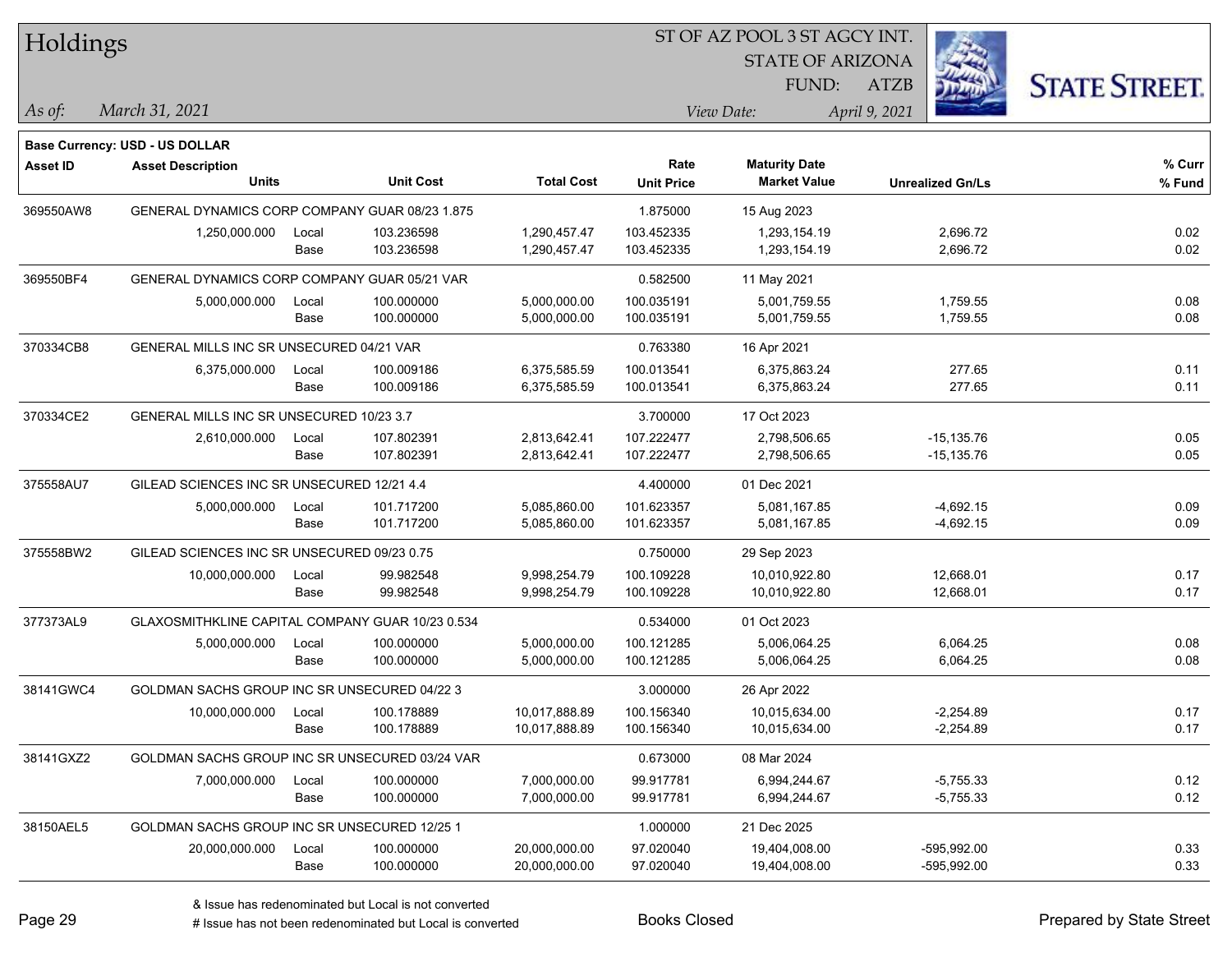| Holdings        |                                                |       |                  |                   | ST OF AZ POOL 3 ST AGCY INT. |                         |                         |                      |
|-----------------|------------------------------------------------|-------|------------------|-------------------|------------------------------|-------------------------|-------------------------|----------------------|
|                 |                                                |       |                  |                   |                              | <b>STATE OF ARIZONA</b> |                         |                      |
|                 |                                                |       |                  |                   |                              | FUND:                   | <b>ATZB</b>             | <b>STATE STREET.</b> |
| As of:          | March 31, 2021                                 |       |                  |                   |                              | View Date:              | April 9, 2021           |                      |
|                 | Base Currency: USD - US DOLLAR                 |       |                  |                   |                              |                         |                         |                      |
| <b>Asset ID</b> | <b>Asset Description</b>                       |       |                  |                   | Rate                         | <b>Maturity Date</b>    |                         | % Curr               |
|                 | <b>Units</b>                                   |       | <b>Unit Cost</b> | <b>Total Cost</b> | <b>Unit Price</b>            | <b>Market Value</b>     | <b>Unrealized Gn/Ls</b> | % Fund               |
| 38150AF75       | GOLDMAN SACHS GROUP INC SR UNSECURED 03/26 VAR |       |                  |                   | 1.000000                     | 18 Mar 2026             |                         |                      |
|                 | 10,000,000.000                                 | Local | 100.000000       | 10,000,000.00     | 97.323479                    | 9,732,347.90            | $-267,652.10$           | 0.16                 |
|                 |                                                | Base  | 100.000000       | 10,000,000.00     | 97.323479                    | 9,732,347.90            | $-267,652.10$           | 0.16                 |
| 38150AF91       | GOLDMAN SACHS GROUP INC SR UNSECURED 03/24 0.8 |       |                  |                   | 0.800000                     | 25 Mar 2024             |                         |                      |
|                 | 5,000,000.000                                  | Local | 100.000000       | 5,000,000.00      | 99.492945                    | 4,974,647.25            | $-25,352.75$            | 0.08                 |
|                 |                                                | Base  | 100.000000       | 5,000,000.00      | 99.492945                    | 4,974,647.25            | $-25,352.75$            | 0.08                 |
| 38376JFP4       | GOVERNMENT NATIONAL MORTGAGE A GNR 2009 106 HA |       |                  |                   | 4.000000                     | 16 Nov 2039             |                         |                      |
|                 | 50,487.340                                     | Local | 105.110469       | 53,067.48         | 110.830590                   | 55,955.42               | 2,887.94                | 0.00                 |
| Original Face:  | 877,500.000                                    | Base  | 105.110469       | 53,067.48         | 110.830590                   | 55,955.42               | 2,887.94                | 0.00                 |
| 38378BWR6       | GOVERNMENT NATIONAL MORTGAGE A GNR 2012 83 AC  |       |                  |                   | 1.718500                     | 16 May 2045             |                         |                      |
|                 | 1,606,208.760                                  | Local | 98.911583        | 1,588,726.51      | 100.962870                   | 1,621,674.46            | 32,947.95               | 0.03                 |
| Original Face:  | 3,000,000.000                                  | Base  | 98.911583        | 1,588,726.51      | 100.962870                   | 1,621,674.46            | 32,947.95               | 0.03                 |
| 38378BX38       | GOVERNMENT NATIONAL MORTGAGE A GNR 2012 132 AC |       |                  |                   | 1.619870                     | 16 Jun 2053             |                         |                      |
|                 | 2,564,878.600                                  | Local | 95.589638        | 2,451,758.17      | 101.079860                   | 2,592,575.70            | 140,817.53              | 0.04                 |
| Original Face:  | 10,000,000.000                                 | Base  | 95.589638        | 2,451,758.17      | 101.079860                   | 2,592,575.70            | 140,817.53              | 0.04                 |
| 38378EQC0       | GOVERNMENT NATIONAL MORTGAGE A GNR 2012 69 QC  |       |                  |                   | 2.000000                     | 16 Mar 2041             |                         |                      |
|                 | 2,350,830.090                                  | Local | 101.994621       | 2,397,720.25      | 103.337180                   | 2,429,281.52            | 31,561.27               | 0.04                 |
| Original Face:  | 10,493,495.000                                 | Base  | 101.994621       | 2,397,720.25      | 103.337180                   | 2,429,281.52            | 31,561.27               | 0.04                 |
| 38379UW28       | GOVERNMENT NATIONAL MORTGAGE A GNR 2016 158 AE |       |                  |                   | 2.050000                     | 16 Aug 2057             |                         |                      |
|                 | 3,204,273.950                                  | Local | 96.494125        | 3,091,936.12      | 101.730000                   | 3,259,707.89            | 167,771.77              | 0.05                 |
| Original Face:  | 5,000,000.000                                  | Base  | 96.494125        | 3,091,936.12      | 101.730000                   | 3,259,707.89            | 167,771.77              | 0.05                 |
| 38380GPY4       | GOVERNMENT NATIONAL MORTGAGE A GNR 2017 118 KH |       |                  |                   | 2.250000                     | 20 Oct 2046             |                         |                      |
|                 | 923,580.600                                    | Local | 99.903960        | 922,693.59        | 102.146950                   | 943,409.41              | 20,715.82               | 0.02                 |
| Original Face:  | 5,000,000.000                                  | Base  | 99.903960        | 922,693.59        | 102.146950                   | 943,409.41              | 20,715.82               | 0.02                 |
| 38381YQU1       | GOVERNMENT NATIONAL MORTGAGE A GNR 2019 111 BG |       |                  |                   | 2.500000                     | 20 Apr 2049             |                         |                      |
|                 | 1,365,875.200                                  | Local | 100.669599       | 1,375,021.09      | 101.346900                   | 1,384,272.17            | 9,251.08                | 0.02                 |
| Original Face:  | 5,000,000.000                                  | Base  | 100.669599       | 1,375,021.09      | 101.346900                   | 1,384,272.17            | 9,251.08                | 0.02                 |
| 38382NFY8       | GOVERNMENT NATIONAL MORTGAGE A GNR 2021 27 TA  |       |                  |                   | 1.500000                     | 20 Feb 2051             |                         |                      |
|                 | 4,976,506.410                                  | Local | 102.315704       | 5,091,747.59      | 99.441011                    | 4,948,688.29            | $-143,059.30$           | 0.08                 |
| Original Face:  | 5,000,000.000                                  | Base  | 102.315704       | 5,091,747.59      | 99.441011                    | 4,948,688.29            | $-143,059.30$           | 0.08                 |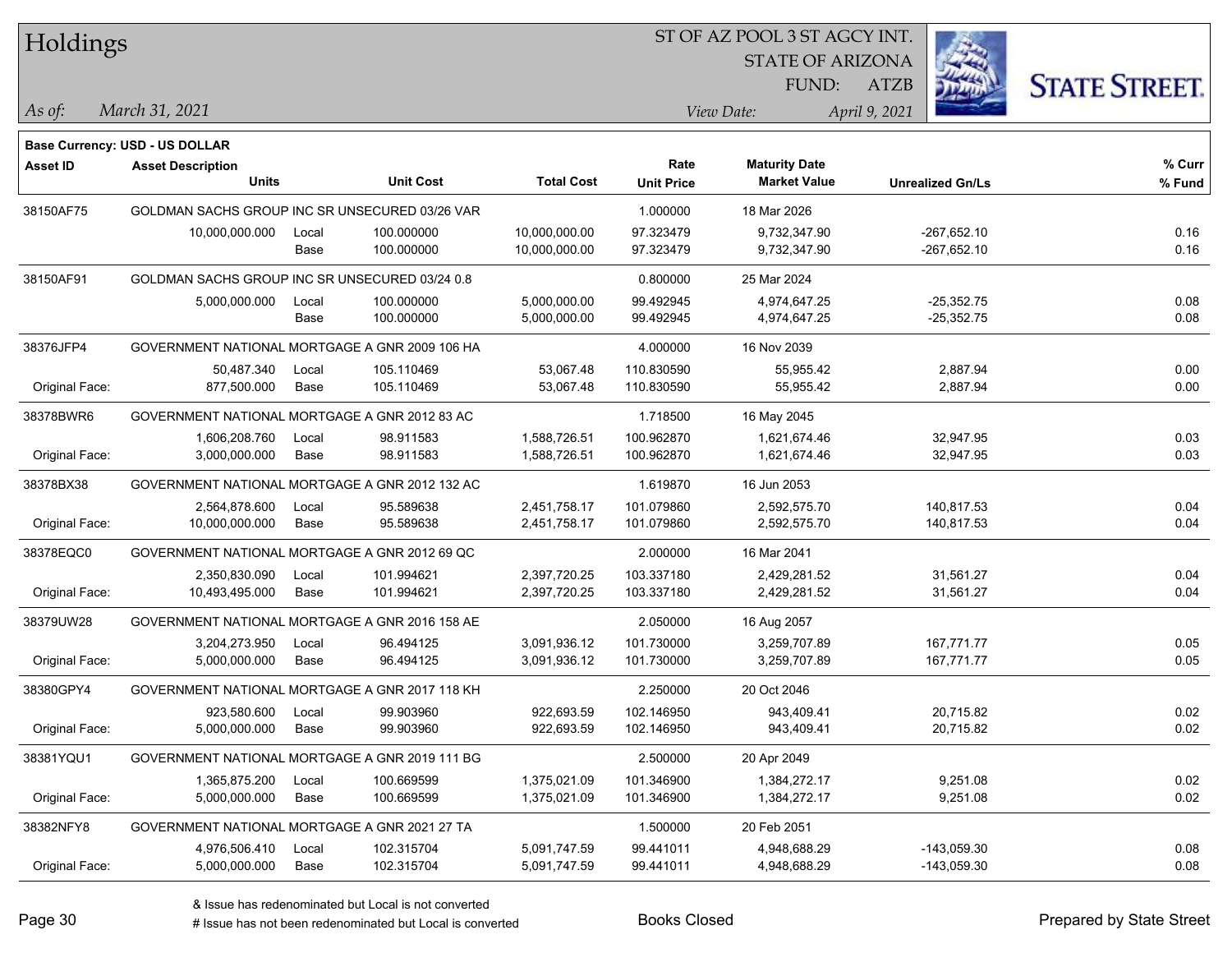| Holdings |
|----------|
|----------|

#### ST OF AZ POOL 3 ST AGCY INT.

STATE OF ARIZONA FUND:



*March 31, 2021 As of: View Date: April 9, 2021*

**Base Currency: USD - US DOLLAR**

ATZB

| Asset ID       | <b>Asset Description</b>                            |       |                  |                   | Rate              | <b>Maturity Date</b> |                         | % Curr |
|----------------|-----------------------------------------------------|-------|------------------|-------------------|-------------------|----------------------|-------------------------|--------|
|                | Units                                               |       | <b>Unit Cost</b> | <b>Total Cost</b> | <b>Unit Price</b> | <b>Market Value</b>  | <b>Unrealized Gn/Ls</b> | % Fund |
| 41284NAB6      | HARLEY DAVIDSON MOTORCYCLE TRU HDMOT 2021 A A2      |       |                  |                   | 0.220000          | 15 Apr 2024          |                         |        |
|                | 8,000,000.000                                       | Local | 99.990550        | 7,999,243.98      | 99.915750         | 7,993,260.00         | $-5,983.98$             | 0.13   |
| Original Face: | 8,000,000.000                                       | Base  | 99.990550        | 7,999,243.98      | 99.915750         | 7,993,260.00         | $-5,983.98$             | 0.13   |
| 427866BC1      | HERSHEY COMPANY SR UNSECURED 11/24 2.05             |       |                  |                   | 2.050000          | 15 Nov 2024          |                         |        |
|                | 1,000,000.000                                       | Local | 99.938598        | 999,385.98        | 104.613770        | 1,046,137.70         | 46,751.72               | 0.02   |
|                |                                                     | Base  | 99.938598        | 999,385.98        | 104.613770        | 1,046,137.70         | 46,751.72               | 0.02   |
| 427866BF4      | HERSHEY COMPANY SR UNSECURED 06/25 0.9              |       |                  |                   | 0.900000          | 01 Jun 2025          |                         |        |
|                | 2,000,000.000                                       | Local | 99.846332        | 1,996,926.63      | 99.079860         | 1,981,597.20         | $-15,329.43$            | 0.03   |
|                |                                                     | Base  | 99.846332        | 1,996,926.63      | 99.079860         | 1,981,597.20         | $-15,329.43$            | 0.03   |
| 43813KAA0      | HONDA AUTO RECEIVABLES OWNER T HAROT 2020 3 A1      |       |                  |                   | 0.188770          | 18 Oct 2021          |                         |        |
|                | 1,293,963.240                                       | Local | 100.000000       | 1,293,963.24      | 100.000000        | 1.293.963.24         | 0.00                    | 0.02   |
| Original Face: | 10,000,000.000                                      | Base  | 100.000000       | 1,293,963.24      | 100.000000        | 1,293,963.24         | 0.00                    | 0.02   |
| 438516BT2      | HONEYWELL INTERNATIONAL SR UNSECURED 08/22 2.15     |       |                  |                   | 2.150000          | 08 Aug 2022          |                         |        |
|                | 15,680,000.000                                      | Local | 100.731854       | 15,794,754.65     | 102.504412        | 16,072,691.80        | 277,937.15              | 0.27   |
|                |                                                     | Base  | 100.731854       | 15,794,754.65     | 102.504412        | 16,072,691.80        | 277,937.15              | 0.27   |
| 438516CB0      | HONEYWELL INTERNATIONAL SR UNSECURED 06/25 1.35     |       |                  |                   | 1.350000          | 01 Jun 2025          |                         |        |
|                | 3,000,000.000                                       | Local | 99.991758        | 2,999,752.73      | 101.354984        | 3,040,649.52         | 40,896.79               | 0.05   |
|                |                                                     | Base  | 99.991758        | 2,999,752.73      | 101.354984        | 3,040,649.52         | 40,896.79               | 0.05   |
| 438516CD6      | HONEYWELL INTERNATIONAL SR UNSECURED 08/22 VAR      |       |                  |                   | 0.411380          | 19 Aug 2022          |                         |        |
|                | 2,000,000.000                                       | Local | 100.000000       | 2,000,000.00      | 100.074832        | 2,001,496.64         | 1,496.64                | 0.03   |
|                |                                                     | Base  | 100.000000       | 2,000,000.00      | 100.074832        | 2,001,496.64         | 1,496.64                | 0.03   |
| 44891PAA2      | HYUNDAI AUTO LEASE SECURITIZAT HALST 2020 B A1 144A |       |                  |                   | 0.200760          | 15 Oct 2021          |                         |        |
|                | 15,933.340                                          | Local | 100.000000       | 15,933.34         | 99.999830         | 15,933.31            | $-0.03$                 | 0.00   |
| Original Face: | 5,000,000.000                                       | Base  | 100.000000       | 15,933.34         | 99.999830         | 15,933.31            | $-0.03$                 | 0.00   |
| 44891RAA8      | HYUNDAI AUTO RECEIVABLES TRUST HART 2020 C A1       |       |                  |                   | 0.185750          | 15 Nov 2021          |                         |        |
|                | 3,413,564.490                                       | Local | 100.000000       | 3,413,564.49      | 100.000090        | 3,413,567.56         | 3.07                    | 0.06   |
| Original Face: | 12,500,000.000                                      | Base  | 100.000000       | 3,413,564.49      | 100.000090        | 3,413,567.56         | 3.07                    | 0.06   |
| 459200JQ5      | IBM CORP SR UNSECURED 01/22 2.5                     |       |                  |                   | 2.500000          | 27 Jan 2022          |                         |        |
|                | 4,000,000.000                                       | Local | 101.811453       | 4,072,458.12      | 101.852084        | 4,074,083.36         | 1,625.24                | 0.07   |
|                |                                                     | Base  | 101.811453       | 4,072,458.12      | 101.852084        | 4,074,083.36         | 1,625.24                | 0.07   |

# Issue has not been redenominated but Local is converted Books Closed Prepared by State Street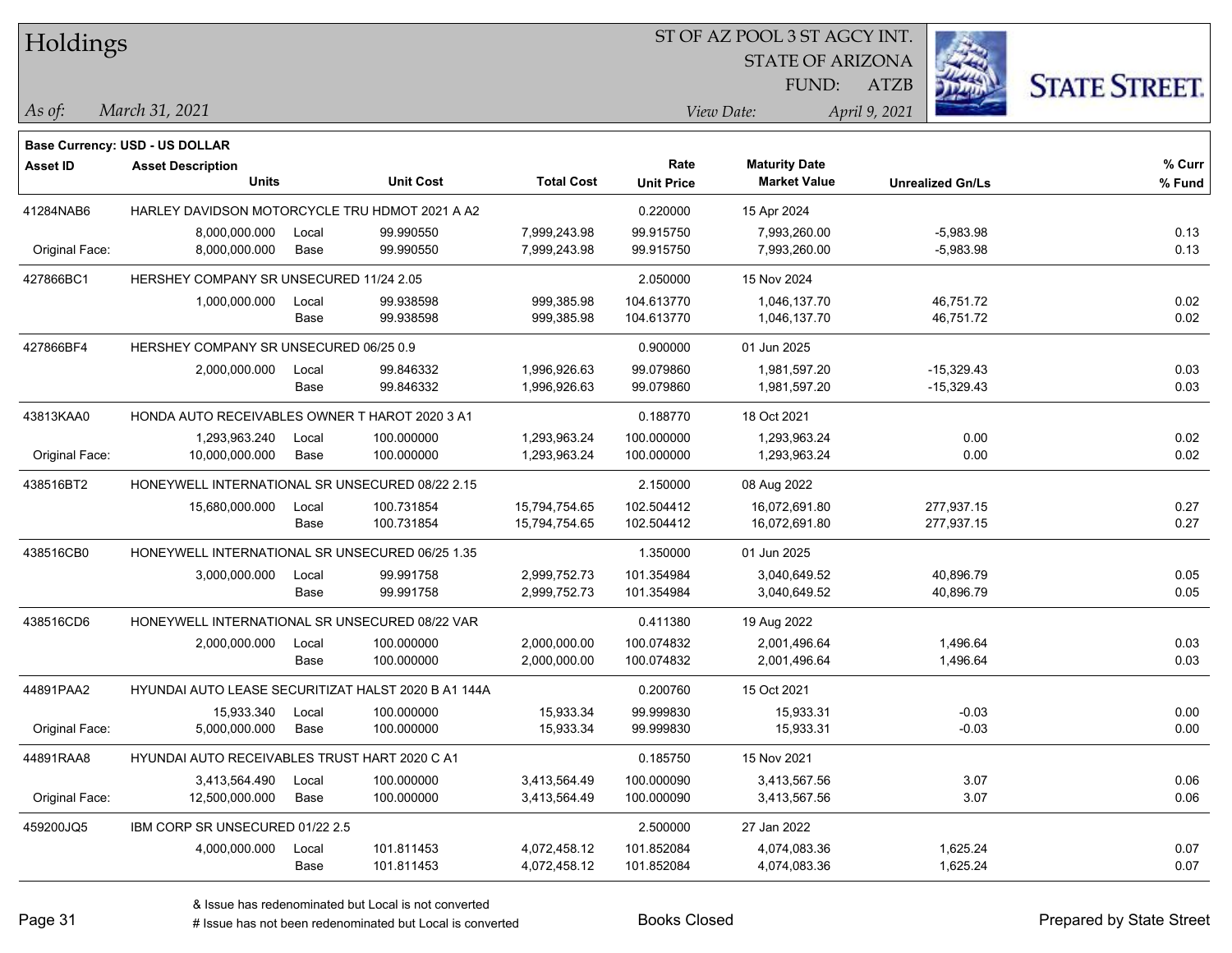| Holdings        |                                             |       |                  |                   |                           | ST OF AZ POOL 3 ST AGCY INT.                |                         |                      |  |
|-----------------|---------------------------------------------|-------|------------------|-------------------|---------------------------|---------------------------------------------|-------------------------|----------------------|--|
|                 |                                             |       |                  |                   |                           | <b>STATE OF ARIZONA</b>                     |                         |                      |  |
|                 |                                             |       |                  |                   |                           | FUND:                                       | <b>ATZB</b>             | <b>STATE STREET.</b> |  |
| As of:          | March 31, 2021                              |       |                  |                   |                           | View Date:                                  | April 9, 2021           |                      |  |
|                 |                                             |       |                  |                   |                           |                                             |                         |                      |  |
|                 | <b>Base Currency: USD - US DOLLAR</b>       |       |                  |                   |                           |                                             |                         |                      |  |
| <b>Asset ID</b> | <b>Asset Description</b><br><b>Units</b>    |       | <b>Unit Cost</b> | <b>Total Cost</b> | Rate<br><b>Unit Price</b> | <b>Maturity Date</b><br><b>Market Value</b> | <b>Unrealized Gn/Ls</b> | % Curr<br>% Fund     |  |
| 46513JCE9       | ISRAEL ST 03/23 1.75                        |       |                  |                   | 1.750000                  | 01 Mar 2023                                 |                         |                      |  |
|                 | 3,800,000.000                               | Local | 100.000000       | 3,800,000.00      | 100.000000                | 3,800,000.00                                | 0.00                    | 0.06                 |  |
|                 |                                             | Base  | 100.000000       | 3,800,000.00      | 100.000000                | 3,800,000.00                                | 0.00                    | 0.06                 |  |
| 46513JQC8       | ISRAEL ST 03/23 2.02                        |       |                  |                   | 2.020000                  | 01 Mar 2023                                 |                         |                      |  |
|                 | 1,200,000.000                               | Local | 100.000000       | 1,200,000.00      | 99.999976                 | 1,199,999.71                                | $-0.29$                 | 0.02                 |  |
|                 |                                             | Base  | 100.000000       | 1,200,000.00      | 99.999976                 | 1,199,999.71                                | $-0.29$                 | 0.02                 |  |
| 46513JQG9       | ISRAEL ST 05/23 1.79                        |       |                  |                   | 1.790000                  | 01 May 2023                                 |                         |                      |  |
|                 | 5,000,000.000                               | Local | 100.000000       | 5,000,000.00      | 100.000000                | 5,000,000.00                                | 0.00                    | 0.08                 |  |
|                 |                                             | Base  | 100.000000       | 5,000,000.00      | 100.000000                | 5,000,000.00                                | 0.00                    | 0.08                 |  |
| 46625HJE1       | JPMORGAN CHASE + CO SR UNSECURED 09/22 3.25 |       |                  |                   | 3.250000                  | 23 Sep 2022                                 |                         |                      |  |
|                 | 10,000,000.000                              | Local | 104.496574       | 10,449,657.44     | 104.327147                | 10,432,714.70                               | $-16,942.74$            | 0.18                 |  |
|                 |                                             | Base  | 104.496574       | 10,449,657.44     | 104.327147                | 10,432,714.70                               | $-16,942.74$            | 0.18                 |  |
| 478160CN2       | JOHNSON + JOHNSON SR UNSECURED 09/25 0.55   |       |                  |                   | 0.550000                  | 01 Sep 2025                                 |                         |                      |  |
|                 | 5,000,000.000                               | Local | 99.904247        | 4,995,212.35      | 99.137718                 | 4,956,885.90                                | $-38,326.45$            | 0.08                 |  |
|                 |                                             | Base  | 99.904247        | 4,995,212.35      | 99.137718                 | 4,956,885.90                                | $-38,326.45$            | 0.08                 |  |
| 48128GG79       | JPMORGAN CHASE + CO SR UNSECURED 08/24 2.25 |       |                  |                   | 2.250000                  | 30 Aug 2024                                 |                         |                      |  |
|                 | 5,000,000.000                               | Local | 100.000000       | 5,000,000.00      | 100.369044                | 5,018,452.20                                | 18,452.20               | 0.08                 |  |
|                 |                                             | Base  | 100.000000       | 5,000,000.00      | 100.369044                | 5,018,452.20                                | 18,452.20               | 0.08                 |  |
| 48128GL73       | JPMORGAN CHASE + CO SR UNSECURED 10/24 VAR  |       |                  |                   | 2.250000                  | 31 Oct 2024                                 |                         |                      |  |
|                 | 15,000,000.000                              | Local | 100.000000       | 15,000,000.00     | 98.437391                 | 14,765,608.65                               | $-234,391.35$           | 0.25                 |  |
|                 |                                             | Base  | 100.000000       | 15,000,000.00     | 98.437391                 | 14,765,608.65                               | -234,391.35             | 0.25                 |  |
| 48128GM49       | JPMORGAN CHASE + CO SR UNSECURED 11/24 VAR  |       |                  |                   | 2.300000                  | 27 Nov 2024                                 |                         |                      |  |
|                 | 5,000,000.000                               | Local | 100.000000       | 5,000,000.00      | 99.805498                 | 4,990,274.90                                | $-9,725.10$             | 0.08                 |  |
|                 |                                             | Base  | 100.000000       | 5,000,000.00      | 99.805498                 | 4,990,274.90                                | $-9,725.10$             | 0.08                 |  |
| 48128GN97       | JPMORGAN CHASE + CO SR UNSECURED 12/24 VAR  |       |                  |                   | 2.300000                  | 23 Dec 2024                                 |                         |                      |  |
|                 | 10,000,000.000                              | Local | 100.000000       | 10,000,000.00     | 99.874050                 | 9,987,405.00                                | $-12,595.00$            | 0.17                 |  |
|                 |                                             | Base  | 100.000000       | 10,000,000.00     | 99.874050                 | 9,987,405.00                                | $-12,595.00$            | 0.17                 |  |
| 48128GV56       | JPMORGAN CHASE + CO SR UNSECURED 08/25 0.8  |       |                  |                   | 0.800000                  | 18 Aug 2025                                 |                         |                      |  |
|                 | 5,000,000.000                               | Local | 100.000000       | 5,000,000.00      | 96.647486                 | 4,832,374.30                                | $-167,625.70$           | 0.08                 |  |
|                 |                                             | Base  | 100.000000       | 5,000,000.00      | 96.647486                 | 4,832,374.30                                | $-167,625.70$           | 0.08                 |  |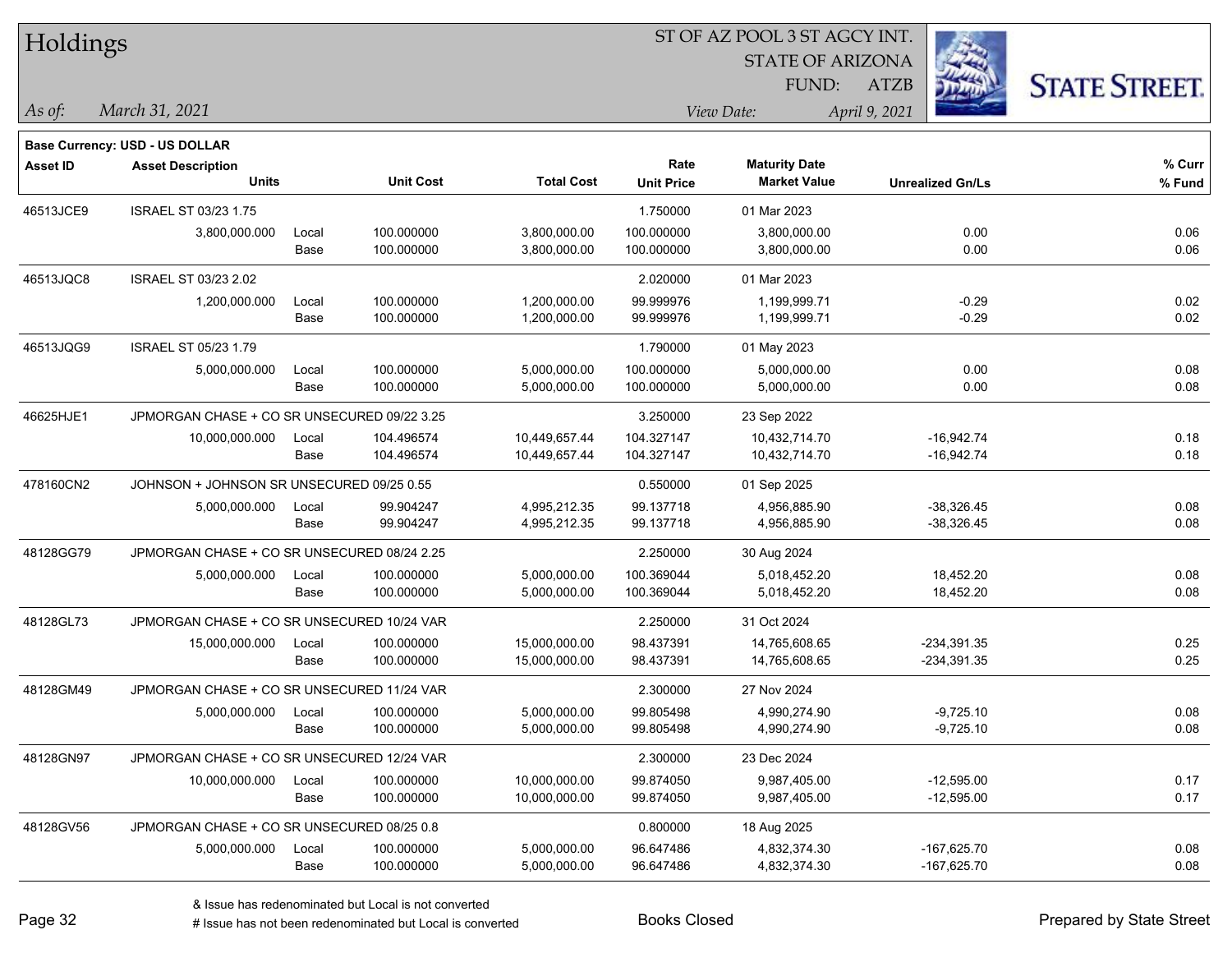| Holdings        |                                                 |       |                  |                   | ST OF AZ POOL 3 ST AGCY INT. |                         |                         |                      |
|-----------------|-------------------------------------------------|-------|------------------|-------------------|------------------------------|-------------------------|-------------------------|----------------------|
|                 |                                                 |       |                  |                   |                              | <b>STATE OF ARIZONA</b> |                         |                      |
|                 |                                                 |       |                  |                   |                              | FUND:                   | <b>ATZB</b>             | <b>STATE STREET.</b> |
| As of:          | March 31, 2021                                  |       |                  |                   |                              | View Date:              | April 9, 2021           |                      |
|                 | Base Currency: USD - US DOLLAR                  |       |                  |                   |                              |                         |                         |                      |
| <b>Asset ID</b> | <b>Asset Description</b>                        |       |                  |                   | Rate                         | <b>Maturity Date</b>    |                         | % Curr               |
|                 | <b>Units</b>                                    |       | <b>Unit Cost</b> | <b>Total Cost</b> | <b>Unit Price</b>            | <b>Market Value</b>     | <b>Unrealized Gn/Ls</b> | % Fund               |
| 48130UVH5       | JPMORGAN CHASE FINANCIAL COMPANY GUAR 03/24 0.5 |       |                  |                   | 0.500000                     | 18 Mar 2024             |                         |                      |
|                 | 5,000,000.000                                   | Local | 100.000000       | 5,000,000.00      | 99.518101                    | 4,975,905.05            | $-24,094.95$            | 0.08                 |
|                 |                                                 | Base  | 100.000000       | 5,000,000.00      | 99.518101                    | 4,975,905.05            | $-24,094.95$            | 0.08                 |
| 49327M2Z6       | KEY BANK NA SR UNSECURED 03/23 1.25             |       |                  |                   | 1.250000                     | 10 Mar 2023             |                         |                      |
|                 | 3,000,000.000                                   | Local | 99.969611        | 2,999,088.33      | 101.545943                   | 3,046,378.29            | 47,289.96               | 0.05                 |
|                 |                                                 | Base  | 99.969611        | 2,999,088.33      | 101.545943                   | 3,046,378.29            | 47,289.96               | 0.05                 |
| 49327M3A0       | KEY BANK NA SR UNSECURED 01/24 VAR              |       |                  |                   | 0.423000                     | 03 Jan 2024             |                         |                      |
|                 | 5,000,000.000                                   | Local | 100.000000       | 5,000,000.00      | 99.909939                    | 4,995,496.95            | $-4,503.05$             | 0.08                 |
|                 |                                                 | Base  | 100.000000       | 5,000,000.00      | 99.909939                    | 4,995,496.95            | $-4,503.05$             | 0.08                 |
| 50117PAC3       | KUBOTA CREDIT OWNER TRUST KCOT 2018 1A A3 144A  |       |                  |                   | 3.100000                     | 15 Aug 2022             |                         |                      |
|                 | 4,061,498.980                                   | Local | 99.902148        | 4,057,524.73      | 100.747360                   | 4,091,853.00            | 34,328.27               | 0.07                 |
| Original Face:  | 12,640,000.000                                  | Base  | 99.902148        | 4,057,524.73      | 100.747360                   | 4,091,853.00            | 34,328.27               | 0.07                 |
| 571900BB4       | MARRIOTT INTERNATIONAL SR UNSECURED 04/24 3.6   |       |                  |                   | 3.600000                     | 15 Apr 2024             |                         |                      |
|                 | 3,000,000.000                                   | Local | 99.715248        | 2,991,457.43      | 106.396562                   | 3,191,896.86            | 200,439.43              | 0.05                 |
|                 |                                                 | Base  | 99.715248        | 2,991,457.43      | 106.396562                   | 3,191,896.86            | 200,439.43              | 0.05                 |
| 571903AM5       | MARRIOTT INTERNATIONAL SR UNSECURED 10/21 3.125 |       |                  |                   | 3.125000                     | 15 Oct 2021             |                         |                      |
|                 | 3,493,000.000                                   | Local | 100.317869       | 3,504,103.16      | 100.587921                   | 3,513,536.08            | 9,432.92                | 0.06                 |
|                 |                                                 | Base  | 100.317869       | 3,504,103.16      | 100.587921                   | 3,513,536.08            | 9,432.92                | 0.06                 |
| 579780AR8       | MCCORMICK + CO SR UNSECURED 02/26 0.9           |       |                  |                   | 0.900000                     | 15 Feb 2026             |                         |                      |
|                 | 5,000,000.000                                   | Local | 99.743191        | 4,987,159.53      | 97.432382                    | 4,871,619.10            | $-115,540.43$           | 0.08                 |
|                 |                                                 | Base  | 99.743191        | 4,987,159.53      | 97.432382                    | 4,871,619.10            | $-115,540.43$           | 0.08                 |
| 58013MFE9       | MCDONALD S CORP SR UNSECURED 04/23 3.35         |       |                  |                   | 3.350000                     | 01 Apr 2023             |                         |                      |
|                 | 3,250,000.000                                   | Local | 105.336890       | 3,423,448.94      | 105.366678                   | 3,424,417.04            | 968.10                  | 0.06                 |
|                 |                                                 | Base  | 105.336890       | 3,423,448.94      | 105.366678                   | 3,424,417.04            | 968.10                  | 0.06                 |
| 58769QAB7       | MERCEDES BENZ AUTO LEASE TRUST MBALT 2019 B A2  |       |                  |                   | 2.010000                     | 15 Dec 2021             |                         |                      |
|                 | 256,167.070                                     | Local | 99.997709        | 256,161.20        | 100.065420                   | 256,334.65              | 173.45                  | 0.00                 |
| Original Face:  | 2,750,000.000                                   | Base  | 99.997709        | 256,161.20        | 100.065420                   | 256,334.65              | 173.45                  | 0.00                 |
| 59217GEK1       | MET LIFE GLOB FUNDING I SECURED 144A 09/23 0.45 |       |                  |                   | 0.450000                     | 01 Sep 2023             |                         |                      |
|                 | 4,000,000.000                                   | Local | 99.988227        | 3,999,529.07      | 99.914178                    | 3,996,567.12            | $-2,961.95$             | 0.07                 |
|                 |                                                 | Base  | 99.988227        | 3,999,529.07      | 99.914178                    | 3,996,567.12            | $-2,961.95$             | 0.07                 |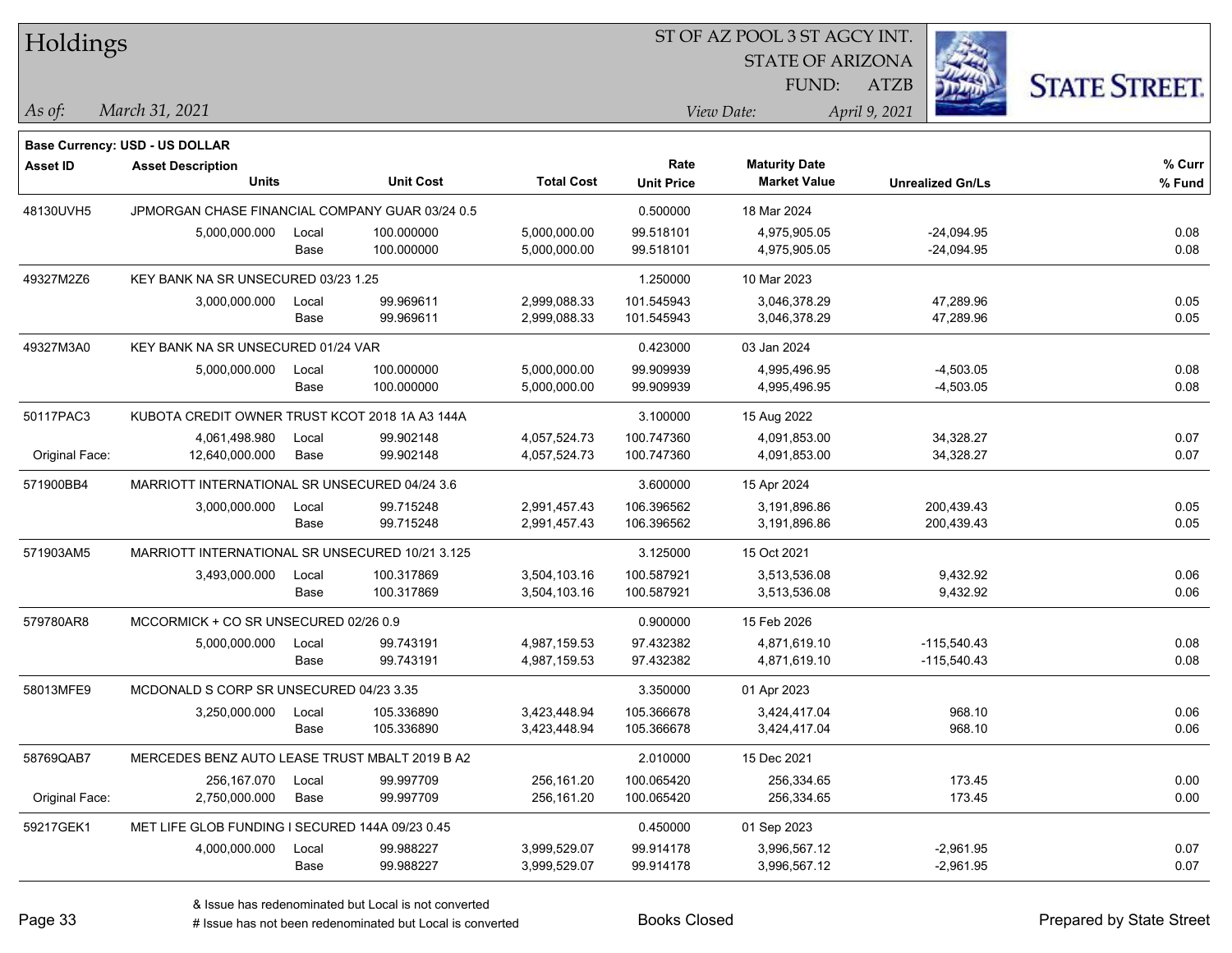| <b>Holdings</b> |                                                    |       |                                                        |                   |                   | 51 OF AZ POOL 3 51 AGCY INT. |                         |                      |
|-----------------|----------------------------------------------------|-------|--------------------------------------------------------|-------------------|-------------------|------------------------------|-------------------------|----------------------|
|                 |                                                    |       |                                                        |                   |                   | <b>STATE OF ARIZONA</b>      |                         |                      |
|                 |                                                    |       |                                                        |                   |                   | FUND:                        | ATZB                    | <b>STATE STREET.</b> |
| As of:          | March 31, 2021                                     |       |                                                        |                   |                   | View Date:                   | April 9, 2021           |                      |
|                 | Base Currency: USD - US DOLLAR                     |       |                                                        |                   |                   |                              |                         |                      |
| <b>Asset ID</b> | <b>Asset Description</b>                           |       |                                                        |                   | Rate              | <b>Maturity Date</b>         |                         | % Curr               |
|                 | <b>Units</b>                                       |       | <b>Unit Cost</b>                                       | <b>Total Cost</b> | <b>Unit Price</b> | <b>Market Value</b>          | <b>Unrealized Gn/Ls</b> | % Fund               |
| 594918BP8       | MICROSOFT CORP SR UNSECURED 08/21 1.55             |       |                                                        |                   | 1.550000          | 08 Aug 2021                  |                         |                      |
|                 | 50,000,000.000                                     | Local | 99.994374                                              | 49,997,187.14     | 100.364005        | 50,182,002.50                | 184,815.36              | 0.84                 |
|                 |                                                    | Base  | 99.994374                                              | 49,997,187.14     | 100.364005        | 50,182,002.50                | 184,815.36              | 0.84                 |
| 594918BW3       | MICROSOFT CORP SR UNSECURED 02/22 2.4              |       |                                                        |                   | 2.400000          | 06 Feb 2022                  |                         |                      |
|                 | 10,354,000.000                                     | Local | 100.463680                                             | 10,402,009.43     | 101.647000        | 10,524,530.38                | 122,520.95              | 0.18                 |
|                 |                                                    | Base  | 100.463680                                             | 10,402,009.43     | 101.647000        | 10,524,530.38                | 122,520.95              | 0.18                 |
| 60920LAE4       |                                                    |       | MONDELEZ INTL HLDINGS NE COMPANY GUAR 144A 09/22 2.125 |                   | 2.125000          | 19 Sep 2022                  |                         |                      |
|                 | 1,341,000.000                                      | Local | 102.510523                                             | 1,374,666.12      | 102.458410        | 1,373,967.28                 | $-698.84$               | 0.02                 |
|                 |                                                    | Base  | 102.510523                                             | 1,374,666.12      | 102.458410        | 1,373,967.28                 | $-698.84$               | 0.02                 |
| 637432NM3       | NATIONAL RURAL UTIL COOP COLLATERAL T 04/22 2.4    |       |                                                        |                   | 2.400000          | 25 Apr 2022                  |                         |                      |
|                 | 8,867,000.000                                      | Local | 101.767390                                             | 9,023,714.43      | 101.927941        | 9,037,950.53                 | 14,236.10               | 0.15                 |
|                 |                                                    | Base  | 101.767390                                             | 9,023,714.43      | 101.927941        | 9,037,950.53                 | 14,236.10               | 0.15                 |
| 63743HEQ1       | NATIONAL RURAL UTIL COOP SR UNSECURED 09/22 2.3    |       |                                                        |                   | 2.300000          | 15 Sep 2022                  |                         |                      |
|                 | 1,000,000.000                                      | Local | 102.610335                                             | 1,026,103.35      | 102.406439        | 1,024,064.39                 | $-2,038.96$             | 0.02                 |
|                 |                                                    | Base  | 102.610335                                             | 1,026,103.35      | 102.406439        | 1,024,064.39                 | $-2,038.96$             | 0.02                 |
| 63743HET5       | NATIONAL RURAL UTIL COOP SR UNSECURED 01/22 1.75   |       |                                                        |                   | 1.750000          | 21 Jan 2022                  |                         |                      |
|                 | 4,533,000.000                                      | Local | 101.234749                                             | 4,588,971.17      | 101.123463        | 4,583,926.58                 | $-5,044.59$             | 0.08                 |
|                 |                                                    | Base  | 101.234749                                             | 4,588,971.17      | 101.123463        | 4,583,926.58                 | $-5,044.59$             | 0.08                 |
| 63743HEU2       | NATIONAL RURAL UTIL COOP SR UNSECURED 02/24 0.35   |       |                                                        |                   | 0.350000          | 08 Feb 2024                  |                         |                      |
|                 | 10,000,000.000                                     | Local | 99.934277                                              | 9,993,427.67      | 99.366219         | 9,936,621.90                 | $-56,805.77$            | 0.17                 |
|                 |                                                    | Base  | 99.934277                                              | 9,993,427.67      | 99.366219         | 9,936,621.90                 | $-56,805.77$            | 0.17                 |
| 63743HEW8       | NATIONAL RURAL UTIL COOP SR UNSECURED 06/26 1      |       |                                                        |                   | 1.000000          | 15 Jun 2026                  |                         |                      |
|                 | 15,000,000.000                                     | Local | 99.747854                                              | 14,962,178.12     | 97.344950         | 14,601,742.50                | -360,435.62             | 0.25                 |
|                 |                                                    | Base  | 99.747854                                              | 14,962,178.12     | 97.344950         | 14,601,742.50                | -360,435.62             | 0.25                 |
| 637639AC9       | NATIONAL SECS CLEARING SR UNSECURED 144A 12/23 0.4 |       |                                                        |                   | 0.400000          | 07 Dec 2023                  |                         |                      |
|                 | 5,000,000.000                                      | Local | 99.888498                                              | 4,994,424.88      | 99.778273         | 4,988,913.65                 | $-5,511.23$             | 0.08                 |
|                 |                                                    | Base  | 99.888498                                              | 4,994,424.88      | 99.778273         | 4,988,913.65                 | $-5,511.23$             | 0.08                 |
| 641062AQ7       | NESTLE HOLDINGS INC COMPANY GUAR 144A 01/24 0.375  |       |                                                        |                   | 0.375000          | 15 Jan 2024                  |                         |                      |
|                 | 15,000,000.000                                     | Local | 99.798210                                              | 14,969,731.43     | 99.573568         | 14,936,035.20                | $-33,696.23$            | 0.25                 |
|                 |                                                    | Base  | 99.798210                                              | 14,969,731.43     | 99.573568         | 14,936,035.20                | $-33,696.23$            | 0.25                 |
|                 |                                                    |       |                                                        |                   |                   |                              |                         |                      |

 $\overline{S}$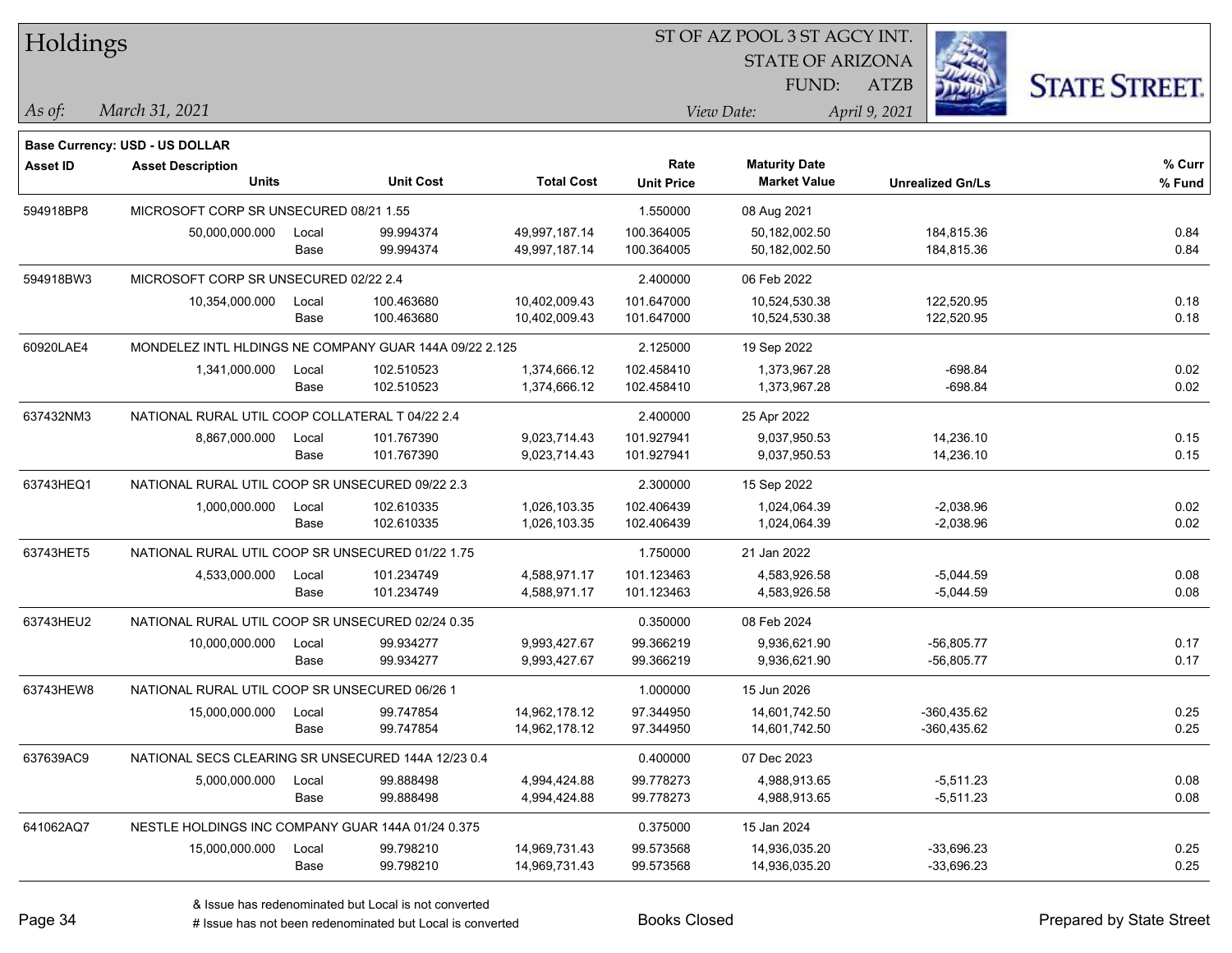| Holdings        |                                                  |       |                                                      |                   |                   | ST OF AZ POOL 3 ST AGCY INT. |                         |                      |
|-----------------|--------------------------------------------------|-------|------------------------------------------------------|-------------------|-------------------|------------------------------|-------------------------|----------------------|
|                 |                                                  |       |                                                      |                   |                   | <b>STATE OF ARIZONA</b>      |                         |                      |
|                 |                                                  |       |                                                      |                   |                   | FUND:                        | <b>ATZB</b>             | <b>STATE STREET.</b> |
| As of:          | March 31, 2021                                   |       |                                                      |                   |                   | View Date:                   | April 9, 2021           |                      |
|                 | <b>Base Currency: USD - US DOLLAR</b>            |       |                                                      |                   |                   |                              |                         |                      |
| <b>Asset ID</b> | <b>Asset Description</b>                         |       |                                                      |                   | Rate              | <b>Maturity Date</b>         |                         | % Curr               |
|                 | <b>Units</b>                                     |       | <b>Unit Cost</b>                                     | <b>Total Cost</b> | <b>Unit Price</b> | <b>Market Value</b>          | <b>Unrealized Gn/Ls</b> | % Fund               |
| 64952WCE1       | NEW YORK LIFE GLOBAL FDG SR SECURED 144A 04/21 2 |       |                                                      |                   | 2.000000          | 13 Apr 2021                  |                         |                      |
|                 | 3,000,000.000                                    | Local | 99.999034                                            | 2,999,971.01      | 100.039732        | 3,001,191.96                 | 1,220.95                | 0.05                 |
|                 |                                                  | Base  | 99.999034                                            | 2,999,971.01      | 100.039732        | 3,001,191.96                 | 1,220.95                | 0.05                 |
| 65339KBU3       | NEXTERA ENERGY CAPITAL COMPANY GUAR 03/23 0.65   |       |                                                      |                   | 0.650000          | 01 Mar 2023                  |                         |                      |
|                 | 10,000,000.000                                   | Local | 99.990210                                            | 9,999,021.01      | 100.341554        | 10,034,155.40                | 35,134.39               | 0.17                 |
|                 |                                                  | Base  | 99.990210                                            | 9,999,021.01      | 100.341554        | 10,034,155.40                | 35,134.39               | 0.17                 |
| 654740BQ1       |                                                  |       | NISSAN MOTOR ACCEPTANCE SR UNSECURED 144A 03/24 1.05 |                   | 1.050000          | 08 Mar 2024                  |                         |                      |
|                 | 7,000,000.000                                    | Local | 99.991189                                            | 6,999,383.23      | 100.018341        | 7,001,283.87                 | 1,900.64                | 0.12                 |
|                 |                                                  | Base  | 99.991189                                            | 6,999,383.23      | 100.018341        | 7,001,283.87                 | 1,900.64                | 0.12                 |
| 655844BJ6       | NORFOLK SOUTHERN CORP SR UNSECURED 04/22 3       |       |                                                      |                   | 3.000000          | 01 Apr 2022                  |                         |                      |
|                 | 3,140,000.000                                    | Local | 100.869502                                           | 3,167,302.37      | 101.929819        | 3,200,596.32                 | 33,293.95               | 0.05                 |
|                 |                                                  | Base  | 100.869502                                           | 3,167,302.37      | 101.929819        | 3,200,596.32                 | 33,293.95               | 0.05                 |
| 665859AP9       | NORTHERN TRUST CORP SUBORDINATED 10/25 3.95      |       |                                                      |                   | 3.950000          | 30 Oct 2025                  |                         |                      |
|                 | 4,455,000.000                                    | Local | 114.623468                                           | 5,106,475.51      | 111.505342        | 4,967,562.99                 | $-138,912.52$           | 0.08                 |
|                 |                                                  | Base  | 114.623468                                           | 5,106,475.51      | 111.505342        | 4,967,562.99                 | $-138,912.52$           | 0.08                 |
| 68389XBL8       | ORACLE CORP SR UNSECURED 09/23 2.4               |       |                                                      |                   | 2.400000          | 15 Sep 2023                  |                         |                      |
|                 | 6,700,000.000                                    | Local | 104.539174                                           | 7,004,124.69      | 104.038390        | 6,970,572.13                 | $-33,552.56$            | 0.12                 |
|                 |                                                  | Base  | 104.539174                                           | 7,004,124.69      | 104.038390        | 6,970,572.13                 | $-33,552.56$            | 0.12                 |
| 68389XCC7       | ORACLE CORP SR UNSECURED 03/26 1.65              |       |                                                      |                   | 1.650000          | 25 Mar 2026                  |                         |                      |
|                 | 8,000,000.000                                    | Local | 99.952214                                            | 7,996,177.08      | 100.731602        | 8,058,528.16                 | 62,351.08               | 0.14                 |
|                 |                                                  | Base  | 99.952214                                            | 7,996,177.08      | 100.731602        | 8,058,528.16                 | 62,351.08               | 0.14                 |
| 713448EY0       | PEPSICO INC SR UNSECURED 05/23 0.75              |       |                                                      |                   | 0.750000          | 01 May 2023                  |                         |                      |
|                 | 4,888,000.000                                    | Local | 100.887343                                           | 4,931,373.31      | 100.958250        | 4,934,839.26                 | 3,465.95                | 0.08                 |
|                 |                                                  | Base  | 100.887343                                           | 4,931,373.31      | 100.958250        | 4,934,839.26                 | 3,465.95                | 0.08                 |
| 713448FB9       | PEPSICO INC SR UNSECURED 10/23 0.4               |       |                                                      |                   | 0.400000          | 07 Oct 2023                  |                         |                      |
|                 | 5,000,000.000                                    | Local | 99.952162                                            | 4,997,608.08      | 100.333009        | 5,016,650.45                 | 19,042.37               | 0.08                 |
|                 |                                                  | Base  | 99.952162                                            | 4,997,608.08      | 100.333009        | 5,016,650.45                 | 19,042.37               | 0.08                 |
| 717081DM2       | PFIZER INC SR UNSECURED 05/24 3.4                |       |                                                      |                   | 3.400000          | 15 May 2024                  |                         |                      |
|                 | 4,753,000.000                                    | Local | 108.918672                                           | 5,176,904.47      | 108.455198        | 5,154,875.56                 | $-22,028.91$            | 0.09                 |
|                 |                                                  | Base  | 108.918672                                           | 5,176,904.47      | 108.455198        | 5,154,875.56                 | $-22,028.91$            | 0.09                 |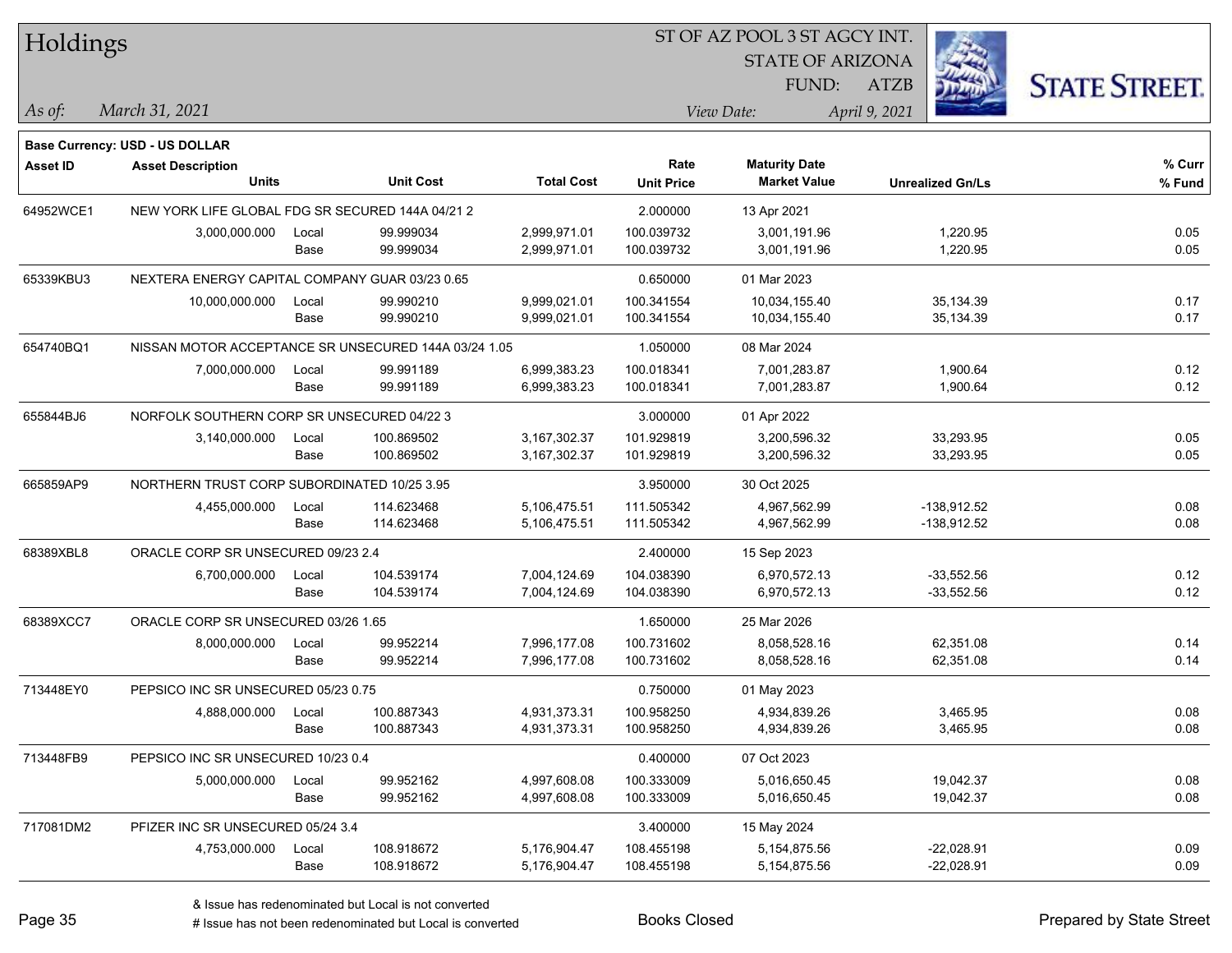| Holdings        |                                                 |       |                  |                   |                   | ST OF AZ POOL 3 ST AGCY INT. |                         |                      |  |
|-----------------|-------------------------------------------------|-------|------------------|-------------------|-------------------|------------------------------|-------------------------|----------------------|--|
|                 |                                                 |       |                  |                   |                   | <b>STATE OF ARIZONA</b>      |                         |                      |  |
|                 |                                                 |       |                  |                   |                   | FUND:                        | <b>ATZB</b>             | <b>STATE STREET.</b> |  |
| $ $ As of:      | March 31, 2021                                  |       |                  |                   |                   | View Date:                   | April 9, 2021           |                      |  |
|                 |                                                 |       |                  |                   |                   |                              |                         |                      |  |
|                 | <b>Base Currency: USD - US DOLLAR</b>           |       |                  |                   | Rate              | <b>Maturity Date</b>         |                         | % Curr               |  |
| <b>Asset ID</b> | <b>Asset Description</b><br><b>Units</b>        |       | <b>Unit Cost</b> | <b>Total Cost</b> | <b>Unit Price</b> | <b>Market Value</b>          | <b>Unrealized Gn/Ls</b> | % Fund               |  |
| 717081ER0       | PFIZER INC SR UNSECURED 03/22 2.8               |       |                  |                   | 2.800000          | 11 Mar 2022                  |                         |                      |  |
|                 | 3,000,000.000                                   | Local | 99.998117        | 2,999,943.50      | 102.401770        | 3.072.053.10                 | 72,109.60               | 0.05                 |  |
|                 |                                                 | Base  | 99.998117        | 2,999,943.50      | 102.401770        | 3,072,053.10                 | 72,109.60               | 0.05                 |  |
| 718546AX2       | PHILLIPS 66 COMPANY GUAR 02/24 VAR              |       |                  |                   | 0.813750          | 15 Feb 2024                  |                         |                      |  |
|                 | 15,000,000.000                                  | Local | 100.000000       | 15,000,000.00     | 100.153884        | 15,023,082.60                | 23,082.60               | 0.25                 |  |
|                 |                                                 | Base  | 100.000000       | 15,000,000.00     | 100.153884        | 15,023,082.60                | 23,082.60               | 0.25                 |  |
| 723484AH4       | PINNACLE WEST CAPITAL SR UNSECURED 06/25 1.3    |       |                  |                   | 1.300000          | 15 Jun 2025                  |                         |                      |  |
|                 | 12,000,000.000                                  | Local | 99.991606        | 11,998,992.75     | 99.374665         | 11,924,959.80                | $-74,032.95$            | 0.20                 |  |
|                 |                                                 | Base  | 99.991606        | 11,998,992.75     | 99.374665         | 11,924,959.80                | $-74,032.95$            | 0.20                 |  |
| 74005PBA1       | LINDE INC/CT COMPANY GUAR 02/22 2.45            |       |                  |                   | 2.450000          | 15 Feb 2022                  |                         |                      |  |
|                 | 3,000,000.000                                   | Local | 100.544947       | 3,016,348.40      | 101.345199        | 3,040,355.97                 | 24,007.57               | 0.05                 |  |
|                 |                                                 | Base  | 100.544947       | 3,016,348.40      | 101.345199        | 3,040,355.97                 | 24,007.57               | 0.05                 |  |
| 742718FL8       | PROCTER + GAMBLE CO/THE SR UNSECURED 10/25 0.55 |       |                  |                   | 0.550000          | 29 Oct 2025                  |                         |                      |  |
|                 | 15,000,000.000                                  | Local | 99.851663        | 14,977,749.40     | 98.249987         | 14,737,498.05                | $-240,251.35$           | 0.25                 |  |
|                 |                                                 | Base  | 99.851663        | 14,977,749.40     | 98.249987         | 14,737,498.05                | $-240,251.35$           | 0.25                 |  |
| 771196BR2       | ROCHE HOLDINGS INC COMPANY GUAR 144A 03/24 VAR  |       |                  |                   | 0.250000          | 05 Mar 2024                  |                         |                      |  |
|                 | 7,000,000.000                                   | Local | 100.000000       | 7,000,000.00      | 100.069300        | 7,004,851.00                 | 4,851.00                | 0.12                 |  |
|                 |                                                 | Base  | 100.000000       | 7,000,000.00      | 100.069300        | 7,004,851.00                 | 4,851.00                | 0.12                 |  |
| 78014RAP5       | ROYAL BANK OF CANADA SR UNSECURED 09/21 VAR     |       |                  |                   | 0.536630          | 21 Sep 2021                  |                         |                      |  |
|                 | 10,000,000.000                                  | Local | 99.969362        | 9,996,936.24      | 100.130136        | 10,013,013.60                | 16,077.36               | 0.17                 |  |
|                 |                                                 | Base  | 99.969362        | 9,996,936.24      | 100.130136        | 10,013,013.60                | 16,077.36               | 0.17                 |  |
| 78014RAQ3       | ROYAL BANK OF CANADA SR UNSECURED 10/21 VAR     |       |                  |                   | 3.000000          | 22 Oct 2021                  |                         |                      |  |
|                 | 10,000,000.000                                  | Local | 100.000000       | 10,000,000.00     | 101.367055        | 10,136,705.50                | 136,705.50              | 0.17                 |  |
|                 |                                                 | Base  | 100.000000       | 10,000,000.00     | 101.367055        | 10,136,705.50                | 136,705.50              | 0.17                 |  |
| 78014RBX7       | ROYAL BANK OF CANADA SR UNSECURED 01/25 VAR     |       |                  |                   | 2.300000          | 30 Jan 2025                  |                         |                      |  |
|                 | 10,000,000.000                                  | Local | 100.000000       | 10,000,000.00     | 99.452247         | 9,945,224.70                 | $-54,775.30$            | 0.17                 |  |
|                 |                                                 | Base  | 100.000000       | 10,000,000.00     | 99.452247         | 9,945,224.70                 | $-54,775.30$            | 0.17                 |  |
| 78014RCM0       | ROYAL BANK OF CANADA SR UNSECURED 03/25 VAR     |       |                  |                   | 1.500000          | 27 Mar 2025                  |                         |                      |  |
|                 | 10,000,000.000                                  | Local | 100.000000       | 10,000,000.00     | 101.190000        | 10,119,000.00                | 119,000.00              | 0.17                 |  |
|                 |                                                 | Base  | 100.000000       | 10,000,000.00     | 101.190000        | 10,119,000.00                | 119,000.00              | 0.17                 |  |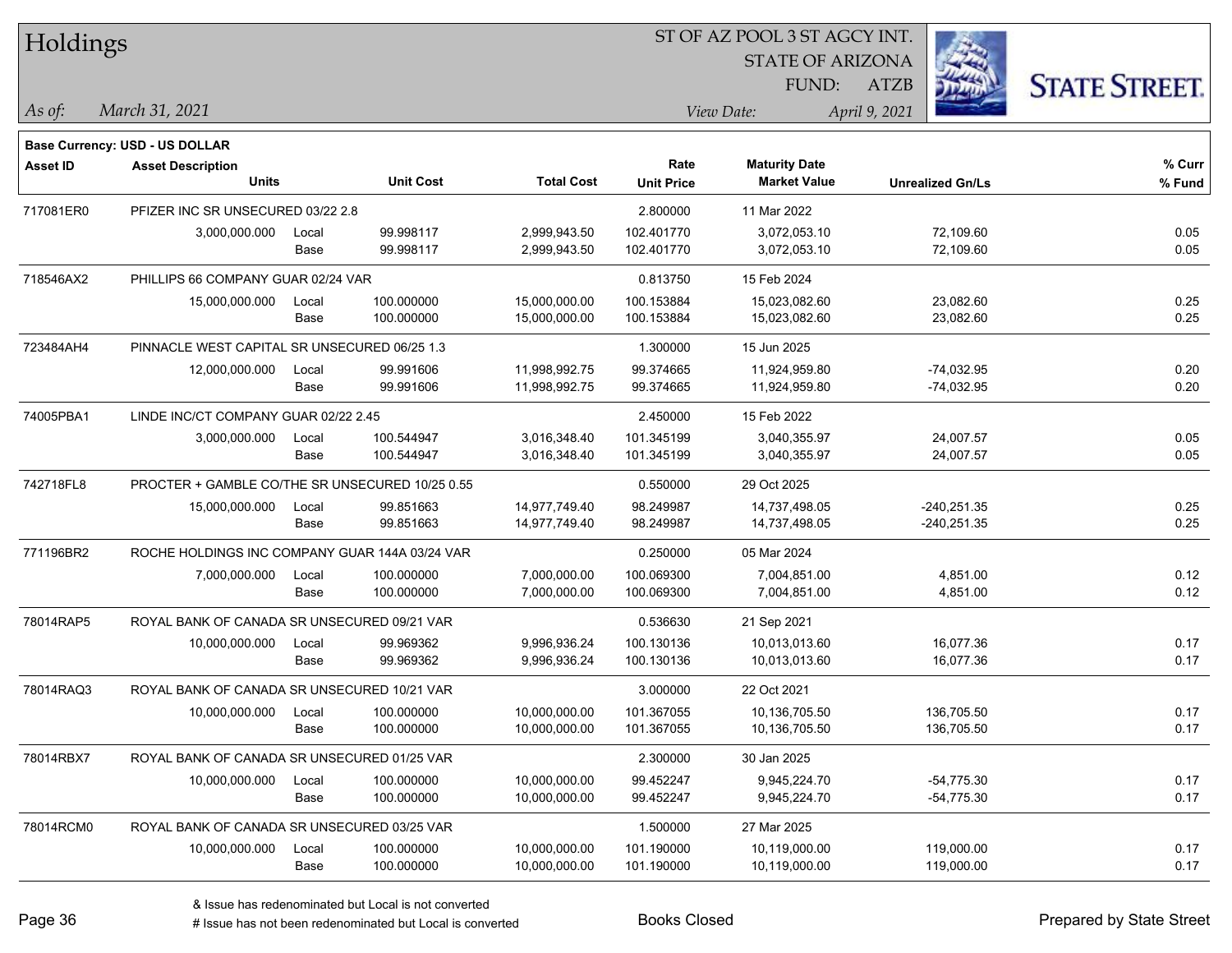| Holdings        |                                                 |       |                  |                   | ST OF AZ POOL 3 ST AGCY INT. |                         |                         |                      |  |
|-----------------|-------------------------------------------------|-------|------------------|-------------------|------------------------------|-------------------------|-------------------------|----------------------|--|
|                 |                                                 |       |                  |                   |                              | <b>STATE OF ARIZONA</b> |                         |                      |  |
|                 |                                                 |       |                  |                   |                              | FUND:                   | <b>ATZB</b>             | <b>STATE STREET.</b> |  |
| As of:          | March 31, 2021                                  |       |                  |                   |                              | View Date:              | April 9, 2021           |                      |  |
|                 | <b>Base Currency: USD - US DOLLAR</b>           |       |                  |                   |                              |                         |                         |                      |  |
| <b>Asset ID</b> | <b>Asset Description</b>                        |       |                  |                   | Rate                         | <b>Maturity Date</b>    |                         | % Curr               |  |
|                 | <b>Units</b>                                    |       | <b>Unit Cost</b> | <b>Total Cost</b> | <b>Unit Price</b>            | <b>Market Value</b>     | <b>Unrealized Gn/Ls</b> | % Fund               |  |
| 78014RDC1       | ROYAL BANK OF CANADA SR UNSECURED 10/25 VAR     |       |                  |                   | 0.625000                     | 09 Oct 2025             |                         |                      |  |
|                 | 5,000,000.000                                   | Local | 100.000000       | 5,000,000.00      | 95.050000                    | 4.752.500.00            | $-247,500.00$           | 0.08                 |  |
|                 |                                                 | Base  | 100.000000       | 5,000,000.00      | 95.050000                    | 4,752,500.00            | $-247,500.00$           | 0.08                 |  |
| 78015K7L2       | ROYAL BANK OF CANADA SR UNSECURED 01/24 0.425   |       |                  |                   | 0.425000                     | 19 Jan 2024             |                         |                      |  |
|                 | 15,000,000.000                                  | Local | 99.997197        | 14,999,579.59     | 99.313545                    | 14,897,031.75           | $-102,547.84$           | 0.25                 |  |
|                 |                                                 | Base  | 99.997197        | 14,999,579.59     | 99.313545                    | 14,897,031.75           | $-102,547.84$           | 0.25                 |  |
| 78446YAA1       | SLM STUDENT LOAN TRUST SLMA 2012 2 A            |       |                  |                   | 0.808630                     | 25 Jan 2029             |                         |                      |  |
|                 | 843,351.290                                     | Local | 100.000000       | 843,351.29        | 96.910120                    | 817,292.75              | $-26,058.54$            | 0.01                 |  |
| Original Face:  | 2,838,688.000                                   | Base  | 100.000000       | 843,351.29        | 96.910120                    | 817,292.75              | $-26,058.54$            | 0.01                 |  |
| 842587CU9       | SOUTHERN CO SR UNSECURED 07/23 2.95             |       |                  |                   | 2.950000                     | 01 Jul 2023             |                         |                      |  |
|                 | 10,000,000.000                                  | Local | 104.927333       | 10,492,733.33     | 104.725557                   | 10,472,555.70           | $-20,177.63$            | 0.18                 |  |
|                 |                                                 | Base  | 104.927333       | 10,492,733.33     | 104.725557                   | 10,472,555.70           | $-20,177.63$            | 0.18                 |  |
| 8426EPAA6       | SOUTHERN CO GAS CAPITAL COMPANY GUAR 10/23 2.45 |       |                  |                   | 2.450000                     | 01 Oct 2023             |                         |                      |  |
|                 | 15,000,000.000                                  | Local | 104.487589       | 15,673,138.36     | 104.084935                   | 15,612,740.25           | $-60,398.11$            | 0.26                 |  |
|                 |                                                 | Base  | 104.487589       | 15,673,138.36     | 104.084935                   | 15,612,740.25           | $-60,398.11$            | 0.26                 |  |
| 863667BA8       | STRYKER CORP SR UNSECURED 06/25 1.15            |       |                  |                   | 1.150000                     | 15 Jun 2025             |                         |                      |  |
|                 | 5,000,000.000                                   | Local | 99.805000        | 4,990,250.00      | 99.647234                    | 4,982,361.70            | $-7,888.30$             | 0.08                 |  |
|                 |                                                 | Base  | 99.805000        | 4,990,250.00      | 99.647234                    | 4,982,361.70            | $-7,888.30$             | 0.08                 |  |
| 86787EBE6       | TRUIST BANK SR UNSECURED 05/22 2.8              |       |                  |                   | 2.800000                     | 17 May 2022             |                         |                      |  |
|                 | 10,000,000.000                                  | Local | 99.980875        | 9,998,087.50      | 102.649601                   | 10,264,960.10           | 266,872.60              | 0.17                 |  |
|                 |                                                 | Base  | 99.980875        | 9,998,087.50      | 102.649601                   | 10,264,960.10           | 266,872.60              | 0.17                 |  |
| 87612EBD7       | TARGET CORP SR UNSECURED 07/24 3.5              |       |                  |                   | 3.500000                     | 01 Jul 2024             |                         |                      |  |
|                 | 3,678,000.000                                   | Local | 109.886235       | 4,041,615.72      | 109.208834                   | 4,016,700.91            | $-24,914.81$            | 0.07                 |  |
|                 |                                                 | Base  | 109.886235       | 4,041,615.72      | 109.208834                   | 4,016,700.91            | $-24,914.81$            | 0.07                 |  |
| 88579YAX9       | 3M COMPANY SR UNSECURED 03/23 2.25              |       |                  |                   | 2.250000                     | 15 Mar 2023             |                         |                      |  |
|                 | 1,500,000.000                                   | Local | 103.414127       | 1,551,211.91      | 103.607912                   | 1,554,118.68            | 2,906.77                | 0.03                 |  |
|                 |                                                 | Base  | 103.414127       | 1,551,211.91      | 103.607912                   | 1,554,118.68            | 2,906.77                | 0.03                 |  |
| 89114Q3J5       | TORONTO DOMINION BANK SR UNSECURED 07/22 VAR    |       |                  |                   | 0.572380                     | 22 Jul 2022             |                         |                      |  |
|                 | 5,000,000.000                                   | Local | 100.000000       | 5,000,000.00      | 100.152573                   | 5,007,628.65            | 7,628.65                | 0.08                 |  |
|                 |                                                 | Base  | 100.000000       | 5,000,000.00      | 100.152573                   | 5,007,628.65            | 7,628.65                | 0.08                 |  |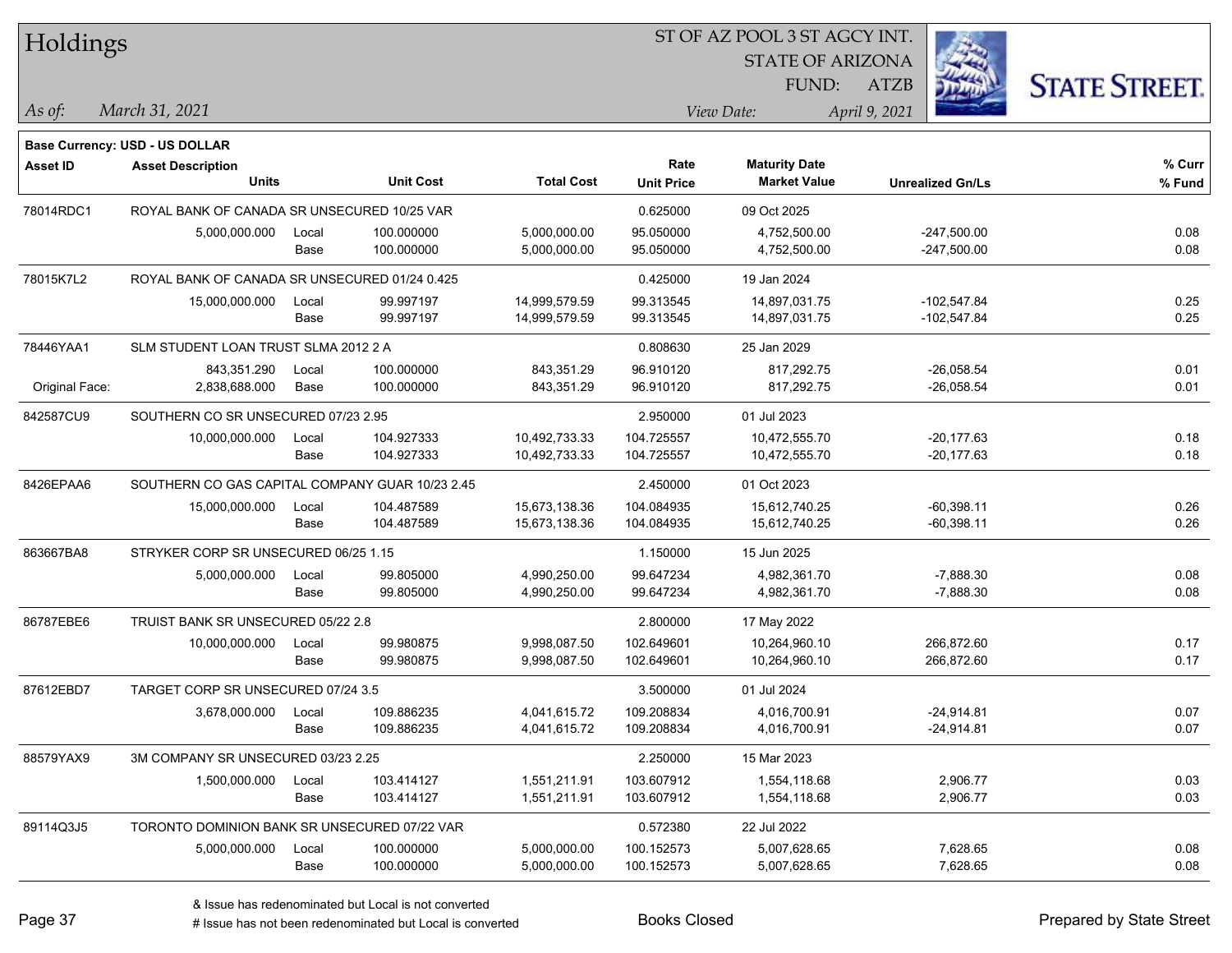| Holdings        |                                                  |       |                  |                   | 51 OF AZ POOL 3 51 AGCY INT. |                         |                         |                     |  |
|-----------------|--------------------------------------------------|-------|------------------|-------------------|------------------------------|-------------------------|-------------------------|---------------------|--|
|                 |                                                  |       |                  |                   |                              | <b>STATE OF ARIZONA</b> |                         |                     |  |
|                 |                                                  |       |                  |                   |                              | FUND:                   | <b>ATZB</b>             | <b>STATE STREET</b> |  |
| As of:          | March 31, 2021                                   |       |                  |                   |                              | View Date:              | April 9, 2021           |                     |  |
|                 | Base Currency: USD - US DOLLAR                   |       |                  |                   |                              |                         |                         |                     |  |
| <b>Asset ID</b> | <b>Asset Description</b>                         |       |                  |                   | Rate                         | <b>Maturity Date</b>    |                         | % Curr              |  |
|                 | <b>Units</b>                                     |       | <b>Unit Cost</b> | <b>Total Cost</b> | <b>Unit Price</b>            | <b>Market Value</b>     | <b>Unrealized Gn/Ls</b> | % Fund              |  |
| 89114Q5A2       | TORONTO DOMINION BANK SR UNSECURED 08/24 VAR     |       |                  |                   | 2.450000                     | 14 Aug 2024             |                         |                     |  |
|                 | 10,000,000.000                                   | Local | 100.000000       | 10,000,000.00     | 102.280169                   | 10,228,016.90           | 228,016.90              | 0.17                |  |
|                 |                                                  | Base  | 100.000000       | 10,000,000.00     | 102.280169                   | 10,228,016.90           | 228,016.90              | 0.17                |  |
| 89114QCR7       | TORONTO DOMINION BANK SR UNSECURED 03/24 VAR     |       |                  |                   | 0.365000                     | 04 Mar 2024             |                         |                     |  |
|                 | 11,000,000.000                                   | Local | 100.000000       | 11,000,000.00     | 100.038100                   | 11,004,191.00           | 4,191.00                | 0.18                |  |
|                 |                                                  | Base  | 100.000000       | 11,000,000.00     | 100.038100                   | 11,004,191.00           | 4,191.00                | 0.18                |  |
| 89233MAB9       | TOYOTA AUTO RECEIVABLES OWNER TAOT 2019 D A2     |       |                  |                   | 1.920000                     | 15 Jul 2022             |                         |                     |  |
|                 | 2,432,169.060                                    | Local | 99.995394        | 2,432,057.04      | 100.286860                   | 2,439,145.98            | 7,088.94                | 0.04                |  |
| Original Face:  | 8,000,000.000                                    | Base  | 99.995394        | 2,432,057.04      | 100.286860                   | 2,439,145.98            | 7,088.94                | 0.04                |  |
| 89236TEX9       | TOYOTA MOTOR CREDIT CORP SR UNSECURED 04/21 VAR  |       |                  |                   | 0.415250                     | 26 Apr 2021             |                         |                     |  |
|                 | 5,000,000.000                                    | Local | 99.993818        | 4,999,690.89      | 100.000625                   | 5,000,031.25            | 340.36                  | 0.08                |  |
|                 |                                                  | Base  | 99.993818        | 4,999,690.89      | 100.000625                   | 5,000,031.25            | 340.36                  | 0.08                |  |
| 89236TFX8       | TOYOTA MOTOR CREDIT CORP SR UNSECURED 04/22 2.65 |       |                  |                   | 2.650000                     | 12 Apr 2022             |                         |                     |  |
|                 | 13,000,000.000                                   | Local | 99.978387        | 12,997,190.29     | 102.455739                   | 13,319,246.07           | 322,055.78              | 0.22                |  |
|                 |                                                  | Base  | 99.978387        | 12,997,190.29     | 102.455739                   | 13,319,246.07           | 322,055.78              | 0.22                |  |
| 89236TGS8       | TOYOTA MOTOR CREDIT CORP SR UNSECURED 08/21 VAR  |       |                  |                   | 0.318750                     | 13 Aug 2021             |                         |                     |  |
|                 | 2,000,000.000                                    | Local | 100.000000       | 2,000,000.00      | 100.038791                   | 2,000,775.82            | 775.82                  | 0.03                |  |
|                 |                                                  | Base  | 100.000000       | 2,000,000.00      | 100.038791                   | 2,000,775.82            | 775.82                  | 0.03                |  |
| 89236TGT6       | TOYOTA MOTOR CREDIT CORP SR UNSECURED 02/25 1.8  |       |                  |                   | 1.800000                     | 13 Feb 2025             |                         |                     |  |
|                 | 10,000,000.000                                   | Local | 99.948146        | 9,994,814.56      | 102.704570                   | 10,270,457.00           | 275,642.44              | 0.17                |  |
|                 |                                                  | Base  | 99.948146        | 9,994,814.56      | 102.704570                   | 10,270,457.00           | 275,642.44              | 0.17                |  |
| 89236THH1       | TOYOTA MOTOR CREDIT CORP SR UNSECURED 09/25 0.62 |       |                  |                   | 0.620000                     | 16 Sep 2025             |                         |                     |  |
|                 | 5,000,000.000                                    | Local | 100.000000       | 5,000,000.00      | 97.124547                    | 4,856,227.35            | $-143,772.65$           | 0.08                |  |
|                 |                                                  | Base  | 100.000000       | 5,000,000.00      | 97.124547                    | 4,856,227.35            | -143,772.65             | 0.08                |  |
| 89236THM0       | TOYOTA MOTOR CREDIT CORP SR UNSECURED 10/22 0.35 |       |                  |                   | 0.350000                     | 14 Oct 2022             |                         |                     |  |
|                 | 10,000,000.000                                   | Local | 99.931416        | 9,993,141.62      | 100.030719                   | 10,003,071.90           | 9,930.28                | 0.17                |  |
|                 |                                                  | Base  | 99.931416        | 9,993,141.62      | 100.030719                   | 10,003,071.90           | 9,930.28                | 0.17                |  |
| 89236THQ1       | TOYOTA MOTOR CREDIT CORP SR UNSECURED 10/25 0.65 |       |                  |                   | 0.650000                     | 09 Oct 2025             |                         |                     |  |
|                 | 5,000,000.000                                    | Local | 100.000000       | 5,000,000.00      | 96.969338                    | 4,848,466.90            | $-151,533.10$           | 0.08                |  |
|                 |                                                  | Base  | 100.000000       | 5,000,000.00      | 96.969338                    | 4,848,466.90            | $-151,533.10$           | 0.08                |  |

 $STOTAT$   $17 DOOT$  3  $ST A GOX$  INT.

# Issue has not been redenominated but Local is converted Books Closed Prepared by State Street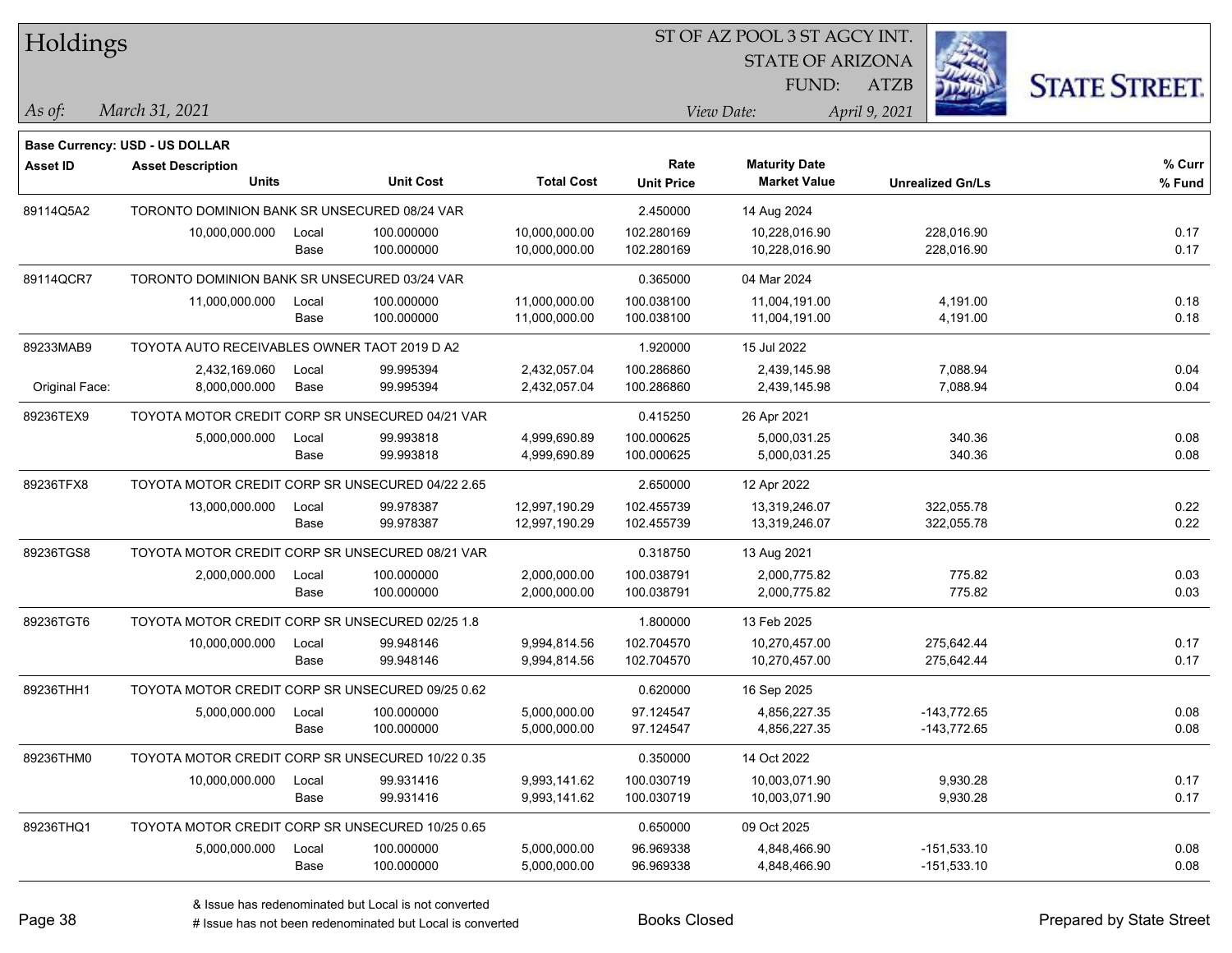| Holdings        |                                                 |       |                  |                   |                   | 51 OF AZ POOL 351 AGCY INT. |                         |                     |
|-----------------|-------------------------------------------------|-------|------------------|-------------------|-------------------|-----------------------------|-------------------------|---------------------|
|                 |                                                 |       |                  |                   |                   | <b>STATE OF ARIZONA</b>     | Ż.                      |                     |
|                 |                                                 |       |                  |                   |                   | <b>FUND:</b>                | <b>ATZB</b>             | <b>STATE STREET</b> |
| As of:          | March 31, 2021                                  |       |                  |                   |                   | View Date:                  | April 9, 2021           |                     |
|                 |                                                 |       |                  |                   |                   |                             |                         |                     |
|                 | <b>Base Currency: USD - US DOLLAR</b>           |       |                  |                   | Rate              | <b>Maturity Date</b>        |                         | % Curr              |
| <b>Asset ID</b> | <b>Asset Description</b><br><b>Units</b>        |       | <b>Unit Cost</b> | <b>Total Cost</b> | <b>Unit Price</b> | <b>Market Value</b>         | <b>Unrealized Gn/Ls</b> | % Fund              |
| 89236THS7       | TOYOTA MOTOR CREDIT CORP SR UNSECURED 06/22 VAR |       |                  |                   | 0.310000          | 13 Jun 2022                 |                         |                     |
|                 | 10,000,000.000                                  | Local | 100.000000       | 10,000,000.00     | 100.265975        | 10,026,597.50               | 26,597.50               | 0.17                |
|                 |                                                 | Base  | 100.000000       | 10,000,000.00     | 100.265975        | 10,026,597.50               | 26,597.50               | 0.17                |
| 89788JAA7       | TRUIST BANK SR UNSECURED 03/25 1.5              |       |                  |                   | 1.500000          | 10 Mar 2025                 |                         |                     |
|                 | 2,000,000.000                                   | Local | 99.838429        | 1,996,768.58      | 101.561370        | 2,031,227.40                | 34,458.82               | 0.03                |
|                 |                                                 | Base  | 99.838429        | 1,996,768.58      | 101.561370        | 2,031,227.40                | 34,458.82               | 0.03                |
| 90327QD30       | USAA CAPITAL CORP SR UNSECURED 144A 06/21 2.625 |       |                  |                   | 2.625000          | 01 Jun 2021                 |                         |                     |
|                 | 13,810,000.000                                  | Local | 100.163853       | 13,832,628.04     | 100.400979        | 13,865,375.20               | 32,747.16               | 0.23                |
|                 |                                                 | Base  | 100.163853       | 13,832,628.04     | 100.400979        | 13,865,375.20               | 32,747.16               | 0.23                |
| 90331HNV1       | US BANK NA CINCINNATI SR UNSECURED 07/23 3.4    |       |                  |                   | 3.400000          | 24 Jul 2023                 |                         |                     |
|                 | 2,775,000.000                                   | Local | 106.504757       | 2,955,507.01      | 106.715496        | 2,961,355.01                | 5,848.00                | 0.05                |
|                 |                                                 | Base  | 106.504757       | 2,955,507.01      | 106.715496        | 2,961,355.01                | 5,848.00                | 0.05                |
| 904764BF3       | UNILEVER CAPITAL CORP COMPANY GUAR 03/22 3      |       |                  | 3.000000          | 07 Mar 2022       |                             |                         |                     |
|                 | 10,000,000.000                                  | Local | 101.244462       | 10,124,446.23     | 102.559372        | 10,255,937.20               | 131,490.97              | 0.17                |
|                 |                                                 | Base  | 101.244462       | 10,124,446.23     | 102.559372        | 10,255,937.20               | 131,490.97              | 0.17                |
| 904764BJ5       | UNILEVER CAPITAL CORP COMPANY GUAR 09/23 0.375  |       |                  |                   | 0.375000          | 14 Sep 2023                 |                         |                     |
|                 | 3,000,000.000                                   | Local | 99.895262        | 2,996,857.86      | 100.240451        | 3,007,213.53                | 10,355.67               | 0.05                |
|                 |                                                 | Base  | 99.895262        | 2,996,857.86      | 100.240451        | 3,007,213.53                | 10,355.67               | 0.05                |
| 91159HHX1       | US BANCORP SR UNSECURED 07/24 2.4               |       |                  |                   | 2.400000          | 30 Jul 2024                 |                         |                     |
|                 | 2,000,000.000                                   | Local | 99.934810        | 1,998,696.19      | 105.377615        | 2,107,552.30                | 108,856.11              | 0.04                |
|                 |                                                 | Base  | 99.934810        | 1,998,696.19      | 105.377615        | 2,107,552.30                | 108,856.11              | 0.04                |
| 9127965G0       | TREASURY BILL 12/21 0.00000                     |       |                  |                   | 0.010000          | 02 Dec 2021                 |                         |                     |
|                 | 40,000,000.000                                  | Local | 99.926500        | 39,970,600.00     | 99.971644         | 39,988,657.60               | 18,057.60               | 0.67                |
|                 |                                                 | Base  | 99.926500        | 39,970,600.00     | 99.971644         | 39,988,657.60               | 18,057.60               | 0.67                |
| 912796B24       | TREASURY BILL 06/21 0.00000                     |       |                  |                   | 0.010000          | 10 Jun 2021                 |                         |                     |
|                 | 40,000,000.000                                  | Local | 99.982305        | 39,992,922.15     | 99.996792         | 39,998,716.80               | 5,794.65                | 0.67                |
|                 |                                                 | Base  | 99.982305        | 39,992,922.15     | 99.996792         | 39,998,716.80               | 5,794.65                | 0.67                |
| 912796B32       | TREASURY BILL 06/21 0.00000                     |       |                  |                   | 0.010000          | 24 Jun 2021                 |                         |                     |
|                 | 40,000,000.000                                  | Local | 99.978766        | 39,991,506.58     | 99.997083         | 39,998,833.20               | 7,326.62                | 0.67                |
|                 |                                                 | Base  | 99.978766        | 39,991,506.58     | 99.997083         | 39,998,833.20               | 7,326.62                | 0.67                |

ST OF A Z POOL 2 ST ACCV INT

**CONTRACTOR** 

# Issue has not been redenominated but Local is converted Books Closed Prepared by State Street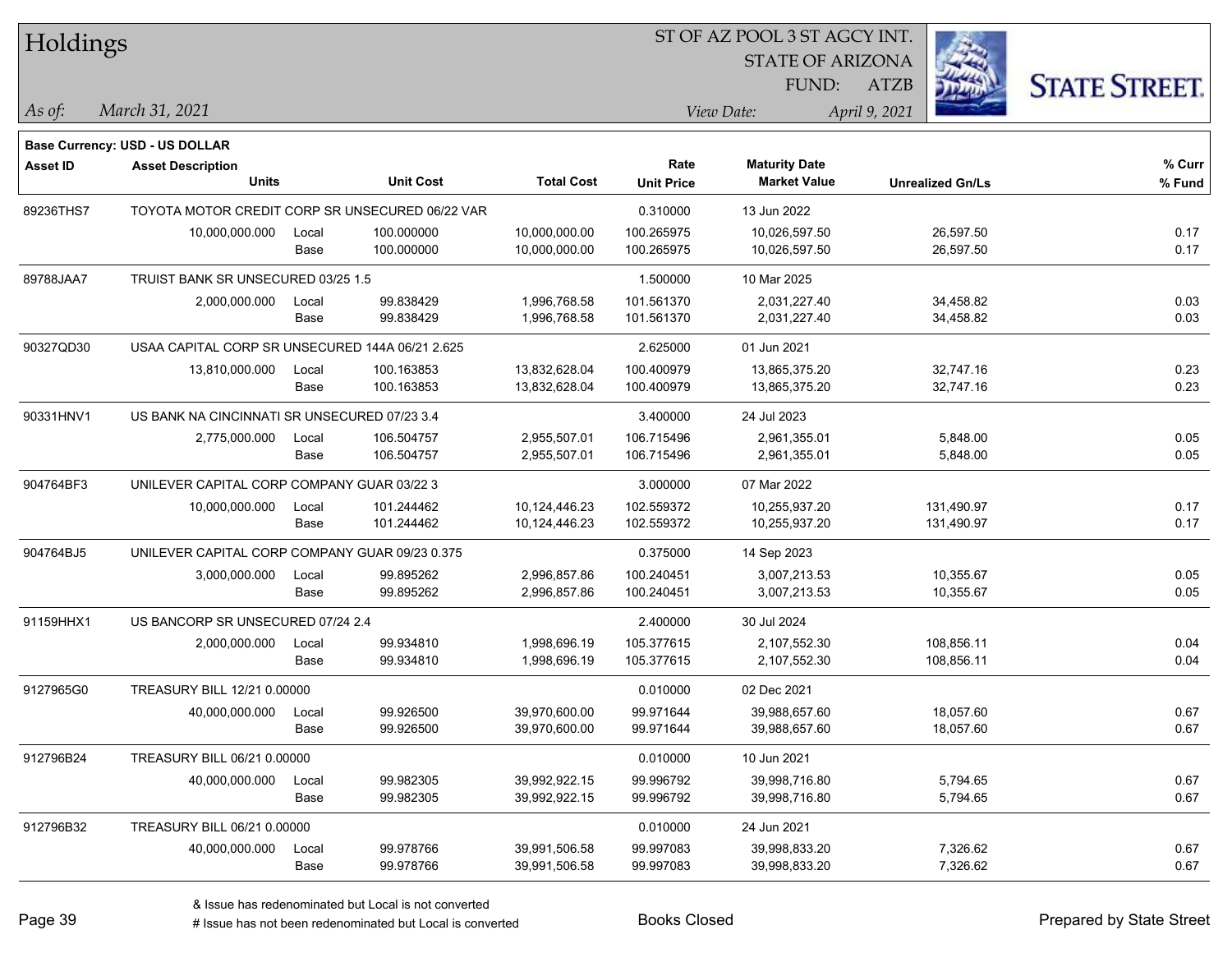| Holdings        |                                                |                                                |                  |                   |                   | ST OF AZ POOL 3 ST AGCY INT. |                         |                      |
|-----------------|------------------------------------------------|------------------------------------------------|------------------|-------------------|-------------------|------------------------------|-------------------------|----------------------|
|                 |                                                |                                                |                  |                   |                   | <b>STATE OF ARIZONA</b>      |                         |                      |
|                 |                                                |                                                |                  |                   |                   | FUND:                        | ATZB                    | <b>STATE STREET.</b> |
| As of:          | March 31, 2021                                 |                                                |                  |                   |                   | View Date:                   | April 9, 2021           |                      |
|                 | <b>Base Currency: USD - US DOLLAR</b>          |                                                |                  |                   |                   |                              |                         |                      |
| <b>Asset ID</b> | <b>Asset Description</b>                       |                                                |                  |                   | Rate              | <b>Maturity Date</b>         |                         | % Curr               |
|                 | <b>Units</b>                                   |                                                | <b>Unit Cost</b> | <b>Total Cost</b> | <b>Unit Price</b> | <b>Market Value</b>          | <b>Unrealized Gn/Ls</b> | % Fund               |
| 912796C23       | TREASURY BILL 03/21 0.00000                    |                                                |                  |                   |                   | 02 Mar 2021                  |                         |                      |
|                 | 0.000                                          | Local                                          | 0.000000         | $-0.04$           | 0.000000          | 0.00                         | 0.04                    | 0.00                 |
|                 |                                                | Base                                           | 0.000000         | $-0.04$           | 0.000000          | 0.00                         | 0.04                    | 0.00                 |
| 912828F96       | US TREASURY N/B 10/21 2                        |                                                |                  |                   | 2.000000          | 31 Oct 2021                  |                         |                      |
|                 | 40,000,000.000                                 | Local                                          | 101.103665       | 40,441,465.99     | 101.128906        | 40,451,562.40                | 10,096.41               | 0.68                 |
|                 |                                                | Base                                           | 101.103665       | 40,441,465.99     | 101.128906        | 40,451,562.40                | 10,096.41               | 0.68                 |
| 912828XV7       | US TREASURY N/B 06/19 1.25                     |                                                |                  |                   | 1.250000          | 30 Jun 2019                  |                         |                      |
|                 | 0.000                                          | Local                                          | 0.000000         | $-0.03$           | 0.000000          | 0.00                         | 0.03                    | 0.00                 |
|                 |                                                | Base                                           | 0.000000         | $-0.03$           | 0.000000          | 0.00                         | 0.03                    | 0.00                 |
| 91282CBQ3       | US TREASURY N/B 02/26 0.5                      |                                                |                  |                   | 0.500000          | 28 Feb 2026                  |                         |                      |
|                 | 20,000,000.000                                 | Local                                          | 98.556353        | 19,711,270.58     | 97.998280         | 19,599,656.00                | $-111,614.58$           | 0.33                 |
|                 |                                                | Base                                           | 98.556353        | 19,711,270.58     | 97.998280         | 19,599,656.00                | $-111,614.58$           | 0.33                 |
| 91324PDG4       | UNITEDHEALTH GROUP INC SR UNSECURED 06/21 VAR  |                                                |                  |                   | 0.443880          | 15 Jun 2021                  |                         |                      |
|                 | 3,000,000.000                                  | Local                                          | 100.000000       | 3,000,000.00      | 100.035496        | 3,001,064.88                 | 1,064.88                | 0.05                 |
|                 |                                                | Base                                           | 100.000000       | 3,000,000.00      | 100.035496        | 3,001,064.88                 | 1,064.88                | 0.05                 |
| 91324PDH2       |                                                | UNITEDHEALTH GROUP INC SR UNSECURED 06/21 3.15 |                  |                   |                   | 15 Jun 2021                  |                         |                      |
|                 | 3,000,000.000                                  | Local                                          | 99.996291        | 2,999,888.73      | 100.567898        | 3,017,036.94                 | 17,148.21               | 0.05                 |
|                 |                                                | Base                                           | 99.996291        | 2,999,888.73      | 100.567898        | 3,017,036.94                 | 17,148.21               | 0.05                 |
| 91324PDM1       | UNITEDHEALTH GROUP INC SR UNSECURED 02/24 3.5  |                                                |                  |                   | 3.500000          | 15 Feb 2024                  |                         |                      |
|                 | 10,000,000.000                                 | Local                                          | 108.230878       | 10,823,087.79     | 108.350433        | 10,835,043.30                | 11,955.51               | 0.18                 |
|                 |                                                | Base                                           | 108.230878       | 10,823,087.79     | 108.350433        | 10,835,043.30                | 11,955.51               | 0.18                 |
| 92343VBR4       | VERIZON COMMUNICATIONS SR UNSECURED 09/23 5.15 |                                                |                  |                   | 5.150000          | 15 Sep 2023                  |                         |                      |
|                 | 2,018,000.000                                  | Local                                          | 111.447721       | 2,249,015.01      | 110.905672        | 2,238,076.46                 | $-10,938.55$            | 0.04                 |
|                 |                                                | Base                                           | 111.447721       | 2,249,015.01      | 110.905672        | 2,238,076.46                 | $-10,938.55$            | 0.04                 |
| 92343VGE8       | VERIZON COMMUNICATIONS SR UNSECURED 03/26 VAR  |                                                |                  |                   | 0.800000          | 20 Mar 2026                  |                         |                      |
|                 | 12,000,000.000                                 | Local                                          | 100.000000       | 12,000,000.00     | 100.578600        | 12,069,432.00                | 69,432.00               | 0.20                 |
|                 |                                                | Base                                           | 100.000000       | 12,000,000.00     | 100.578600        | 12,069,432.00                | 69,432.00               | 0.20                 |
| 92343VGF5       | VERIZON COMMUNICATIONS SR UNSECURED 03/24 0.75 |                                                |                  |                   | 0.750000          | 22 Mar 2024                  |                         |                      |
|                 | 3,000,000.000                                  | Local                                          | 99.994055        | 2,999,821.64      | 100.101958        | 3,003,058.74                 | 3,237.10                | 0.05                 |
|                 |                                                | Base                                           | 99.994055        | 2,999,821.64      | 100.101958        | 3,003,058.74                 | 3,237.10                | 0.05                 |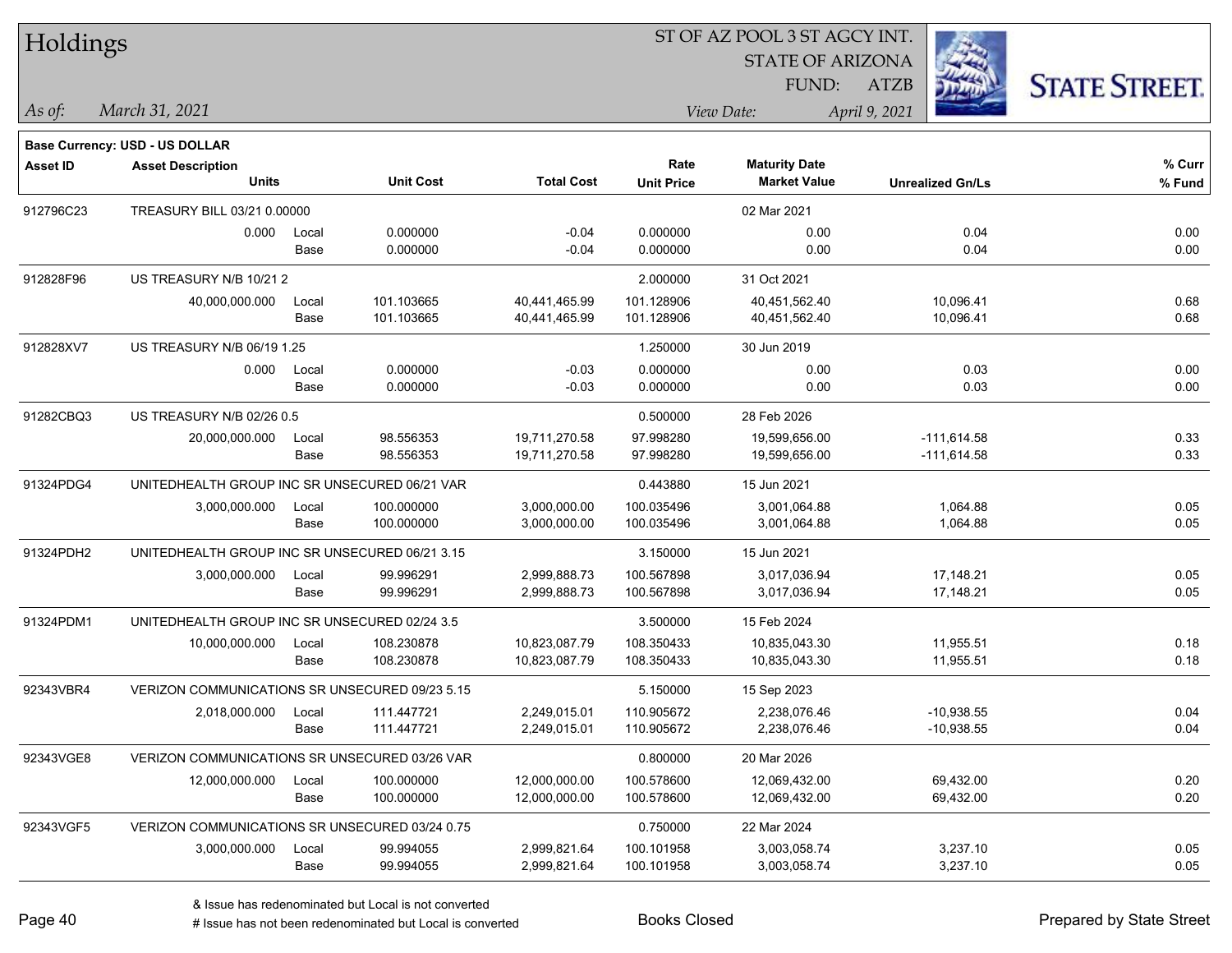Holdings

#### ST OF AZ POOL 3 ST AGCY INT.

STATE OF ARIZONA FUND:



*March 31, 2021 As of: View Date: April 9, 2021*

**Base Currency: USD - US DOLLAR**

ATZB

| Asset ID       | <b>Asset Description</b><br><b>Units</b>               |       | <b>Unit Cost</b> | <b>Total Cost</b> | Rate<br><b>Unit Price</b> | <b>Maturity Date</b><br><b>Market Value</b> | <b>Unrealized Gn/Ls</b> | % Curr<br>% Fund |
|----------------|--------------------------------------------------------|-------|------------------|-------------------|---------------------------|---------------------------------------------|-------------------------|------------------|
| 92343VGG3      | VERIZON COMMUNICATIONS SR UNSECURED 03/26 1.45         |       |                  |                   | 1.450000                  | 20 Mar 2026                                 |                         |                  |
|                | 3,000,000.000                                          | Local | 99.804097        | 2,994,122.91      | 100.019353                | 3,000,580.59                                | 6,457.68                | 0.05             |
|                |                                                        | Base  | 99.804097        | 2,994,122.91      | 100.019353                | 3,000,580.59                                | 6,457.68                | 0.05             |
| 92347YAA2      | VERIZON OWNER TRUST VZOT 2019 A A1A                    |       |                  |                   | 2.930000                  | 20 Sep 2023                                 |                         |                  |
|                | 8,000,000.000                                          | Local | 99.989080        | 7,999,126.39      | 101.360600                | 8,108,848.00                                | 109,721.61              | 0.14             |
| Original Face: | 8,000,000.000                                          | Base  | 99.989080        | 7,999,126.39      | 101.360600                | 8,108,848.00                                | 109,721.61              | 0.14             |
| 92348CAA9      | VERIZON OWNER TRUST VZOT 2020 C A                      |       |                  |                   | 0.410000                  | 21 Apr 2025                                 |                         |                  |
|                | 20,000,000.000                                         | Local | 99.985263        | 19,997,052.53     | 100.013300                | 20,002,660.00                               | 5,607.47                | 0.34             |
| Original Face: | 20,000,000.000                                         | Base  | 99.985263        | 19,997,052.53     | 100.013300                | 20,002,660.00                               | 5,607.47                | 0.34             |
| 92348TAA2      | VERIZON OWNER TRUST VZOT 2020 A A1A                    |       |                  |                   | 1.850000                  | 22 Jul 2024                                 |                         |                  |
|                | 5,500,000.000                                          | Local | 99.991353        | 5,499,524.44      | 102.001260                | 5,610,069.30                                | 110,544.86              | 0.09             |
| Original Face: | 5,500,000.000                                          | Base  | 99.991353        | 5,499,524.44      | 102.001260                | 5,610,069.30                                | 110,544.86              | 0.09             |
| 92348XAA3      | VERIZON OWNER TRUST VZOT 2018 A A1A                    |       |                  |                   | 3.230000                  | 20 Apr 2023                                 |                         |                  |
|                | 2,559,380.580                                          | Local | 99.999293        | 2,559,362.49      | 100.982650                | 2,584,530.33                                | 25,167.84               | 0.04             |
| Original Face: | 5,000,000.000                                          | Base  | 99.999293        | 2,559,362.49      | 100.982650                | 2,584,530.33                                | 25,167.84               | 0.04             |
| 928668BG6      | VOLKSWAGEN GROUP AMERICA COMPANY GUAR 144A 11/22 0.75  |       |                  |                   | 0.750000                  | 23 Nov 2022                                 |                         |                  |
|                | 5,000,000.000                                          | Local | 99.959604        | 4,997,980.18      | 100.281986                | 5,014,099.30                                | 16,119.12               | 0.08             |
|                |                                                        | Base  | 99.959604        | 4,997,980.18      | 100.281986                | 5,014,099.30                                | 16,119.12               | 0.08             |
| 928668BJ0      | VOLKSWAGEN GROUP AMERICA COMPANY GUAR 144A 11/23 0.875 |       |                  |                   | 0.875000                  | 22 Nov 2023                                 |                         |                  |
|                | 5,000,000.000                                          | Local | 99.867566        | 4,993,378.32      | 100.395551                | 5,019,777.55                                | 26,399.23               | 0.08             |
|                |                                                        | Base  | 99.867566        | 4,993,378.32      | 100.395551                | 5,019,777.55                                | 26,399.23               | 0.08             |
| 931142DP5      | WALMART INC SR UNSECURED 04/24 3.3                     |       |                  |                   | 3.300000                  | 22 Apr 2024                                 |                         |                  |
|                | 1,000,000.000                                          | Local | 107.963150       | 1,079,631.50      | 107.636745                | 1,076,367.45                                | $-3,264.05$             | 0.02             |
|                |                                                        | Base  | 107.963150       | 1,079,631.50      | 107.636745                | 1,076,367.45                                | $-3,264.05$             | 0.02             |
| 931142EK5      | WALMART INC SR UNSECURED 06/23 3.4                     |       |                  |                   | 3.400000                  | 26 Jun 2023                                 |                         |                  |
|                | 20,000,000.000                                         | Local | 106.658009       | 21,331,601.89     | 106.653674                | 21,330,734.80                               | -867.09                 | 0.36             |
|                |                                                        | Base  | 106.658009       | 21,331,601.89     | 106.653674                | 21,330,734.80                               | $-867.09$               | 0.36             |
| 931142EL3      | WALMART INC SR UNSECURED 07/24 2.85                    |       |                  |                   | 2.850000                  | 08 Jul 2024                                 |                         |                  |
|                | 4,886,000.000                                          | Local | 102.961792       | 5,030,713.14      | 107.301850                | 5,242,768.39                                | 212,055.25              | 0.09             |
|                |                                                        | Base  | 102.961792       | 5,030,713.14      | 107.301850                | 5,242,768.39                                | 212,055.25              | 0.09             |

# Issue has not been redenominated but Local is converted Books Closed Prepared by State Street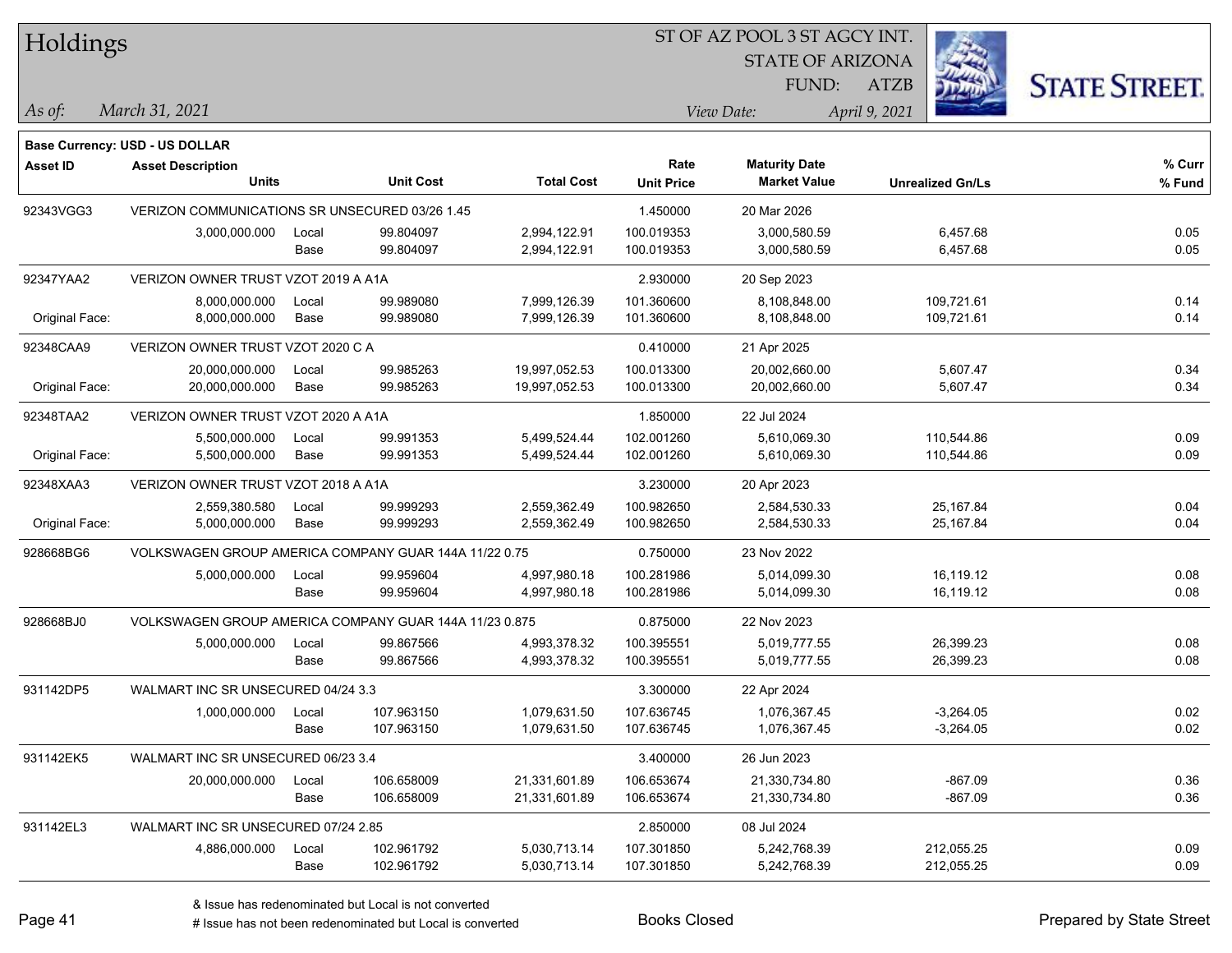| Holdings               |                                                |               |                                                           |                              |                          | ST OF AZ POOL 3 ST AGCY INT. |                              |                          |
|------------------------|------------------------------------------------|---------------|-----------------------------------------------------------|------------------------------|--------------------------|------------------------------|------------------------------|--------------------------|
|                        |                                                |               |                                                           |                              |                          | <b>STATE OF ARIZONA</b>      |                              |                          |
|                        |                                                |               |                                                           |                              |                          | FUND:                        | <b>ATZB</b>                  | <b>STATE STREET.</b>     |
| As of:                 | March 31, 2021                                 |               |                                                           |                              |                          | View Date:                   | April 9, 2021                |                          |
|                        | Base Currency: USD - US DOLLAR                 |               |                                                           |                              |                          |                              |                              |                          |
| <b>Asset ID</b>        | <b>Asset Description</b>                       |               |                                                           |                              | Rate                     | <b>Maturity Date</b>         |                              | % Curr                   |
|                        | <b>Units</b>                                   |               | <b>Unit Cost</b>                                          | <b>Total Cost</b>            | <b>Unit Price</b>        | <b>Market Value</b>          | <b>Unrealized Gn/Ls</b>      | % Fund                   |
| 931422AH2              | WALGREEN CO COMPANY GUAR 09/22 3.1             |               |                                                           |                              | 3.100000                 | 15 Sep 2022                  |                              |                          |
|                        | 6,682,000.000                                  | Local         | 103.602943                                                | 6,922,748.66                 | 103.648386               | 6,925,785.15                 | 3,036.49                     | 0.12                     |
|                        |                                                | Base          | 103.602943                                                | 6,922,748.66                 | 103.648386               | 6,925,785.15                 | 3,036.49                     | 0.12                     |
| 94106LAY5              | WASTE MANAGEMENT INC COMPANY GUAR 09/22 2.9    |               |                                                           |                              | 2.900000                 | 15 Sep 2022                  |                              |                          |
|                        | 1,625,000.000                                  | Local<br>Base | 102.672897<br>102.672897                                  | 1,668,434.58<br>1,668,434.58 | 103.054032<br>103.054032 | 1,674,628.02<br>1,674,628.02 | 6,193.44<br>6,193.44         | 0.03<br>0.03             |
|                        |                                                |               |                                                           |                              |                          |                              |                              |                          |
| 94106LBL2              | WASTE MANAGEMENT INC COMPANY GUAR 11/25 0.75   |               |                                                           |                              | 0.750000                 | 15 Nov 2025                  |                              |                          |
|                        | 5,000,000.000                                  | Local         | 99.841875<br>99.841875                                    | 4,992,093.75<br>4,992,093.75 | 97.820664                | 4,891,033.20<br>4,891,033.20 | $-101,060.55$                | 0.08<br>0.08             |
|                        |                                                | Base          |                                                           |                              | 97.820664                |                              | $-101,060.55$                |                          |
| 94974BEV8              | WELLS FARGO + COMPANY SR UNSECURED 04/21 4.6   |               |                                                           |                              | 4.600000                 | 01 Apr 2021                  |                              |                          |
|                        | 2,500,000.000                                  | Local<br>Base | 100.000000<br>100.000000                                  | 2,500,000.00<br>2,500,000.00 | 100.000000<br>100.000000 | 2,500,000.00<br>2,500,000.00 | 0.00<br>0.00                 | 0.04<br>0.04             |
|                        |                                                |               |                                                           |                              |                          |                              |                              |                          |
| 94988J5T0              | WELLS FARGO BANK NA SR UNSECURED 10/21 3.625   |               |                                                           |                              | 3.625000                 | 22 Oct 2021                  |                              |                          |
|                        | 18,291,000.000                                 | Local         | 101.153745<br>101.153745                                  | 18,502,031.51                | 101.561135               | 18,576,547.20                | 74,515.69<br>74,515.69       | 0.31<br>0.31             |
|                        |                                                | Base          |                                                           | 18,502,031.51                | 101.561135               | 18,576,547.20                |                              |                          |
| 94988J6A0              | WELLS FARGO BANK NA SR UNSECURED 09/22 VAR     |               |                                                           |                              | 2.082000                 | 09 Sep 2022                  |                              |                          |
|                        | 10,000,000.000                                 | Local         | 100.667401                                                | 10,066,740.12                | 100.761619               | 10,076,161.90                | 9,421.78                     | 0.17                     |
|                        |                                                | Base          | 100.667401                                                | 10,066,740.12                | 100.761619               | 10,076,161.90                | 9,421.78                     | 0.17                     |
| 95000U2C6              | WELLS FARGO + COMPANY SR UNSECURED 01/24 3.75  |               |                                                           |                              | 3.750000                 | 24 Jan 2024                  |                              |                          |
|                        | 5,000,000.000                                  | Local         | 99.898101<br>99.898101                                    | 4,994,905.03<br>4,994,905.03 | 108.129065<br>108.129065 | 5,406,453.25<br>5,406,453.25 | 411,548.22<br>411,548.22     | 0.09<br>0.09             |
|                        |                                                | Base          |                                                           |                              |                          |                              |                              |                          |
| 95001DA75              | WELLS FARGO + COMPANY SR UNSECURED 06/22 1     |               |                                                           |                              | 1.000000                 | 17 Jun 2022                  |                              |                          |
|                        | 3,000,000.000                                  | Local<br>Base | 100.000000<br>100.000000                                  | 3,000,000.00<br>3,000,000.00 | 99.506807<br>99.506807   | 2,985,204.21<br>2,985,204.21 | $-14,795.79$<br>$-14,795.79$ | 0.05<br>0.05             |
|                        |                                                |               |                                                           |                              |                          |                              |                              |                          |
| 98164EAA3              | WORLD OMNI AUTO RECEIVABLES TR WOART 2021 A A1 |               |                                                           |                              | 0.138570                 | 15 Feb 2022                  |                              |                          |
| Original Face:         | 3,824,972.510<br>6,000,000.000                 | Local<br>Base | 100.000000<br>100.000000                                  | 3,824,972.51<br>3,824,972.51 | 100.024210<br>100.024210 | 3,825,898.54<br>3,825,898.54 | 926.03<br>926.03             | 0.06<br>0.06             |
|                        |                                                |               |                                                           |                              |                          |                              |                              |                          |
| <b>US DOLLAR Total</b> |                                                |               |                                                           |                              |                          |                              |                              |                          |
|                        | 2,037,276,212.630                              | Local         |                                                           | 2,049,425,198.41             |                          | 2,051,740,924.34             | 2,315,725.93                 | 34.48                    |
| Original Face:         | 568,901,960.000                                | Base          |                                                           | 2,049,425,198.41             |                          | 2,051,740,924.34             | 2,315,725.93                 | 34.48                    |
|                        |                                                |               | & Issue has redenominated but Local is not converted      |                              |                          |                              |                              |                          |
| Page 42                |                                                |               | # Issue has not been redenominated but Local is converted |                              | <b>Books Closed</b>      |                              |                              | Prepared by State Street |

Page 42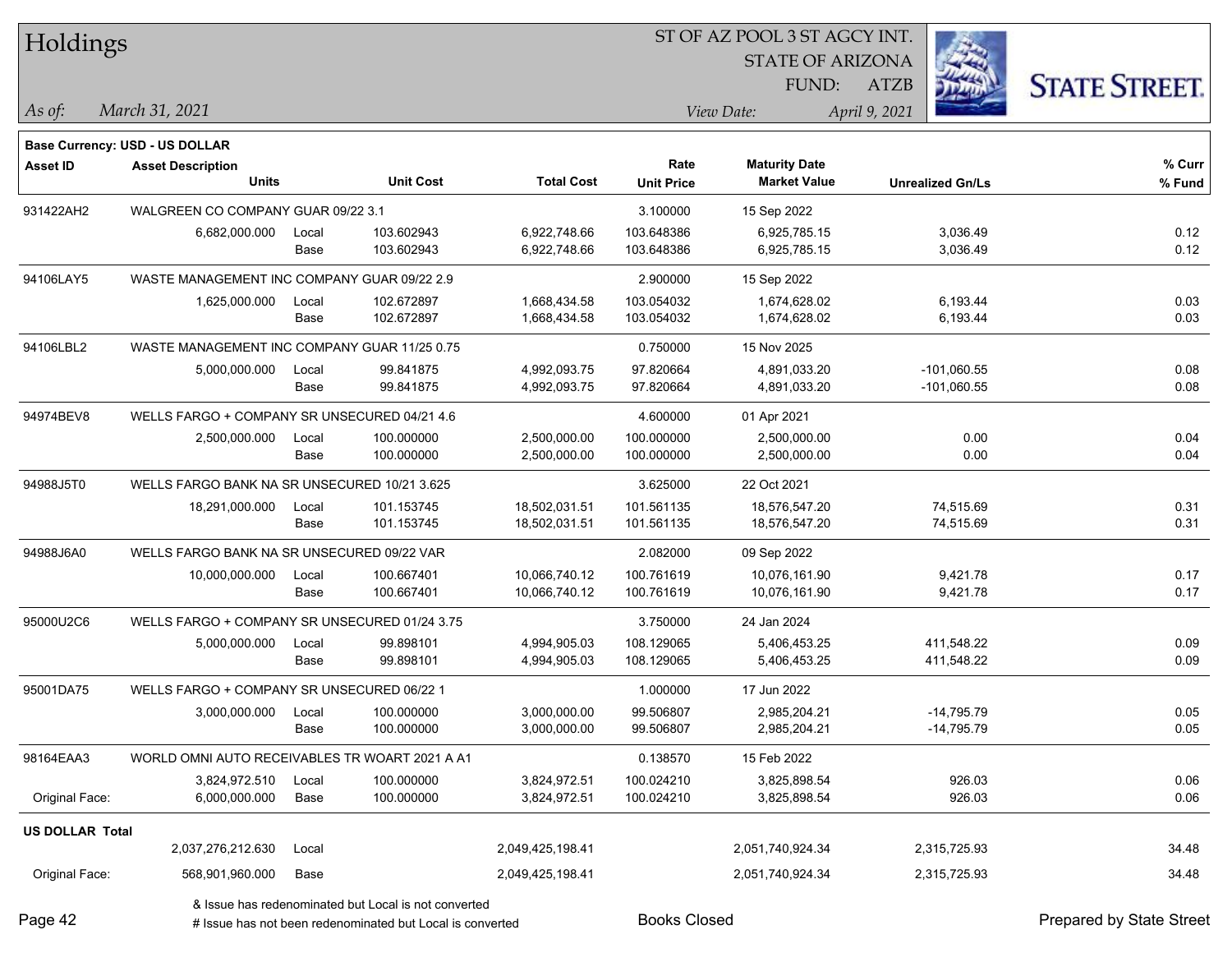| Holdings<br>$ $ As of: | March 31, 2021                                                                    |                  |                   |                           | ST OF AZ POOL 3 ST AGCY INT.<br><b>STATE OF ARIZONA</b><br>FUND:<br>View Date: | <b>ATZB</b><br>Дер<br>April 9, 2021 | <b>STATE STREET.</b> |
|------------------------|-----------------------------------------------------------------------------------|------------------|-------------------|---------------------------|--------------------------------------------------------------------------------|-------------------------------------|----------------------|
| Asset ID               | <b>Base Currency: USD - US DOLLAR</b><br><b>Asset Description</b><br><b>Units</b> | <b>Unit Cost</b> | <b>Total Cost</b> | Rate<br><b>Unit Price</b> | <b>Maturity Date</b><br><b>Market Value</b>                                    | <b>Unrealized Gn/Ls</b>             | % Curr<br>% Fund     |
| Original Face:         | <b>FIXED INCOME Total</b><br>2,037,276,212.630<br>568,901,960.000                 | Base             | 2,049,425,198.41  |                           | 2,051,740,924.34                                                               | 2,315,725.93                        | 34.48                |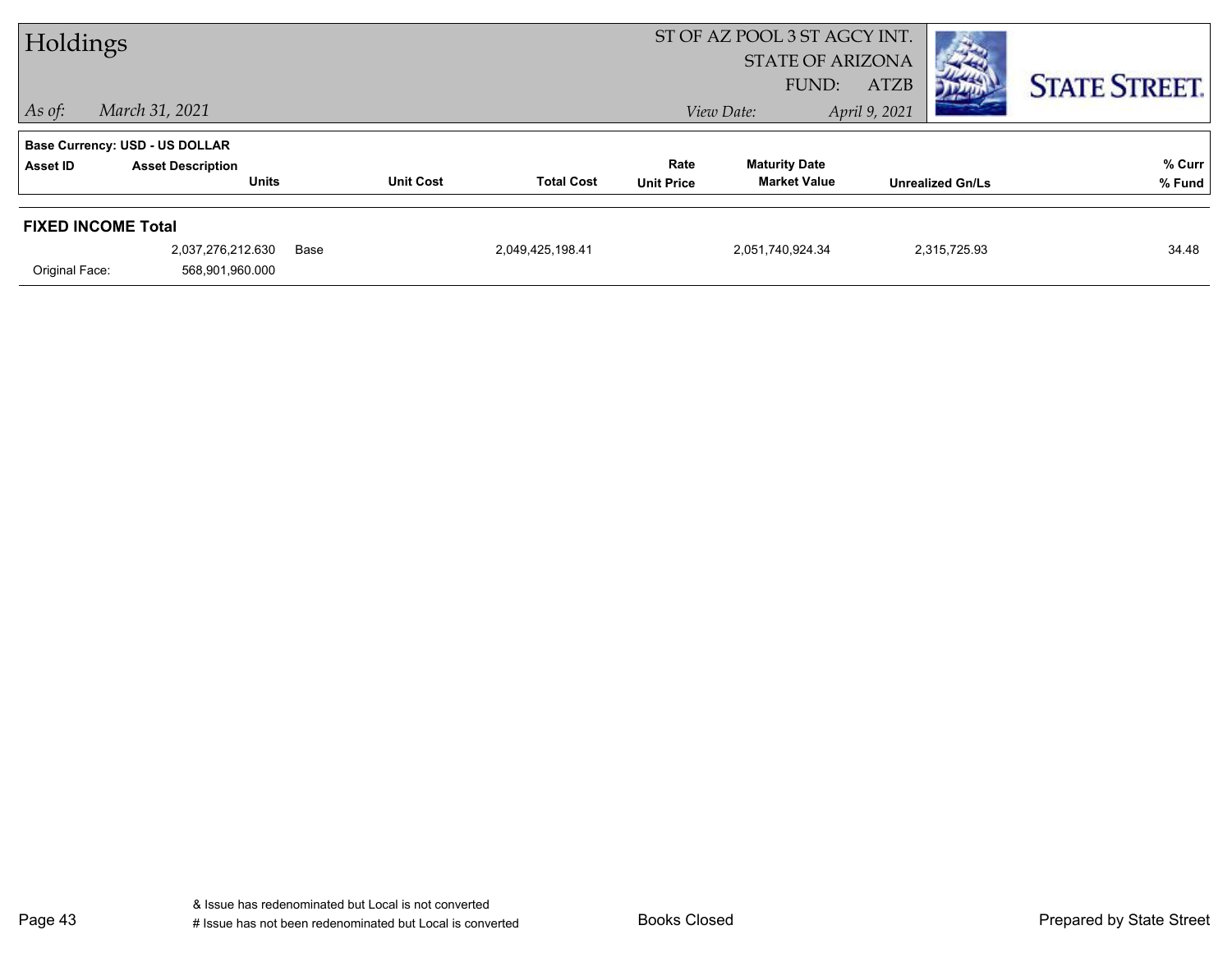| Holdings          |                                          |      |                  |                   |                           | ST OF AZ POOL 3 ST AGCY INT.<br><b>STATE OF ARIZONA</b><br>FUND: | <b>ATZB</b>             |              | <b>STATE STREET.</b> |
|-------------------|------------------------------------------|------|------------------|-------------------|---------------------------|------------------------------------------------------------------|-------------------------|--------------|----------------------|
| $ $ As of:        | March 31, 2021                           |      |                  |                   |                           | View Date:                                                       | April 9, 2021           |              |                      |
|                   | <b>Base Currency: USD - US DOLLAR</b>    |      |                  |                   |                           |                                                                  |                         |              |                      |
| Asset ID          | <b>Asset Description</b><br><b>Units</b> |      | <b>Unit Cost</b> | <b>Total Cost</b> | Rate<br><b>Unit Price</b> | <b>Maturity Date</b><br><b>Market Value</b>                      | <b>Unrealized Gn/Ls</b> |              | % Curr<br>% Fund     |
| <b>FUND Total</b> |                                          |      |                  |                   |                           |                                                                  |                         |              |                      |
| Original Face:    | 5,933,321,444.550<br>568,901,960.000     | Base |                  | 5,944,861,662.66  |                           | 5,947,177,388.59                                                 |                         | 2.315.725.93 | 100.00               |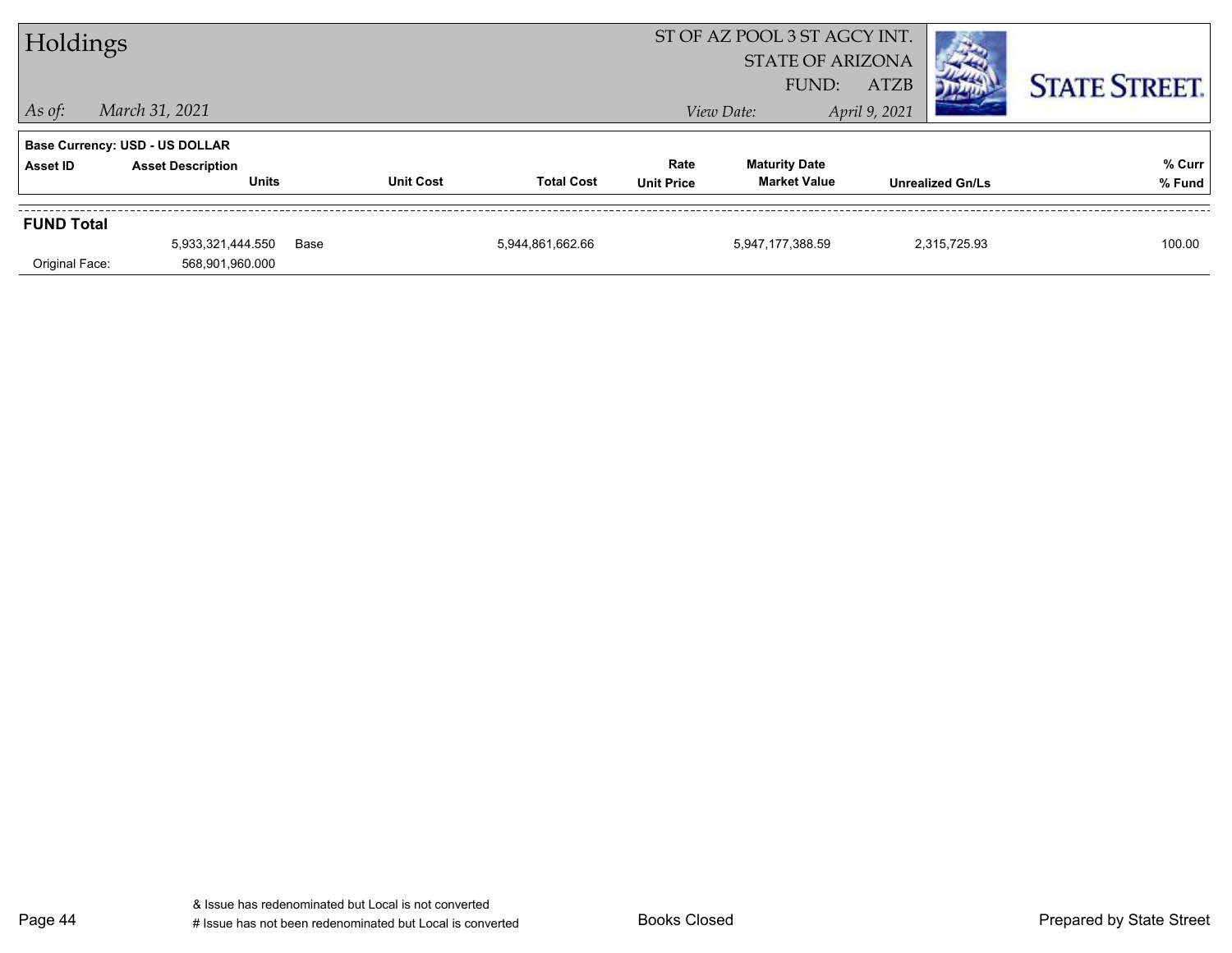# Holdings

Currency Summary

*As of: March 31, 2021*

### ST OF AZ POOL 3 ST AGCY INT.

STATE OF ARIZONA

FUND: ATZB



*View Date:April 9, 2021*

#### **Base Currency:USD - US DOLLAR**

|                        |                   |       |                   |                     | % Currency |                         |                          |                           |
|------------------------|-------------------|-------|-------------------|---------------------|------------|-------------------------|--------------------------|---------------------------|
|                        | <b>Units</b>      |       | <b>Total Cost</b> | <b>Market Value</b> | % Fund     | <b>Unreal Sec Gn/Ls</b> | <b>Unreal Curr Gn/Ls</b> | <b>Total Unreal Gn/Ls</b> |
| <b>US DOLLAR</b>       |                   |       |                   |                     |            |                         | Exchange Rate:           | 1.000000                  |
| <b>CASH</b>            |                   |       |                   |                     |            |                         |                          |                           |
|                        | $-1,983,611.130$  | Local | $-1,983,611.13$   | $-1,983,611.13$     | 0.03       | 0.00                    |                          | 0.00                      |
|                        |                   | Base  | -1,983,611.13     | $-1,983,611.13$     | 0.03       | 0.00                    | 0.00                     | 0.00                      |
| <b>CASH EQUIVALENT</b> |                   |       |                   |                     |            |                         |                          |                           |
|                        | 3,898,028,843.050 | Local | 3,897,420,075.38  | 3,897,420,075.38    | 65.49      | 0.00                    |                          | 0.00                      |
|                        |                   | Base  | 3,897,420,075.38  | 3,897,420,075.38    | 65.49      | 0.00                    | 0.00                     | 0.00                      |
| <b>FIXED INCOME</b>    |                   |       |                   |                     |            |                         |                          |                           |
|                        | 2,037,276,212.630 | Local | 2,049,425,198.41  | 2,051,740,924.34    | 34.48      | 2,315,725.93            |                          | 2,315,725.93              |
| Original Face:         | 568,901,960.000   | Base  | 2,049,425,198.41  | 2,051,740,924.34    | 34.48      | 2,315,725.93            | 0.00                     | 2,315,725.93              |
| <b>US DOLLAR Total</b> |                   |       |                   |                     |            |                         |                          |                           |
|                        | 5,933,321,444.550 | Local | 5,944,861,662.66  | 5,947,177,388.59    | 100.00     | 2,315,725.93            |                          | 2,315,725.93              |
| Original Face:         | 568,901,960.000   | Base  | 5,944,861,662.66  | 5,947,177,388.59    | 100.00     | 2,315,725.93            | 0.00                     | 2,315,725.93              |
| <b>FUND Total</b>      |                   |       |                   |                     |            |                         |                          |                           |
|                        | 5,933,321,444.550 | Base  | 5,944,861,662.66  | 5,947,177,388.59    | 100.00     | 2,315,725.93            | 0.00                     | 2,315,725.93              |
| Original Face:         | 568,901,960.000   |       |                   |                     |            |                         |                          |                           |
|                        |                   |       |                   |                     |            |                         |                          |                           |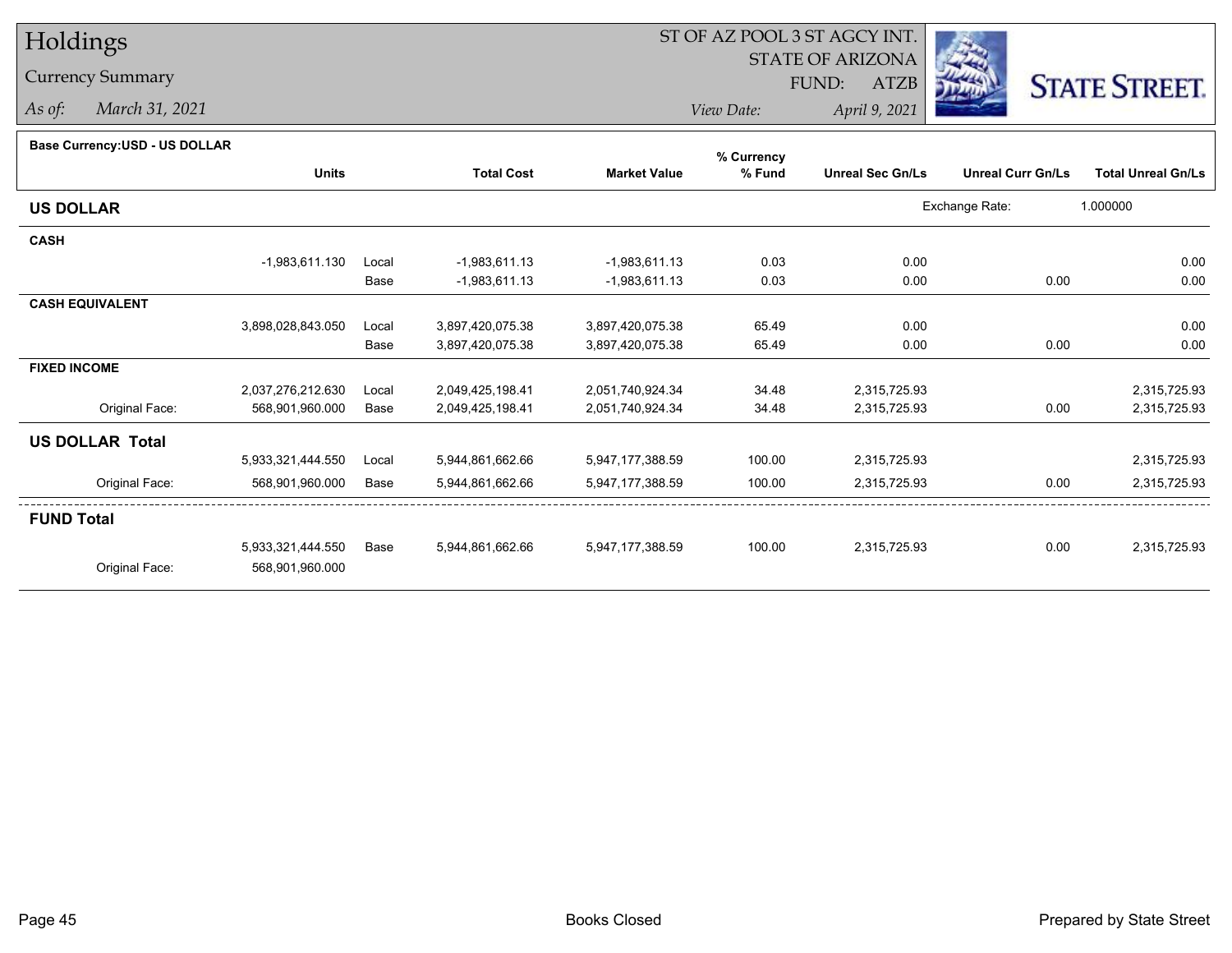| Holdings             |                                       |                             |                     |        | ST OF AZ POOL 3 ST AGCY INT.             |                          |                           |
|----------------------|---------------------------------------|-----------------------------|---------------------|--------|------------------------------------------|--------------------------|---------------------------|
| <b>Asset Summary</b> |                                       |                             |                     |        | STATE OF ARIZONA<br>FUND:<br><b>ATZB</b> |                          | <b>STATE STREET.</b>      |
| As of:               | March 31, 2021                        | April 9, 2021<br>View Date: |                     |        |                                          |                          |                           |
|                      | <b>Base Currency: USD - US DOLLAR</b> |                             |                     |        |                                          |                          |                           |
|                      | <b>Units</b>                          | <b>Total Cost</b>           | <b>Market Value</b> | % Fund | <b>Unreal Sec Gn/Ls</b>                  | <b>Unreal Curr Gn/Ls</b> | <b>Total Unreal Gn/Ls</b> |
| <b>CASH</b>          |                                       |                             |                     |        |                                          |                          |                           |
| <b>US DOLLAR</b>     |                                       |                             |                     |        |                                          |                          |                           |
|                      | $-1,983,611.130$                      | $-1,983,611.13$             | $-1,983,611.13$     | 0.03   | 0.00                                     | 0.00                     | 0.00                      |
| <b>CASH Total</b>    | $-1,983,611.130$                      | $-1,983,611.13$             | $-1,983,611.13$     | 0.03   | 0.00                                     | 0.00                     | 0.00                      |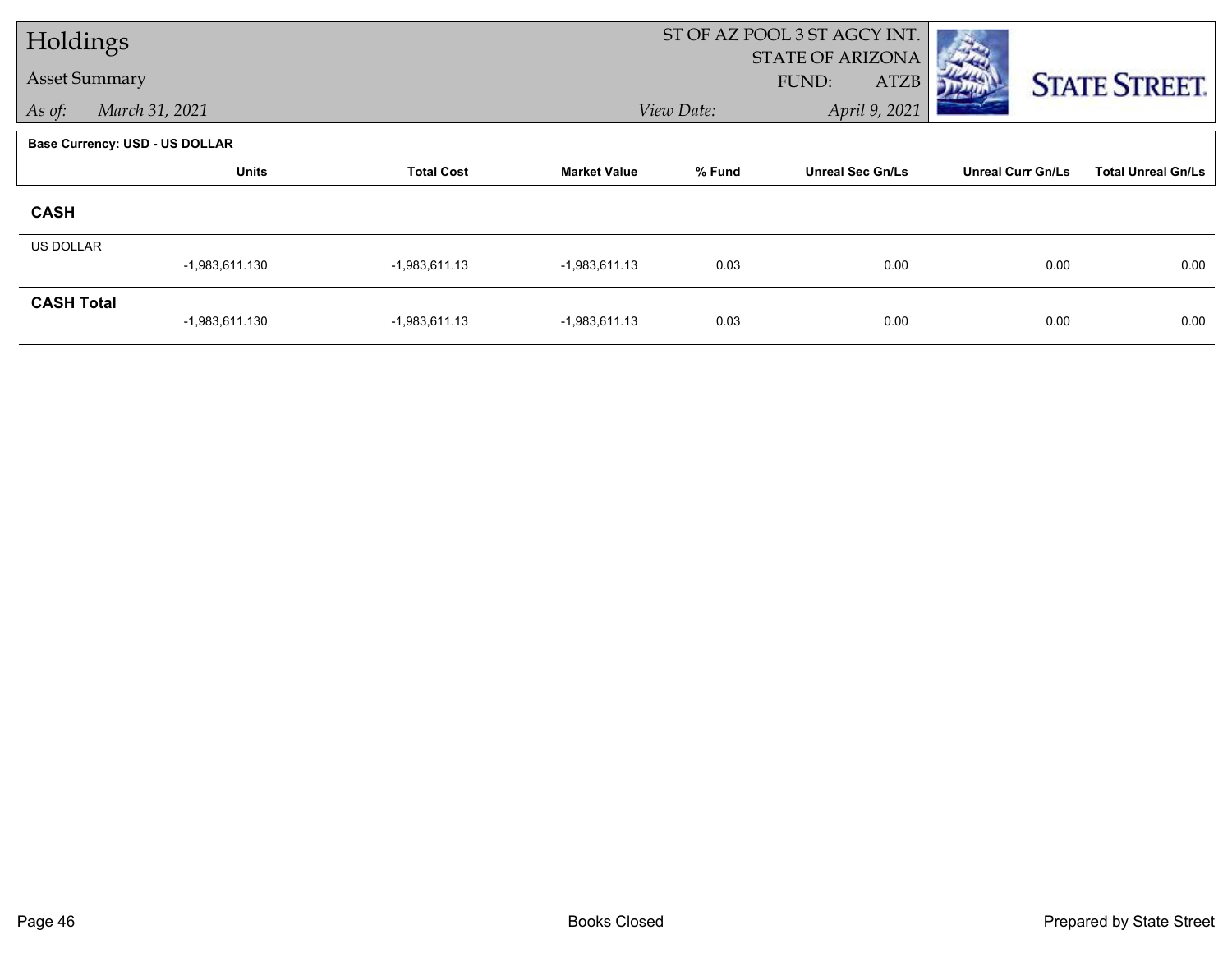| Holdings  |                                |                   |                     |                             | ST OF AZ POOL 3 ST AGCY INT. |                          |                           |  |
|-----------|--------------------------------|-------------------|---------------------|-----------------------------|------------------------------|--------------------------|---------------------------|--|
|           |                                |                   |                     |                             | <b>STATE OF ARIZONA</b>      |                          |                           |  |
|           | <b>Asset Summary</b>           |                   |                     |                             | <b>ATZB</b><br>FUND:         |                          | <b>STATE STREET.</b>      |  |
| As of:    | March 31, 2021                 |                   |                     | April 9, 2021<br>View Date: |                              |                          |                           |  |
|           | Base Currency: USD - US DOLLAR |                   |                     |                             |                              |                          |                           |  |
|           | <b>Units</b>                   | <b>Total Cost</b> | <b>Market Value</b> | % Fund                      | <b>Unreal Sec Gn/Ls</b>      | <b>Unreal Curr Gn/Ls</b> | <b>Total Unreal Gn/Ls</b> |  |
|           | <b>CASH EQUIVALENT</b>         |                   |                     |                             |                              |                          |                           |  |
| US DOLLAR |                                |                   |                     |                             |                              |                          |                           |  |
|           | 3,898,028,843.050              | 3,897,420,075.38  | 3,897,420,075.38    | 65.49                       | 0.00                         | 0.00                     | 0.00                      |  |
|           | <b>CASH EQUIVALENT Total</b>   |                   |                     |                             |                              |                          |                           |  |
|           | 3,898,028,843.050              | 3,897,420,075.38  | 3,897,420,075.38    | 65.49                       | 0.00                         | 0.00                     | 0.00                      |  |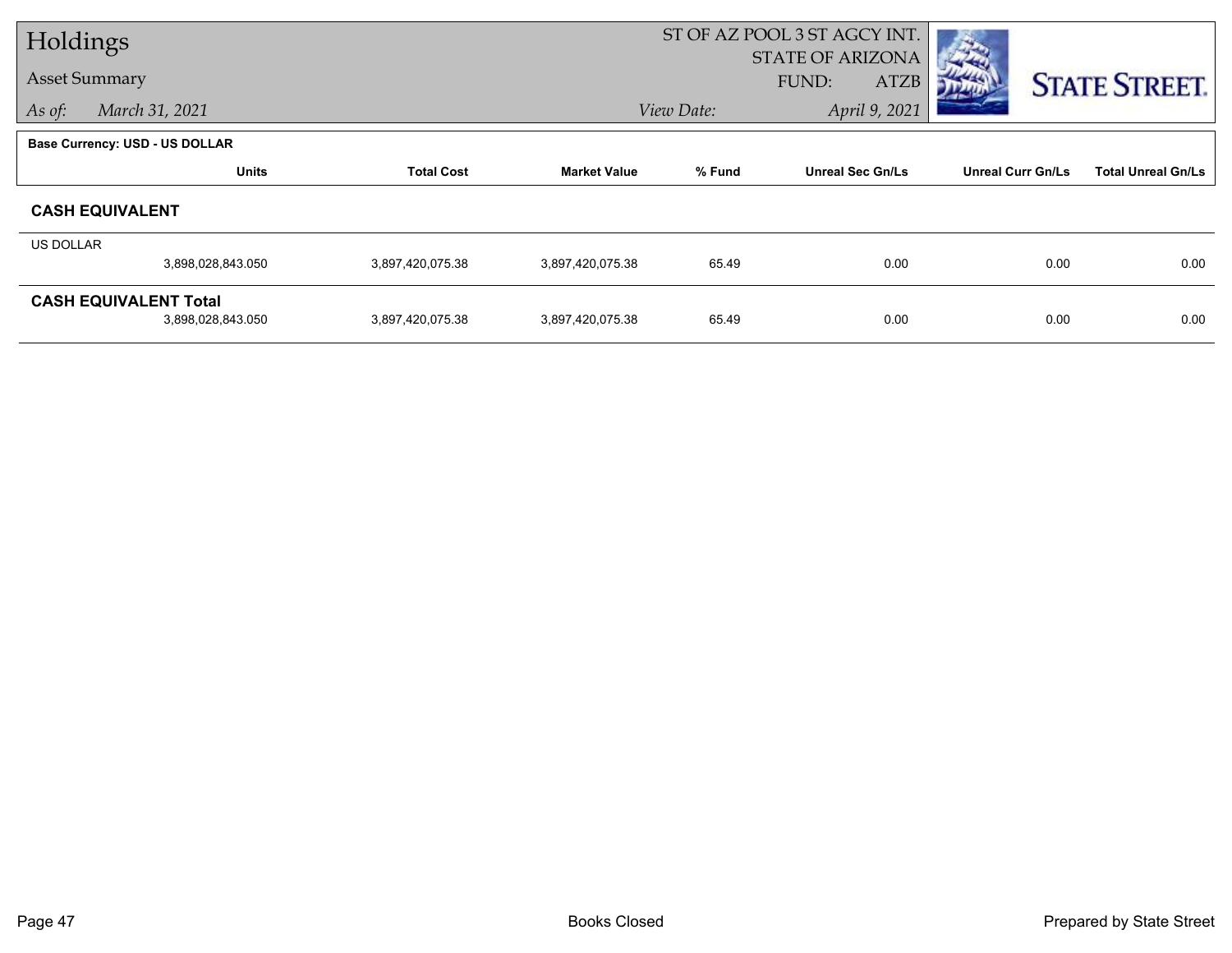| Holdings  |                                       |                   |                     | ST OF AZ POOL 3 ST AGCY INT. |                         |                          |                           |  |
|-----------|---------------------------------------|-------------------|---------------------|------------------------------|-------------------------|--------------------------|---------------------------|--|
|           | <b>Asset Summary</b>                  |                   |                     |                              | <b>STATE OF ARIZONA</b> |                          |                           |  |
|           |                                       |                   |                     |                              | <b>ATZB</b><br>FUND:    |                          | <b>STATE STREET.</b>      |  |
| As of:    | March 31, 2021                        |                   |                     | View Date:                   | April 9, 2021           |                          |                           |  |
|           | <b>Base Currency: USD - US DOLLAR</b> |                   |                     |                              |                         |                          |                           |  |
|           | <b>Units</b>                          | <b>Total Cost</b> | <b>Market Value</b> | % Fund                       | <b>Unreal Sec Gn/Ls</b> | <b>Unreal Curr Gn/Ls</b> | <b>Total Unreal Gn/Ls</b> |  |
|           | <b>FIXED INCOME</b>                   |                   |                     |                              |                         |                          |                           |  |
| US DOLLAR |                                       |                   |                     |                              |                         |                          |                           |  |
|           | 2,037,276,212.630                     | 2,049,425,198.41  | 2,051,740,924.34    | 34.48                        | 2,315,725.93            | 0.00                     | 2,315,725.93              |  |
|           | <b>FIXED INCOME Total</b>             |                   |                     |                              |                         |                          |                           |  |
|           | 2,037,276,212.630                     | 2,049,425,198.41  | 2,051,740,924.34    | 34.48                        | 2,315,725.93            | 0.00                     | 2,315,725.93              |  |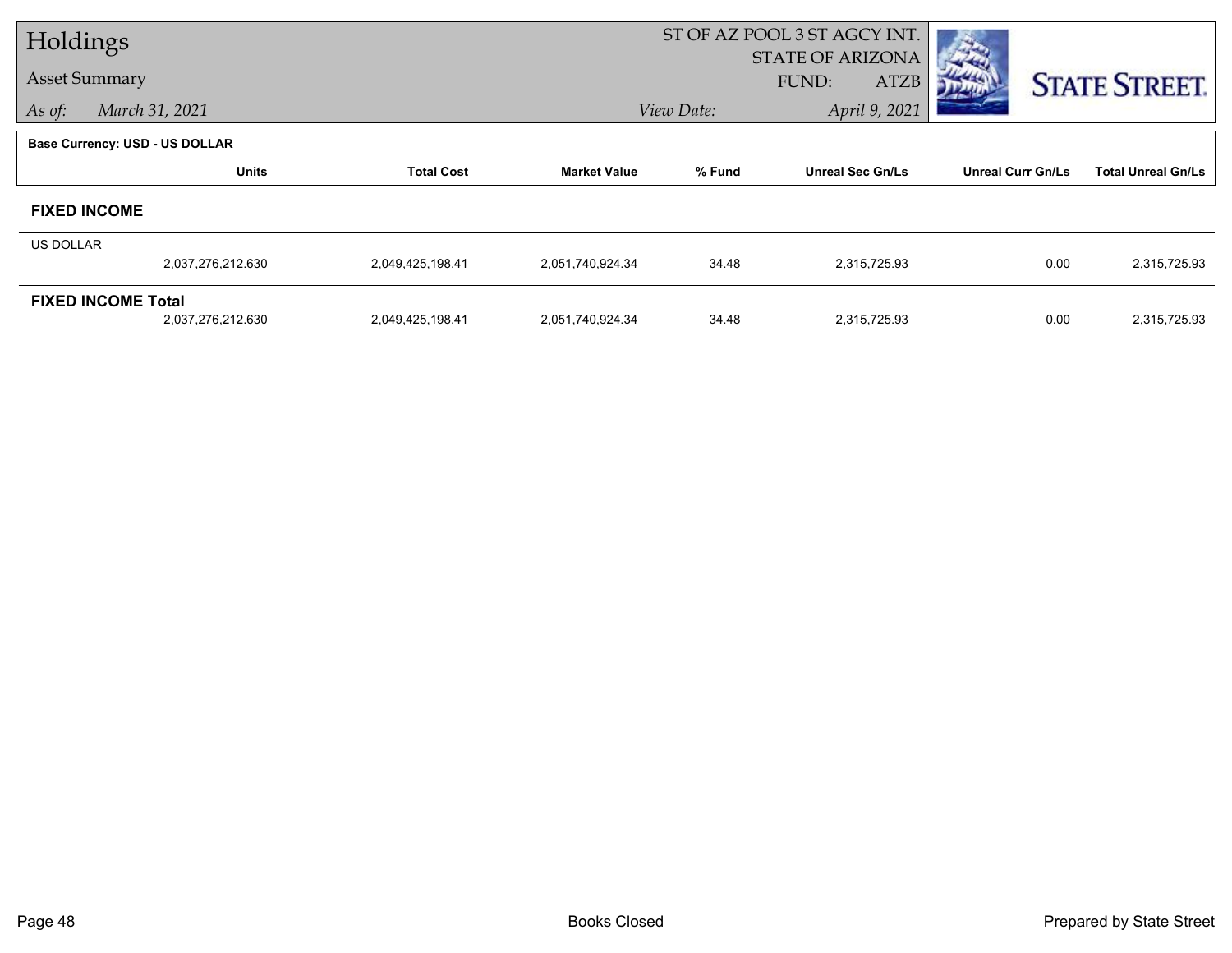| Holdings             |                                   |                  |                             | ST OF AZ POOL 3 ST AGCY INT. |                         |                      |                           |
|----------------------|-----------------------------------|------------------|-----------------------------|------------------------------|-------------------------|----------------------|---------------------------|
|                      |                                   |                  |                             | <b>STATE OF ARIZONA</b>      |                         |                      |                           |
| <b>Asset Summary</b> |                                   |                  | <b>ATZB</b><br><b>FUND:</b> |                              |                         | <b>STATE STREET.</b> |                           |
| As of:               | March 31, 2021                    | View Date:       |                             |                              | April 9, 2021           |                      |                           |
|                      | Base Currency: USD - US DOLLAR    |                  |                             |                              |                         |                      |                           |
|                      | <b>Units</b><br><b>Total Cost</b> |                  | <b>Market Value</b>         | % Fund                       | <b>Unreal Sec Gn/Ls</b> | Unreal Curr Gn/Ls    | <b>Total Unreal Gn/Ls</b> |
| <b>FUND Total</b>    |                                   |                  |                             |                              |                         |                      |                           |
|                      | 5,933,321,444.550                 | 5,944,861,662.66 | 5,947,177,388.59            | 100.00                       | 2.315.725.93            | 0.00                 | 2,315,725.93              |